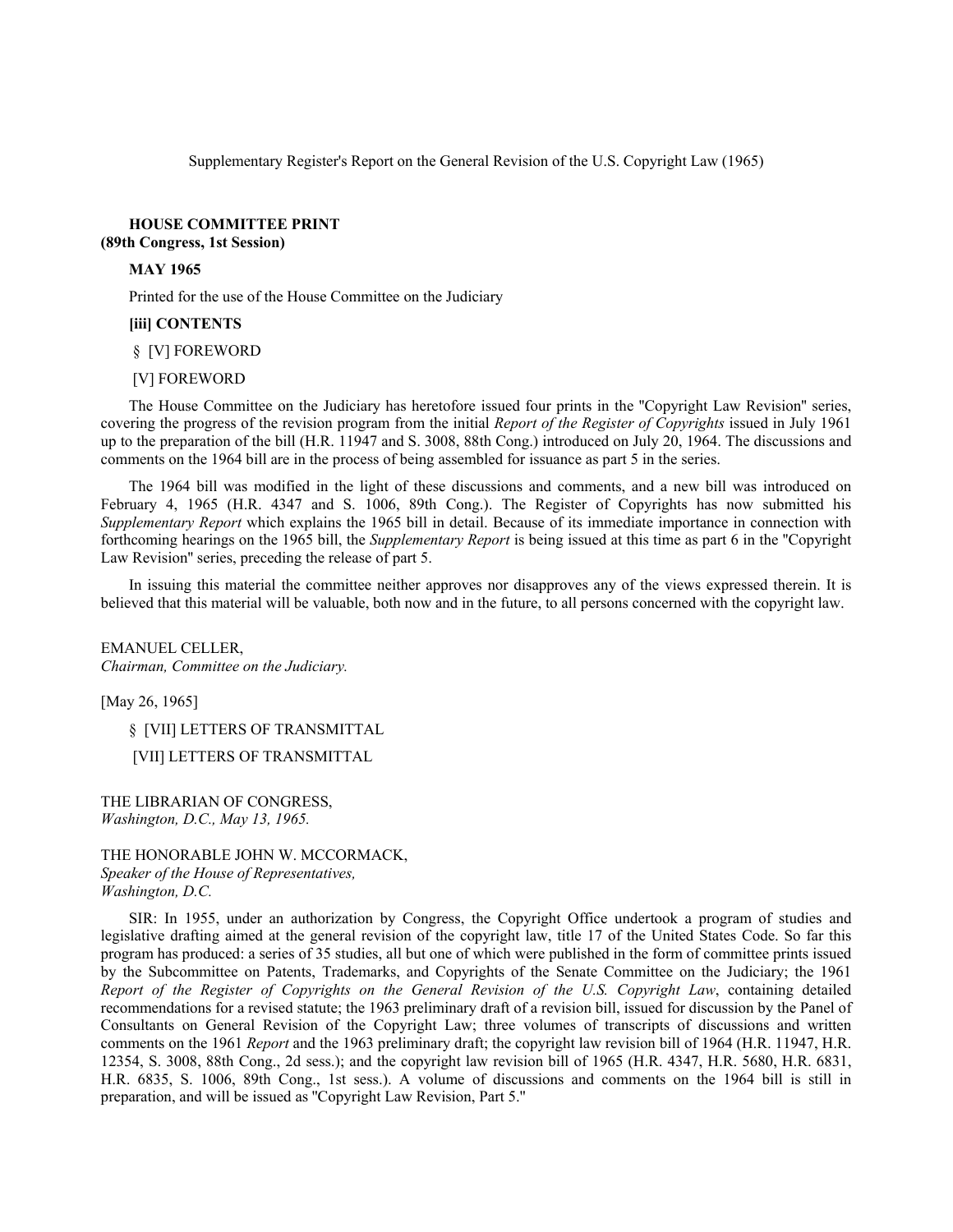As explained in the attached letter of transmittal from the Register of Copyrights, the Copyright Office has prepared a *Supplementary Report* to accompany the 1965 bill. This report not only contains a detailed explanation of the provisions of the pending bills, but also includes, as an appendix, a comparative table consisting of a section-by-section reprint of the present law, the 1965 and 1964 bills, and the preliminary draft of 1963.

I am pleased to submit this *Supplementary Report of the Register of Copyrights on General Revision of the U.S. Copyright Law* to you and to the Vice President for consideration and use by the Congress.

Very truly yours, L. QUINCY MUMFORD, *Librarian of Congress*.

Enclosures:

Transmittal letter from Register of Copyrights.

Supplementary Report.

[VIII] OFFICE OF THE REGISTER OF COPYRIGHTS,

COPYRIGHT OFFICE, THE LIBRARY OF CONGRESS, *Washington, D.C., May 13, 1965.*

HONORABLE L. QUINCY MUMFORD, *Librarian of Congress, Washington, D.C.*

SIR: This report is a supplement to the *Report of the Register of Copyright on the General Revision of the U.S. Copyright Law*, submitted to the Congress in July 1961. As explained in the preface, the purpose of the *Supplementary Report* is to set forth the reasons for changing a number of the recommendations in the 1961 *Report*, and to clarify the meaning of the provisions of the copyright law revision bill of 1965.

The *Supplementary Report* represents an effort to state, as frankly as we can, the thinking behind the language of the 1965 bill and, in many cases, the arguments for and against particular provisions. We also point to language in the 1965 bill which requires further study, and it should be clear that we envisage the possibility of amendments as the legislative inquiry proceeds. What success the revision program has achieved so far is the result of a willingness on the part of a number of people to enter into a continuing dialog in which alternative solutions were scrutinized and debated. A decade of this kind of thorough exploration has convinced me that, while the problems in copyright law revision have no simple or ineluctable solutions, none of them are irreconcilable.

In the last 5 years my colleagues on the Copyright Office General Revision Steering Committee, now including George D. Cary, the Deputy Register of Copyrights, Abe A. Goldman, General Counsel, Barbara A. Ringer, Assistant Register of Copyrights for Examining, and Waldo H. Moore, Chief of the Reference Division, have spent endless hours on revision. A temporary illness has forced me to the sidelines since March, but in my absence George Cary has actively and effectively carried the work forward. The very difficult task of putting precisely what we had in mind into words, both in the *Report* of 1961 and the *Supplementary Report* of 1965, has fallen to the gifted pens of Barbara Ringer and Abe Goldman.

I am proud to submit this *Supplementary Report* to you for transmittal to the Congress, as a part of our continuing obligation to work toward the formulation of a new copyright law.

Sincerely yours, ABRAHAM L. KAMINSTEIN, *Register of Copyrights*.

Enclosure:

Supplementary Report.

§ [IX] PREFACE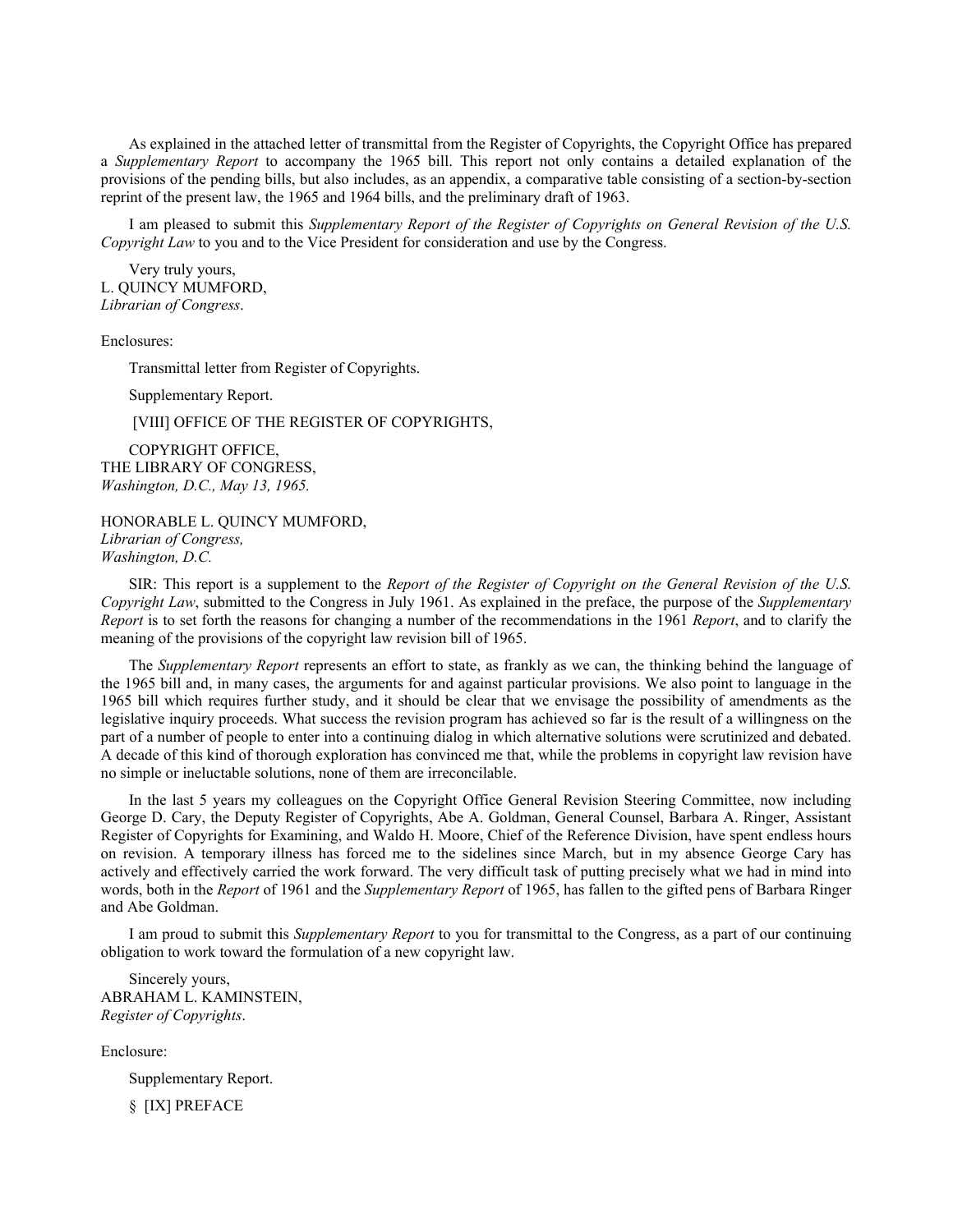# [IX] PREFACE

## THE PROGRAM FOR GENERAL REVISION SINCE 1961

*Introduction*.--While some consider it strange that it took this long and others marvel that it got this far, the program for general revision of the copyright law has finally entered its legislative phase. The program started with a study phase which began in 1955 and lasted 6 years. This first phase ended in July 1961, when we submitted to Congress the *Report of the Register of Copyrights on the General Revision of the U.S. Copyright Law*,n\* containing detailed recommendations for an omnibus statute. The next phase, which was devoted to discussion, debate, and drafting, lasted for 3 years and culminated in the introduction of a revision bill in both Houses of the 88th Congress for purposes of further discussion and comment.

Then followed an interim period of about 6 months during which the Copyright Office redrafted the bill in the light of the detailed comments and suggestions it had received. The final, legislative phase of the program began on February 4, 1965, when Senator McClellan and Representative Celler introduced the bill with the expectation of active congressional consideration during the current session of the 89th Congress. This supplementary report is intended both as an end product of the drafting phase and as an introduction to the legislative phase of the revision program.

*The Development of a Draft Bill*.--The *Register's Report* of 1961 was intended as a means and not as an end. Its tentative recommendations were considered carefully and advanced seriously, but their purpose was not to state a final Copyright Office position or even to argue the ultimate merits of a particular point of view. The purpose of the *Report* was to furnish a tangible core around which opinions and conclusions could crystallize, thus forming the basis for agreement on the principles to be embodied in a bill. Despite the criticism provoked by some of its proposals, and despite the radical differences between its recommendations and the bill now pending, I believe the *Report* accomplished what it set out to do.

We had expected the *Report* to be controversial, but I cannot honestly say that we were prepared for the fervent opposition to some of its major recommendations. At the same time the *Report* had the effect of prodding a good many people out of their seemingly list**[X]**less attitude toward copyright revision. At 4 full-day meetings of the Panel of Consultants on General Revision, held from September 1961 to March 1962, to discuss the *Report*'s recommendations in detail, there was little evidence of apathy or indifference. And, along with the free-swinging attacks and complaints, there were also a number of constructive, well-reasoned arguments. Most of the statements at the Panel meetings, as well as a substantial body of written comments, deserved and received serious consideration.

The focal point of opposition to the *Report* was its proposal on the start and length of the copyright term, which lay at the heart of the entire revision program. We had recommended that copyright begin with the ''public dissemination'' of a work--a concept that would include public performance as well as the distribution of copies and sound recordings- and that it last for a first term of 28 years, renewable for a second term of 48 years. There was very little support for these recommendations, and there was strong sentiment favoring copyright from creation of the work, and the term most common in foreign copyright laws, based on the life of the author and a period of 50 years after his death.

Changes on matters of substance as fundamental and as important as these could not be undertaken lightly. It required a good deal of time to absorb and analyze the body of comments we received and to come to decisions as to which recommendations we were going to abandon or revise and what new recommendations we were going to make. Moreover, the intensity and force of the controversy stirred up by the *Report* made it imperative that we remain detached from the conflicts while we were reviewing the issues in dispute. There was a period during which the revision program, on the surface at least, appeared to be in a state of suspended animation. What we were doing in the Copyright Office at this time, in addition to allowing the flames to burn down a little, was trying to decide what the next steps in copyright law revision ought to be; but our apparent inactivity and our silence as to our intentions made some people very restless, and there were suggestions that we were being stubborn or aloof.

The hardening of opposition and the aura of controversy that surrounded the *Report* became apparent toward the end of 1961, and it is no exaggeration to say that during 1962 the revision program went through a serious crisis. Fortunately, the program emerged from this stormy period considerably stronger and better founded than before. For its part the Copyright Office was quite properly spurred on to reach decisions, and to speed up its action toward preparing a finished bill. On the part of those who did the spurring, there was a new realization of the immensity of this task. On all sides there was increased respect, understanding, and a recognition of the need for **[XI]** flexibility and compromise. Although we have been over some bumpy roads since 1962, from that time on I have never doubted that we were traveling forward.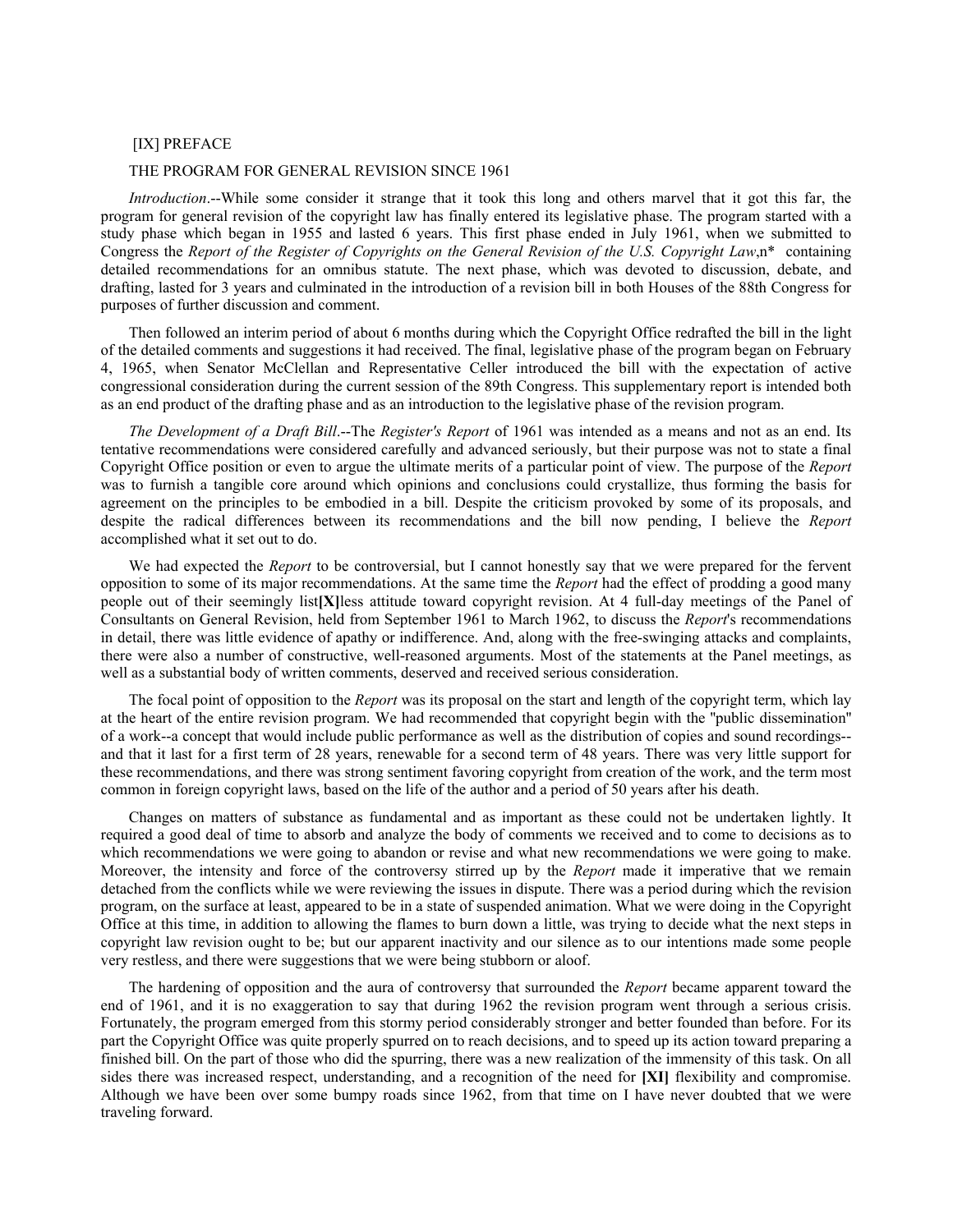In November 1962, I announced that the Copyright Office was prepared to change its position on some debatable questions and to draft alternative language on others. I indicated, for example, that the Office contemplated revising its recommendations concerning ''public dissemination'' in the light of the justifiable criticism that had been directed against it, that the Office's draft bill would be based on the concept of a single federal system of copyright from creation, and that it would present alternative proposals with respect to the length of the copyright term.

During the following year, beginning in January 1963 and ending in January 1964, the Office held another series of 7 full-day meetings and an eighth 2-day meeting with a greatly enlarged Panel of Consultants consisting, in effect, of anyone with sufficient interest to be heard on the subject. At each meeting we presented preliminary drafts, including alternatives in some cases, covering virtually all of the provisions of a new law. These draft provisions were prepared on the basis of an intensive analysis and evaluation of the comments received on the appropriate section of the *Register's Report*, and of any equivalent language in foreign laws and previous revision bills.

Like the *Register's Report*, the preliminary draft was an experimental device for provoking discussion and suggestions. In many of the sections we were trying out ideas, and throughout the draft we deliberately laid out the provisions in more detail than necessary in order to direct attention to as many problems of content and language as possible.

Again, although various provisions of the preliminary draft attracted considerable adverse criticism and opposition at the time, the draft as a whole served its intended purpose. It laid the foundation for a consensus on some of the issues previously in controversy. It elicited a large number of meaningful and constructive comments and suggestions, both at the Panel meetings and in written statements. It also formed the basis for meetings, discussions, and exchanges of correspondence with the various subcommittees of American Bar Association Committee 304 (under the notably competent chairmanship of John Schulman), and with many interested organizations and individuals. All of this contributed materially to the bill.

During the 6 months following the last of the Panel meetings on the preliminary draft the Copyright Office undertook a complete review and revision of the draft, section by section. Every comment or suggestion we had received was given consideration. On questions of substance the Office reviewed all of the policy arguments that had **[XII]** been presented, and in some cases modified the provisions of the draft or adopted an entirely new approach. On matters of language there was very extensive redrafting and boiling down of wordage with the thought of making the bill as brief, simple, and clear as the inherently complex subject matter permits. The outcome of all this concentrated effort was the copyright law revision bill of 1964, introduced in both Houses of Congress on July 20, 1964.

A full week of discussions on the new bill, including a 2-day meeting of the Panel of Consultants, were held in New York early in August 1964. On the whole the response was gratifying: a great many of the earlier detailed substantive issues and technical drafting questions had simply dropped out of the discussions. At the same time it became clear that several major issues remained to be settled, and this was borne out by the written and verbal comments made to the Copyright Office during the remaining months of 1964. Not all of these issues were capable of reconciliation, but part of the Office's effort in redrafting the bill was to work toward fair and acceptable compromises on as many of them as possible.

# THE COPYRIGHT LAW REVISION BILL OF 1965

With his usual wisdom and foresight, Arthur Fisher, my predecessor as Register of Copyrights who died in 1960, planned the revision program as a long-range project involving nearly unlimited amounts of time and effort. He realized that unless we first knew what we were talking about and then drafted a bill that was general enough to be comprehensible and detailed enough to hold water, there would be little purpose in bringing a bill to the point of congressional hearings. Most important, he recognized the need for reconciling the fierce conflicts between the many special interests in the field; he knew that stubborn opposition on a few fundamental issues could doom this revision program as surely as it has all of the past efforts. To bring the program to this point we have had to explore every question, analyze every argument, discuss, consult, confer, and look for workable compromises on issues that some people claimed were irreconcilable.

It has been said that laws, like children, often turn out to be quite different from what their parents expected, and it is possible that Arthur Fisher might not recognize the bill now pending in Congress as the culmination of his efforts. There have been a great many changes, some of them on matters of fundamental importance, from the recommendations in the *Register's Report*.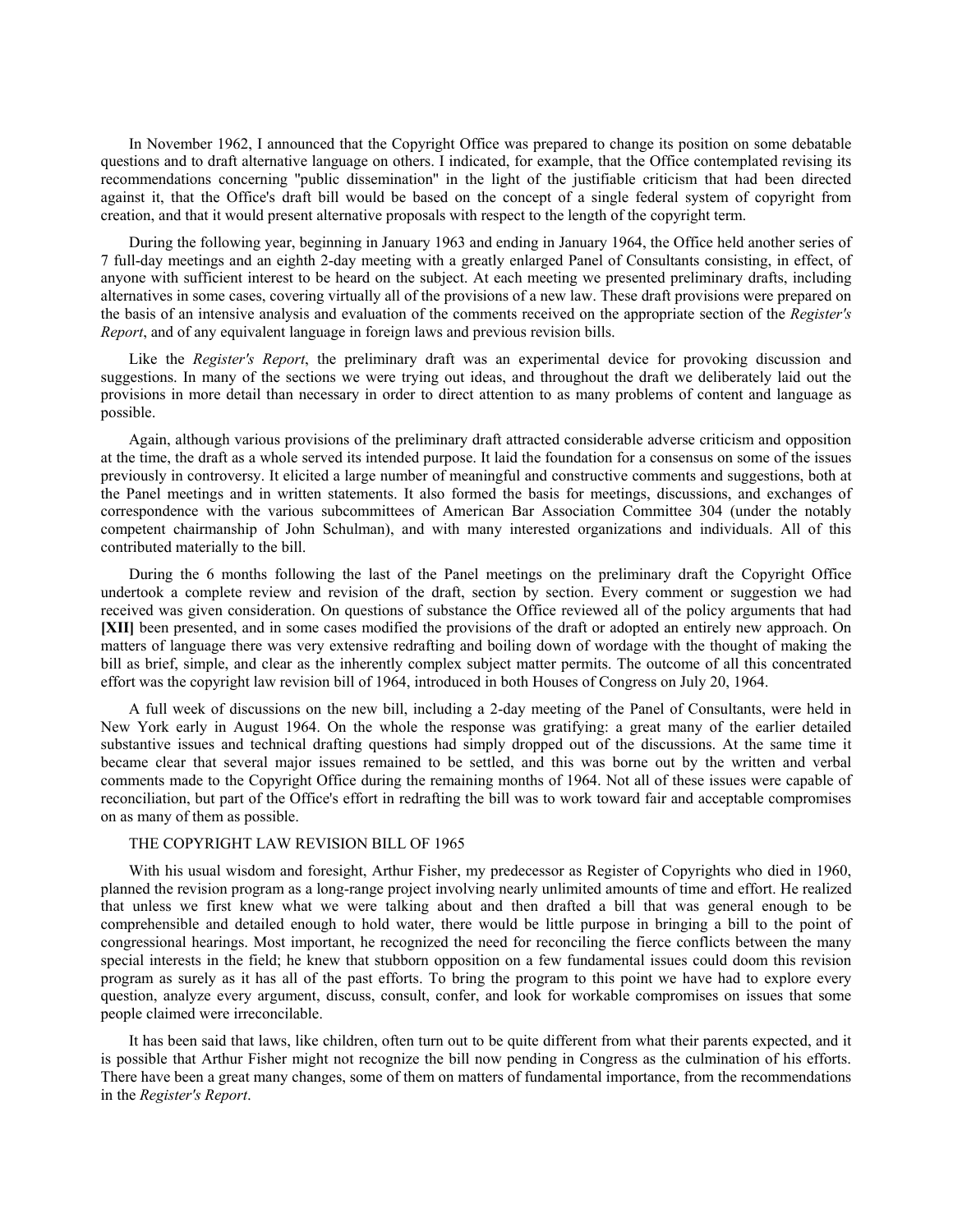While the actual drafting of the bill was done by the Copyright Office without direct consultation with anyone outside the Government, we have consistently tried to obtain and consider the viewpoints of **[XIII]** every group concerned in copyright. Most of the changes in the bill were made because the Copyright Office was persuaded that, on balance, the arguments for them were valid. Other changes represent carefully worked-out compromises in the public interest, between legitimate but opposing points of view; while they may not represent the ideal solution to a particular problem, I believe that these compromises are necessary, desirable, and worthy of support. I also hope I am correct in my conviction that all the changes reflect, not vacillation or indifference, but a painstaking, persistent, open-minded effort to achieve the best copyright statute we can get. This was Arthur Fisher's goal, and for that reason I believe he would be proud of what has been accomplished so far.

The introduction of bills for hearings in 1965 is, of course, a milestone in the revision program, but it is not the end of the road. It should be obvious by now that neither the bill nor this supplementary report represents any final statement of the fixed views of the Copyright Office. Our purpose is the enactment and implementation of a good, clear, practical copyright law that will reward authors and thereby encourage the arts and humanities; and we are aware that further changes will undoubtedly need to be considered.

### SCOPE OF THIS SUPPLEMENTARY REPORT

A number of the recommendations in the *Register's Report* of 1961 have been incorporated without substantial change in the Copyright Law Revision Bill of 1965. Except where they have been retained in the face of strong opposition, there seems no point in repeating the reasoning behind these recommendations. The main purpose of this supplementary report is to explain why we modified or completely changed many of our earlier recommendations and, in a few cases, why we have included provisions on points not covered by the 1961 *Report*,

We have decided not to burden this supplement by attempting to trace in detail how the language and content of the current bill evolved through the intermediate stages of the preliminary draft of 1963 and the bill of 1964. The comparative tables in Appendix B, which show the language of the present law, the 1965 and 1964 bills, and the 1963 draft on every provision, can be used for this purpose. Taken together with the original *Register's Report* of 1961, this supplementary report is intended to explain the thinking that went into the 1965 bill and to illuminate some of its language.

### THE CONTINUING PROBLEM OF COPYRIGHT LAW REVISION

At the groundbreaking ceremony for the John F. Kennedy Center for the Performing Arts on December 2, 1964, President Johnson [XIV] opened his remarks by recalling President Kennedy's memorable address at Amherst College the month before his death, in which he said:

I look forward to an America which will reward achievement in the arts as we reward achievement in business or statecraft.

I look forward to an America which will steadily raise the standards of artistic accomplishment and which will steadily enlarge cultural opportunities for all of our citizens.

And I look forward to an America which commands respect throughout the world not only for its strength but for its civilization as well.

President Johnson pointed to the Kennedy Center as symbolizing ''our belief that the world of creation and thought are at the core of our civilization'':

Only recently in the White House, we helped commemorate the 400th anniversary of Shakespeare. The political conflicts and ambitions of his England are known to the scholar and the specialist. But his plays will forever move men in every corner of the world. The leaders that he wrote about live far more vividly in his words than in the almost forgotten facts of their own rule.

Our civilization, too, will survive largely in the works of our creation. There is a quality in art which speaks across the gulf dividing man from man, nation from nation and century from century. \* \* \*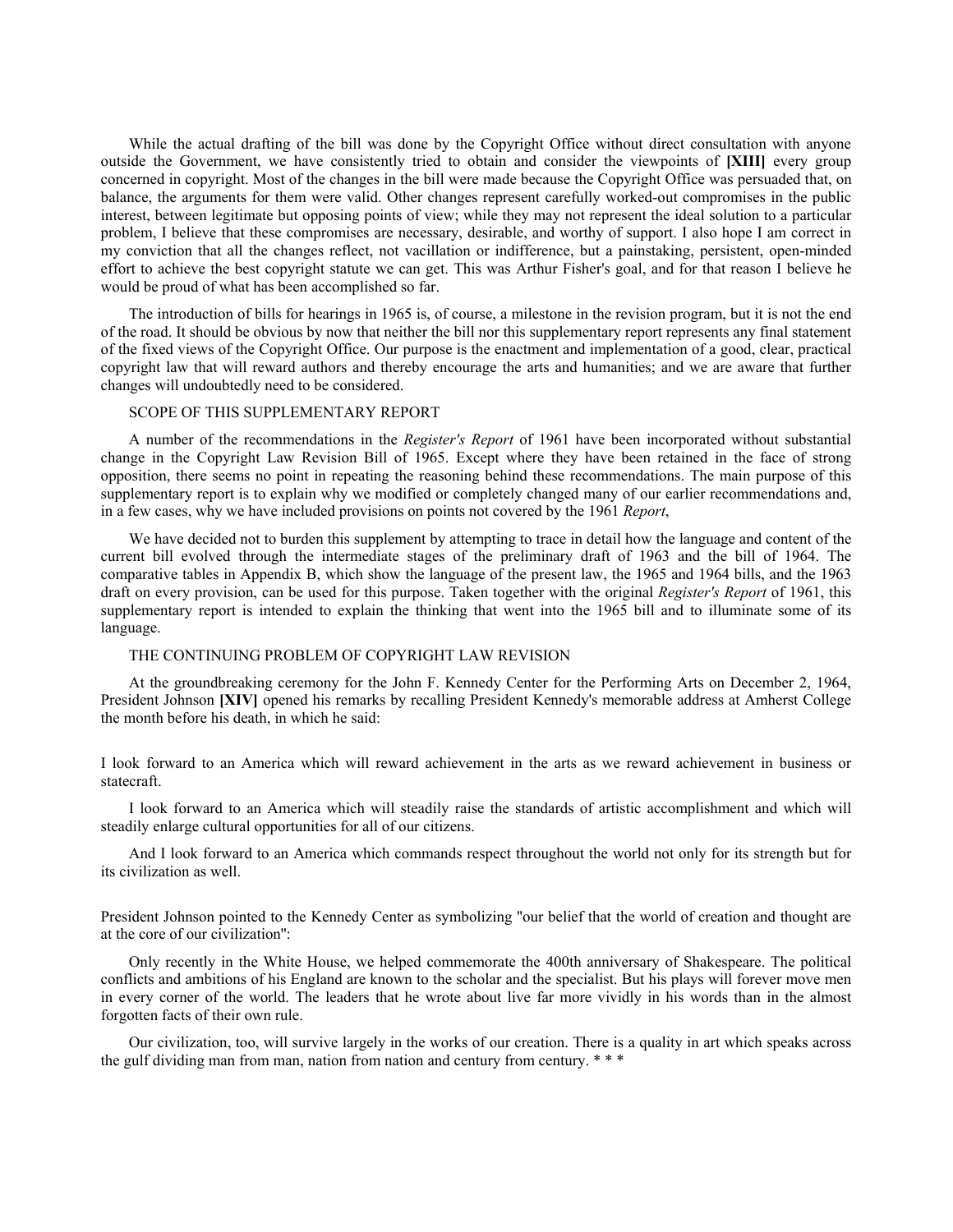[I]t is important to know that the opportunity we give to the arts is a measure of the quality of our civilization. It is important to be aware that artistic activity can enrich the life of our people; which is the central object of government. It is important that our material prosperity liberate and not confine the creative spirit.

This unreserved recognition by the heads of our Government of the importance of creative endeavor in our national life is one of the most striking and encouraging of the trends that have emerged since 1961. At the same time it would be delusive to assume that there has been any general realization on the part of Government officials or the public that copyright is no less than the life's blood of this endeavor. Too many people still think of copyright law as the esoteric sporting ground of an ''elite cadre,'' and regard its impact as confined to a handful of unimportant industries and special interests. They have not yet seen that the interrelation between copyright and the communications revolution is fully as important to our age as the interrelation between copyright and the revolution brought on by the printing press was to an earlier one. Somehow people must be made to realize that the copyright statute of a country not only shapes its cultural and intellectual development, but actually penetrates into the lives and thinking of every citizen.

Speaking of automation someone observed recently that ''invention is the mother of necessity'': and in the copyright field this necessity is reaching crisis proportions. In recent years we have seen, among a multitude of technological developments, the introduction of com**[XV]**munications satellites, the tremendous growth in information storage and retrieval devices, changing patterns in broadcasting including the emergence of educational television and community antenna systems, radical changes in teaching methods by the use of new audio-visual devices, the proliferation of copying machines, and remarkable developments in the use of video tape. Not only is the 1909 statute dismally inadequate to deal with what is happening; we now find that even our 1961 recommendations were not flexible and forward-looking enough.

I realize, more clearly now than I did in 1961, that the revolution in communications has brought with it a serious challenge to the author's copyright. This challenge comes not only from the ever-growing commercial interests who wish to use the author's works for private gain. An equally serious attack has come from people with a sincere interest in the public welfare who fully recognize (in the words of Sir Arthur Bliss) ''that the real heart of civilization, the letters, the music, the arts, the drama, the educational material, owes its existence to the author''; ironically, in seeking to make the author's works widely available by freeing them from copyright restrictions, they fail to realize that they are whittling away the very thing that nurtures authorship in the first place. An accommodation among conflicting demands must be worked out, true enough, but not by denying the fundamental constitutional directive: to encourage cultural progress by securing the author's exclusive right to him for a limited time.

Since 1961 I have also acquired a deeper understanding of the importance of American copyright law revision throughout the world. The days when the United States could play a lone hand in international copyright have been over for quite a while, but it is not enough for us merely to seek and extend as much international cooperation as possible.

It is startling to realize, in an era when copyrighted materials are being disseminated instantaneously throughout the globe, that the United States has copyright relations with less than half of the world's nations. The injustice of this situation to authors here and abroad is obvious, but equally serious to our national interest is the lack of the cultural bridge between countries that copyright furnishes. And, even where copyright relations exist, the lack of uniformity in the scope and standards of protection results in unfairness and endless confusion.

The United States can, if it will, offer leadership in the effort to evolve a truly universal copyright system that takes account of national interests while at the same time offering effective uniformity and a fair reward to all authors. Many of the newly-independent **[XVI]** nations are at a turning point in the development of their own copyright systems, and suggestions have been made for bridging the gap between the Berne and Universal Copyright Conventions. Copyright law revision is the first necessary step we can take in meeting this tremendous challenge.

ABRAHAM L. KAMINSTEIN, *Register of Copyrights, Copyright Office, The Library of Congress*.

# § [XVII] THE 1965 BILL IN SUMMARY

The following summary is intended to indicate the structure of the 1965 bill and to outline its principal provisions. Since no attempt is made here to describe the background on development of the bill or to analyze its language and content in detail, this summary is necessarily oversimplified. The provisions of the bill are thoroughly reviewed in the chapters of the *Supplementary Report* itself, and the text of the bill will be found in Appendix B.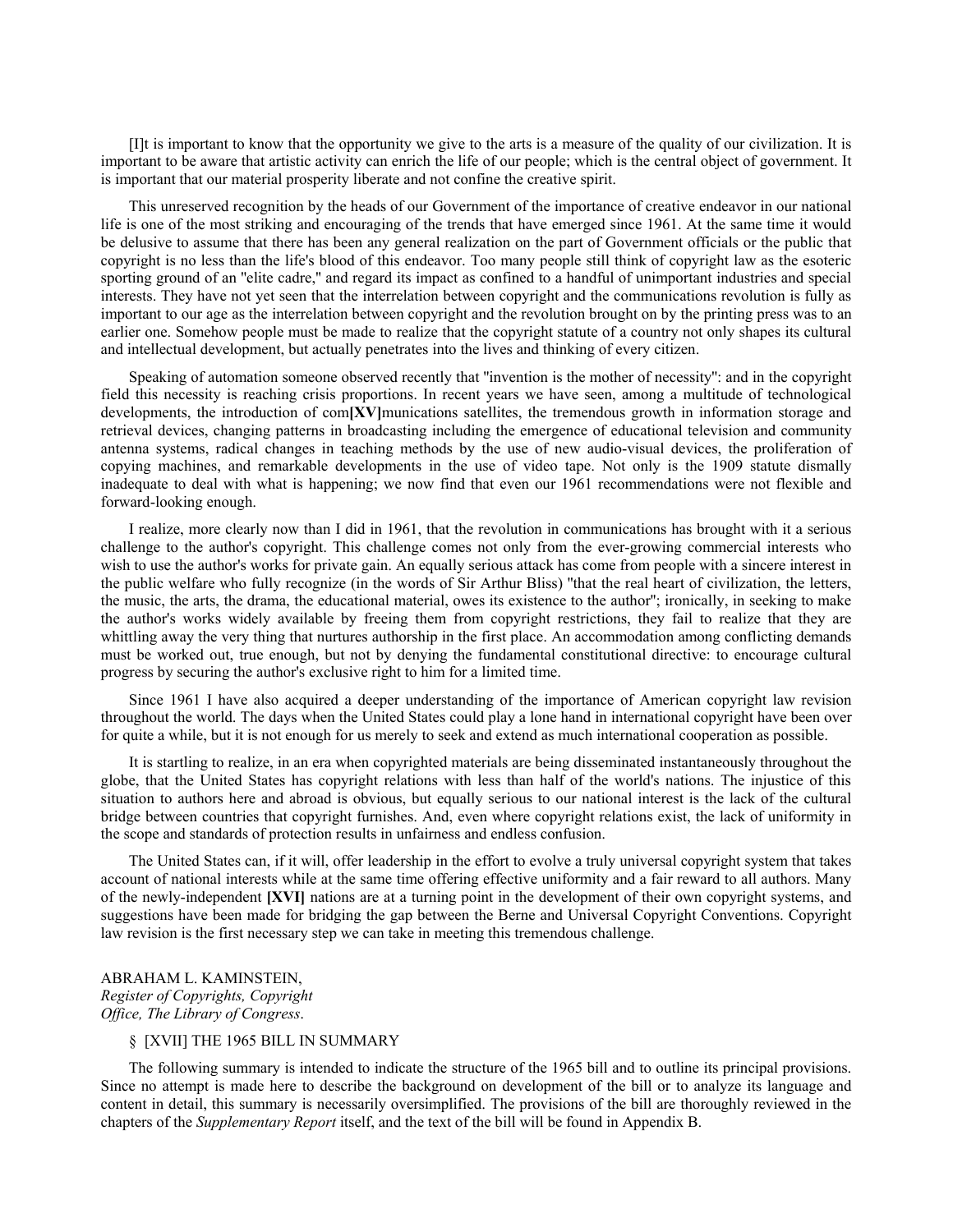## **SUBJECT MATTER OF COPYRIGHT**

**Basic requirements of copyright.** In defining the general subject matter of copyright, section 102 drops the present reference to ''all the writings of an author'' and substitutes the phrase ''original works of authorship.'' It also requires that protected works be ''fixed'' in a ''tangible medium of expression.'' The manner or medium of fixation is irrelevant as long as it is tangible enough for the work to be perceived or made perceptible to the human senses, directly or with the aid of any machine or device ''now known or later developed.''

**Categories of copyrightable works.** Section 102 also includes an ''illustrative and not limitative'' listing of seven categories of copyrightable works. This list covers all classes of works that are copyrightable under the present law, designates ''pantomimes and choreographic works'' as a specific category, and adds a new category of ''sound recordings.''

**National origin.** Under section 104, as under the common law at present, protection would be granted to unpublished works without regard to the nationality or domicile of the author. As under the present statute, with relatively minor changes, published works of foreign origin would be protected only if the country of origin were covered by a treaty or a Presidential proclamation. The authority of the President would be broadened, however, to allow him to issue proclamations without regard to reciprocity ''whenever he finds it to be in the national interest.''

**United States Government works.** The bill retains the present prohibition against copyright in ''publications of the U.S. Government'' and expands it to cover any published or unpublished ''work of the United States Government,'' which is defined as "a work prepared by an officer or employee of the United States Government within the scope of his official duties or employment.'' This definition would **[XVIII]** permit copyright to be secured in works prepared independently by private persons under a Government contract or grant, but section 105 contains no provision that would allow copyright to be secured in a ''work of the United States Government'' under any circumstances.

### **EXCLUSIVE RIGHTS UNDER COPYRIGHT**

**General scope of copyright.** The approach followed by the bill is to mark out the perimeter of copyright protection in broad terms in section 106, and to define the scope of copyright and specify its limitations in particular situations and for particular kinds of works in sections 107 through 114. Under section 106, the five basic exclusive rights given to the owner of a copyrighted word are: (1) the right to reproduce the work in copies or phonorecords; (2) the right to prepare derivative works based on the work; (3) the right to distribute copies or phonorecords of the work to the public; (4) the right to perform the work publicly; and (5) the right to exhibit the work publicly. Instead of the blanket ''for profit'' limitation, which the present law imposes on the right of public performance in some works, specific limitations would be spelled out in section 109 as noted below. The bill would add a right of public exhibition (i.e., showing or display of a copy), which is not specifically recognized under the present law.

**Fair use.** The bill would add a provision to the statute specifically recognizing the doctrine of fair use, but without any attempt to indicate the application or define the scope of the doctrine.

**Effect of transfer of particular copy or phonorecord.** Section 108 reaffirms the principle that, when the copyright owner has sold or otherwise transferred ownership of a particular copy or phonorecord of his work, the person who has acquired ownership of that copy or phonorecord is entitled to dispose of it by sale, rental, or any other means of disposition. Under section 108(b) the owner of a copy would also be free ''to exhibit that copy publicly to viewers present at the place where the copy is located,'' although he would not be entitled to show the copy over television.

**Face-to-face teaching activities.** Section 109(1) exempts from copyright control ''performance or exhibition of a work by instructors or pupils in the course of face-to-face teaching activities in a classroom or similar place normally devoted to instruction.'' This particular exemption would apply to all types of works.

**Educational broadcasting.** The bill would exempt performances of nondramatic literary and musical works, and exhibitions of any works, ''by or in the course of a transmission, if the transmission is made primarily for reception in classrooms or similar places normally de**[XIX]**voted to instruction and is a regular part of the systematic instructional activities of a nonprofit educational institution.'' This exception would cover closed-circuit broadcasting within a school and also open-circuit ''in-school'' instructional broadcasts. It would not apply where the principal purpose of the transmission is reception by the public.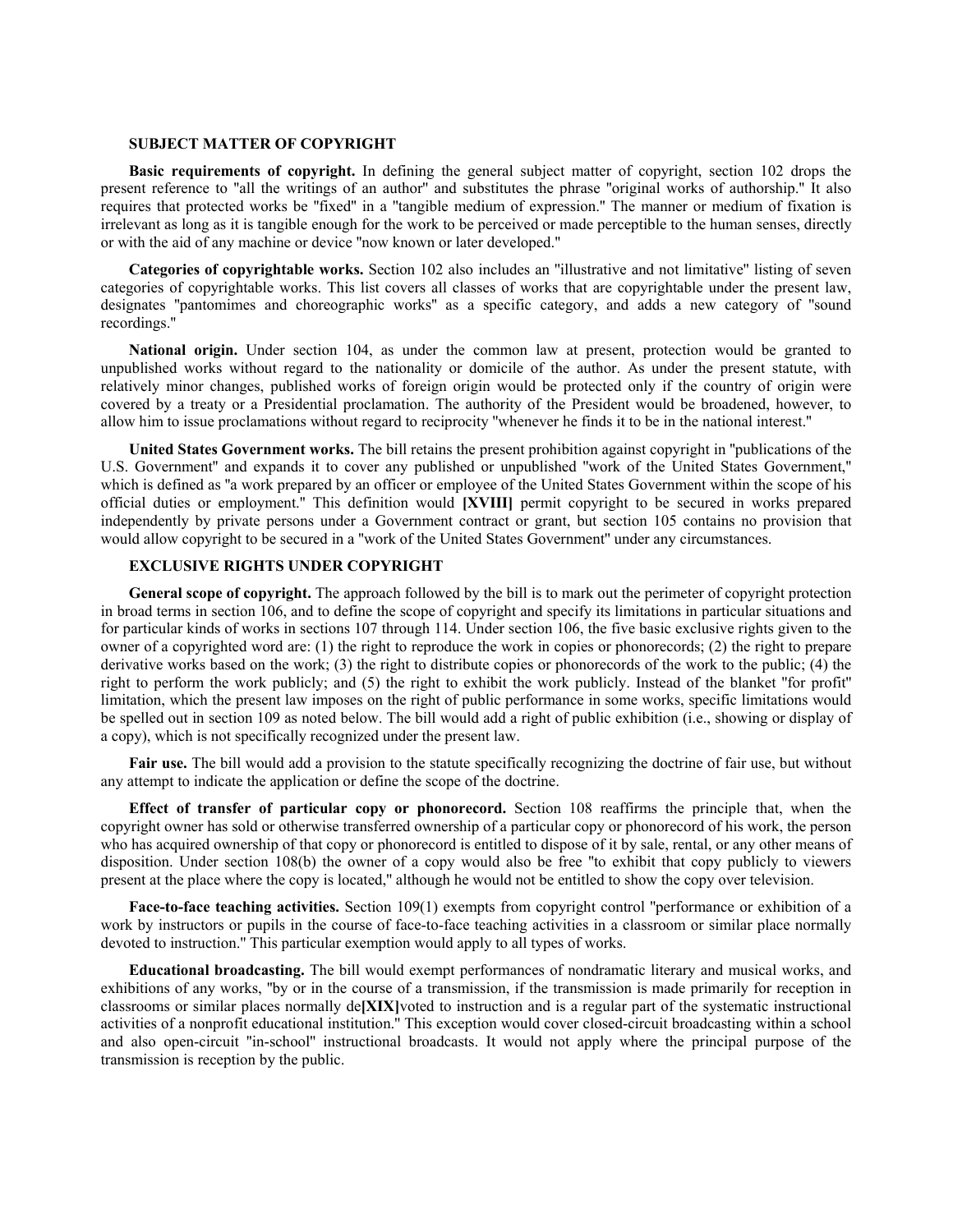**Religious services.** Clause (3) of section 109 would exempt from copyright control performances of nondramatic literary or musical works and dramatico-musical works, and exhibitions of any works, ''in the course of services at a place of worship or other religious assembly.''

**Certain performances for educational, religious, or charitable purposes.** Under section 109(4), the performance of a nondramatic literary or musical work, ''otherwise than in a transmission to the public,'' would be exempt if:

--there is no ''purpose of direct or indirect commercial advantage'' and no ''payment of any fee or other compensation for the performance to any of its performers, promoters, or organizers''; and

--there is either no admission fee, or, if there is, the net proceeds are used exclusively for bona fide educational, religious, or charitable purposes.

**Retransmission to the public: community antennas and other systems.** The bill does not exempt community antennas and other commercial systems that retransmit broadcasts of copyrighted material to the public. It would, however, under section 109(5), exempt operators of nonprofit "boosters" or "translators" who retransmit, "without altering or adding to the content of the original transmission, without any purpose of direct or indirect commercial advantage, and without charge to the recipients.''

**Further transmission exclusively to private rooms of hotels, etc.** Where broadcasts or other transmissions are merely relayed to ''the private rooms of a hotel or other public establishment,'' the retransmission would be exempted by section 109(6) unless the transmission is altered or a direct fee is charged for seeing or hearing it.

**Mere reception in a public place.** Under clause (7) of section 109 it would not be an infringement of copyright merely to turn on, in a public place, an ordinary radio or television receiving apparatus of a type commonly sold to members of the public for private home use.

**Ephemeral recordings.** Unlike the present law, the bill in section 110 would recognize the right of a broadcasting organization to make no more than one copy or phonorecord of a copyrighted work for use solely in its own lawful transmissions within a period of six months.

**Reproduction of pictorial, or sculptural works in useful articles.** The basic purpose of section 111 is to make clear that there is no intention to change the present law, as it has evolved in the court **[XX]** decisions, concerning the copyright status of a work that is employed as the design of a useful article, or concerning the rights of the owner of copyright in a ''pictorial, graphic, or sculptural work that portrays a useful article as such'' with respect to ''the making, distribution, or exhibition of the useful article so portrayed.''

**Rights in sound recordings.** Although the bill would add sound recordings to the list of protected works, the exclusive rights in a sound recording would be limited under section 112 to protection against ''dubbing,'' that is, duplication of the actual sounds fixed in that recording, and against public distribution of ''dubbed'' records. The copyright owner would not be given a right of public performance in his sound recording, nor would he have a right of action against someone who merely imitates his recording without recapturing the same sounds.

**Compulsory license.** While retaining the present compulsory license for the making and distribution of phonorecords of copyrighted music, the bill in section 113 would modify or clarify a number of the statutory requirements. In particular it would raise the present statutory royalty ceiling for each composition from a flat rate of two cents per record to a rate of three cents per record or one cent per minute of playing time, whichever amount is larger. Instead of the special limits on liability under the present law, the bill provides that the failure to obtain either a compulsory or a negotiated license makes the user fully liable as an infringer, and the same result would follow from a default in payments under a compulsory license.

**Jukebox exemption.** The bill includes in section 114 the text of the jukebox bill which was favorably reported by the Judiciary Committee of the House of Representatives in 1963 and has been reintroduced in the 89th Congress as H.R. 18. It would repeal the present exemption of jukebox operators from payment of performance royalties.

# **OWNERSHIP AND TRANSFER OF COPYRIGHT**

**Initial ownership.** The bill in section 201(a) reaffirms the established principle that copyright ownership originates in the author, and that two or more authors of a ''joint work'' are co-owners of the copyright. The bill, like the present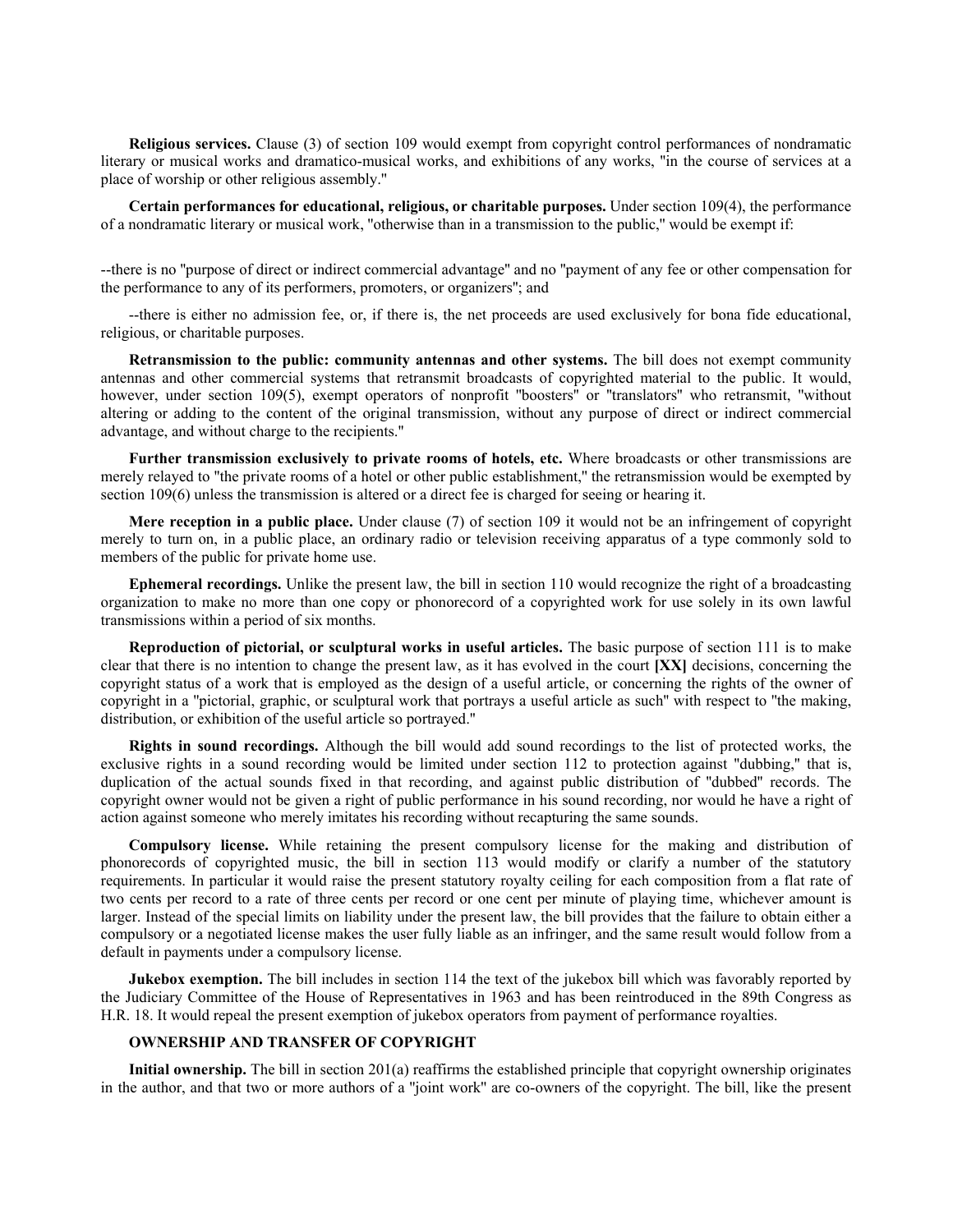statute, is silent as to the rights of co-owners of a copyright to use and authorize the use of the copyrighted work, thus leaving in effect the court decisions which generally treat co-owners of copyright as tenants-in-common.

**Works made for hire.** Section 201(b) follows the present law in providing that, ''[i]n the case of a work made for hire, the employer or other person for whom the work was prepared is considered the author." A "work made for hire" is defined in section 101 as "a work **[XXI]** prepared by any employee within the scope of his employment"; it also includes special cases of works ''specially ordered or commissioned'' for certain specified purposes, if ''the parties expressly agree in writing that the work shall be considered a work made for hire.''

**Contributions to collective works.** Section 201(c) makes clear that each separate contribution to a collective work (such as a periodical issue or encyclopedia) is to be regarded as a separate work in which copyright ownership ''vests initially in the author.'' The subsection also establishes a presumption, in the absence of an express transfer that the author remains the copyright owner in his contribution, and that the publisher acquires only certain publishing rights.

**Transfer and divisibility of copyright.** Like the present statute, section 201(d)(1) of the bill would make copyrights transferable by any means of conveyance or by operation of law. In addition, section  $201(d)(2)$  attempts to solve the problems that have arisen under the present law because of the theory that a copyright is indivisible, and therefore that a transfer of less than all of the rights under a copyright is a license rather than an assignment. It provides that ''[a]ny of the exclusive rights comprised in a copyright, including any subdivision of any of the rights \* \* \* may be transferred \* \* \* and owned separately.''

**Distinction between ownership of copyright and material object.** Section 202 makes clear a principle stated in the present law: that ownership of a copyright and ownership of a ''copy'' or ''phonorecord'' embodying a copyrighted work are two different things, and that the transfer of one is not of itself a transfer of the other. As a result of the interaction between this and other sections, however, a presumption now established under the common law--that an artist or other author transfers his literary property rights along with his work of art or manuscript unless he expressly reserves them--would be reversed.

**Termination of transfers and licenses (''reversion'').** Under the present law, the renewal copyright after the first term of 28 years reverts in certain situations to the author or other specified beneficiaries. The bill drops the renewal device, but section 203 would permit the author or his widow and children to terminate any grant he himself had made of his rights after 35 years (or up to 40 years in certain situations). The termination would not be automatic, but could be effected by serving an advance written notice on the grantee within specified time limits. Grantees would be given the equivalent of a right of ''first refusal,'' and grantees who have made derivative works during the 35-year period could continue to use them in any event.

**Execution and recordation of transfers.** The general requirement of section 204 that all transfers of copyright ownership be in writing and signed will have a much broader application than the **[XXII]** equivalent section in the present law since, under the bill, all unpublished works will be brought under the statute. The bill would also clarify and tighten the provisions with respect to recording transfers in the Copyright Office.

### **FEDERAL PRE-EMPTION AND DURATION OF COPYRIGHT**

**Single national system.** Instead of the present dual system of protection of works under the common law before they are published and under the Federal statute after publication, the bill would under section 301 establish a single system of statutory protection for all works whether published or unpublished. The common law would continue to protect works (such as choreography and improvisations) up to the time they are fixed in tangible form, but thereafter they would be subject to exclusive Federal protection under the statute even though they are never published or registered.

**Duration of copyright in works created after new law's effective date.** The present term of copyright is 28 years from first publication or registration, renewable for a second period of 28 years. With respect to works created after it comes into effect, the bill would provide in section 302 for a term of the author's life plus 50 years, in order to bring it into line with the copyright term in most countries. ''Joint works'' would be protected for the life of the second author to die plus 50 years after his death. For anonymous works, pseudonymous works, and works made for hire, the term would generally be 75 years from publication, with a maximum limit of 100 years from creation of the work. Section 302 also provides that the Copyright Office is to maintain records of information concerning the dates of authors' deaths, and establishes a system of presumptions to take care of the situation in which a user cannot determine the date when a particular author died.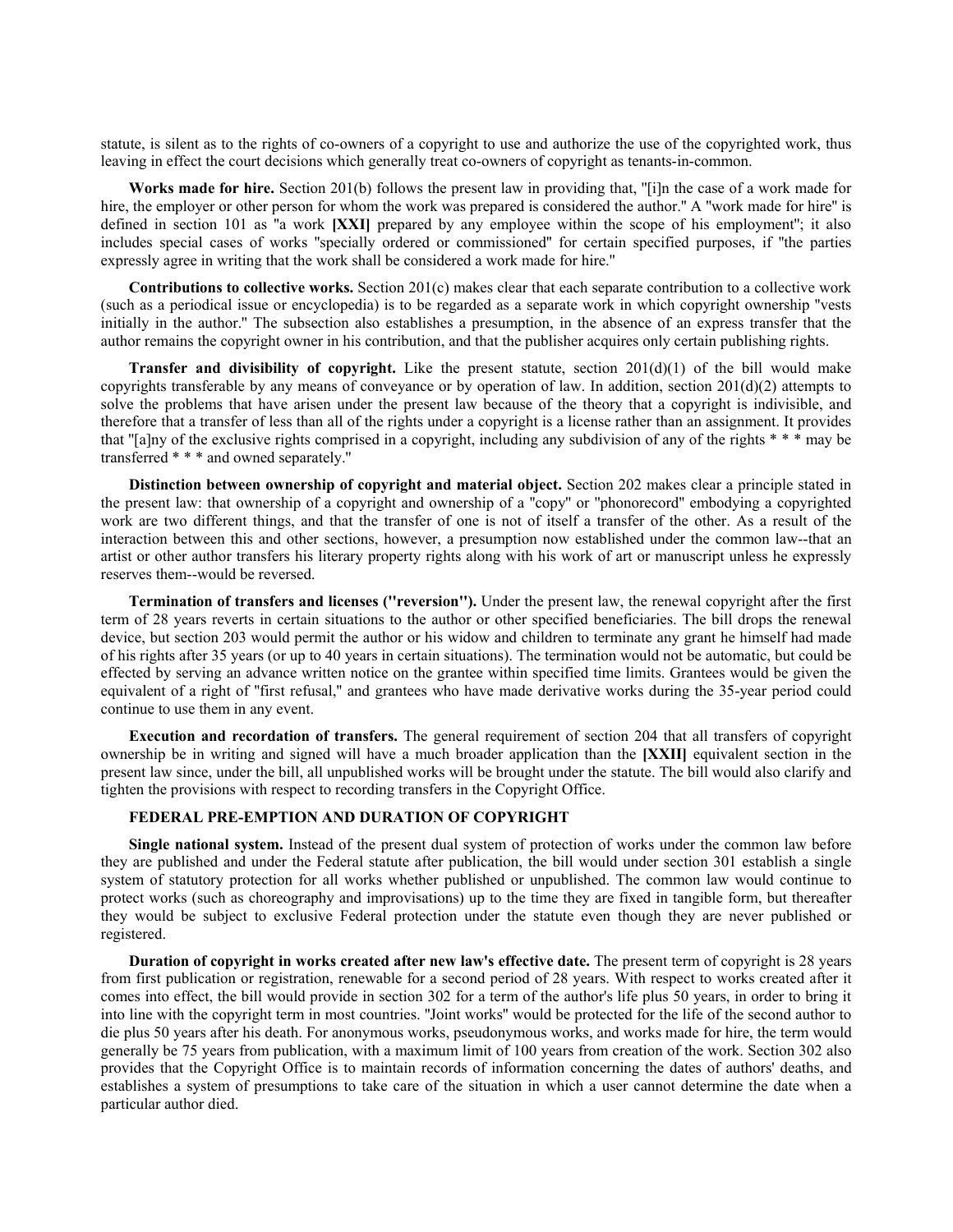**Duration of copyright in pre-existing works under common law protection.** Under section 303, an unpublished work still under common law protection when the statute comes into effect would be brought under the statute and given the same term of copyright as that applicable to works created after the effective date. However, in order to assure that all of these existing works are given a reasonable term of statutory protection, the bill provides that in no case will the copyright in such a work expire before 1990, and the minimum term would be extended to 2015 if the work is published before the end of 1990.

**Duration of subsisting copyrights.** For copyrights still in their first term when the new law comes into effect, the bill would by section 304 retain the present renewal provisions but would extend the **[XXIII]** length of the renewal term from 28 to 47 years (making a total term of 75 years from publication or registration). For copyrights in their renewal term the total term would also be extended to 75 years. In both cases the bill contains provisions, closely similar to those with respect to the right to terminate assignments and licenses, which would entitle the author or certain of his beneficiaries to reclaim rights in the extended term of copyright.

# **NOTICE OF COPYRIGHT**

**Notice requirements in general.** The statute now requires, as a condition of copyright protection, that the published copies of a work bear a copyright notice in a definite form and position. Sections 401 through 405 of the bill represent an effort to preserve the values of the copyright notice by inducing its use, while substantially ameliorating the effects of accidental or even deliberate errors or omissions.

**Form and position of notice.** Under section 401, all publicly distributed copies of a work are to bear a copyright notice, ''affixed to the copies in such manner and location as to give reasonable notice of the claim of copyright.'' In form the notice is to consist of three elements: (1) the symbol ''(c),'' the word ''Copyright,'' or the abbreviation ''Copr.''; (2) the year of first publication of the work; and (3) the name of the copyright owner. Section 402 contains parallel provisions for the notice applicable to sound recordings, the main difference being that the symbol ''e'' is to be used as the first of the three elements in the notice.

**Contributions to collective works.** Section 403 is intended to clarify the present confused situation with respect to contributions published without a copyright notice in collective works that bear a general notice of their own. The bill would permit the contribution to bear its own notice, but provides generally that, except for independent advertisements, "a single notice applicable to the collective work as a whole is sufficient to satisfy the requirements \* \* \* with respect to the separate contributions it contains.''

**Effect of omission of notice.** Under section 404, the omission of notice would not invalidate the copyright if: (1) the omission was from a ''relatively small number'' of publicly distributed copies or phonorecords, or (2) copyright registration for the work is made before or within five years after the omission, and a reasonable effort is made to add the notice after its omission is discovered. In either case an innocent infringer who was misled by the omission would be shielded from monetary liability under certain circumstances.

**Error with respect to name or date.** Section 405(a) makes clear that the use of the wrong name in the copyright notice will not affect **[XXIV]** the validity or ownership of the copyright. However, unless the error had been corrected in the Copyright Office records, an innocent infringer who was misled by the notice would have a complete defense if he infringed under the purported authority of the person named in the notice. An antedated notice might shorten the term of copyright, but would not affect the scope of protection under the bill. However, if the notice is postdated by more than one year, or if the name or date has been omitted, the case would be treated as if the notice had been omitted completely.

### **DEPOSIT AND REGISTRATION**

**Deposit for the Library of Congress.** The bill treats the deposit of copies or phonorecords for the Library of Congress and for the registration of claims to copyright as two closely related but different things. It would establish a mandatory deposit system under which the right of the Library of Congress to obtain copies and phonorecords for its collections would be preserved. However, section 406 makes clear that ''[t]his deposit is not a condition of copyright protection,'' and need not be coupled with registration unless the applicant wishes. The deposit requirements would be enforced by the imposition of a specified fine, and certain categories of material could be exempted by the Register of Copyrights from the deposit requirements altogether.

**Copyright registration in general.** As under the present law, registration would generally not be a condition of copyright protection. A single deposit could be made to serve both as the deposit for the Library under section 406 and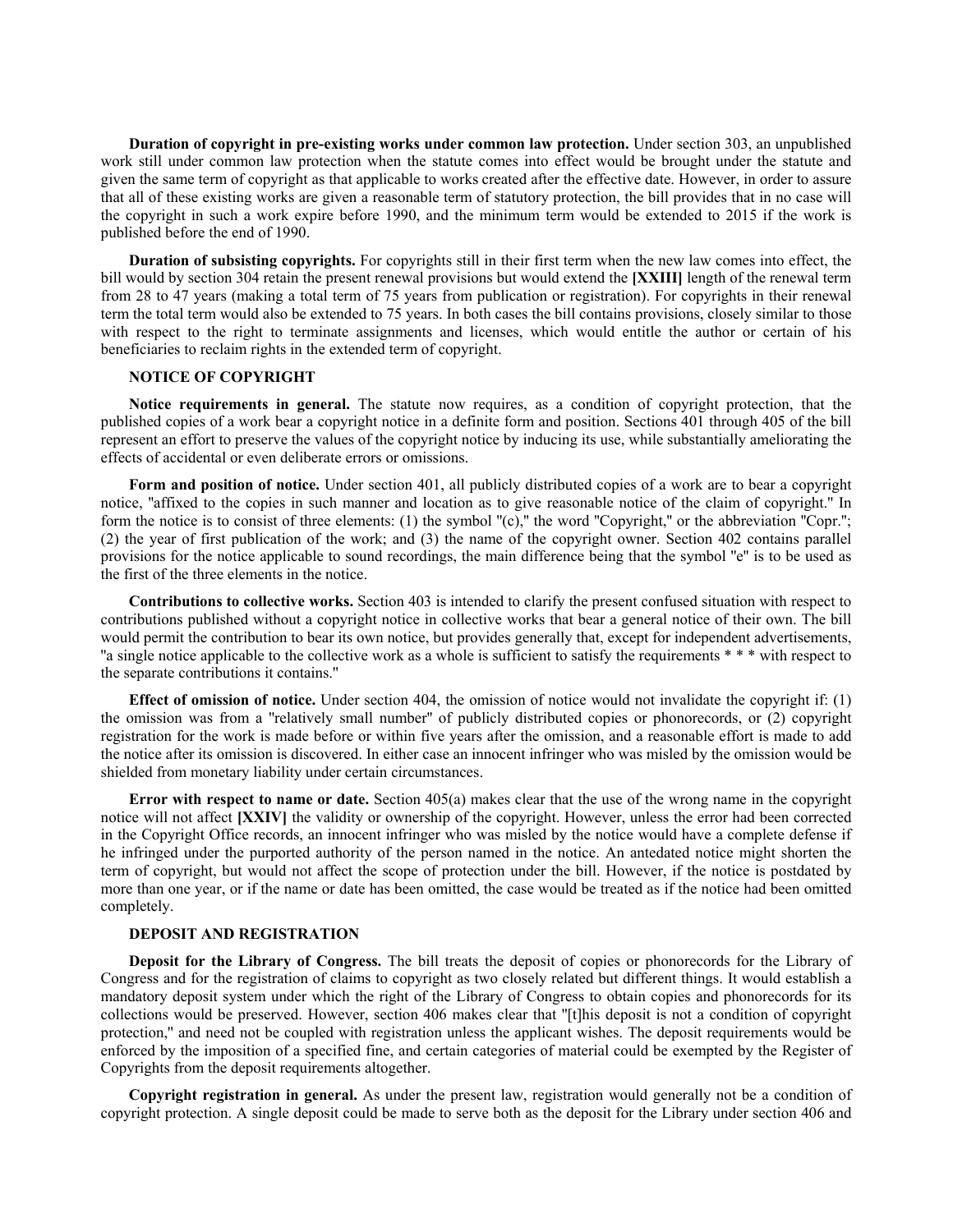as the deposit required for registration under section 407. The Register of Copyrights would be authorized to establish optional deposit requirements for certain classes of material. Section 409 provides that the certificate of registration would be ''prima facie evidence of the validity of the copyright and of the facts stated in the certificate'' if registration is made before or within five years after first publication; if not, the court could give it any evidentiary weight it saw fit.

**Effects of failure to register.** Section 410 retains the requirement of the present law that copyright registration must be made before a suit for copyright infringement can be brought. It also provides, however, that if a claimant has properly applied for registration and been refused, he may maintain an infringement suit if the Register of Copyrights is notified and permitted to become a party. Except for a grace period of three months after publication, section 411 would deny the extraordinary remedies of statutory damages and attorney's fees for infringements occurring before registration.

# § [XXV] COPYRIGHT INFRINGEMENT AND REMEDIES

**Parties to infringement suits.** Under section 501(b), the "legal or beneficial owner of an exclusive right under a copyright'' would be entitled ''to institute an action for any infringement of that particular right committed while he is the owner of it.'' However, in order to protect the interests of other owners of exclusive rights and to avoid a multiplicity of suits, the subsection also contains provisions governing notice, joinder, or intervention with respect to other persons who may have an interest in the copyright.

**Remedies for infringement.** Except for the provisions on damages and profits, the bill would make few changes in the remedies for copyright infringement available under the present law. With respect to damages and profits, however, section 504 not only attempts to settle a number of disputed questions but also makes some substantive changes. The copyright owner would be given the right to elect to recover either his ''actual damages and any additional profits of the infringer'' or statutory damages. Recovery of profits in addition to actual damages would be permitted where they ''are attributable to the infringement and are not taken into account in computing the actual damages.'' As an alternative, statutory damages of not less than \$ 250 or more than \$ 10,000 could be recovered for all of the ''infringements involved in the action, with respect to any one work, for which any one infringer is liable individually, or for which any two or more infringers are liable jointly and severally.'' The \$ 10,000 maximum could be increased to \$ 20,000 in certain cases of willful infringement, and the \$ 250 minimum could be reduced to \$ 100 where ''the infringer sustains the burden of proving that he was not aware and had no reason to believe that his acts constituted an infringement.''

# **MANUFACTURING REQUIREMENT AND IMPORTATION**

**Manufacture of certain copies in the United States.** The present law requires, with a number of exceptions and qualifications, that English-language books and periodicals must be manufactured in the United States in order to be entitled to full-term copyright protection. The main impact of this requirement today falls on works by American authors, which in some cases are thrown into the public domain as a result of the failure to comply with the law's strict requirements. Section 601 would retain a manufacturing requirement, but with substantial changes that would make its results less drastic. In particular, the scope of the works covered by the requirement would be narrowed, violation would result in the possible loss of certain rights against infringers rather than the complete loss of protection, the special affidavit and ''ad interim'' requirements would **[XXVI]** be abolished, and the ceiling on importation of a foreign edition would be raised from 1,500 to 3,500 copies. A dispute has existed under the present law as to whether the printing of copies in the United States from imported ''reproduction proofs'' constitutes a violation of the manufacturing clause; section 601(c) is intended to preserve the present law as to what constitutes ''manufacture in the United States,'' leaving this question for determination by the courts.

**Infringing importation.** Section 602 provides that, except in the case of certain libraries, the unauthorized importation of copies or phonorecords for the purpose of public distribution constitutes an infringement. An unauthorized importer could be enjoined and sued for damages both where the copies or phonorecords he was importing were ''piratical'' (that is, where their making would have constituted an infringement if the U.S. copyright law could have been applied), and where their making was ''lawful.'' However, the Bureau of Customs would have power to exclude only ''piratical'' copies.

## **ADMINISTRATIVE PROVISIONS**

**In general.** The administrative provisions in *Chapter 7* of the bill are, for the most part, restatements of provisions in the present statute.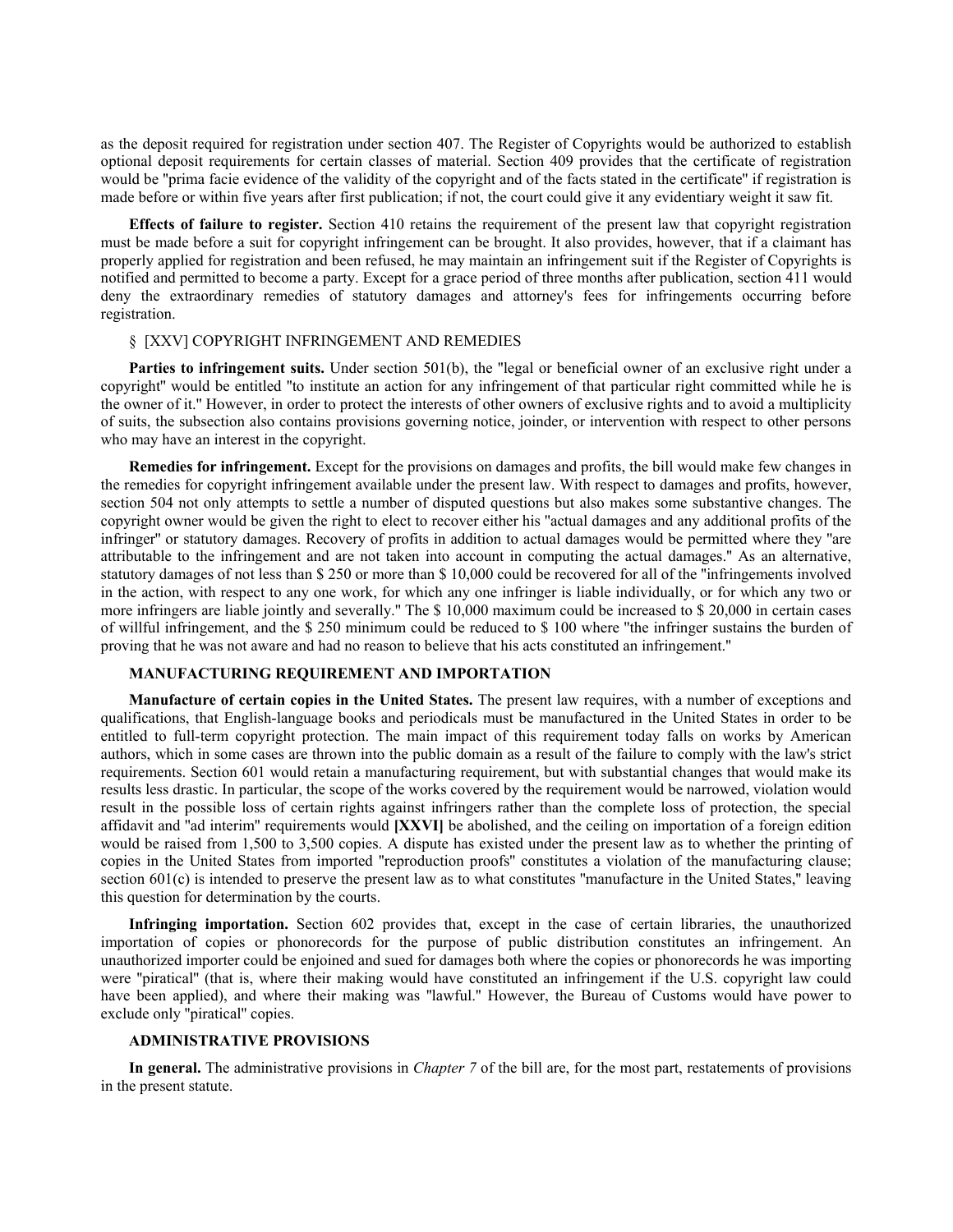**Retention and disposition of deposited articles.** Section 704 expresses the policy that deposited items are to be retained for as long as possible, but preserves the discretion of the Register of Copyrights and the Librarian of Congress to dispose of them ultimately under proper safeguards. It also provides for the setting up of a new procedure, involving the payment of additional fees, under which the retention of a particular deposit for the full term of copyright could be requested.

**Catalog of copyright entries.** Section 707(a) provides for the continued publication of catalogs of copyright registrations, but would give the Register of Copyrights a more flexible authorization to determine the form and frequency of publication of each part of the catalog.

**Copyright Office fees.** The fee schedule in section 708 is in line with the fees provided in a separate bill now pending in Congress (H.R. 2853), which would raise the present fees. It sets the basic registration fee at \$ 6 and the fee for renewal of subsisting copyright at \$ 4.

# **SUBJECT MATTER OF COPYRIGHT OUTLINE**

Click here to view image.

# § [3] Chapter 1 SUBJECT MATTER OF COPYRIGHT

## A. BASIC REQUIREMENTS OF COPYRIGHT

# 1. ''ORIGINAL WORKS OF AUTHORSHIP''

The 1961 *Report* pointed out that ''original creative authorship'' is a fundamental criterion of copyright protection under the present law, and recommended that this requirement be specified in the statute. However, when it came to drafting, a great deal of concern was expressed about the dangers of using a word like ''creative'' in this context. It was argued that the word might lead courts to establish a higher standard of copyrightability than that now existing under the decisions, and that any effort to define ''original'' could bring about the same undesirable result.

In recognition of these arguments, section 102 of the bill specifies the subject matter of copyright simply as ''original works of authorship,'' without further attempt at definition. Our intention here is to maintain the established standards of originality without implying any further requirements of aesthetic value, novelty, or ingenuity.

For the reasons advanced in the *Report*, the bill uses the term "original works of authorship" rather than the phrase ''all the writings of an author'' now in the statute. While superficially there might seem to be advantages in using the broad language of the Constitution, we believe that they are greatly outweighed by the dangers of exhausting the power of Congress in this field. As has always been true in the past there are particular kinds of subject matter on the fringes of copyright which may be the ''writings of an author'' in the constitutional sense and which Congress might one day want to protect, but which it does not see fit to protect now. Typography, certain industrial designs, and broadcast emissions are possible examples of this today. The present language of the copyright law has forced the courts to hold that ''writings'' means one thing in the statute and something else in the Constitution, as an alternative to holding that certain subject matter is entirely beyond the power of Congress to provide for constitutionally. We have no wish to perpetuate this dilemma.

# **[4]** 2. ''FIXED IN ANY TANGIBLE MEDIUM OF EXPRESSION''

The *Report* also recommended that the present implicit requirement of fixation "in some tangible form from which the work can be reproduced'' be made explicit in the bill, and that it be stated broadly enough to cover ''any new forms or media [of fixation] that may be developed.'' The language adopted in section 102 to carry out this recommendation is: ''\* \* \* fixed in any tangible medium of expression, now known or later developed, from which they can be perceived, reproduced, or otherwise communicated, either directly or with the aid of a machine or device.''

Although unfixed works such as improvisations and unrecorded performances would not be subject to statutory protection, they would continue to be protected at common law, a point to be discussed further in connection with section 301. No particular form of fixation is required as long as the work is capable of being "retrieved" (to use a term popular at the moment). For example, a musical composition would be copyrightable if it is written or recorded in words or any kind of visible notation, in Braille, on a phonograph disk, on a film sound track, on magnetic tape, or on punch cards. The manner or medium of fixation is irrelevant as long as it is tangible enough for the work to be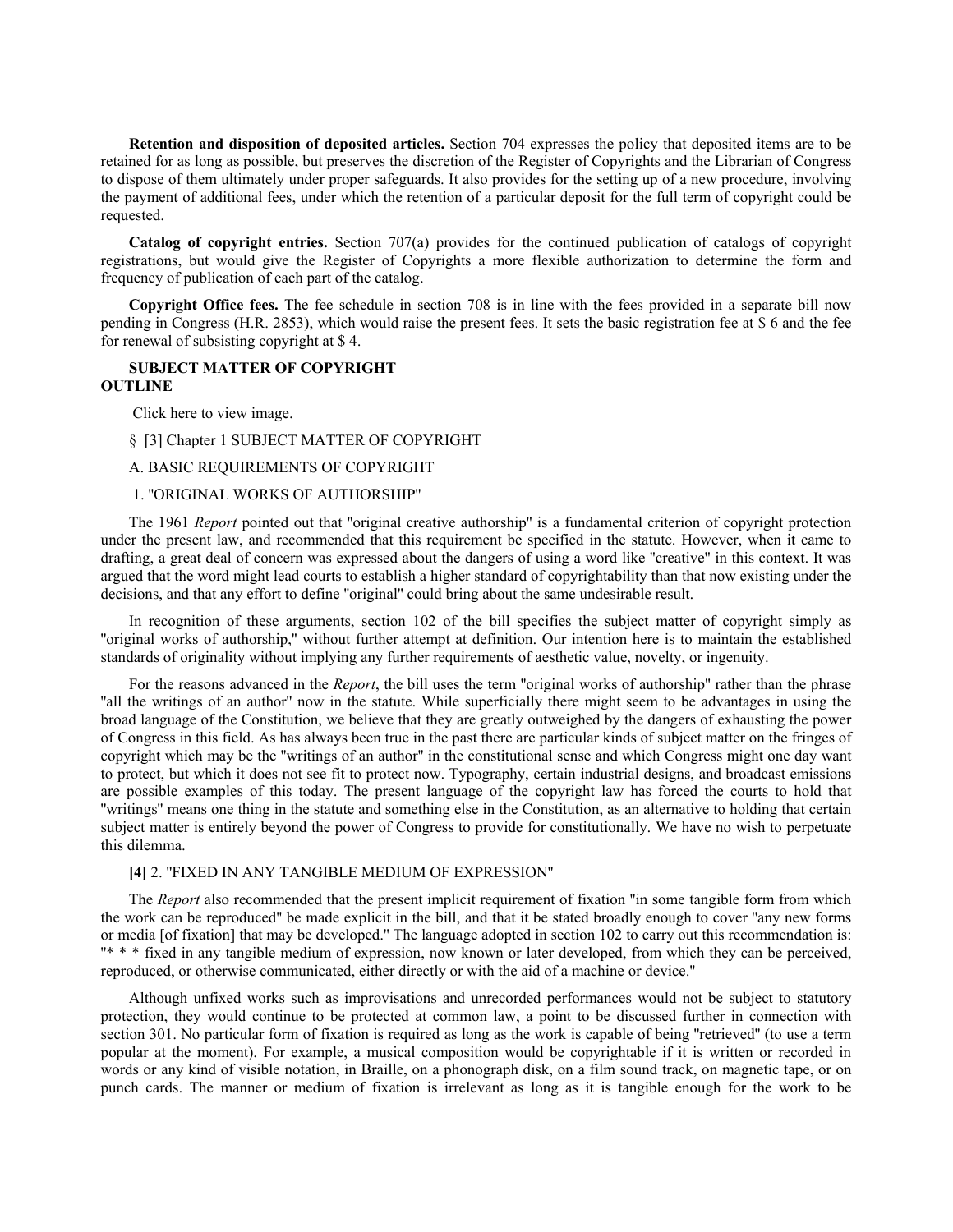perceived or made perceptible to the human senses, directly or with the aid of any machine or device ''now known or later developed'' (sec. 101).

A consistent effort has been made in this section and throughout the bill to distinguish between the ''original work'' which is the product of the author's creative intellect and which is the real subject of copyright protection and "copies" or ''phonorecords'' (which are the material objects embodying the work). Failure to draw this distinction under the present law has resulted in a great deal of unnecessary confusion, and has led to results in individual cases that were unpredictable or unfair. To avoid these difficulties the bill, for example, uses the term ''literary works'' rather than ''books'' or ''periodicals'' in referring to one of the classes of copyrightable works; and, as another example, it attempts to draw a careful distinction between ''sound recordings'' (which are copyrightable works) and ''phonorecords'' (which are material objects). Taken together, the definitions of ''copies'' and ''phonorecords'' in section 101 are intended to cover all of the material objects in which a copyrightable work of any sort can be fixed.

# B. CATEGORIES OF COPYRIGHTABLE WORKS

The list of seven categories of copyrightable works in section 102 of the bill, supplemented by the definitions in section 101, is intended **[5]** to carry out our 1961 recommendation that the categories ''be stated in broad terms to cover all the classes of works now included under section 5 and any others that Congress may wish to add  $* * *$ ." According to the bill, ''[w]orks of authorship include the following categories:

- (1) Literary works;
- (2) Musical works, including any accompanying words;
- (3) Dramatic works, including any accompanying music;
- (4) Pantomimes and choreographic works;
- (5) Pictorial, graphic, and sculptural works;
- (6) Motion pictures;
- (7) Sound recordings.''

Under the definition of ''including'' in section 101, this listing is ''illustrative and not limitative.'' It is intended, without being exhaustive, to cover all classes of works that are copyrightable under the present law, to designate ''pantomimes and choreographic works'' as a specific category, and to add the new category of ''sound recordings.'' Moreover, while separately listed, the items are overlapping and not mutually exclusive. It is quite conceivable, for example, that within itself a motion picture might encompass copyrightable works falling into all of the other six categories.

Definitions of ''literary works,'' ''pictorial, graphic, or sculptural works,'' ''motion pictures,'' and ''sound recordings'' are included in section 101, primarily in an effort to clarify their scope and to underline the distinction between ''works'' and ''material objects.'' For example, the definition of ''literary works'' is intended to avoid any qualitative limitations implied by the word ''literary'' and is broad enough to cover every possible form of verbal or numerical expression including, for example, computer programs fixed on punchcards, magnetic tape, or any other media. ''Pictorial, graphic, or sculptural works'' are defined to include ''works of fine, graphic, and applied art,'' thus encompassing the entire range of artistic expression copyrightable under the present law and including works of art embodied in useful articles, designs of nonfunctional architectural works, technical drawings and models, and commercial prints and labels.

The definition of ''motion pictures'' specifically includes sound tracks, and makes clear that for copyright purposes it is irrelevant whether the motion picture is captured on film, video tape, or otherwise. ''Sound recordings'' are defined as works, other than motion picture sound tracks, ''that result from the fixation of a series of musical, spoken, or other sounds.'' Thus, while one of the major innovations of the bill is to make sound recordings copyrightable as works in themselves, the bill leaves open the question of whether the performers whose performance has been fixed on the recording, the record producer who fixed the sounds, or both of them, may claim authorship of the work and ownership of the copyright.

**[6]** The other terms listed in section 102 are used in the sense in which they are commonly understood, and do not seem to require definition. Since, for example, the form of fixation of copyrightable works would no longer be of any significance, there appeared to be no need to specify the copyrightability of electronic or concrete music. Similarly, since ''choreographic works'' has a fairly definite meaning that excludes social dance steps and simple routines, and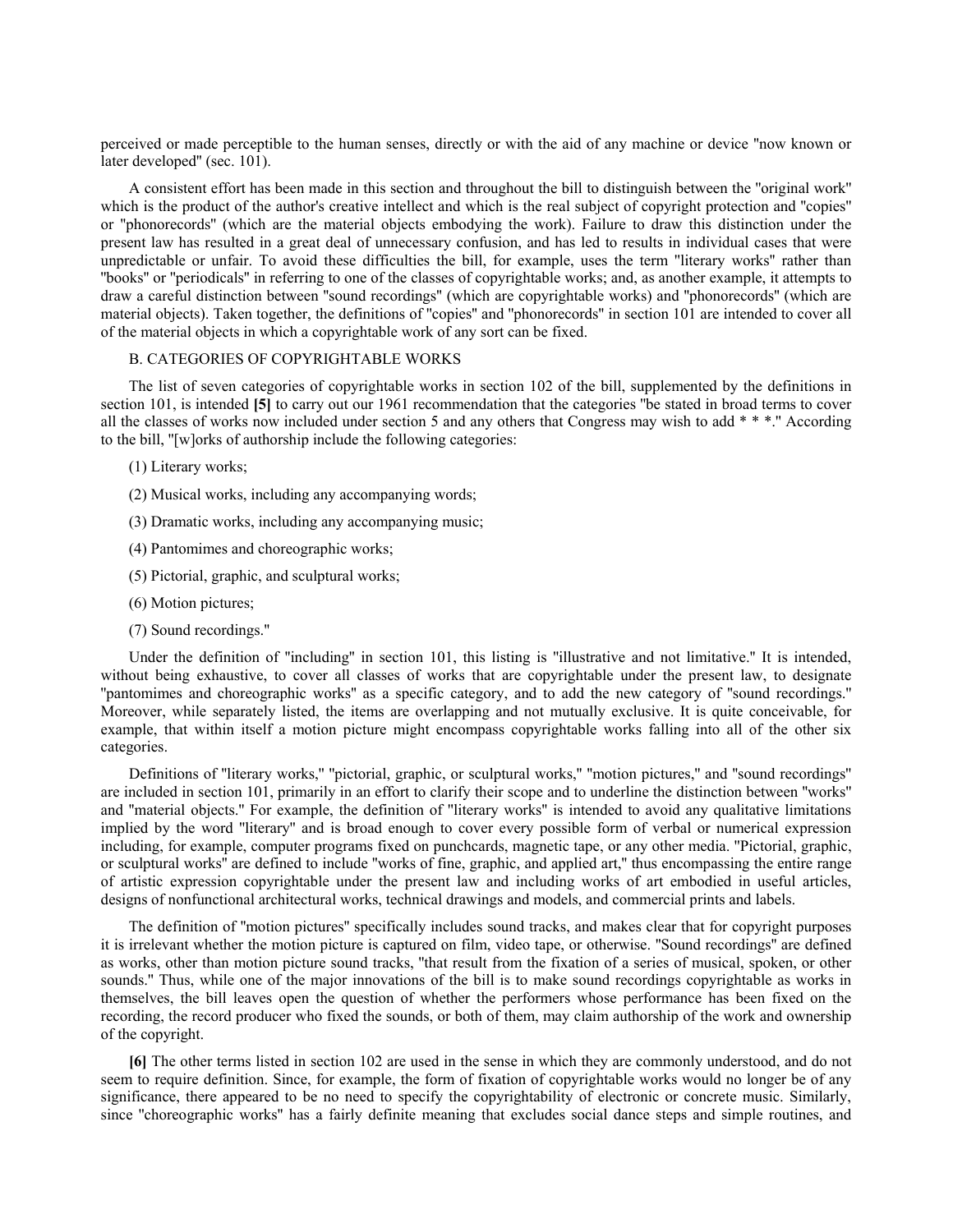since the phrase recommended by the *Report*, ''prepared for presentation to an audience,'' might be unnecessarily restrictive, we decided against any definition of the term.

Proposals have been advanced for identifying fictional characters as copyrightable works in themselves under the bill. There are undoubtedly some characters that are developed in detail and with such breadth and depth that they emerge as separately identifiable parts of the copyrighted works in which they appear. Others, perhaps the large majority, cannot be said to represent independent creations apart from the particular literary or pictorial works depicting them. As is equally true in the case of detailed presentations of plot, setting, or dramatic action, we believe it would be unnecessary and misleading to specify fictional characters as a separate class of copyrightable works.

## C. COMPILATIONS AND DERIVATIVE WORKS

Section 103 of the bill deals with the important and frequently misunderstood problem of copyright in ''compilations and derivative works.'' As recommended in the *Report*, it is intended to make clear that the standards of copyrightability set forth in section 102 apply equally to works that are wholly original and those that employ preexisting material. In addition, the provision attempts to sharpen and clarify the language of section 7 of the present law in describing the relationship between protection for ''old'' and ''new'' material in a work.

The terms ''compilations'' and ''derivative works,'' which are defined in section 101, are intended to cover all types of copyrightable works that incorporate previously existing material or data. While the terms overlap to some extent, they actually represent different concepts: ''compilation'' covers the authorship involved in choosing, gathering together, and arranging any kind of material or data, whether copyrightable subject matter or not, while ''derivative work'' refers to the authorship involved in recasting, transforming, or adapting one or more pre-existing works, whether under copyright or in the public domain. In both cases the author of the ''new version'' secures protection only for the material he himself has added, without affecting the copyright or public domain status of the pre-existing material.

**[7]** Section 103(a) provides that ''protection for a work employing pre-existing material in which copyright subsists does not extend to any part of the work in which such material has been used unlawfully.'' For example, the author of an anthology that includes an unauthorized translation of a copyrighted poem could secure no copyright protection for the translation, and would be liable as an infringer to the owner of the copyright in the poem; he could, however, secure copyright for the rest of the "new matter" in his anthology. Note also that the language used in this connection is ''unlawfully'' rather than ''without the consent of the copyright owner.'' There may be cases where copyrighted material can be used lawfully without the owner's consent (for example, under the doctrine of fair use or under the provisions of some foreign laws) and it would seem unfair to narrow or deny copyright protection in those cases. A special provision requiring consent for the copyrighting of a musical arrangement made for use under a compulsory license is included in section  $113(a)(2)$ .

#### D. NATIONAL ORIGIN

The 1961 *Report* proposed that protection under the revised law be available for all works without regard to the citizenship or domicile of the author or the place of first publication, but recommended that the President be given discretion to withhold or limit protection for works originating in certain countries. Although there was some support for our proposal, there appeared to be a definite consensus in opposition to providing this ''automatic'' protection to published works of foreign origin. It was argued that an underpinning of reciprocity may still be necessary in order to insure adequate protection for American works in some foreign countries, and that it would not be in the national interest to place the President in the position of making negative declarations denying protection to works originating in those countries designated by him.

Under section 104 of the bill protection would be granted to unpublished works without regard to the nationality or domicile of the author. Published works would be subject to protection under one of four conditions:

(1) If the author is a national or domiciliary of the United States or of a country with which the United States has copyright relations under a treaty;

(2) If the work is first published in the United States or in a country that is a party to the Universal Copyright Convention;

(3) If the work is first published by the United Nations, by any of its specialized agencies, or by the Organization of American States; or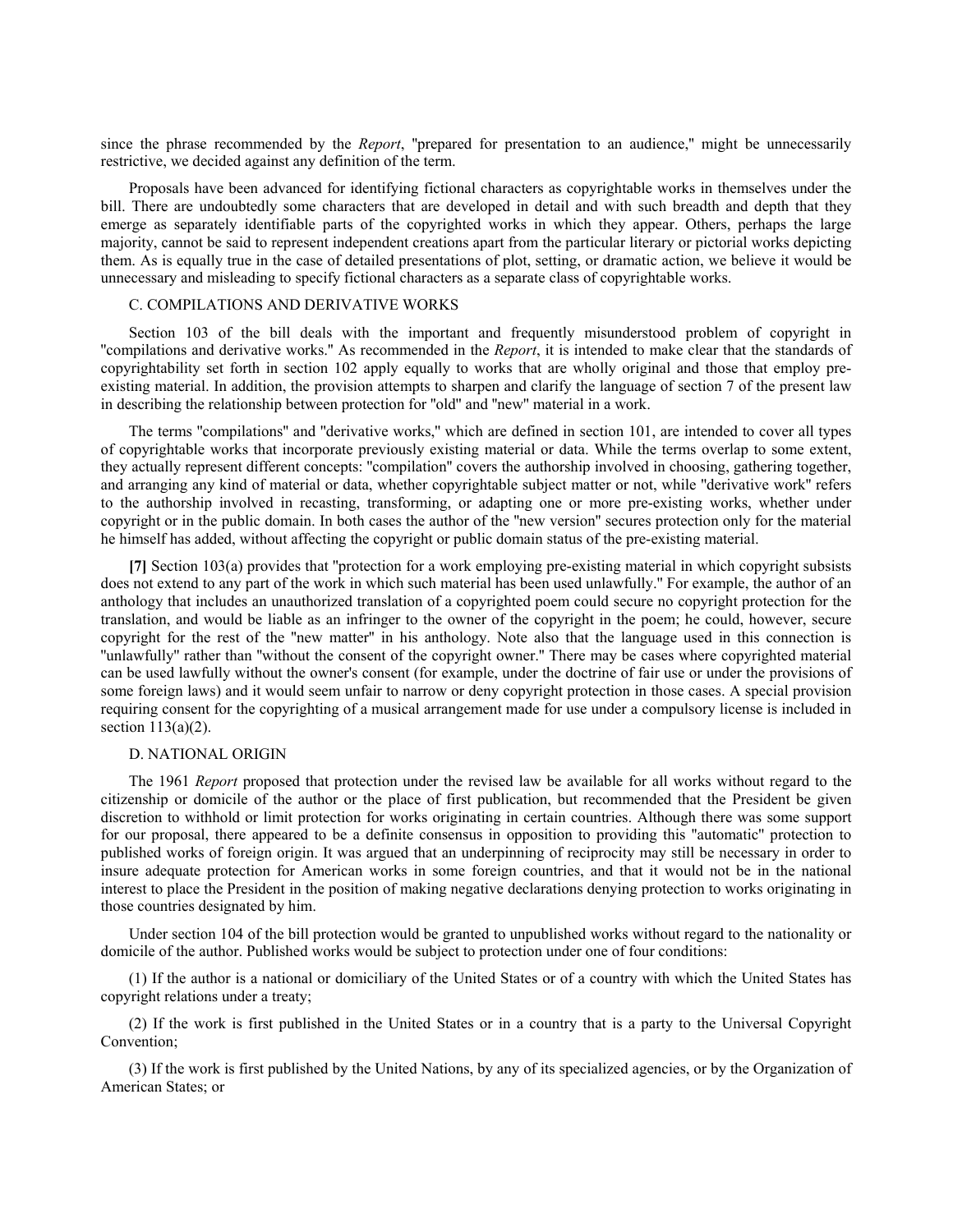(4) If the work is covered by a Presidential proclamation extending protection to works originating in a specified country.

**[8]** As under the present law, published works of foreign origin would still have to come within the scope of either a treaty or a Presidential proclamation to be protected in the United States. The Presidential authority would be broadened, however, to allow the issuance of proclamations without regard to reciprocity: the President would have discretion, ''whenever he finds it to be in the national interest,'' to extend protection to works originating in any country, whether or not that country grants equivalent protection to American authors. The bill would also follow the *Report* in authorizing the President to revise, suspend, or revoke any existing proclamations, or to impose conditions or limitations on the protection extended by a proclamation.

Largely because of the peculiar wording of the present law, works of stateless persons are now subject to copyright protection in the United States without regard to the author's former nationality, his domicile, or the place of first publication. The bill would greatly expand the importance of the author's domicile as a criterion of protection, and would extend protection to most stateless persons by virtue of their domicile in a country with which the United States has copyright relations. For this reason there seems no need for a special provision dealing with stateless persons in section 104.

Whatever the citizenship or domicile of their authors, unpublished works are now given protection under common law in the United States, and subsection (a) of section 104 is intended to continue this protection under the statute. Suggestions have been made for establishing the same requirements of national origin for unpublished as for published works, but we believe they are ill-founded. To set up citizenship and domicile criteria for unpublished works would not only narrow the present scope of common law protection without any demonstrated reason for doing so, but it would also present overwhelming technical difficulties. Citizenship and domicile are, of course, things that can change, and there is no point of time at which it would be practical to fix the status of unpublished works. Moreover, under the Universal Copyright Convention the United States is obliged to protect works first published in U.C.C. countries; if unpublished works were subjected to the conditions in subsection (b) of section 104, it would be necessary to provide a procedure for retrieving a work by a non-U.C.C. national from the public domain at the time of its first publication in a U.C.C. country. There is no necessity or justification for burdening the provision with these complications.

# E. UNITED STATES GOVERNMENT WORKS

The 1961 *Report* recommended that ''the general prohibition against copyright in 'publications of the U.S. Government' should be retained in the copyright statute,'' and that the similar provision in the Printing **[9]** Law be repealed as redundant and confusing. The 1965 bill implements these recommendations (in sec. 105 and in SEC. 5 of the Transitional and Supplementary Provisions) and carries them a step further: it provides that ''[c]opyright protection under this title is not available for any work of the United States Government,'' thus denying protection both to ''publications'' and to unpublished works. We found persuasive the arguments that the same policy considerations against Government copyright apply to unpublished and published material, and that control over unauthorized dissemination of unpublished Government works should be dealt with as a matter of security rather than literary property.

The *Report* proposed to define the scope of the prohibition as applying generally to ''published works produced for the Government by its officers or employees.'' Section 105 of the bill defines a ''work of the United States Government'' as a ''work prepared by an officer or employee of the United States Government within the scope of his official duties or employment,'' and also specifies that the ''Government is not precluded from receiving and holding copyrights transferred to it by assignment, bequest, or otherwise.'' Thus, a Government official or employee would not be prohibited from obtaining copyright protection for any work he produces in his private capacity outside the scope of his official duties. The use of Government time, material, or facilities would not, of itself, determine whether something is a ''work of the United States Government,'' but the Government would then have the privilege of using the work in any event *(28 U.S.C. § 1498*(b)), and the unauthorized use of Government time, material, or facility could, of course, subject an employee to disciplinary action.

The 1964 bill had adopted a proposal that the definition read "\* \* \* a work prepared by an officer or employee of the United States Government as part of his official duties.'' This language was criticized on the ground that, since it differed from the definition of a "work made for hire," it raised questions as to whether the two concepts should be construed differently. No difference in meaning was intended between a work prepared ''as part of his official duties'' and a work prepared ''within the scope of his employment,'' and to avoid confusion we have made the language uniform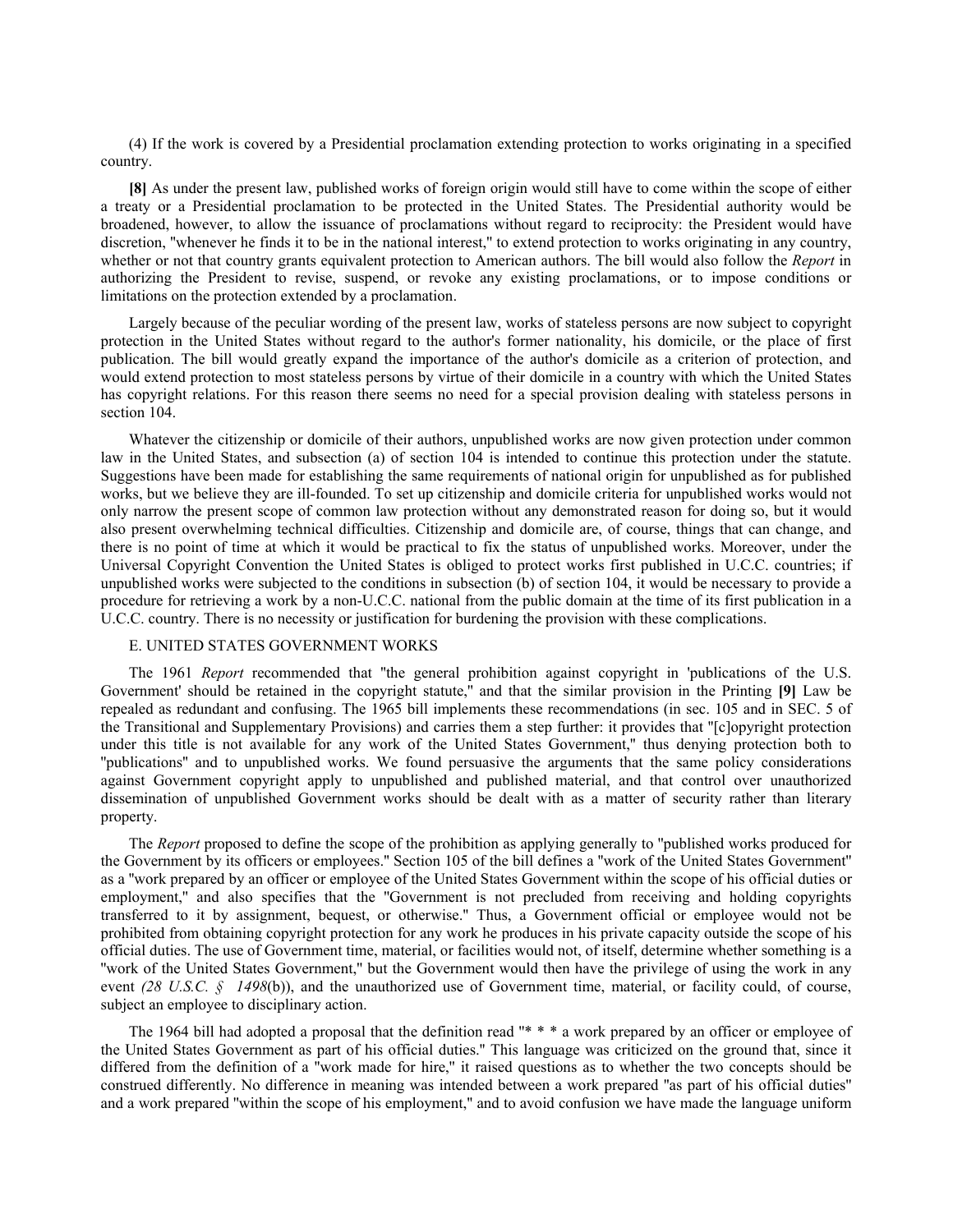in the 1965 bill. The term ''employee'' has been supplemented by ''officer'' to make clear that it includes elected and appointed officials of all branches of the United States Government.

Under the definition in section 105(b) there would be nothing to prohibit an independent contractor or grantee from securing copyright in works prepared by him under a Government contract or grant, as long as the contract or grant permits it. We believe that it is important to preserve the basic right of private authors to secure copyright in these situations, and that any cases in which it is considered **[10]** desirable to deny or limit protection should be dealt with by agency regulations or contract provisions, or by separate legislation.

One of the most controversial recommendations of the 1961 *Report*, which was carried over with some changes into the preliminary draft of 1963 and the 1964 bill, was that copyright in Government works be permitted in exceptional cases in which the special circumstances are found to justify the securing of exclusive rights. This proposal was supported by some Government agencies and book publishers, primarily on the ground that there are a few Government works which would be given broader and more effective dissemination through commercial channels, and that the public interest would therefore be served by allowing copyright to be claimed in them. The recommendation was strenuously opposed, by newspaper and periodical publishers among others, on the ground that a provision allowing exceptions is unnecessary and would be open to abuse.

In the light of the arguments for and against allowing copyright in Government works under exceptional circumstances, we undertook a further exploration of the actual need for exceptions and of the possibility of establishing effective administrative safeguards to insure that the exceptions would not be abused. Our conclusions, based on the information we received, were that there are undoubtedly a few isolated cases in which copyright in a Government work would do no harm and might actually benefit the public, but that these cases are quite rare. On the other hand, to set up administrative machinery effective enough to prevent the granting of copyright to Government works in cases where it is not warranted would require extremely elaborate procedures and detailed safeguards. The few cases where copyright would be justified do not, we believe, warrant the establishment of these complex procedures, and we have therefore dropped the provision allowing exceptions from the bill.

Section 8 of the present statute contains a provision which is intended to make clear that the copyright in a private work is not affected if the work is published by the Government. Although the 1961 *Report* recommended that this saving clause be retained and clarified, the provision no longer appears to us to be necessary and we have omitted it from the 1965 bill. Under the present law, which uses the term ''any publication'' of the Government without definition, there might be questions as to the status of private works published under Government auspices. The bill, in contrast, uses the comprehensive term ''work of the United States Government'' and defines it in such a way that privately written works are clearly excluded from the prohibition. No special provision is necessary, therefore, to make clear that the Government must secure permission in order to publish a copyrighted work, and that Government publication of a private work has no effect upon its copyright protection.

# **[11]** *Chapter 2*

# **EXCLUSIVE RIGHTS UNDER COPYRIGHT** OUTLINE

#### Page

| 2. Rights of reproduction, preparation of derivative works, and | 16 |
|-----------------------------------------------------------------|----|
|                                                                 |    |
|                                                                 |    |
|                                                                 |    |
|                                                                 |    |
| d. Use in information of storage and retrieval systems 18       |    |
|                                                                 |    |
|                                                                 |    |
|                                                                 |    |
|                                                                 |    |
|                                                                 |    |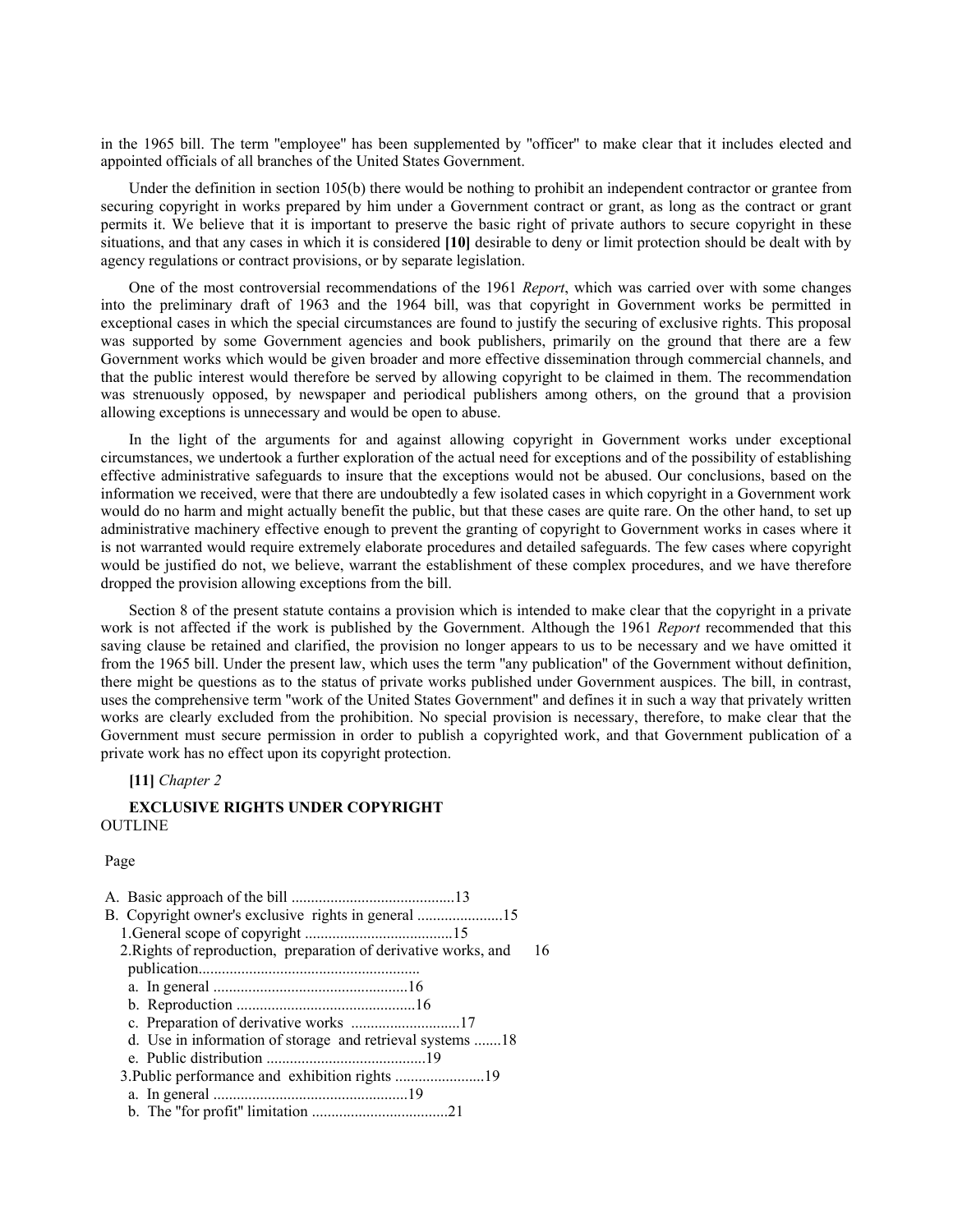| D. Effect of transfer of particular copy of phonorecord 28               |
|--------------------------------------------------------------------------|
| 1. Effect on further disposition of copy or phonorecord  28              |
|                                                                          |
| 3. Effect of mere possession of copy of phonorecord 30                   |
| 4. Proposal for a "public lending right" 31                              |
| E. Exemption of certain performances and exhibitions 31                  |
|                                                                          |
|                                                                          |
|                                                                          |
|                                                                          |
| 5. Certain performances for educational, religious, or charitable 38     |
|                                                                          |
|                                                                          |
|                                                                          |
| b. Retransmission to the public; community antennas and 40               |
|                                                                          |
| c. Further transmission exclusively to private rooms of hotels, 43       |
|                                                                          |
| d. Mere reception of transmission in a public place 44                   |
|                                                                          |
| G. Reproduction of pictorial, graphic, and sculptural works in useful 47 |
|                                                                          |
|                                                                          |
|                                                                          |
|                                                                          |
|                                                                          |
| I. Compulsory license for making and distributing phonorecords of 53     |
|                                                                          |
|                                                                          |
| 2. Availability and scope of compulsory license 54                       |
| 3. Notice of intention to obtain compulsory license 55                   |
| 4. Royalty payable under compulsory license 56                           |
|                                                                          |
|                                                                          |
| c. Accounting and payment of royalties 58                                |
|                                                                          |
| J. Public performance by coinoperated machines 59                        |
|                                                                          |

§ [13] Chapter 2 EXCLUSIVE RIGHTS UNDER COPYRIGHT

A. BASIC APPROACH OF THE BILL

It is hard to predict which provisions of the bill will ultimately be most significant in the development of the copyright law, but on the basis of our discussions there is no question as to which group of sections is most important to the interests immediately affected. The nine sections setting forth the scope and limitations on the exclusive rights of copyright owners represent a whole series of direct points of conflict between authors and their successors on the one side, and users, both commercial and noncommercial, on the other. Moreover, of the many problems dealt with in the bill, those covered by the exclusive rights sections are most affected by advancing technology in all fields of communications, including a number of future developments that can only be speculated about. It is not surprising, therefore, that these sections proved extremely controversial and difficult to draft.

In a narrow view, all of the author's exclusive rights translate into money: whether he should be paid for a particular use or whether it should be free. But it would be a serious mistake to think of these issues solely in terms of who has to pay and how much. The basic legislative problem is to insure that the copyright law provides the necessary monetary incentive to write, produce, publish, and disseminate creative works, while at the same time guarding against the danger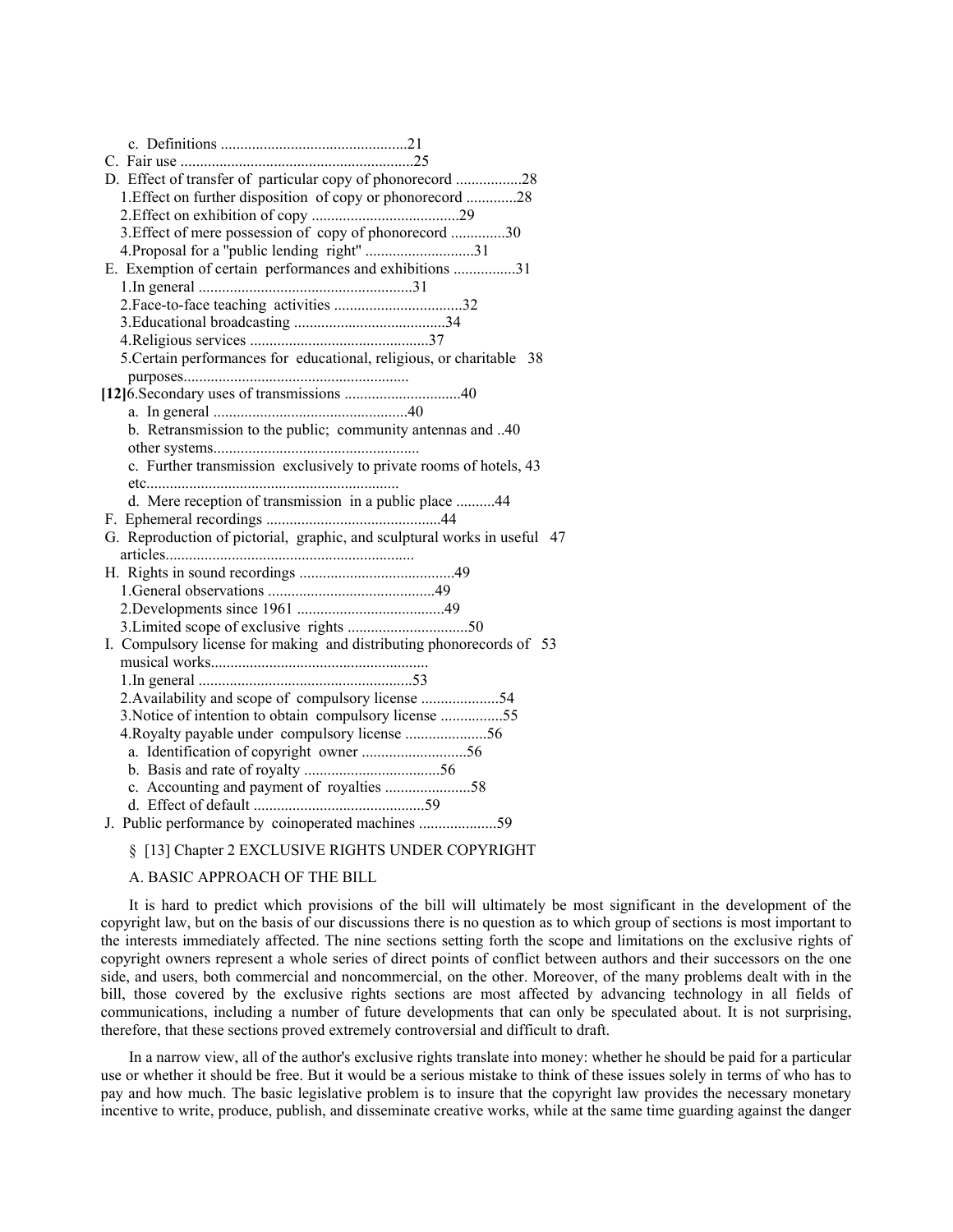that these works will not be disseminated and used as fully as they should because of copyright restrictions. The problem of balancing existing interests is delicate enough, but the bill must do something even more difficult. It must try to foresee and take account of changes in the forms of use and the relative importance of the competing interests in the years to come, and it must attempt to balance them fairly in a way that carries out the basic constitutional purpose of the copyright law.

Obviously no one can foresee accurately and in detail the evolving patterns in the ways author's works will reach the public 10, 20, or 50 years from now. Lacking that kind of foresight, the bill should, we believe, adopt a general approach aimed at providing compensation to the author for future as well as present uses of his work that materially affect the value of his copyright. As shown by the jukebox **[14]** exemption in the present law, a particular use which may seem to have little or no economic impact on the author's rights today can assume tremendous importance in times to come. A real danger to be guarded against is that of confining the scope of an author's rights on the basis of the present technology so that, as the years go by, his copyright loses much of its value because of unforeseen technical advances.

For these reasons, we believe that the author's rights should be stated in the statute in broad terms, and that the specific limitations on them should not go any further than is shown to be necessary in the public interest. In our opinion it is generally true, as the authors and other copyright owners argue, that if an exclusive right exists under the statute a reasonable bargain for its use will be reached; copyright owners do not seek to price themselves out of a market. But if the right is denied by the statute, the result in many cases would simply be a free ride at the author's expense.

We are entirely sympathetic with the aims of nonprofit users, such as teachers, librarians, and educational broadcasters, who seek to advance learning and culture by bringing the works of authors to students, scholars, and the general public. Their use of new devices for this purpose should be encouraged. It has already become clear, however, that the unrestrained use of photocopying, recording, and other devices for the reproduction of authors' works, going far beyond the recognized limits of "fair use," may severely curtail the copyright owner's market for copies of his work. Likewise, it is becoming increasingly apparent that the transmission of works by nonprofit broadcasting, linked computers, and other new media of communication, may soon be among the most important means of disseminating them, and will be capable of reaching vast audiences. Even when these new media are not operated for profit, they may be expected to displace the demand for authors' works by other users from whom copyright owners derive compensation. Reasonable adjustments between the legitimate interests of copyright owners and those of certain nonprofit users are no doubt necessary, but we believe the day is past when any particular use of works should be exempted for the sole reason that it is ''not for profit.''

As possible methods of solving the practical difficulties of clearance with respect to both commercial and noncommercial uses, various suggestions have been advanced for voluntary clearinghouses or for systems of compulsory licensing under the statute. All of these suggestions deserve consideration, but we are inclined to doubt the present need to impose a statutory licensing system upon the exercise of any of these rights. We believe that the work already in progress toward developing a clearinghouse to license photocopying offers the basis for a workable solution of that problem, and, if found necessary, could be expanded to cover other uses.

### **[15]** B. COPYRIGHT OWNER'S EXCLUSIVE RIGHTS IN GENERAL

### 1. GENERAL SCOPE OF COPYRIGHT

In very general terms the 1961 *Report* recommended that, ''[s]ubject to certain limitations and exceptions ..., the statute should continue to accord to copyright owners the exclusive rights to exploit their works by (1) making and publishing copies, (2) making other versions, (3) giving public performances, and (4) making records of the work,'' and that the language of the provision setting forth these rights be simpler and clearer than that used in the present law. Section 106(a) of the bill follows all of these recommendations, and also specifies a fifth exclusive right--that of public exhibition--not now explicitly recognized in the statute:

Subject to sections 107 through 114, the owner of copyright under this title has the exclusive rights to do and to authorize any of the following:

(1) To reproduce the copyrighted work in copies or phonorecords;

(2) To prepare derivative works based upon the copyrighted work;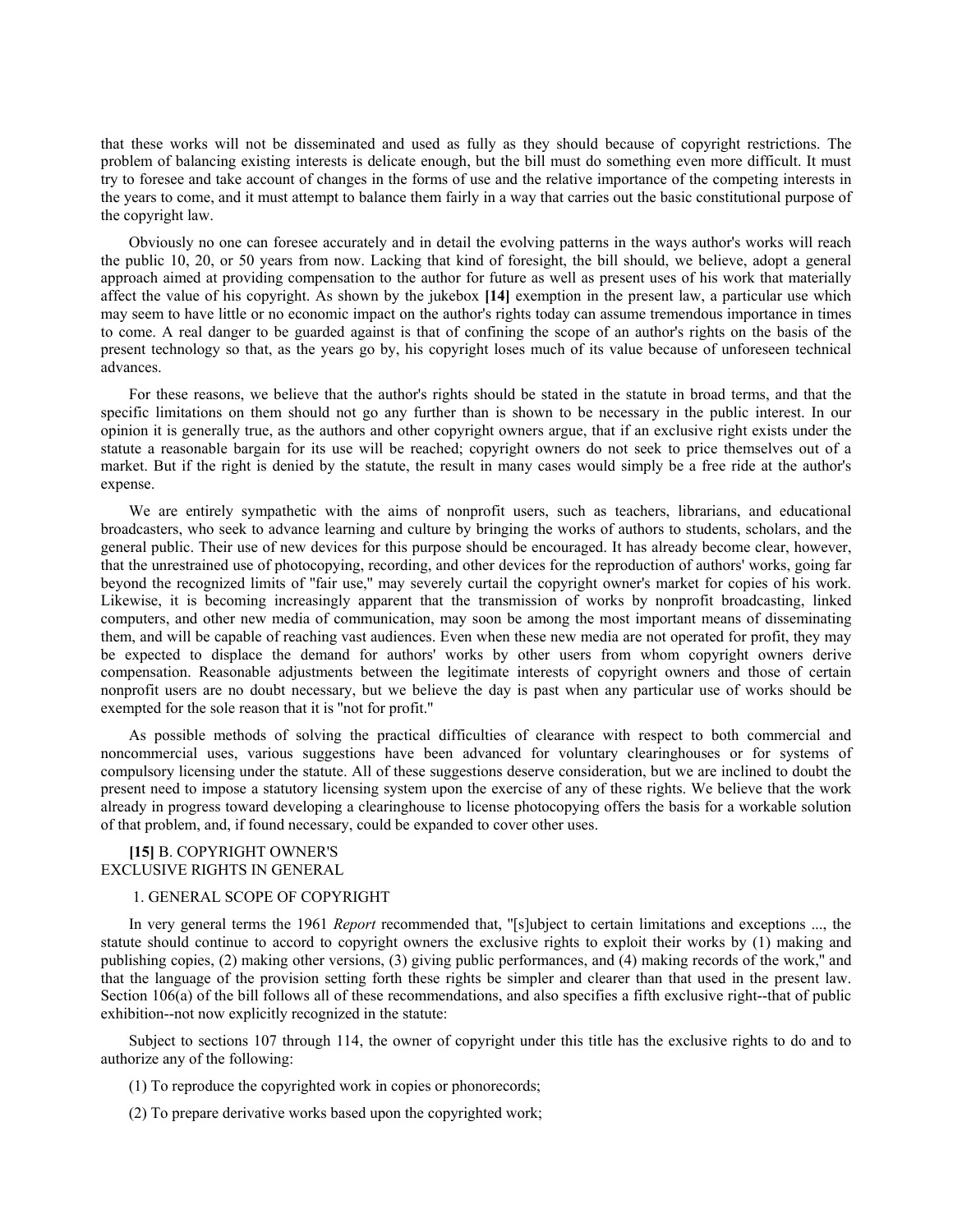(3) To distribute copies or phonorecords of the copyrighted work to the public by sale or other transfer of ownership, or by rental, lease, or lending;

(4) In the case of literary, musical, dramatic, and choreographic works, pantomimes, and motion pictures, to perform the copyrighted work publicly;

(5) In the case of literary, musical, dramatic, and choreographic works, pantomimes, and pictorial, graphic, or sculptural works, to exhibit the copyrighted work publicly.

Copyright has often been called a bundle of rights, and the five clauses of section 106(a) represent a general statement of what that bundle would consist of under the bill. These rights are cumulative and to some extent overlapping: for example, the preparation of a derivative work would usually also involve its reproduction, and hence the reproduction of the basic work, in copies or phonorecords. The rights as stated may also be subdivided without limitation, and each of the subdivided rights may be owned and enforced separately, as explained further in chapter 3.

It is vital to an understanding of the bill to note that all of the exclusive rights specified in section 106 are ''[s]ubject to sections 107 through 114,'' and to realize that all of these sections provide limitations, qualifications, or outright exceptions with respect to the copyright owner's exclusive rights. Section 106 is intended to mark out the perimeter of copyright in broad terms, and the remaining sections in the chapter are intended to define its scope in particular situations and for particular kinds of works. Thus, for example, section  $106(a)(3)$  gives the copyright owner the exclusive right to lend copies of his work, but section 108(a) makes clear that, when a library has acquired ownership of a copy, it would be free to lend that copy without any obligation to the copyright owner. Every provision of section **[16]** 106(a) must be read in conjunction with the provisions of sections 107 through 114 in order to determine the scope of the exclusive rights under a copyright in a particular case.

Under the language of section 106 a copyright owner ''has the exclusive rights to do and to authorize'' any of the activities specified in the five numbered clauses of subsection (a). The right ''to do'' something is probably broad enough to include the right ''to authorize'' that the thing be done, but we have added the phrase ''and to authorize'' in order to avoid possible questions as to the liability of contributory infringers. One example cited was of a person who legally acquires an authorized print of a copyrighted motion picture but who then engages in the business of renting it to others for purposes of unauthorized public performance. There should be no doubt that this kind of activity constitutes infringement.

2. RIGHTS OF REPRODUCTION, PREPARATION OF DERIVATIVE WORKS, AND PUBLICATION

### *a. In general*

The rights covered by the first three clauses of section 106(a) encompass all of the author's rights except those of performance and exhibition, and are known very generally today as "reproduction," "recording," "adaption," and ''publishing'' rights. They are, of course, closely interrelated, since typically a publisher must ''reproduce'' copies in order to ''distribute'' them, and in the process he may prepare a ''derivative work'' as well. On the other hand these rights are not interdependent: a distributor of copies may be an infringer even if he had no connection with their reproduction, a person may infringe by preparing a derivative work even if he reproduces no copies, and the mere duplication of a copy may constitute an infringement even if it is never distributed. Note in this connection that although clauses (1) and (3) refer to ''copies or phonorecords,'' the use of the plural here, as elsewhere, is intended to include the singular.

One of the principal issues in the entire dispute over educational and scholarly use of copyrighted material involves the extent to which reproduction of copies and records of copyrighted works, and their distribution to students and library users, should be permitted. Since this is essentially a question of the scope of ''fair use,'' we shall defer our discussion of it until later in this chapter.

### *b. Reproduction*

As noted in chapter 1, ''copies'' and ''phonorecords'' together are intended to comprehend all forms of material objects in which copyrightable works are capable of being fixed. Thus, the right ''to reproduce the copyrighted work in copies or phonorecords'' means the right **[17]** to produce a material object in which the copyrighted work is duplicated, transcribed, counterfeited, imitated, or simulated in a fixed form from which (as stated in the definitions in sec. 101) it ''can be perceived, reproduced, or otherwise communicated, either directly or with the aid of a machine or device.'' As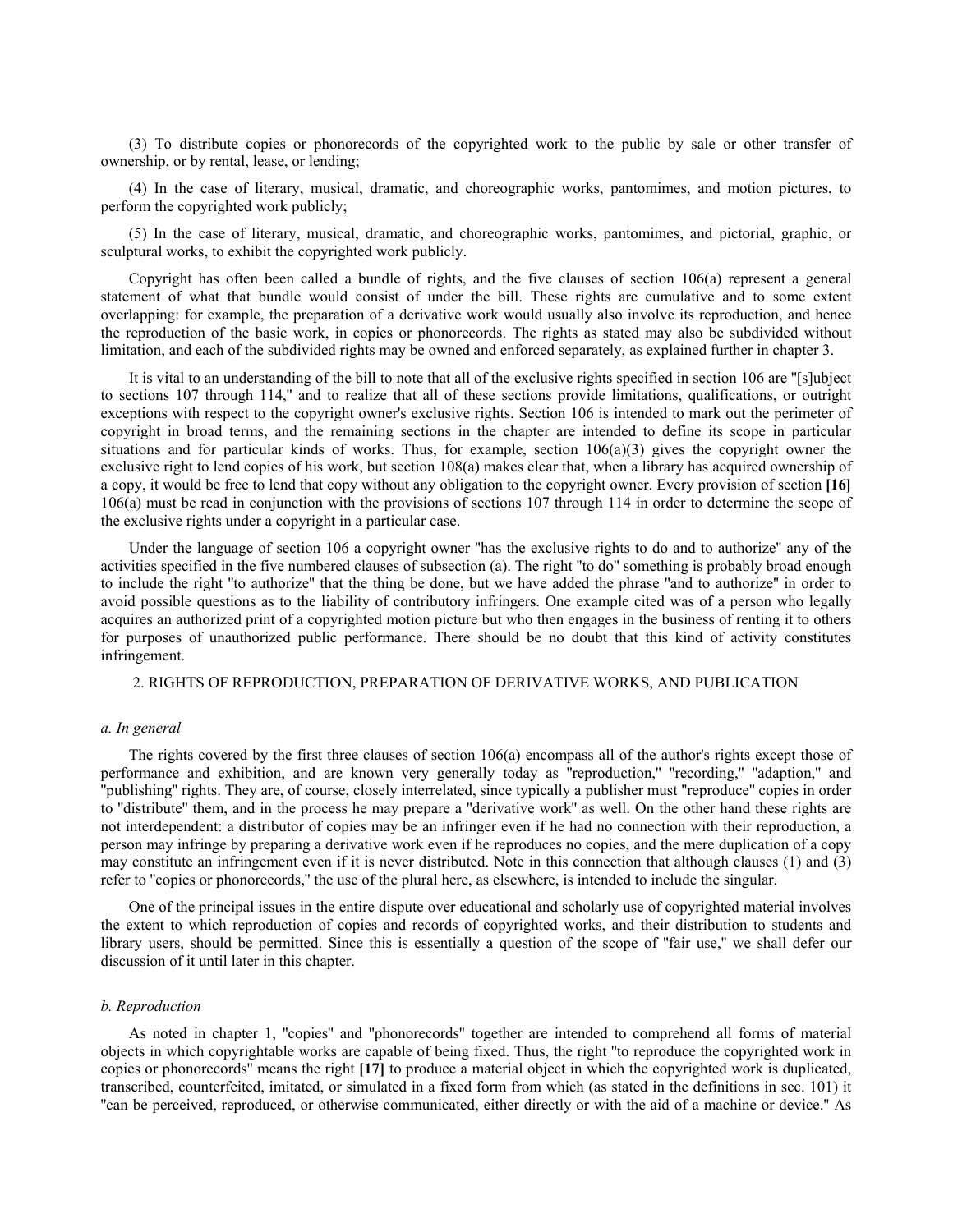under the present law, the exclusive right of reproduction would apply to a copyrighted work as a whole and to any substantial part of it; it would cover not only cases of exact duplication but also cases where, despite wide departures, the author's ''expression'' rather than merely his ''ideas'' have been taken.

The touchstone here is the fixation of the work in a tangible object; the showing of images on a screen or television tube would constitute an exhibition under clause (5) but not a reproduction under clause (1). On the other hand, as long as there has actually been a fixation in some sort of material object, it would not matter if the fixation were impermanent; for example, reproduction on magnetic tape would come within clause (1) even though the tape is later erased.

#### *c. Preparation of Derivative Works*

It could be argued that, since the concept of ''reproduction'' is broad enough to include adaptations and recast versions of all kinds, there is no need to specify a separate right ''to prepare derivative works based upon the copyrighted work.'' As indicated in the 1961 *Report*, however, this has long been looked upon as a separate exclusive right, and to omit any specific mention of it would be likely to cause uncertainty and misunderstanding. We have therefore included it as clause (2) of section 106(a).

Moreover, there is one area in which the right ''to prepare derivative works'' may be broader than the rights specified in clause (1). Those rights are limited to reproduction in copies and phonorecords, and it is possible for a ''derivative work,'' based on a copyrighted work, to be prepared without being fixed in a copy or record; examples are ballets, pantomimes, and impromptu performances. It is true that a derivative work would not itself be protected by statutory copyright if it were not fixed in a ''tangible medium of expression'' as required by section 102 of the bill. Nevertheless, since there is no requirement under the definition in section 101 that a ''derivative work'' be fixed in tangible form, clause (2) of section 106(a) would make the preparation of ''derivative works'' an infringement whether or not any copies or phonorecords had been produced.

To come within section  $106(a)(2)$  the "derivative work" must be "based upon the copyrighted work," and the definition in section 101 gives as examples of "derivative works":  $** * a$  translation, musical arrangement, dramatization, fictionalization, motion picture version, sound recording, art reproduction, abridgment, condensa**[18]**tion, or any other form in which a work may be recast, transformed, or adapted.'' Hence, in order to violate clause (2), some copyrighted portion of the work must actually have been appropriated as a basis for the infringing work. It would normally not be infringement, for example, for a critic to write a detailed commentary on the work or for an artist to draw illustrations inspired by a textual description.

Close questions can arise as to whether the preparation of material such as indexes, tests, answers to tests, study guides, work sheets, etc., constitutes an infringement of the work to which they are related. In some cases the dependence on the copyrighted source may be so great as to constitute infringement, and in others the only things taken may be uncopyrightable elements such as ideas or isolated facts. We believe that the definition of ''derivative work'' is broad enough to cover those works that appropriately come within the concept, and that the application of the definition in borderline situations of this sort must be left to the courts.

### *d. Use in Information Storage and Retrieval Systems*

An important question that has emerged since publication of the *Report* in 1961 involves computer uses of copyrighted materials. Mainly in an effort to stimulate a discussion of the issue, the preliminary draft of 1963 contained a provision granting an exclusive right ''to reproduce [the work] in any form in the programming or operation of an information storage and retrieval system.'' We became convinced, however, that it would be a mistake for the statute, in trying to deal with such a new and evolving field as that of computer technology, to include an explicit provision that could later turn out to be too broad or too narrow. A much better approach, we feel, is to state the general concepts of copyright in language, such as that in section 106(a), which would be general in terms and broad enough to allow for adjustment to future changes in patterns of reproduction and other uses of authors' works.

At the same time, we should emphasize here that, unless the doctrine of ''fair use'' is applicable in a particular case, the bill contemplates that certain computer uses would come within the copyright owner's exclusive rights. It seems clear, for example, that the actual copying of entire works (or substantial portions of them) for ''input'' or storage in a computer would constitute a ''reproduction'' under clause (1), whatever form the ''copies'' take: punchcards, punched or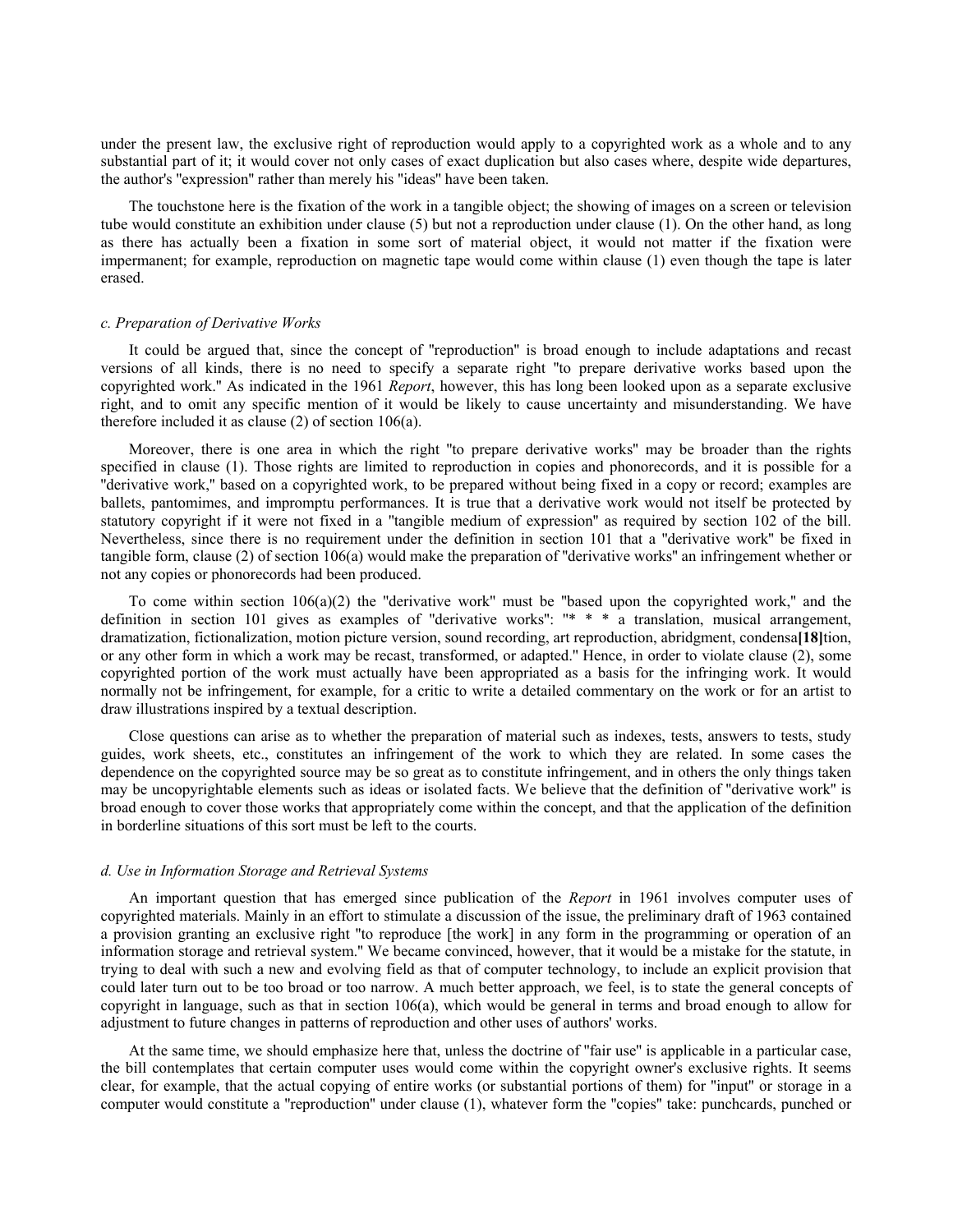magnetic tape, electronic storage units, etc. Similarly, at the ''output'' end of the process, the ''retrieval'' or ''print-out'' of an entire work (or a substantial part of it) in tangible copies would also come under copyright control.

**[19]** More difficult questions arise with respect to the detailed indexing or abstracting of a work for use in a computer program, and the reference use of the work in the course of the computer's operations. An index or abstract so complete and detailed that it could replace the work on which it is based should probably be regarded as an ''abridgment'' or ''condensation,'' and hence a ''derivative work'' covered by section 106(a)(2). On the other hand we do not believe that the mere use of a work by the computer as a reference source in solving problems or compiling data should be regarded as within the scope of copyright, any more than the use of books in a library is now.

There is little question that in many cases in the future the end product of a computer process will not be a tangible ''print-out'' but will be a visual image or sometimes even a performance. The problems raised by this prospect will be discussed below.

#### *e. Public Distribution*

Clause (3) of section 106(a) would give the copyright owner the exclusive right ''to distribute copies or phonorecords of the copyrighted work to the public by sale or other transfer of ownership, or by rental, lease, or lending.'' The language of this clause is virtually identical with that in the definition of ''publication'' in section 101, but for the sake of clarity we have restated the concept here. And, lest there be any possible misunderstanding because of the language of the preceding clauses, the right of public distribution would apply to all types of copyrighted works, including derivative works.

Under the bill the copyright owner would not only have the exclusive right to sell or give away copies to the public, but also to rent or lend them. Thus, where copies or records have been made unlawfully, he could restrain their unauthorized distribution to the public in any manner. The representatives of the authors have argued that, in addition, the copyright owner should be given a ''public lending right'': in effect, a right to remuneration for library loans of authorized copies. This right would be denied under section 108, and we will discuss the question later in that context.

# 3. PUBLIC PERFORMANCE AND EXHIBITION RIGHTS

#### *a. In General*

The general right of public performance embodied in clause  $(4)$  of section  $106(a)$  is unlimited by any "for profit" requirement, and extends to ''literary, musical, dramatic, and choreographic works, pantomimes, and motion pictures.'' As recommended by the 1961 **[20]** *Report*, this express recognition of performing rights in choreographic works and motion pictures would remove uncertainties that exist under the present law. Note also that the bill does not extend the right of public performance to sound recordings, a point to be discussed further in connection with section 112.

Clause (5) would add an explicit provision, not found in the present law or referred to in the 1961 *Report*, recognizing the right of public exhibition in ''literary, musical, dramatic, and choreographic works, pantomimes, and pictorial, graphic, or sculptural works.'' There is some authority for the existence of a right of exhibition under the existing law in the much-criticized decision of the Second Circuit Court of Appeals in *Patterson v. Century Productions, Inc. , 93 F.2d 489 (1937),* which suggests that, at least under the special circumstances in that case, the projection of the images of a motion picture on a screen constitutes a ''copying.'' This view has little support and it is certainly arguable that, for example, the showing of a copyrighted photograph or musical score on television or a projector is not infringement today.

Since the *Report* was issued in 1961 we have become increasingly aware of the enormous potential importance of showing, rather than distributing, copies as a means of disseminating an author's work. In addition to improved projection equipment, the use of closed-and open-circuit television for presenting images of graphic and textual material to large audiences of spectators could, in the near future, have drastic effects upon copyright owners' rights. Equally if not more significant for the future are the implications of information storage and retrieval devices; when linked together by communications satellites or other means, these could eventually provide libraries and individuals throughout the world with access to a single copy of a work by transmission of electronic images. It is of inconceivable that, in certain areas at least, ''exhibition'' may take over from ''reproduction'' of ''copies'' as the means of presenting authors' works to the public, and we are now convinced that a basic right of public exhibition should be expressly recognized in the statute.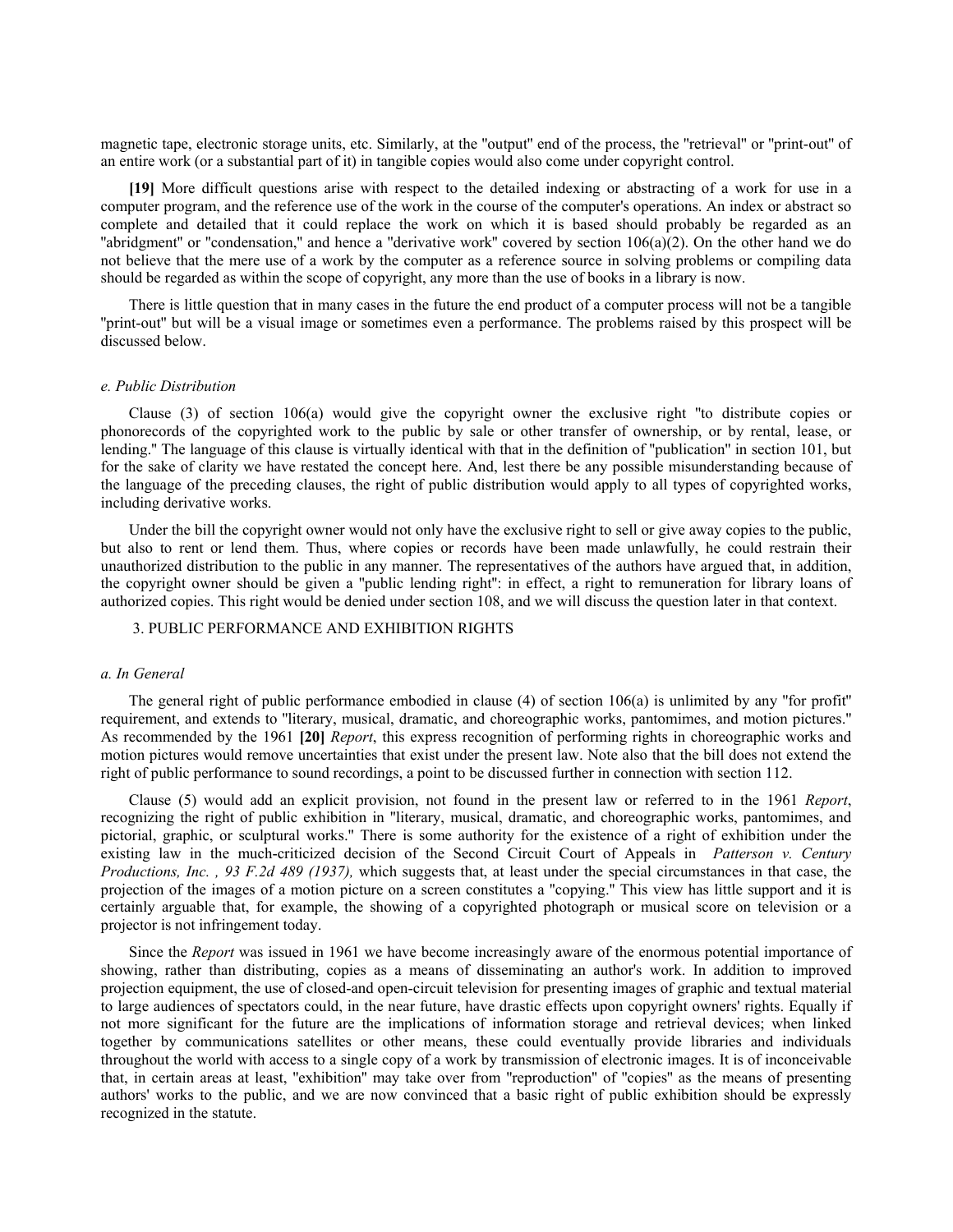In our earlier drafting efforts we had assumed that, since the bill considers the showing of a motion picture as a ''performance'' rather than an ''exhibition,'' the only classes of works that needed the exhibition right were those created to be looked at (''pictorial, graphic, and sculptural works''), as distinguished from works intended to be read or performed. We have now come to realize, however, that in the future, textual or notated works (books, articles, the text of the dialogue and stage directions of a play or pantomime, the notated score of a musical or choreographic composition, etc.) may well be given wide public dissemination by exhibition on mass communications devices. The 1965 bill therefore enlarges the right of public **[21]** exhibition to cover all classes of works except motion pictures and sound recordings; the bill regards the showing of motion pictures as a "performance" rather than an "exhibition," and an exhibition right would, of course, be inapposite with respect to sound recordings which are purely aural in nature.

### *b. The ''For Profit'' Limitation*

In the case of nondramatic literary and musical works, the present statute contains blanket provisions exempting all performances that are not ''for profit'' from the copyright owner's control. The question of whether to retain, abandon, or modify this exemption has been one of the most controversial issues in the revision program.

In discussing this question the 1961 *Report* noted that ''[m]ost foreign laws do not contain an express 'for profit' limitation on the public performance right, but specify in considerable detail the situations in which a public performance is freely permissible (e.g., for charitable, educational, religious, or civic purposes where no one derives financial gain),'' and observed that ''[t]hese specifications have substantially the same effect as the 'for profit' limitation in our present law.'' It concluded that the ''for profit'' limitation, as applied by the courts, appears to ''strike a sound balance between the interests of copyright owners and those of the public,'' and recommended retaining the limitation as it exists today.

For the reasons advanced fully at the beginning of this chapter, the bill departs from this recommendation and imposes no blanket ''for profit'' limitation on the right of public performance. In view of the recent upsurge in the number and importance of nonprofit performances, particularly nonprofit broadcasts reaching huge audiences, we have concluded that the present blanket exemption has become too broad in its application to the new conditions of today, and that it would involve serious dangers to the author's rights if continued into the future. We have therefore adopted the approach, like that taken in foreign laws, of stating the public performance right in broad terms in section 106, and of providing the specific exemptions for educational and other nonprofit uses in section 109. These exemptions will be discussed below in that context.

#### *c. Definitions*

The operative terms used in clauses (4) and (5) of section  $106(a)$ --"perform," "exhibit," and "publicly"--are not selfdefining, and the drafting of workable definitions for them has given us a good deal of trouble, largely because of the many complex ways through which a performance or exhibition can now reach the public. The general approach adopted in section 106(b) of the bill is to indicate, first of all, what the basic acts of performing or exhibiting a work consist of, **[22]** and then to make clear that any further act by which that initial performance or exhibition is transmitted or reproduced constitutes an additional performance or exhibition. For example, a singer would be performing when he sings a song; a broadcasting network would be performing when it transmits his performance, whether it is live or on records; a local broadcaster would be performing when he transmits the network broadcast; a community antenna service would be performing when it retransmits the broadcast to subscribers over wires; and any person would be performing a work whenever he plays a phonorecord of it or reproduces a performance of it on his radio or television set. The definition of ''publicly'' in subsection (b) would, in general, exempt private performances and exhibitions from the copyright owner's control, and the limitations in the remaining sections of the chapter, especially section 109, would further narrow the scope of his rights.

Under clause (1) of section 106(b), to "perform" a work means "to recite, render, play, dance, or act it." This includes, for example, the reading aloud of a literary work, the singing or playing of music, the dancing of a choreographic work, and the acting out of a dramatic work or pantomime. A work may be performed ''either directly or by means of any device or process,'' and these devices or processes would encompass sound or visual reproduction equipment of all kinds, amplifying systems, radio and television transmitting and receiving apparatus, electronic retrieval devices, and a host of other techniques, undoubtedly including some not invented yet. In the case of a motion picture, performance would mean ''to show its images or to make the sounds accompanying it audible.'' It would be clear under this language that the purely aural performance of a motion picture sound track would constitute a performance of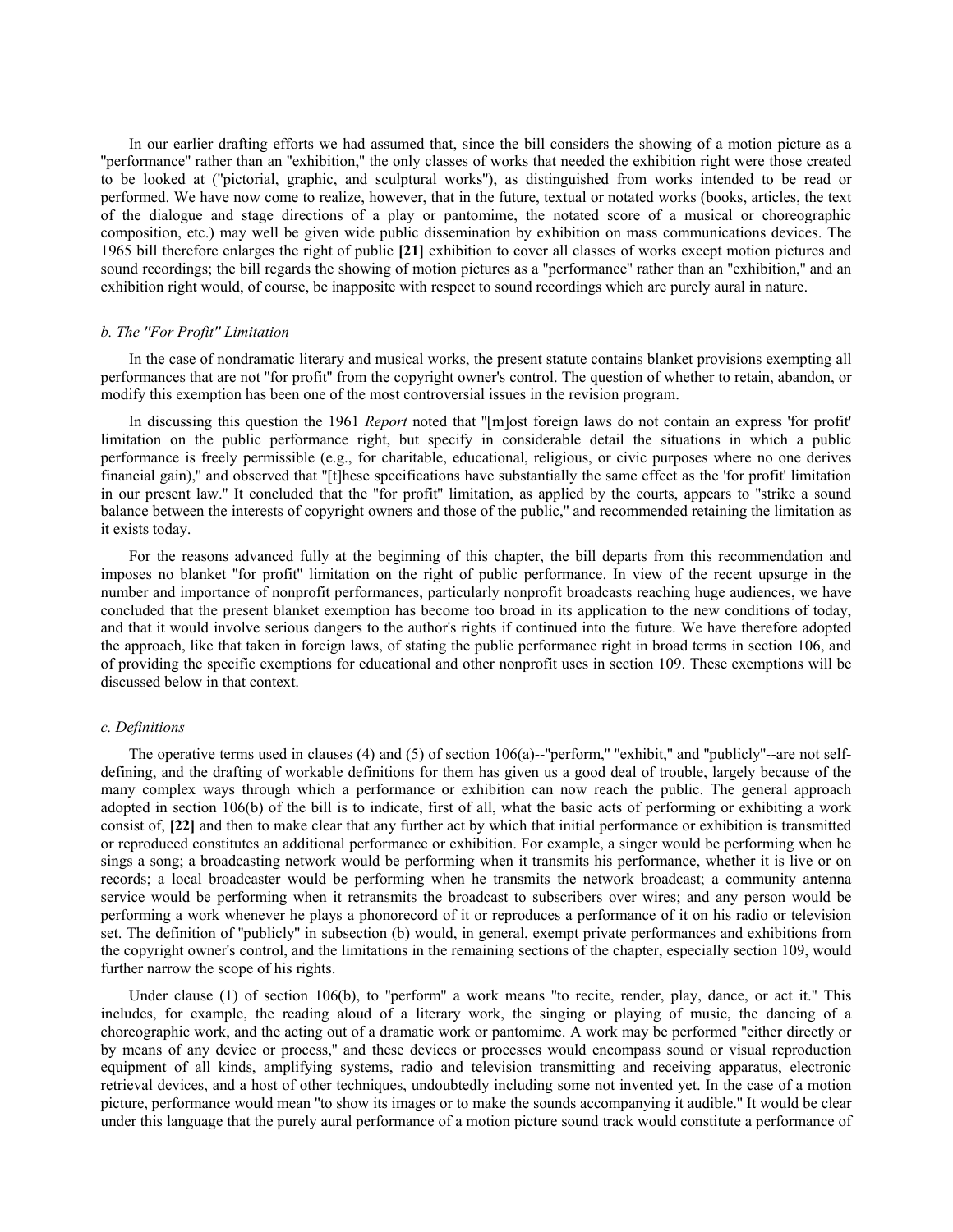the motion picture; but, if the sounds on the soundtrack are reproduced on an authorized phonorecord, performance of the phonorecord would not be a performance of the motion picture.

In general the concept of ''performance'' must be distinguished sharply from the reproduction of copies on the one hand and the exhibition of copies on the other. It has been suggested that some of the internal operations of a computer, such as the scanning of a work to determine whether it contains material the user is seeking, is closely analogous to a ''performance.'' We cannot agree, and for this reason we deleted from the definition of ''perform'' the ambiguous term ''represent'' which appeared in the 1964 bill. A computer may well ''perform'' a work by running off a motion picture or playing a sound recording as part of its output, but its internal operations do not appear to us to fall within this concept.

Section 106(b)(2) defines "exhibit" as meaning "to show a copy of [the work], either directly or by means of motion picture films, slides, [23] television images, or any other device or process." Since the definition of "copy" in section 101 includes the material object in which the work was first fixed, this right of exhibition applies to an original work of art as well as to any reproductions of it. It would also apply to individual frames or stills from a motion picture since individually they represent ''pictorial'' or ''graphic'' works; however, as mentioned earlier, the showing of the frames of the motion picture in sequence would constitute a ''performance'' of the motion picture and not an ''exhibition.'' Under this definition it would be an ''exhibition'' to show a copy of a work directly, to project an image of it on a screen by means of any device, including opaque, overhead, and motion picture projectors, or to transmit an image of the copy by any electronic or other means.

Since introduction of the 1965 bill a problem has been raised in connection with this definition which deserves further consideration. It arises from the well-established use of the word "exhibit" in the motion picture industry to refer to the performance of a motion picture. As used in the bill the word ''exhibit'' is intended to refer to the display of a copy of the copyrighted work or of an image of a copy of it, but not including the performance of a motion picture. We agree that using this term in a sense contrary to its usage in the film industry is likely to result in confusion and misunderstandings, especially in connection with the limitations and exemptions provided in sections 108 and 109. For this reason we agree that "display" might be a better operative word than "exhibit" in section  $106(a)(5)$  and elsewhere in the bill.

The definition of ''publicly'' in connection with the rights ''to perform'' and ''to exhibit'' was a particularly difficult nut to crack. The 1961 *Report* agreed generally with the view that performances in ''semi-public'' places such as clubs, lodges, factories, summer camps, and schools should be regarded as "public," and noted its disagreement with the decision in *Metro-Goldwyn-Mayer Distributing Corp. v. Wyatt* , 21 C.O. Bull. 203 (D. Md. 1932) which suggested otherwise. It despaired, however, of being able to draft a definition that would draw a satisfactory line between public and private performances.

We were encouraged to attempt a statutory definition by a number of persuasive arguments that the question is too important to leave open, and that the decision in the *Wyatt* case should be expressly overturned by defining ''publicly'' to include performances in ''semi-public'' places. The result of these arguments appears in clause (3) of section 106(b):

To perform or exhibit a work ''publicly'' means:

(A) To perform or exhibit it at a place open to the public or at any place where a substantial number of persons outside of a normal circle of family and social acquaintances is gathered;

(B) to transmit or otherwise communicate a performance or exhibition of the work to the public by means of any device or process.

**[24]** Under the first part of clause (A) a performance or exhibition would be ''public'' if the place where it occurred is ''open to the public,'' regardless of the number of persons present at the particular time. The second part of the clause is based on provisions found in several foreign copyright laws, which define ''public'' in terms of assemblages of a substantial number of persons other than those constituting a family or social circle. As it appeared in the 1964 bill the phrase read: ''\* \* \* any place where a substantial number of persons outside of a normal circle of *a* family and *its* social acquaintances is gathered; \* \* \*.'' It was pointed out, however, that at least technically this language would not include the social acquaintances of a single individual, and the words ''a'' and ''its'' were dropped in an effort to meet this point. This change has in turn been criticized as broadening the concept too much, and the definition could probably stand some further revision to make clear that it would include performance and exhibitions before a substantial gathering in clubs and lodges as well as in camps, schools, and factories.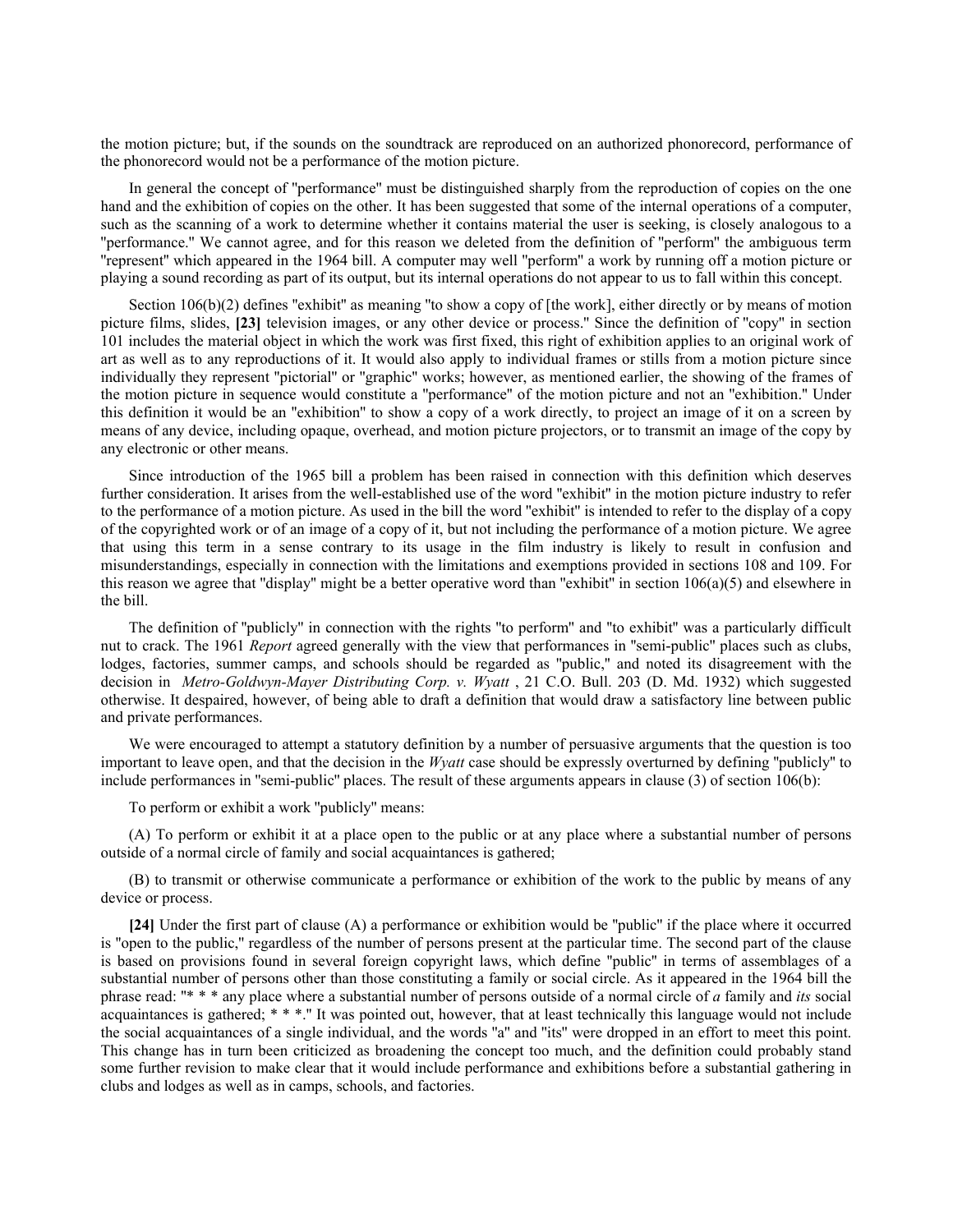Clause (B) of section  $106(b)(3)$  is intended to make clear that, in addition to performances and exhibitions occurring in a public place as defined in clause (A), it is also a public performance or exhibition ''to transmit or otherwise communicate a performance or exhibition of the work to the public by means of any device or process.'' Section 101 provides:

''To 'transmit' a performance or exhibition is to communicate it by any device or process whereby images or sounds are received beyond the place from which they are sent.''

Clause (B) and the definition of ''transmit'' replace language in earlier drafts employing phrases such as ''broadcast,'' "retransmitted," "over wires or otherwise," "rebroadcasting," "diffusing," and "rediffusing." Not only was the use of many different terms confusing, but the meanings ascribed to them did not always correspond with their usage in the communications industry in this country. In particular, we were urged not to use the word ''broadcast'' in a sense different from its meaning in the Federal Communications Act.

We have therefore adopted the phrase "transmit or otherwise communicate  $* * *$  to the public" to cover every method by which the images or sounds comprising a performance or exhibition can be picked up and conveyed to the public. This concept would include, among other things: direct amplification (as over a loud speaker system); transmission over wires or other connections; wireless transmission by the originating transmitter and by any other transmitter who picks up his signals and passes them on; and further transmission, over wires, of a wireless transmission. Likewise, although probably also covered under clause (A), it would include performances in public **[25]** places resulting from the playing of records on jukeboxes and other sound reproducing equipment and from the reception of wired or wireless transmissions.

In effect, the definition is intended to cover every transmission, retransmission, or other communication of a performance which reaches ''the public.'' The 1964 bill contained language exempting transmissions by someone acting, "as a common carrier," the thought being that a corporation merely leasing wires or equipment for the intermediate transmission of signals to other transmitters, rather than to the public, should not be subjected to liability to the copyright owner. It was pointed out that the concept of ''common carrier'' might be extended unjustifiably to some commercial transmitters to the public, and we have therefore dropped this exception as ill-advised. We are convinced that purely intermediate transmissions should be exempt, but that an express exemption is not necessary to exclude them.

As already noted, section 109 provides a number of limitations on the rights of copyright owners, including exemptions for certain types of broadcasts and transmissions. Involved in these exemptions are some extremely controversial issues, especially those involving educational broadcasting and community antenna systems. These and related questions will be discussed in Part E of this chapter.

#### C. FAIR USE

Although it is not mentioned in the present statute, the doctrine of fair use, as it has been developed in a long line of court decisions, is probably the most significant and widely applicable of the limitations on the copyright owner's exclusive rights. The 1961 *Report* described the general scope of the doctrine and gave a number of examples of cases where the concept would be relevant. It was acknowledged, however, that fair use "eludes precise definition" and that, because of the number and variety of situations in which fair use could be involved, ''it would be difficult to prescribe precise rules suitable for all occasions.''

The *Report* concluded that ''the doctrine of fair use is such an important limitation on the rights of copyright owners, and occasions to apply that doctrine arise so frequently, that we believe the statute should mention it and indicate its general scope.'' As a spacial aspect of fair use the *Report* also discussed the problem of photocopying by libraries for research purposes, and recommended that the statute include provisions permitting a library to supply single photocopies under specified conditions and within certain limits.

**[26]** These recommendations were carried over into the preliminary draft of 1963. Section 6, dealing with the general concept of fair use, provided:

All of the exclusive rights specified in section 5 shall be limited by the privilege of making fair use of a copyrighted work. In determining whether, under the circumstances in any particular case, the use of a copyrighted work constitutes a fair use rather than an infringement of copyright, the following factors, among others, shall be considered: (a) the purpose and character of the use, (b) the nature of the copyrighted work, (c) the amount and substantiality of the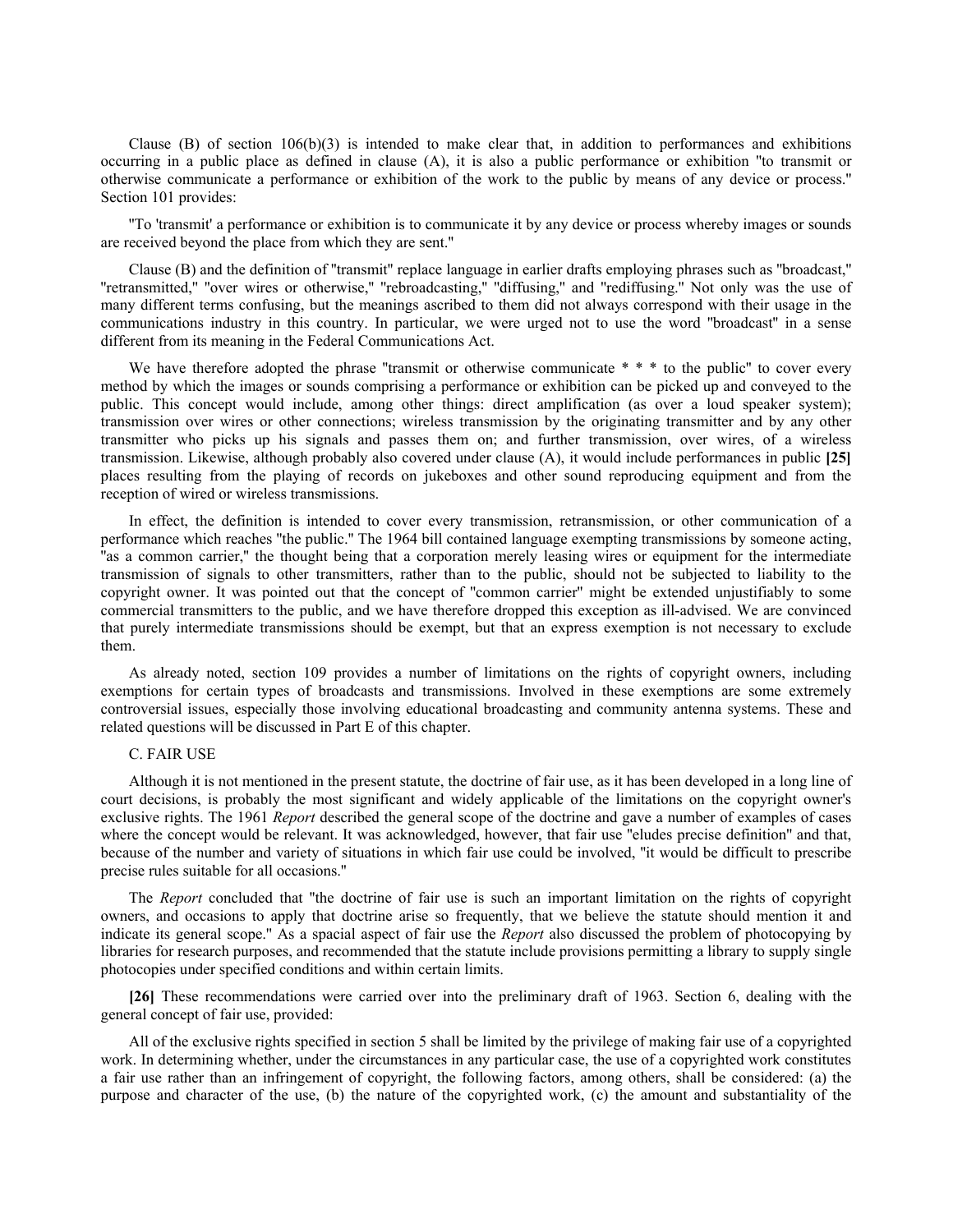material used in relation to the copyrighted work as a whole, and (d) the effect of the use upon the potential value of the copyrighted work.

Section 7 was a rather elaborate provision which, in general, would have permitted libraries to supply a single photocopy of one article (or other contribution or excerpt) from a copyrighted work, or a single photocopy of an entire work if it were out of print.

The language of section 6 met with a certain amount of favor, but section 7 was strenuously opposed on all sides. Author and publisher groups attacked section 7 as opening the door to wholesale and unrestrained copying by libraries which, as reproduction equipment improves, could supplant the copies offered for sale by publishers and undercut the author's main source of remuneration. Library groups were equally vehement in opposition to the proposals, which they argued would curtail established services and prevent the free utilization of new devices in the interests of research and scholarship.

In a way the comments on section 7 of the preliminary draft represented an interesting case study. Opposition to the provision was equally strong on both sides but for exactly opposite reasons, with one side arguing that the provision would permit things that are illegal now and the other side maintaining that it would prevent things that are legal now. Both agreed on one thing: that the section should be dropped entirely. We also became convinced that the provision would be a mistake in any event. At the present time the practices, techniques, and devices for reproducing visual images and sound and for ''storing'' and ''retrieving'' information are in such a stage of rapid evolution that any specific statutory provision would be likely to prove inadequate, if not unfair or dangerous, in the not too distant future. As important as it is, library copying is only one aspect of the much larger problem of changing technology, and we feel the statute should deal with it in terms of broad fundamental concepts that can be adapted to future developments.

The decision to drop any provision on photocopying tended to increase the importance attached to including a general section on fair use in the statute. Thus, in the 1964 bill, further language was added **[27]** to section 6 in an attempt to clarify the scope of the doctrine of fair use but without freezing or delimiting its application to new uses:

Notwithstanding the provisions of section 5, the fair use of a copyrighted work to the extent reasonably necessary or incidental to a legitimate purpose such as criticism, comment, news reporting, teaching, scholarship, or research is not an infringement of copyright. In determining whether the use made of a work in any particular case is a fair use, the factors to be considered shall include:

- (1) the purpose and character of the use;
- (2) the nature of the copyrighted work;
- (3) the amount and substantiality of the portion used in relation to the copyrighted work as a whole; and
- (4) the effect of the use upon the potential market for or value of the copyrighted work.

This language elicited a large body of comments, most of them critical. Without reviewing the arguments in detail, it can be said in general that the author-publisher groups expressed fears that specific mention of uses such as ''teaching, scholarship, or research'' could be taken to imply that any use even remotely connected with these activities would be a ''fair use.'' On the other side, serious objections were raised to the use of qualifying language such as ''to the extent reasonably necessary or incidental to a legitimate purpose'' and ''the amount and substantiality of the portion used \* \* \*.''

In addition to opposing this language as unduly restrictive, a group of educational organizations urged that the bill adopt a new provision which would specify a number of activities involved in teaching and scholarship as completely exempt from copyright control. In broad terms, and with certain exceptions, the proposal as it evolved would permit any teacher or other person or organization engaged in non-profit educational activities to make a single copy or record of an entire work, or a reasonable number of copies of ''excerpts or quotations,'' for use in connection with those activities. It was argued that these privileges are a necessary part of good teaching, and that it is unjustifiable to burden educators with the need to buy copies for limited use or to obtain advance clearances and pay royalties for making copies. These proposals were opposed very strongly by authors, publishers, and other copyright owners on the ground that in the short run the reproduction of copies under this proposal would severely diminish the market for their works, and that the ultimate result would be to destroy the economic incentive for the creation and publication of the very works on which education depends for its existence. It was suggested that a clearinghouse for educational materials, through which it would be possible to avoid problems of clearances, is a practical possibility for the near future.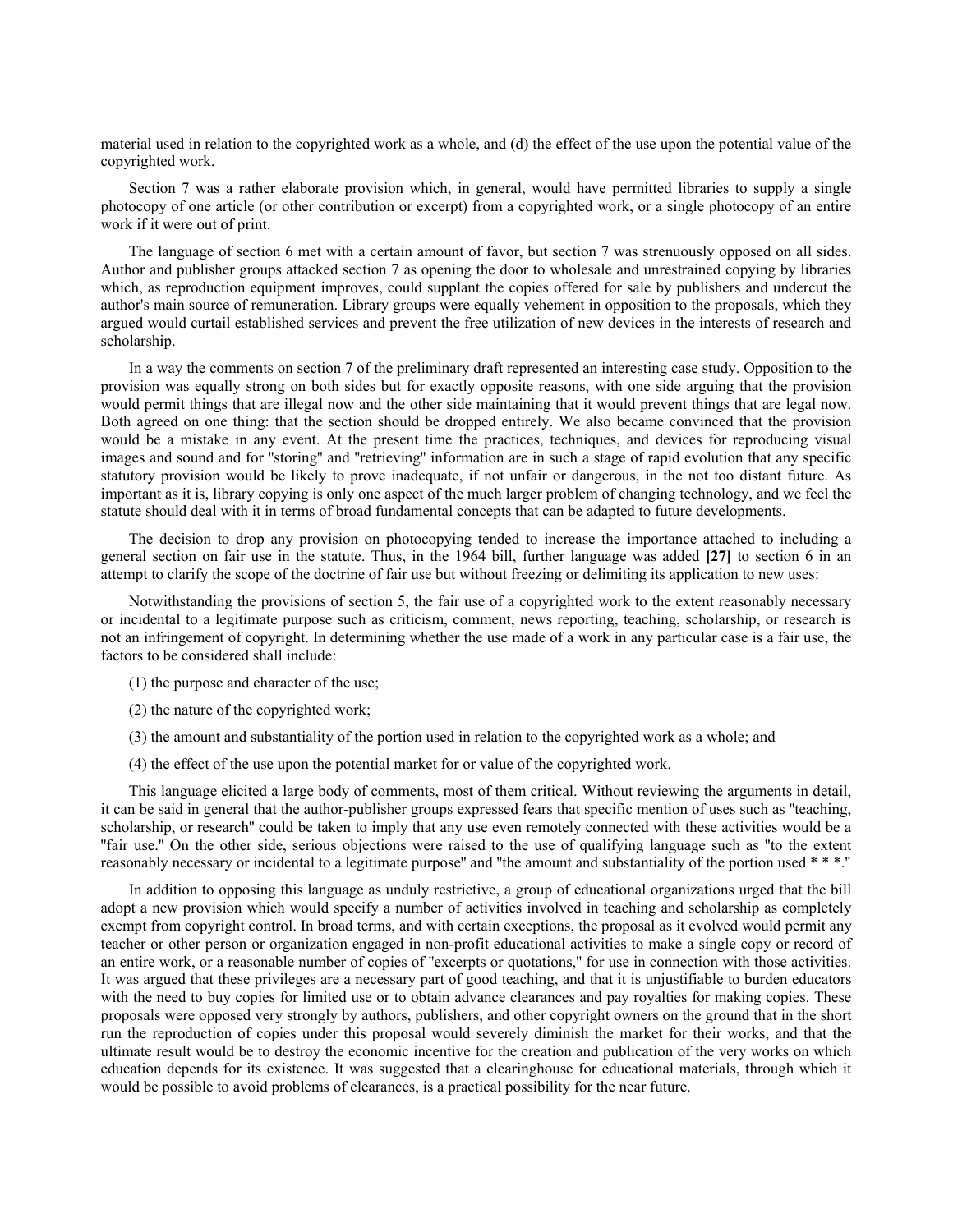For reasons we have already discussed at some length, we do not favor sweeping, across-the-board exemptions from the author's ex**[28]**clusive rights unless an overriding public need can be conclusively demonstrated. There is hardly any public need today that is more urgent than education, but we are convinced that this need would be ill-served if educators, by making copies of the materials they need, cut off a large part of the revenue to authors and publishers that induces the creation and publication of those materials. We believe that a statutory recognition of fair use would be sufficient to serve the reasonable needs of education with respect to the copying of short extracts from copyrighted works, and that the problem of obtaining clearances for copying larger portions or entire works could best be solved through a clearinghouse arrangement worked out between the educational groups and the author-publisher interests.

Since it appeared impossible to reach agreement on a general statement expressing the scope of the fair use doctrine, and since in any event the doctrine emerges from a body of judicial precedent and not from the statute, we decided with some regret to reduce the fair use section to its barest essentials. Section 107 of the 1965 bill therefore provides:

Notwithstanding the provisions of section 106, the fair use of a copyrighted work is not an infringement of copyright. We believe that, even in this form, the provision serves a real purpose and should be incorporated in the statute.

The author-publisher interests have suggested that fair use should be treated as a defense, with the statute placing the burden of proof on the user. The educational group has urged just the opposite, that the statute should provide that any nonprofit use for educational purposes is presumed to be a fair use, with the copyright owner having the burden of proving otherwise. We believe it would be undesirable to adopt a special rule placing the burden of proof on one side or the other. When the facts as to what use was made of the work have been presented, the issue as to whether it is a ''fair use'' is a question of law. Statutory presumptions or burden-of-proof provisions could work a radical change in the meaning and effect of the doctrine of fair use. The intention of section 107 is to give statutory affirmation to the present judicial doctrine, not to change it.

## D. EFFECT OF TRANSFER OF PARTICULAR COPY OR PHONORECORD

#### 1. EFFECT ON FURTHER DISPOSITION OF COPY OR PHONORECORD

Section 108(a) restates in existing principle, which is somewhat ambiguously expressed in section 27 of the present law but which has been firmly established by the court decisions: that, when the copyright owner has sold or otherwise transferred ownership of a copy **[29]** of the work, the person who has acquired ownership of that copy is entitled to dispose of it. The bill would extend that principle to phonorecords as well as copies:

Notwithstanding the provisions of section  $106(a)(3)$ , the owner of a particular copy or phonorecord lawfully made under this title, or any person authorized by him, is entitled, without the authority of the copyright owner, to sell or otherwise dispose of the possession of that copy or phonorecord.

Thus, under section 108(a), the copyright owner's exclusive right ''to distribute copies or phonorecords of the copyrighted work to the public by sale or other transfer of ownership, or by rental, lease, or lending'' would have no effect as against anyone who owns a ''copy or phonorecord lawfully made under this title'' and who wishes to sell, lend, rent it, give it away, or destroy it. For example, once the owner of copyright in a book has sold a copy he cannot control the resale price or impose any other conditions on its future disposition; if the owner of the copy is a library, it may lend the copy as it sees fit. As explained further in section 202, however, the owner of the copy or phonorecord acquires no exclusive rights under the copyright, and his ownership of a material object embodying the copyrighted work does not entitle him to reproduce the work or perform it publicly.

To come within section 108(a) a copy or phonorecord must have been ''lawfully made under this title,'' but not necessarily ''under the authority of the copyright owner.'' Thus, for example, the disposition of a phonorecord manufactured in compliance with section 113 of the bill would be outside the copyright owner's control. To prevent possible abuse of the copyright owner's rights where copies or phonorecords are lawfully made without his authorization, safeguards have been written into section 110 (restricting the use of ephemeral recordings), and into section 113 (allowing a compulsory license for the making of phonorecords only where the maker's "primary purpose \* \* \* is to distribute them to the public for private use'').

### 2. EFFECT ON EXHIBITION OF COPY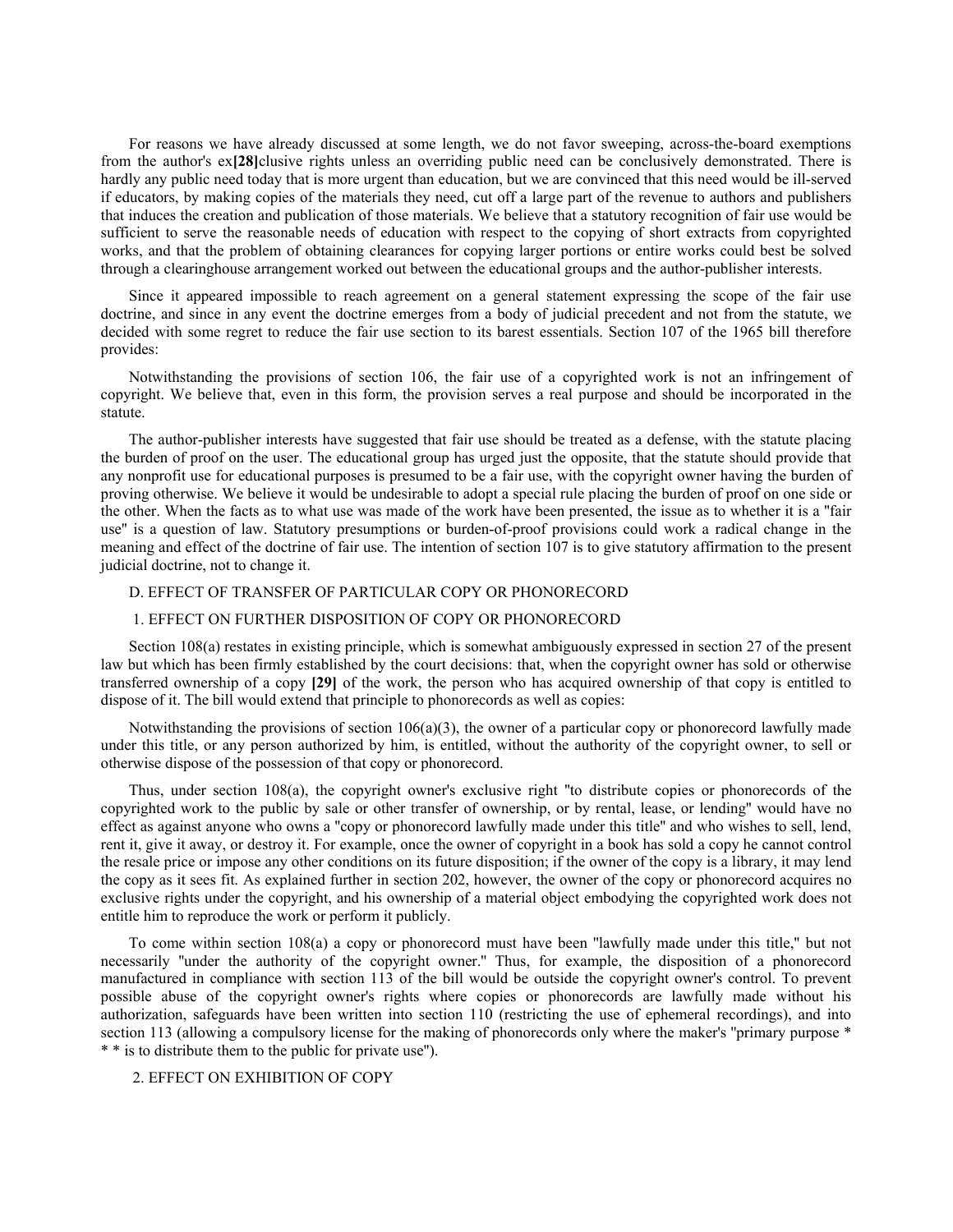Earlier in this chapter we discussed the uncertain status of rights of ''public exhibition'' under the present law, and the bill's proposal to create, ''in the case of literary, musical, dramatic, and choreographic works, pantomimes, and pictorial, graphic, or sculptural works,'' an exclusive right to ''exhibit the copyrighted work publicly.'' An obvious question underlying the explicit recognition of this right is whether it would continue after the sale or other transfer of ownership of a copy embodying the copyrighted work. Would the owner of a lawfully made ''copy'' (which, under section 101, would include the original painting, manuscript, photographic negative, etc., in which **[30]** the work was first fixed) be prevented from showing it to the public without permission of the copyright owner.

As a general principle, we believe that anyone who owns a copy of a work should be free to put that copy on public display without first obtaining authorization from the owner of copyright in that work. Thus, for example: the owner of a painting should be able to hang it in a public gallery; a bookseller or sheet music dealer should be free to display his stock; and people should be entitled to use various types of projection equipment to show lawfully made copies, slides, and filmstrips that they own.

There were, however, very strenuous protests, particularly from graphic artists, photographers, and publishers, against extending this principle to television broadcasting. They argued that the use of their works in broadcasting (particularly works such as maps, photographs, illustrations, charts, and filmstrips) could be a prime source of revenue to them, and also that the showing of these works to audiences unlimited in size could seriously curtail their market for the sale of copies. In response to this argument, section 108(b) provides:

Notwithstanding the provisions of section  $106(a)(5)$ , the owner of a particular copy lawfully made under this title, or any person authorized by him, is entitled, without the authority of the copyright owner, to exhibit that copy publicly to viewers present at the place where the copy is located.

Under this provision the owner of a filmstrip, for example, could put it on a project and show it in a public place, but he would be required to obtain permission in order to transmit its images to the public over open- or closed-circuit television, by wire transmission, etc.

## 3. EFFECT OF MERE POSSESSION OF COPY OR PHONORECORD

Subsection (c) of section 108 contains an important qualification on the privileges specified in subsections (a) and (b). It makes clear that these privileges would not apply to anyone who has merely obtained possession of a copy or phonorecord from the copyright owner by some method short of acquiring ownership. It provides:

The privileges prescribed by subsections (a) and (b) do not, unless authorized by the copyright owner, extend to any person who has acquired possession of the copy or phonorecord from the copyright owner, by rental, lease, loan, or otherwise, without acquiring ownership of it.

For example, where a person has rented a print of a motion picture from the copyright owner, he would have no right to lend, rent, sell, or otherwise dispose of the print without first obtaining the copyright owner's permission. As long as the copyright owner retains ownership of the copy or phonorecord, his full control over its disposition and exhibition would be preserved.

#### **[31]** 4. PROPOSAL FOR A ''PUBLIC LENDING RIGHT''

The representatives of authors' organizations have pointed out that, although section 106(a)(3) gives the copyright owner the exclusive right ''to distribute copies or phonorecords \* \* \* by rental, lease, or lending,'' section 108(a) takes this right away with respect to a particular copy or phonorecord as soon as he parts with ownership of it. The ''lending right'' afforded by the bill is of practical value in those cases, such as motion pictures and some musical scores, where the copyright owner retains ownership of the copies or records and distributes them under rental or loan arrangements; and there may well be more of these cases in the future. It is quite true, however, that the ownership of most copies and phonorecords is transferred outright when they are publicly distributed, and this leaves their owners free to rent them for a fee or to lend them to persons who might otherwise buy their own copy or phonorecord.

A ''public lending right'' which, subject to various conditions and limitations, would entitle authors to some remuneration when libraries rent or lend copies of their works, has been adopted in Scandinavia and given serious consideration in other countries, including the German Federal Republic and the United Kingdom. We believe that in this country, at the present time at least, the enormous practical difficulties of working out such a system without hampering library services would outweigh its advantages to authors.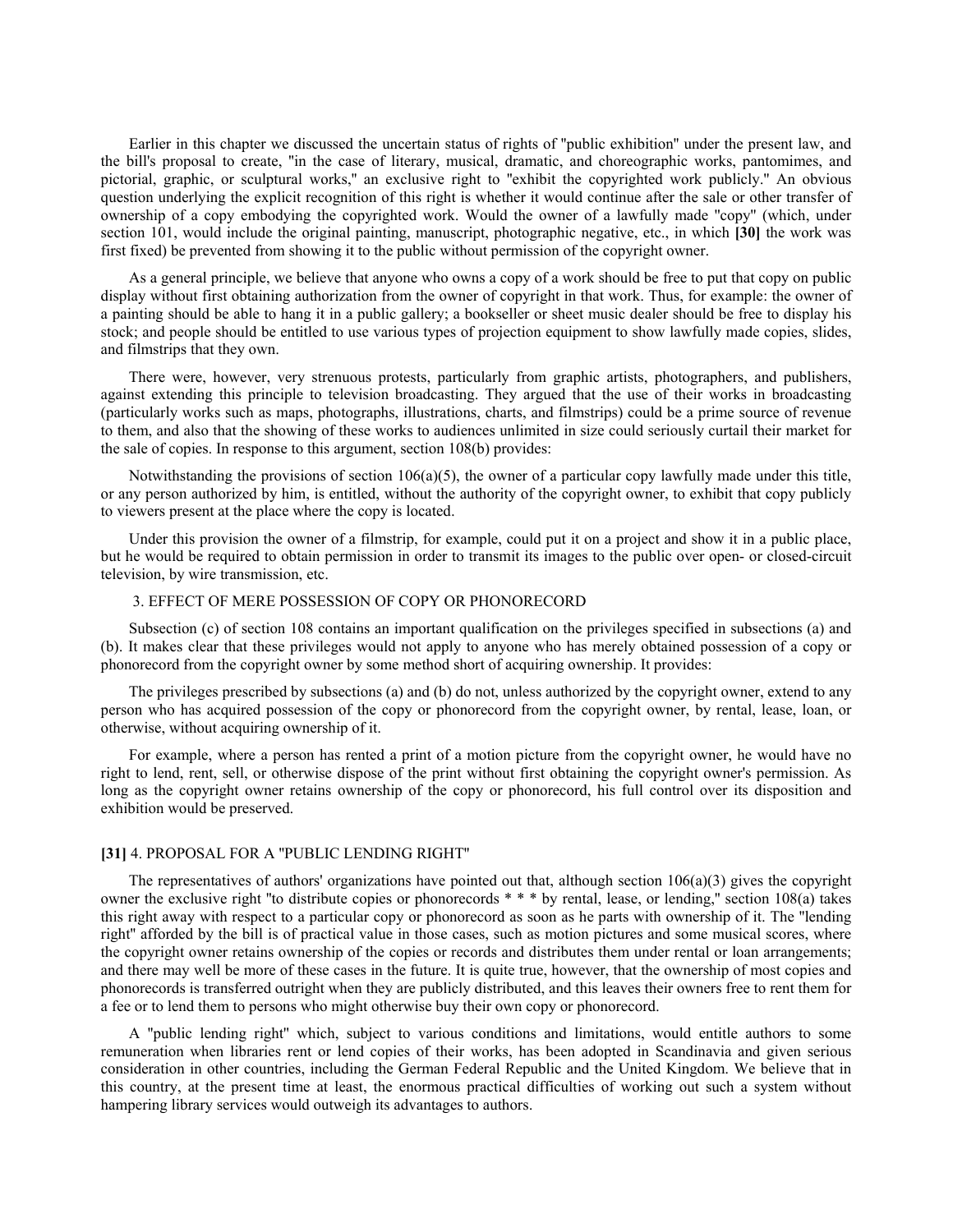#### E. EXEMPTION OF CERTAIN PERFORMANCES AND EXHIBITIONS

#### 1. IN GENERAL

For the reasons explained earlier in this chapter, the bill's general approach is to state the exclusive rights of public performance and public exhibition with no ''for profit'' limitation, and then to set forth those specific performances and exhibitions that by their nature justify being exempted from copyright control. Section 109 of the bill is the provision containing those exemptions, and all of its seven clauses have been, and still are, the subject of controversy.

The provisions of section 109 fall roughly into two categories: first, performances and exhibitions that are now for the most part exempted from copyright liability under the ''for profit'' limitation or other provisions of the copyright law, and that on balance we believe should continue to be exempt; and second, special situations involving secondary uses of broadcasts and other transmissions where, because of the nonprofit and essentially private character of the use or its remoteness from the copyright owner, or for other reasons, we believe exemption would be justified. The first four clauses of section **[32]** 109 fall into the first category, and clauses (5), (6), and (7) fall into the second.

# 2. FACE-TO-FACE TEACHING ACTIVITIES

Leaving aside the question of educational broadcasting, there seems to be general agreement that most ordinary instructional activities in classrooms should be exempt from copyright control, but we have found the scope of this exemption difficult to define. The language of the preliminary draft, which referred to performances ''in the course of normal teaching activities,'' was rightly attacked as too vague. The 1964 bill would have exempted ''performance [of a non-dramatic literary or musical work] or exhibition [of a pictorial, graphic, or sculptural work] by instructors or pupils in the course of face-to-face teaching activities.'' In criticism of this language the point was made that, although classroom performances may not be regarded as ''public'' under the present law, they would be covered by the definition of ''publicly'' in section 106(b)(3); hence, a classroom performance or reading of a dramatic work, which would not be an infringement now, would probably have been regarded as one under the 1964 bill. We were also urged to confine the permissible ''teaching activities'' to those taking place in a classroom, thus avoiding the argument that a performance before a large audience in an auditorium, stadium, or the like, would be exempt because it constituted ''teaching activities.''

The exemption in section 109(1) of the 1965 bill reads: "\* \* \* performance or exhibition of a work by instructors or pupils in the course of face-to-face teaching activities in a classroom or similar place normally devoted to instruction.'' There is no limitation on the types of works covered by this exemption, which would mean that a teacher or student in a classroom situation would be free to read from copyrighted text material, to act out a dramatic work, or to perform a musical work. Under this language it would also be possible for the instructor to perform a copyrighted motion picture by showing it to his class, or to exhibit copyrighted text or graphic material by means of projectors.

The broadening of the language of this clause has caused some concern among copyright owners, especially playwrights and motion picture producers, and there have been suggestions that the scope of the exemption be narrowed, or that ''face-to-face teaching activities'' be clearly defined in such a way as to avoid possible abuses of their rights. We doubt whether a further statutory definition is necessary, and we shall try to make clear here what is intended in section 109(1):

(1) The performance or exhibition must be ''by instructors or pupils.'' This would rule out, for example, performances by actors, **[33]** singers, musicians, etc., who are brought in from outside the school to put on a performance. On the other hand, it would be broad enough to include guest lecturers as long as their activities are confined to a classroom situation. The term ''pupils'' is intended to refer generally to the enrolled members of a class.

(2) The performance or exhibition must be ''in the course of face-to-face teaching activities.'' This language would exclude closed- and open-circuit television broadcasting but, as long as the instructor and pupils are in the same classroom or similar place, it would not rule out, for example, amplification of the teacher's voice or the use of projection devices. The phrase ''teaching activities'' is intended to cover systematic instruction of a very wide variety of subjects, but it is not broad enough to exempt performances, whatever their cultural value or intellectual appeal, that are given for the recreation or entertainment of any part of their audience.

(3) The ''teaching activities'' must be ''in a classroom or similar place normally devoted to instruction.'' The last part of this clause is not intended to allow performances in an auditorium in the case of school assemblies, class plays, and the like, where the audience includes persons other than members of a particular class. (Note, however, that some such performances would be exempted under clause (4) of section 109.) The ''similar place'' referred to in clause (1) is a place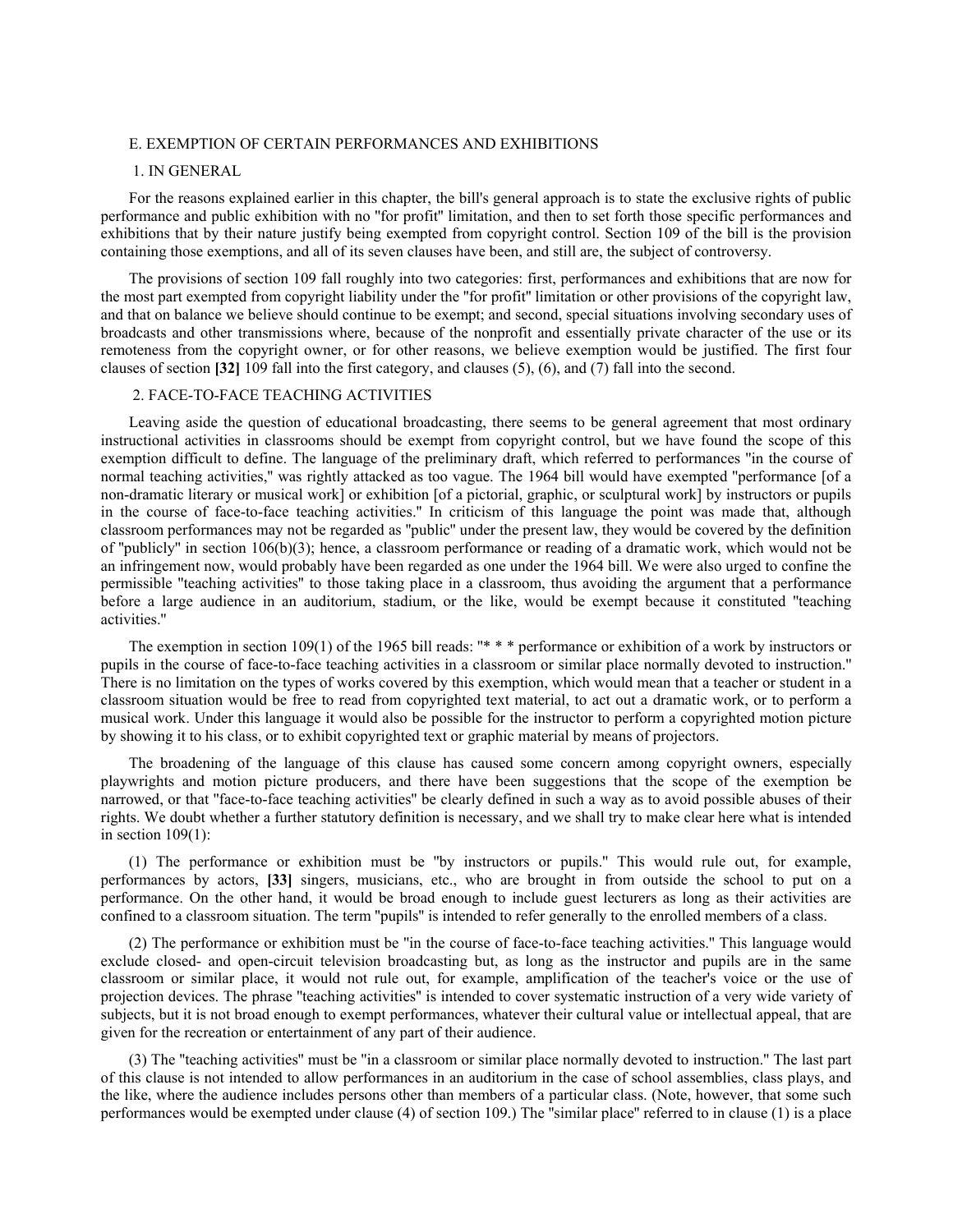which, although not a "classroom" in they physical sense, is "normally devoted to instruction" in the same way that a classroom is; examples would be a studio, a workshop, a gymnasium, a training field, a library, the stage of an auditorium, or the auditorium itself if it is actually used as a classroom for systematic instructional purposes.

(4) Most of the performances and exhibitions covered by the clause would be considered ''not for profit'' under the present law. As written, however, the clause might be read as exempting performances or exhibitions in profit-making educational institutions (such as dance studios, language schools, etc.), and even as permitting an admission fee to be charged the pupils for the performance or exhibition, over and above their ordinary tuition fees. This was not the intention, and clause (1) should be amended to make clear that it would apply only where the teaching activities take place in a nonprofit educational institution and where no admission fee is charged.

As pointed out in Part D of this chapter, section 108 of the bill would permit anyone to exhibit a ''lawfully made'' copy ''publicly to viewers present at the place where the copy is located.'' Thus, even without clause (1) of section 109, an instructor would be free to show copies of copyrighted works to his class by means of an opaque projector, and also to project any slides, filmstrips, or other transparencies that had been made and distributed under the authority of the copyright owner. He would not, under section  $106(a)(1)$ , be [34] entitled to make copies for this purpose without the copyright owner's permission; and if he did he would infringe the owner's copyright--unless for some reason, such as the relative insignificance of the excerpt copied, the doctrine of fair use were applicable.

Book publishers have expressed apprehension over the potential dangers of allowing classroom projection of lawful copies of copyrighted material without the copyright owner's consent. They point out that an image can be projected for viewing by a large group of students for substantial periods of time, thus effectively taking the place of (and avoiding the need to buy) copies of the work. Special concern was expressed with respect to maps, charts, and ''consumable'' materials such as workbooks, practice books, laboratory manuals, and answer sheets to standardized tests, which now represent something like 20 percent of school textbook expenditures. The point was made that, if one copy of these materials can be made to do the work of hundreds through classroom projection or through exhibition on educational television, the market for them will be curtailed and their creation and publication discouraged.

On the other side, one of the greatest fears expressed by classroom teachers and other educational groups is that, unless copyright restrictions are removed, they will be denied use of the new audio-visual aids available in modern education, and that students and the public will suffer as the result. On balance, while recognizing the legitimate arguments on both sides, we do not believe that the use of ''any device or process'' for the showing of lawfully made copies to students in a classroom should be subjected to copyright restrictions. The making of unauthorized copies for this purpose, beyond the limits of fair use, could and should be restrained under section  $106(a)(1)$ .

# 3. EDUCATIONAL BROADCASTING

One of the most important issues in general revision involves the extent to which the copyright owner's exclusive rights should apply to ''educational'' and other nonprofit broadcasting. Under the present law, as long as no ''copy'' or ''record'' is made, a performance of a nondramatic literary or musical work in a broadcast to the public by an educational or other nonprofit radio or television station is not an infringement of copyright where, as is usually assumed to be true of such stations, no commercial element is involved in its broadcasts. Educational broadcasters and others in the field of education would like to see the present ''for profit'' limitation retained, at least as far as it applies to them. They would like to see an exemption for performances on educational broadcasting extended to all other types of works, including dramas and motion pictures; and they also seek an ''ephemeral recording'' right which would permit them to record their pro**[35]**grams embodying copyrighted works in advance and to use these recordings for any number of rebroadcasts over a period of time. Our discussion of the general problem of ''ephemeral recordings'' will be found in Part F of this chapter.

We have already discussed why we believe that blanket exemptions from the copyright owner's exclusive rights, such as the present ''for profit'' limitation, should generally be avoided, and why specific exemptions should be provided only if shown to be required by a clear public interest outweighing the reasons for protecting the author's rights. All broadcasting, commercial as well as noncommercial, can be said to serve the public interest to some extent, but it also cannot be denied that educational broadcasting is in a special category. Its general aim is public and community service, and some of its instructional activities are essentially an extension, to a larger audience, of what schools have been doing for centuries.

Here is a case where balancing the scales is a delicate undertaking. Fully acknowledging the unique public value of educational broadcasting and its need for financial support, we must also recognize the large public audiences it is now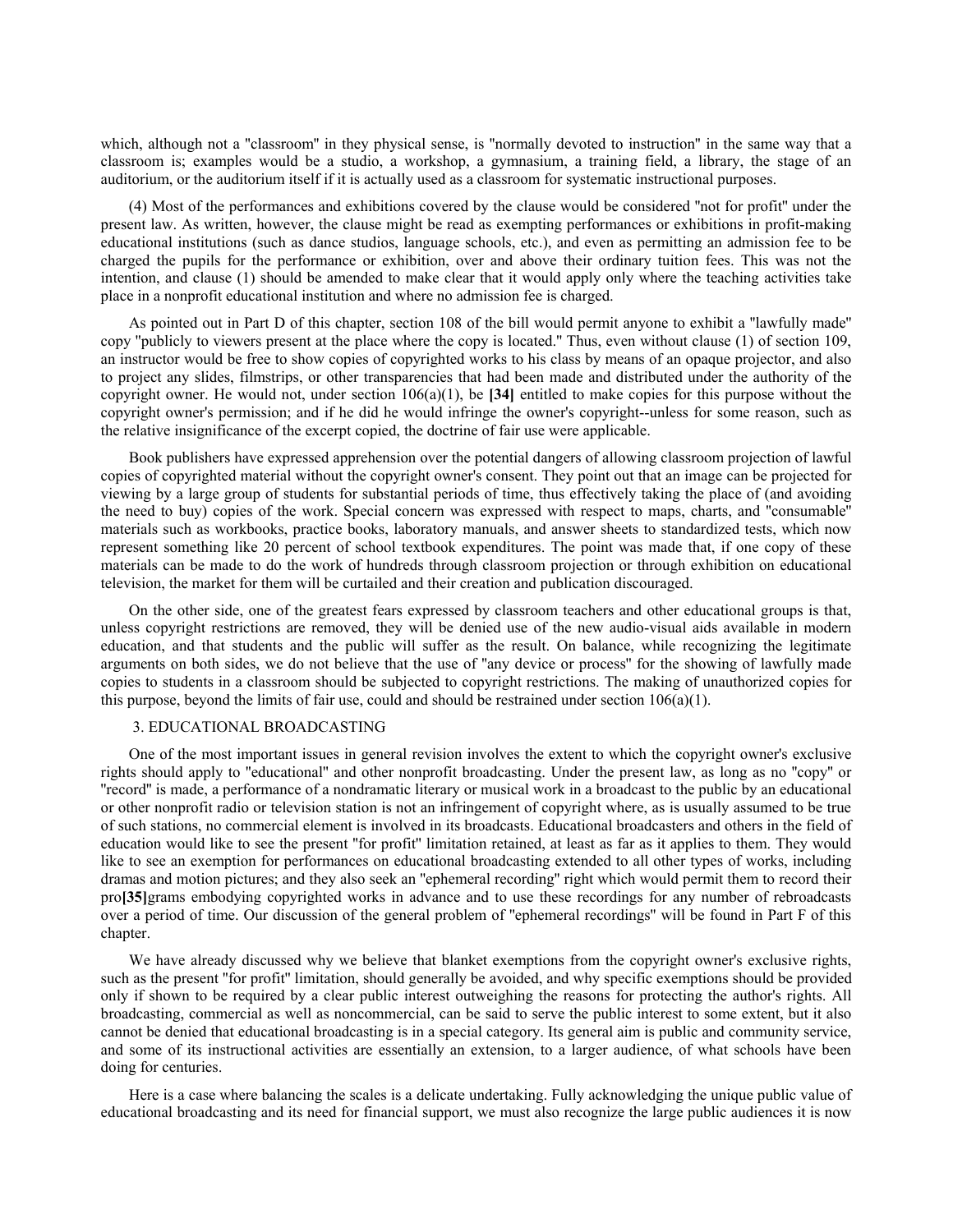reaching, the vast potential audiences that are awaiting it, and the fact that, as a medium for entertainment, recreation, and communication of information, a good deal of educational programming is indistinguishable from a good deal of commercial programming. The time may come when many works will reach the public primarily through educational broadcasting. In terms of good education it is certainly true that the more people reached the better; but in terms of the author's rights it is equally true that the more people reached the more he should be compensated. It does not seem too much to ask that some of the money now going to support educational broadcasting activities be used to compensate authors and publishers whose works are essential to those activities.

Thus, as it has evolved in the 1965 bill, clause (2) of section 109 draws a line between educational broadcasting as an adjunct to the actual classwork of educational institutions, and broadcasting by educational stations intended for the enlightenment, edification, or instruction of the public at large. It would exempt:

Performance of a nondramatic literary or musical work, or exhibition of a work, by or in the course of a transmission, if the transmission is made primarily for reception in classrooms or similar places normally devoted to instruction and is a regular part of the systematic instructional activities of a nonprofit educational institution; \* \* \*

The intention behind this language can be summarized as follows:

(1) With respect to performances, the exemption would apply only to ''nondramatic literary or musical works.'' The performance on educational television or radio of a dramatic work, of a dramatico-musical work such as an opera or musical comedy, or of a motion **[36]** picture would not be permitted under section 109(2) unless the copyright owner's permission had been obtained. Likewise, the clause is not intended in any way to limit the copyright owner's right to make dramatizations, adaptations, or other "derivative works" under section 106(a)(2); for example, although a performer could read a nondramatic literary work aloud under section 109(2), he would have no right to act it out in dramatic form.

(2) With respect to exhibition, the exemption would apply to any kind of work to which the right ''to exhibit \* \* \* publicly'' applies under section 106(a)(5): ''literary, musical, dramatic, and choreographic works, pantomimes, and pictorial, graphic, or sculptural works.'' As already indicated, we recognize the ambiguity of the term ''exhibit,'' especially in connection with motion pictures, and we would now favor the use of another term for this purpose, possibly ''display.'' Let us make clear again, however, that there was no intention in this clause to exempt the showing (i.e., the ''performance'') of a motion picture, or a dramatic work incorporated in a motion picture. The word ''exhibit'' is intended to mean the nonsequential display, directly or by the projection of an image, of a physical object embodying the work. Thus, for example, an educational broadcaster might be able, under section 109(2), to show ("exhibit") some of the printed text of a play in a broadcast to schools, but he could not have a reading (''performance'') of the text given in the broadcast.

(3) Under section 109(2), a performance or exhibition ''by or in the course of a transmission'' would be exempted if the transmission meets two specified conditions. It has been pointed out that under this language, as long as the transmission meets both of the two stated requirements, it could be exempted even though the ''transmitter'' himself is in business for profit. In the light of this argument, consideration might be given to limiting the exemption to cases where the transmission was ''without any purpose of direct or indirect commercial advantage.''

(4) The first condition that the transmission must meet is that it be ''made primarily for reception in classrooms or similar places normally devoted to instruction.'' The scope of ''classrooms or similar places'' has already been discussed in connection with clause (1) of section 109, and it is intended to have the same meaning here. The word ''primarily,'' which has been the subject of some comment, replaced the word ''solely'' in a similar phrase in the 1964 bill. Under the earlier version of the bill, virtually the only educational broadcasts that would have been exempted were closed-circuit transmissions to schools. However, we found persuasive the arguments that this exemption would be unduly restrictive, and that it should be expanded to include open-circuit ''in school'' instructional broadcasts. Under **[37]** the language of the 1965 bill an educational broadcast made with the chief or principal purpose of reception in classrooms would, assuming it also meets the second requirement, be exempted even though members of the general public could also receive it, and an indeterminate number of them did. The word ''primarily'' is intended to make clear that the exemption would not apply where the principal purpose of the transmission is reception by the public, even if the transmission is also received in classrooms. The content of the program, and the time when it is broadcast, would be among the major factors to consider in determining the ''primary'' purpose of the transmission.

(5) The second condition that the transmission must meet is that it be ''a regular part of the systematic instructional activities of a non-profit educational institution.'' The phrase ''systematic instructional activities'' is roughly equivalent to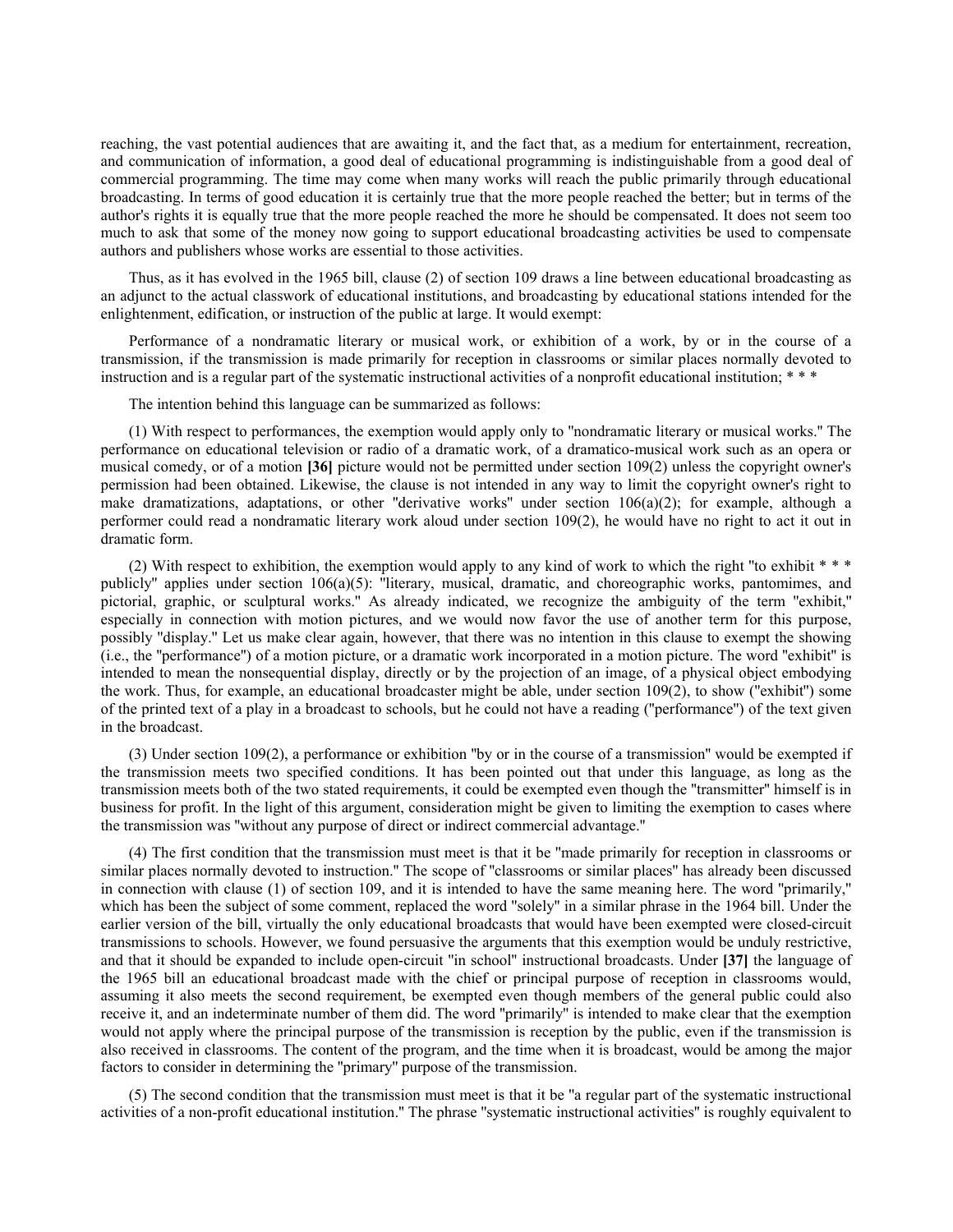''curriculum,'' although it might be somewhat broader in the case, for example, of institutions using systematic teaching methods not related to specific courses. The transmission must be a ''regular part'' of these activities in the sense that it conforms with an established pattern of teaching in the particular institution. Note also that the ''educational institution,'' whether public or private, must be "nonprofit," and that the word "institution," while broad enough to cover a wide range of establishments engaging in teaching activities, is not intended to cover ''organizations,'' ''foundations,'' ''associations,'' or similar ''educational'' groups not primarily and directly engaged in instruction.

(6) Finally, it should be emphasized again that the conjunction in the last part of clause (2) is ''and'' and not ''or.'' In other words, it is not enough for a transmission to be part of nonprofit, systematic instructional activities; it must also be "made primarily for reception in classrooms or similar places \* \* \*." The exception would, therefore, not encompass ''educational'' or ''cultural'' programs aimed at the general public or formal courses in adult education aimed primarily at home viewers.

### 4. RELIGIOUS SERVICES

The present law has two provisions bearing on the status of performances of copyrighted works in the course of religious services: (1) those of section 1 exempting nonprofit public performances of nondramatic literary and musical works but extending copyright control over public performances of dramatic and dramatico-musical works, whether for profit or not; and (2) those of section 104 exempting ''performance of religious or secular works such as oratorios, cantatas, masses, or octavo choruses by public schools, church choirs, or vocal societies, rented, borrowed, or obtained from some public library, public school, church choir, school choir, or vocal society, provided the **[38]** performance is given for charitable or educational purposes and not for profit.'' The language of section 104, while somewhat obscure, might be construed as allowing performance of some dramatico-musical works during religious services that would otherwise be prevented under section 1.

The 1964 bill would have limited the exemption for religious performances to nondramatic literary and musical works. However, we were very strenuously urged to expand the exemption to include dramatico-musical works such as cantatas, oratorios, musical settings of the mass, choral services, and other pieces of sacred music which might be regarded as ''dramatic'' in character. Section 109(3) of the 1965 bill therefore would exempt:

Performance of a nondramatic literary or musical work or of a dramatico-musical work, or exhibition of a work, in the course of services at a place of worship or other religious assembly;  $***$ .

Some concern has been expressed about the breadth of the phrase ''dramatico-musical work'' in this context, the fear being that it might allow unauthorized performances of all or part of a secular opera or musical play under the color of it being ''in the course of religious services.'' This was not the intention, and it might therefore be wise, as suggested, to qualify ''dramatico-musical work'' with/a phrase such as ''of a religious nature.''

A performance or exhibition exempted under clause (3) would have to be ''in the course of services,'' thus excluding any social, entertainment, educational, or fund-raising activities at a place of worship. (As explained below, however, these activities may be covered by clause (4) of this section.) The performance or exhibition must also be given ''at a place of worship or other religious assembly,'' thus ruling out religious broadcasts or other transmissions but including regular or special religious services conducted in auditoriums, outdoor theaters, stadiums, and the like.

### 5. CERTAIN PERFORMANCES FOR EDUCATIONAL, RELIGIOUS, OR CHARITABLE PURPOSES

Over an above the educational and religious exemptions provided in clauses (1), (2), and (3), clause (4) of section 109 contains a general exception to the right of public performance which, though by no means as broad as the present ''for profit'' limitation, would still cover some of the same ground. The intended scope and effect of this exemption can be summarized as follows:

(1) The exemption would apply to the same general activity (public performance) and the same subject matter (nondramatic literary and musical works) as those covered by the ''for profit'' limitation today. However, the effect of the clause would be limited to public perform**[39]**ances given directly in the presence of the audience, since it refers specifically to a "performance \*\*\* otherwise than in a transmission to the public."

(2) In general, and subject to the further limitations specified in the clause, the performance must be ''without any purpose of direct or indirect commercial advantage.'' This is intended to express the familiar principle established by the courts in construing the ''for profit'' limitation under the present law: that a public performance given or sponsored in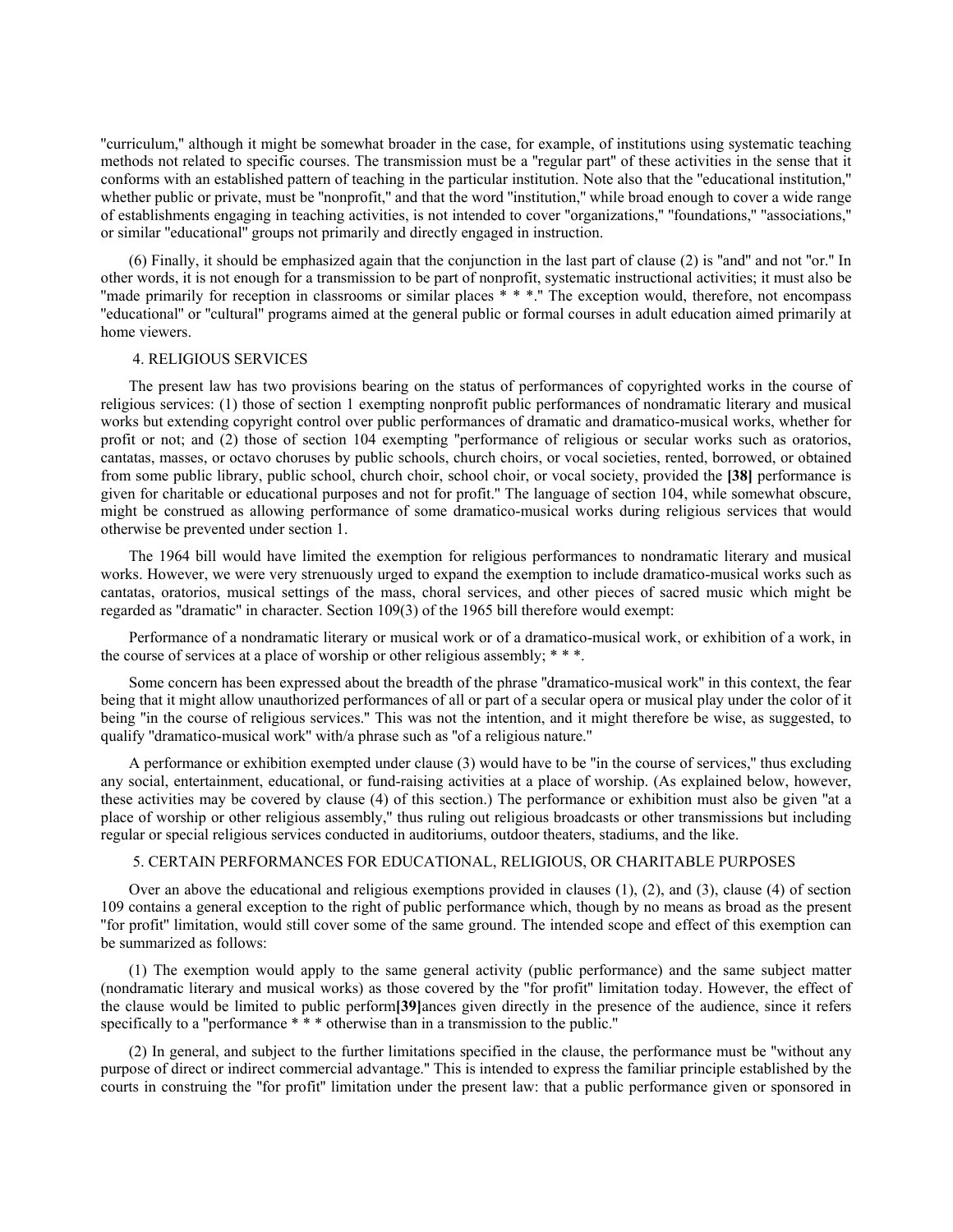connection with commercial or profit-making enterprises is subject to copyright control even if no charge is made to the public for seeing or hearing the performance.

(3) In addition, to be exempt the performance must be ''without payment of any fee or other compensation for the performance to any of its performers, promoters, or organizers." In the 1964 bill the equivalent phrase read: "\* \* \* without payment of any salary, fee, or other compensation to the performer." Two principal objections were lodged against this language: first, it could mean that the exemption would not apply, for example, where a school orchestra is conducted by a teacher who receives an annual salary, or where the members of an armed service band perform as part of their assigned duties for which they receive regular military pay; and second, it could mean that the exemption would apply, for example, where a promoter or theater owner collects a percentage of the paid admissions in excess of his reasonable costs, thus hiding a commercial purpose behind the guise of a charitable performance. We felt that both of these points were well taken, and we therefore broadened the exemption in one respect and narrowed it in the other. Since the word ''salary'' has been deleted, and since the ''fee or other compensation'' must be ''for the performance,'' the clause as now written is intended to exempt cases where, assuming the other conditions are met, the performers may be paid salaries for duties encompassing the performance but are not paid directly for the performance itself. And, since ''promoters'' and ''organizers'' have been added to ''performers,'' a performance would not be exempt if compensation (over and above reimbursement of reasonable costs) were paid to those responsible for putting on the performance.

(4) Even assuming that the live performance involves no commercial motive and that no one involved gets paid, it must still meet one or the other of two remaining conditions in order to qualify for an exemption under clause (4). It would be exempt only if:

(A) there is no direct or indirect admission charge, or

(B) the proceeds, after deducting the reasonable costs of producing the performance, are used exclusively for educational, religious, or charitable purposes and not for private financial gain \*\*\*.

**[40]**In other words, assuming that all of the other conditions are met, the performance would be exempt if there is no admission fee or, even if there is, the net proceeds are used entirely for bona fide educational, religious, or charitable purposes.

6. SECONDARY USES OF TRANSMISSIONS

#### *a. In General*

Under the general concept of ''transmission'' discussed earlier in this chapter, not only the original transmission of a performance but every further transmission by which it reaches the public would be regarded as a ''performance.'' Accepting this concept as a starting point, the next question is where, if anywhere, in a chain of transmissions and public reception, the copyright owner's control should stop. Are there situations where, because of their nonprofit nature, their essentially private character, their remoteness from the copyright owner, or other reasons, the secondary use of a transmission should be exempted from the exclusive rights under a copyright? These questions, which have no easy answers, are dealt with in clauses (5), (6), and (7) of section 109. The problems here are not only manifold, but many of them are also complicated and highly controversial.

#### *b. Retransmission to the Public: Community Antennas and Other Systems*

Anyone looking for an example of how fast things move in the field of author's rights can find no more striking illustration than the problem of community antennas and their liability under the copyright law. This question, which was not even referred to in the 1961 *Report*, now promises to be one of the most hotly debated issues in the entire revision program.

Typical community antenna systems are operated in areas where, because of the terrain, the height of buildings, or other physical or technical conditions, special antennas are needed for the satisfactory reception of television broadcasts. A CATV system consists basically of a central antenna which receives and amplifies television signals, and a network of cables through which the signals are then transmitted to the receiving sets of individual subscribers who thereby get better reception and more channels to choose from. The subscribers pay fees for this service, usually an initial installation charge and thereafter a service charge of a few dollars a month, and most CATV systems are operated as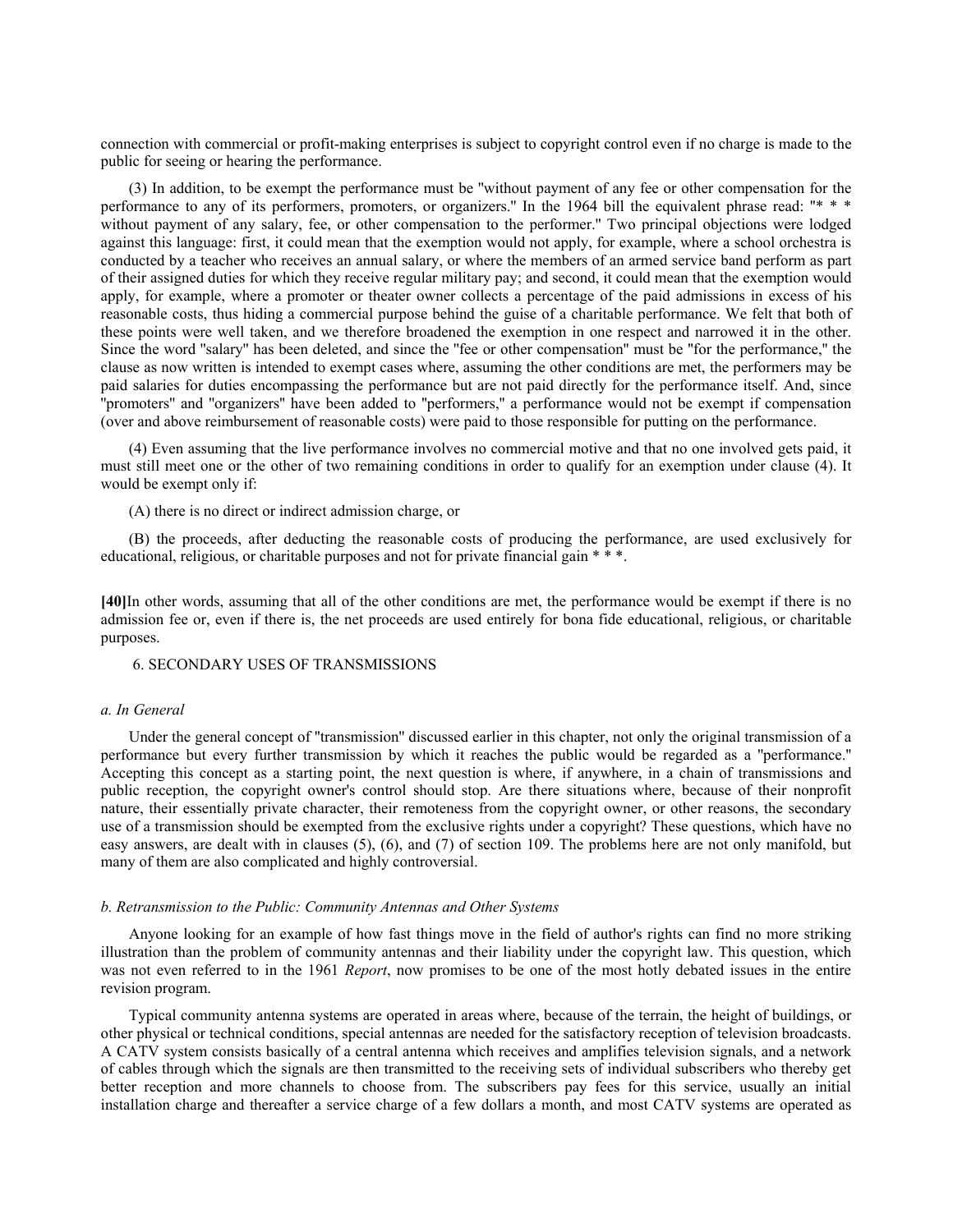commercial enterprises for profit. The number of these systems, which at present is around 1,500 in the United States, has been growing very rapidly; they now bring the broadcasts of more than 400 television stations to well over a million and **[41]**a half subscribers. The industry is reported to have generated income last year in excess of \$ 100 million, and much more is anticipated for the future.

Although at least two cases are now pending in the courts, there has not yet been a ruling on the specific question of whether the transmission by a CATV system of broadcasts embodying performances of copyrighted works constitutes a ''public performance'' and hence an infringement under the present law. This is an important and difficult question which is outside the administrative concern of the Copyright Office, and it would be inappropriate for us to speculate about the outcome of the current litigation or to offer any definite opinion as to the proper construction of the statute now in effect. We shall therefore confine this discussion to the question of what rights, if any, a copyright owner should be given under the revised law with respect to transmissions of his works by community antenna systems.

The arguments advanced in support of an outright exemption of transmissions by CATV can be summarized as follows:

(1) A CATV system does nothing more than to provide its subscribers with a service for improving their television reception. Home viewers are entitled to free reception and, since the cost of copyright royalties would necessarily be passed on to the individual CATV subscribers, copyright control would discriminate between those viewers who need no special equipment and those who do.

(2) A community antenna operator has no control over the content of the broadcasts he passes on to his subscribers, and does not even know in advance what works will be performed in the broadcasts. To obtain blanket clearances in advance would be virtually impossible, and the establishment of a clearinghouse system large enough to insure against multiple suits for copyright infringement would result in a giant monopoly of copyright owners.

(3) Performance royalties now being paid by broadcasters include compensation to copyright owners for further transmission to CATV subscribers, since those royalties are based on the size of the ultimate audience receiving the broadcast, including those subscribers. Community antenna operators actually benefit copyright owners today by expanding the advertising revenue of broadcasters, and hence the copyright royalties paid by them. To require further payment would constitute an unwarranted double reward.

Balanced against these arguments are those of a wide range of interests, including copyright owners such as authors, publishers, and motion picture companies, together with broadcasting networks and local broadcasters. Their arguments can be summed up as follows:

(1) A community antenna system is much more than a ''passive device'' or service. It is an extremely complex transmission system **[42]**which does essentially what a broadcaster does: it transmits television programs to the public. It not only takes a free ride on what the broadcaster has produced, but it does something the broadcaster does not do: it makes a direct charge to the public for the reception of its transmissions. If a theater owner piped broadcasts of copyrighted material into a theater and charged the public directly to see them, there could be little doubt as to his copyright liability; the CATV operator does exactly the same thing, the only difference being that his audience is not assembled in one place.

(2) Community antenna systems effectively deprive the copyright owner of control over his work. In many cases (for example, motion pictures or syndicated series) where the broadcasting of a work is licensed for a particular limited territory and audience, a CATV transmission of the broadcast to subscribers in another area can mean the actual loss of the market for broadcasts of the work in that other area. Multiplied many time throughout the country, this loss can be very serious.

(3) The many hundreds of community antenna systems are prosperous business enterprises which neither need nor deserve a free ride at the expense of copyright owners, or in competition with local broadcasters, wired music services, and other users who must pay royalties for similar uses. The activities of the CATV operators constitute a ''clear moral wrong'' comparable to the old practice of ''bicycling'' movies from one theater to another in order to get two performances out of one license. CATV shows signs of changing the face of broadcasting in this country, and as new patterns emerge it is essential that the copyright owner's rights be protected.

Since these problems first emerged in our discussions we have given them a great deal of thought. There are valid arguments on both sides of this question. A particularly strong point on the CATV side is the obvious difficulty, under present arrangements, of obtaining advance clearances for all of the copyrighted material contained in a broadcast. This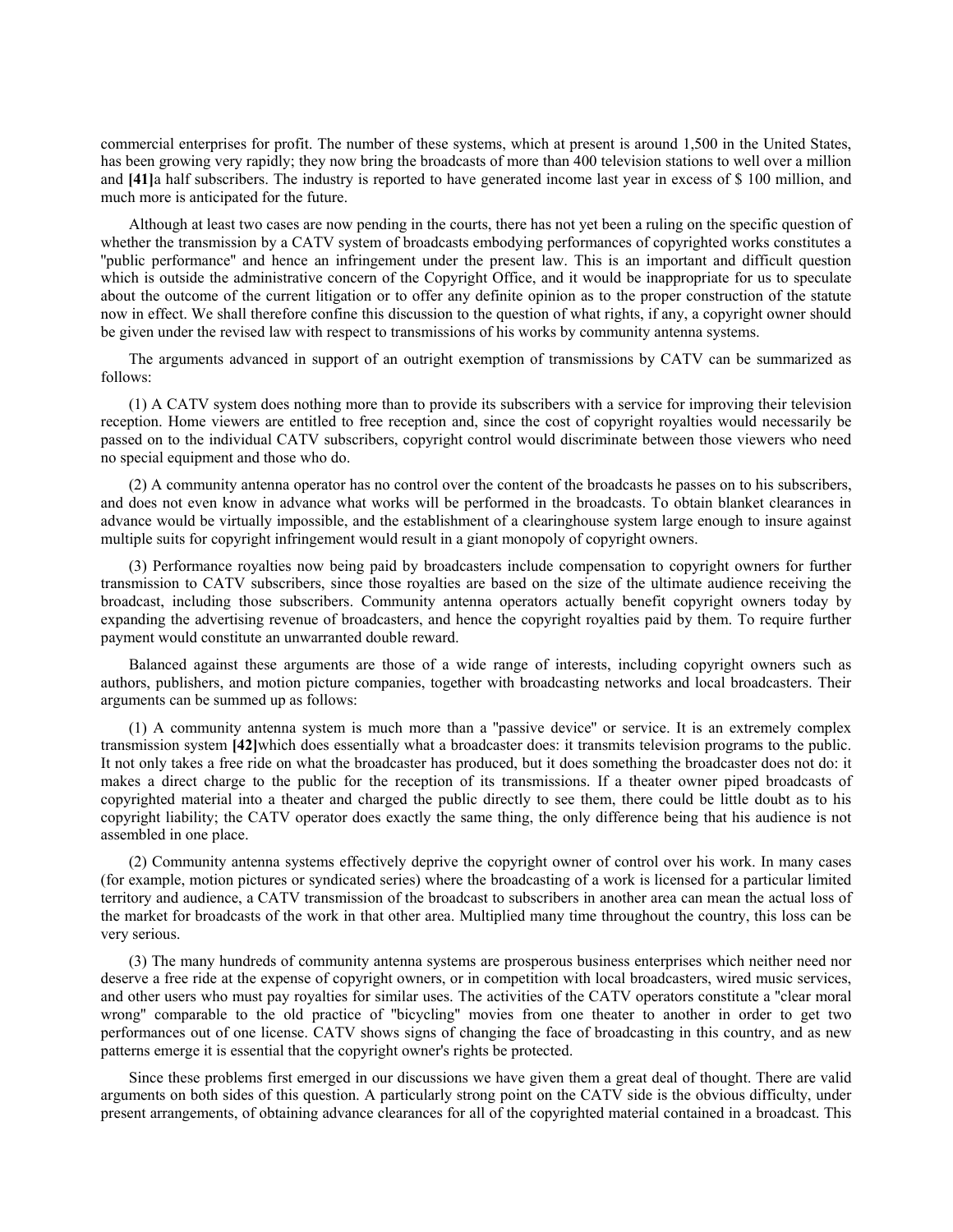represents a real problem that cannot be brushed under the rug, and it behooves the copyright owners to come forward with practical suggestions for solving it.

On balance, however, we believe that what community antenna operators are doing represents a performance to the public of the copyright owner's work. We believe not only that the performance results in a profit which in fairness the copyright owner should share, but also that, unless compensated, the performance can have damaging effects upon the value of the copyright. For these reasons, we have not included an exemption for commercial community antenna systems in the bill.

On the other hand, we do not believe that the same considerations apply to the activities of those who install or operate a nonprofit [43]"translator," "booster," or similar equipment which merely amplifies broadcast signals and retransmits them to everyone in an area for free reception. Section 109(5) would therefore exempt:

The further transmitting to the public of a transmission embodying a performance or exhibition of a work, if the further transmission is made without altering or adding to the content of the original transmission, without any purpose of direct or indirect commercial advantage, and without charge to the recipients of the further transmission; \* \* \*.

#### *c. Further Transmission Exclusively to Private Rooms of Hotels, etc.*

The 1961 *Report* reviewed the Supreme Court's 1931 decision in *Buck v. Jewell-LaSalle Realty Co. , 283 U.S. 191,* in which a hotel operator who received broadcasts and relayed them to the various public and private rooms of his hotel was held to infringe the right of public performance in the musical works contained in the broadcasts. The *Report* dealt only with the possible implication, going beyond the facts of that case, that the mere reception of a broadcast in a public place might of itself be considered a public performance. This question is covered in clause (7) of section 109, discussed later.

Clause (6) is concerned with another situation specifically involved in the *Jewell-LaSalle* case: the further transmission of a broadcast program, received in a public establishment such as a hotel, to its private rooms. Since the audience represented by the occupants of private rooms is ordinarily limited to a relatively small number of separate individuals, we have felt that an exemption in this situation is justified, if the broadcast program is piped into the private rooms without change and the occupants are not charged for this service. The exemption in section 109(6) would therefore apply to:

The further transmitting of a transmission embodying a performance or exhibition of a work by relaying it to the private rooms of a hotel or other public establishment through a system of loudspeakers or other devices in such rooms, unless the person responsible for relaying the transmission or the operator of the establishment:

#### (A) alters or adds to the content of the transmission; or

(B) makes a separate charge to the occupants of the private rooms directly to see or hear the transmission; \* \* \*.

The term ''private rooms'' in this clause was intended to cover rooms engaged by guests for their living quarters or for private parties. It was not intended to cover dining rooms, meeting halls, ballrooms, auditoriums, and similar rooms in the establishment which are open to the general public or which represent a ''place where a substantial number of persons outside of a normal circle of family and social acquaintances is gathered'' (section 106(b)(3)(A)). It should also be made clear that a person ''alters or adds to the content of the transmission'' if he cuts out commercial advertising or puts in new commercials.

#### **[44]***d. Mere Reception of Transmission in a Public Place*

The 1961 *Report* noted that, ''[a]lthough the *Jewell-LaSalle* case involved a retransmission, the effect of this decision may be that any business establishment that operates a radio or television receiving set for the entertainment of its patrons--including hotels, restaurants, taverns, barber shops, etc.--could be required to procure performing licenses for all copyrighted works in the broadcasts it receives.'' The *Report's* general conclusion, with which we still agree, was that ''the free use of receiving sets should not be left to the grace or forbearance of the performing rights organizations or other copyright owners.'' Clause (7) of section 109 would therefore exempt: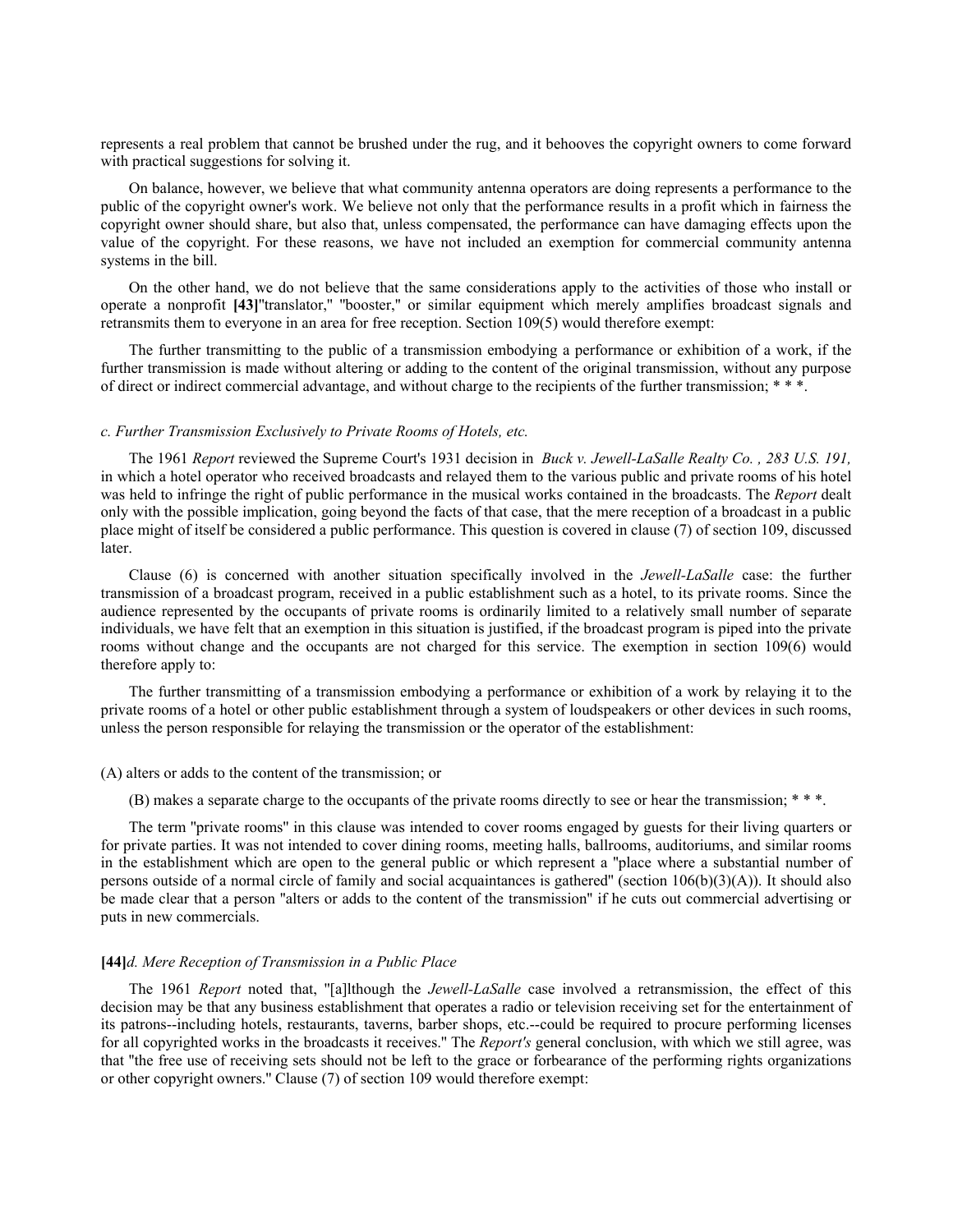Communication of a transmission embodying a performance or exhibition of a work by the public reception of the transmission on a single receiving apparatus of a kind commonly used in private homes, unless:

(A) a direct charge is made to see or hear the transmissions; or

(B) the transmission thus received is further transmitted to the public.

The intention behind this exception is to make clear that it is not an infringement of copyright merely to turn on, in a public place, an ordinary radio or television receiving apparatus of a type commonly sold to members of the public for private use. This exception would apply for the most part to the incidental entertainment of small public audiences (patrons in a bar, customers getting a shoeshine, patients waiting in a doctor's office, etc.). It is not intended to exempt larger establishments, such as supermarkets, bus stations, factories, etc., in which broadcasts are not merely received in the usual manner of a private reception, but are transmitted to substantial audiences by means of a receiving system connected with a number of loudspeakers spread over a wide area. The exemption would also not apply in any case where the public is charged directly to see or hear the broadcast.

### F. EPHEMERAL RECORDINGS

Throughout the discussions on revision of the copyright law, two groups of broadcasters have urged, strongly and repeatedly, that the statute should give them the right to make ''ephemeral recordings'' of their broadcast programs:

(1) The representatives of educational organizations have maintained that the recording of programs containing copyrighted material used in instruction is essential to educational broadcasting, since repetition of the same material by the same instructors is required when, for example, a class is scheduled to be repeated at different hours throughout the school-day or on different days.

(2) The representatives of local commercial broadcasting organizations have urged that a limited right to make recordings for broad**[45]**cast purposes is essential to their operations. They have pointed out that, while copyright owners have for the most part been complaisant about the practice commonly followed by broadcasters of recording their programs, there is no assurance under the present law that infringement suits will not be brought against them. Their concern has been deepened by the bill's provision which would give a new statutory right of reproduction to sound recordings as copyrightable works in themselves.

These arguments of the two groups of broadcasters should be viewed in the light of the provisions in a number of foreign statutes (and in the 1948 Brussels revision of the Berne Convention) permitting broadcasting organizations to make ''ephemeral recordings'' for their own authorized broadcasts under various conditions and limitations. There has been a fairly general recognition of the practical need to grant a restricted privilege to broadcasters, allowing them to make recordings of copyrighted works for use solely in their licensed performances of the works. The question has been, and still is, what limitations should be imposed on this privilege.

Neither the preliminary draft of 1963 nor the bill introduced in 1964 contained any section on ephemeral recordings, and for this reason there has not yet been any opportunity for a public discussion of the detailed provisions or specific language of such a section. We have been persuaded, however, that the statute should contain a properly limited, realistic provision allowing both commercial and educational broadcasters to make ephemeral recordings as a part of their authorized broadcasting activities. Section 110 of the bill, which is patterned to some extent on equivalent sections in foreign statutes, therefore provides:

Notwithstanding the provisions of section 106, it is not an infringement of copyright for an organization lawfully entitled to transmit a performance or exhibition of a copyrighted work to the public to make no more than one copy or phonorecord of the work solely for purposes of the organization's own lawful transmissions or for archival preservation, if the copy or phonorecord is not used for transmission after six months from the date it was first made, and is thereafter destroyed or preserved for archival purposes only.

As was to be expected, questions have been raised on both sides as to the scope and language of this provision. The following is a summary of the intention behind the present provision and the issues it raises:

(1) The ephemeral recording privilege would be available only to ''an organization lawfully entitled to transmit a performance or exhibition of a copyrighted work to the public.'' On behalf of authors and publishers the fear has been expressed that the word ''organization'' might cover a group of several transmitters. It was in**[46]**tended that the privilege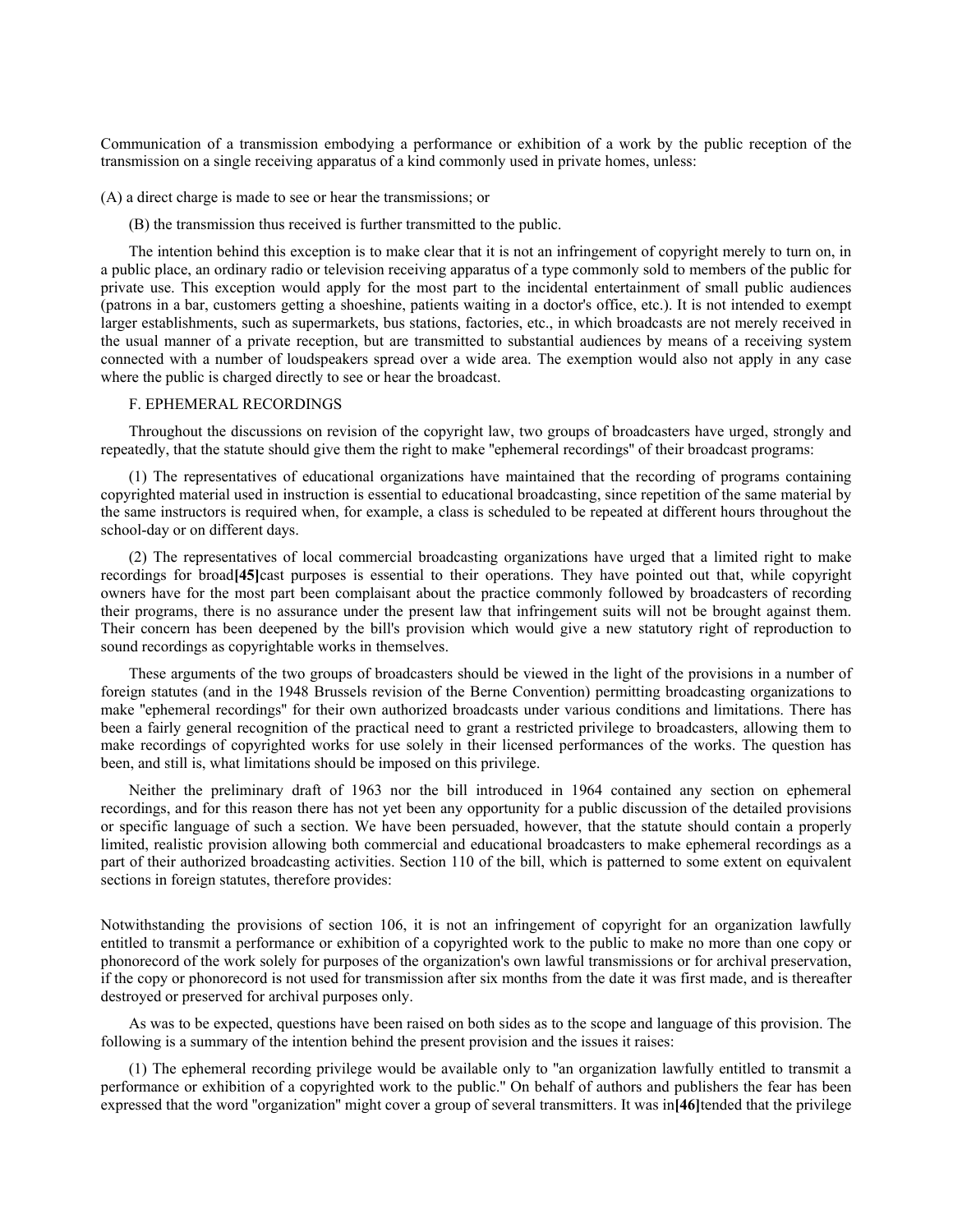could be exercised only by any one transmitter with respect to its own transmissions, and this would seem to be the effect of the references in the provision to the ''organization entitled to transmit'' and ''the organization's own lawful transmissions.'' Questions have also been raised as to the meaning of ''lawfully entitled'' in this context; the intention was to permit ephemeral recordings not only for transmissions licensed by the copyright owner, but also for transmissions authorized by law such as those exempted from copyright control by section 109 of the bill.

(2) The privilege would apply to any kind of copyrighted work encompassed in a lawful transmission including works, such as motion pictures and sound recordings, which are themselves recordings. Although representatives of motion picture producers have expressed some uneasiness about the possible implications of such a provision, we do not believe it would be practical to exclude motion pictures from its scope. The recording of programs has become an essential feature of broadcasting, and material in a motion picture is often a part of a program to be recorded as a unit. Since the motion picture itself could be used for the broadcasts, the limitations on ephemeral recordings would seem to be adequate as safeguards for the copyright owner of the motion picture.

(3) The privilege would allow the transmitting organization ''to make no more than one copy or phonorecord of the work.'' This limitation has been criticized on behalf of broadcasters as unduly restrictive if it means that, in the case of a hit song for example, a broadcaster is not permitted to include the work in separate recordings of different programs. While the language of section 110 should probably be clarified on this point, the intention was to permit a single recording of any one program, even though it included a work that was also part of another recorded program.

(4) The ephemeral recording must be made ''solely for purposes of the organization's own lawful transmissions or for archival preservation.'' Under this provision there would be nothing to prevent a broadcasting organization from having a recording made by means of facilities other than its own. However, it would not be permissible under the provision for anyone else to make a recording on his own initiative for possible sale or lease to a broadcaster. The ephemeral recording privilege would extend to pre-recording for later broadcast, as well as to the recording of a program, while it is being broadcast, for deferred transmission or for preservation.

(5) Under section 110 the copy or phonorecord may be used for transmissions for a period of ''six months from the date it was first made,'' and must thereafter be ''destroyed or preserved for archival purposes only.'' These requirements, defining the ephemeral nature **[47]**of an ''ephemeral recording,'' vary in foreign laws: the periods during which the recording may be used range from 24 hours to 1 year, and some statutes also add restrictions as to the number of possible uses. We believe that 6 months represents a reasonable period for the use of an ephemeral recording in the United States, and that it would be unrealistic to limit the number of possible uses during that period. However, it is argued on behalf of educational organizations that the period should be extended, and on behalf of authors and publishers that only a single deferred broadcast within 30 days should be permitted.

(6) Concern has been expressed on behalf of motion picture companies as to the possible dangers of ''archival'' reproductions finding their way into the bootleg film market. However, the imminent development of home video tape recordings seems likely to make ephemeral recordings by authorized transmitters a minor source of danger. In any case, we would be opposed to a provision requiring the destruction of ephemeral recordings; many of them will constitute an irreplaceable record of a historic event, a creative work, or a virtuoso performance of incalculable value to future generations.

### G. REPRODUCTION OF PICTORIAL, GRAPHIC, AND SCULPTURAL WORKS IN USEFUL ARTICLES

A subject discussed at considerable length in the 1961 *Report* was the protection to be afforded works of ''applied art.'' The *Report* pointed to the Supreme Court's decision in *Mazer v. Stein , 347 U.S. 201 (1954),* as a major turning point in the American law on this subject. It recommended in effect that the revision bill give statutory recognition to the principle enunciated in that decision: That copyright in a pictorial, graphic, or sculptural work will not be affected if the work is employed as the design of a useful article, and will offer protection against unauthorized reproduction of the work in useful as well as non-useful articles. Subsection (a) of section 111 carries out the *Report's* recommendations by providing generally:

Subject to the provisions of clauses (1) and (2) of this subsection, the exclusive right to reproduce a copyrighted pictorial, graphic, or sculptural work in copies under section 106 includes the right to reproduce the work in or on any kind of article, whether useful or otherwise.

The principle enunciated here is also embodied in the design bills now pending in Congress (H.R. 450, H.R. 3366, and S. 1237, 89th Cong., 1st sess., 1965) and, as indicated in the 1961 *Report*, we are in full accord with it. Subsection (b)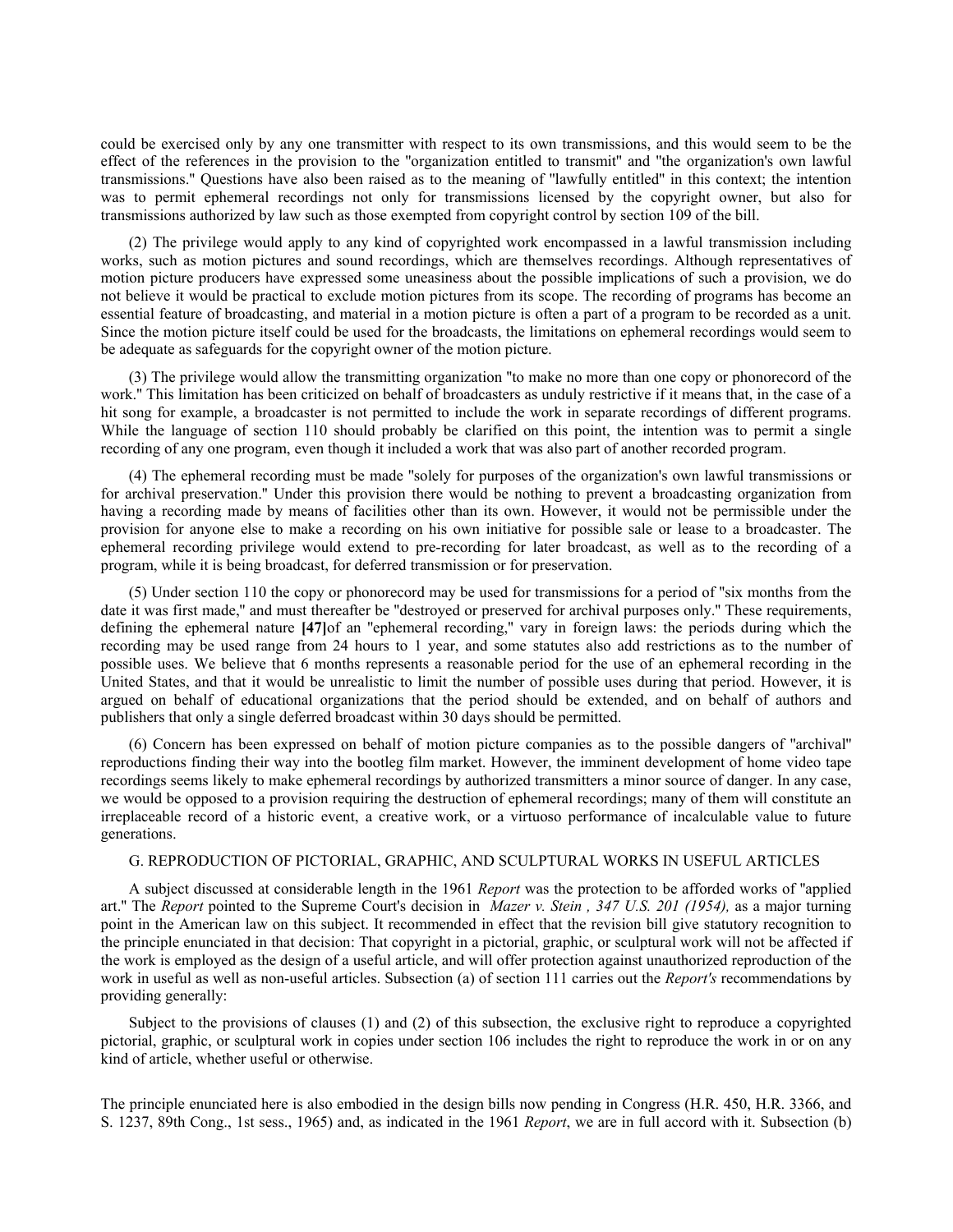also adopts the carefully drafted and thoroughly considered definition of ''useful article'' incorporated in those bills: ''\* \* \* an article having an intrinsic utilitarian function **[48]**that is not merely to portray the appearance of the article or to convey information.''

These provisions, coupled with the broad language of section  $106(a)(1)$ , raise the serious and important question of whether the exclusive right to reproduce a "pictorial, graphic, or sculptural work" in copies, including useful articles, means that, for example, copyright in a drawing or model of an automobile would protect the artist against the making of automobiles of the same design. The 1961 *Report* pointed out, on the basis of court decisions under the present law, that ''\* \* \* copyright in a pictorial, graphic, or sculptural work, portraying a useful article as such, does not extend to the manufacture of the useful article itself.'' A number of examples were given illustrating ''the distinctions drawn in this area by existing court decisions,"n\* and the *Report* recommended specifically that the statute "should not alter" these distinctions.

In the preliminary draft of 1963 we attempted to state, in explicit statutory language, the rather difficult theoretical concepts on which these court decisions are based. This attempt proved abortive, and we have been unable to find any statutory formulation that would express the distinction satisfactorily. Thus, since the real need is to make clear that there is no intention to change the present law with respect to the scope of protection in a work portraying a useful article as such, we have accepted the suggestion that the bill simply state that proposition directly. Section  $111(a)(1)$ therefore provides:

This title does not afford, to the owner of copyright in a work that portrays a useful article as such, any greater rights with respect to the making, distribution, or exhibition of the useful article so portrayed than those afforded to such copyrighted works under the law in effect on December 31, 1966.

The second clause of section 111(a) deals with a separate problem which, though not considered in the 1961 *Report*, has been the subject of considerable uncertainty under the present law. We believe that, where a copyrighted work has been employed as the design of a useful article, and articles embodying the design have been offered to the public with the copyright owner's consent, it should not **[49]**generally constitute an infringement to publish pictures of the articles containing the design in advertising, in feature stories about the articles, in news reports, and the like. Clause (2) therefore provides:

In the case of a work lawfully reproduced in useful articles that have been offered for sale or other distribution to the public, copyright does not include any right to prevent the making, distribution, or exhibition of pictures of photographs of such articles in connection with advertisements or commentaries relating to the distribution or exhibition of such articles, or in connection with news reports.

## H. RIGHTS IN SOUND RECORDINGS

#### 1. GENERAL OBSERVATIONS

As explained in *chapter 1* of this *Supplementary Report*, an important change contemplated by the bill would be the addition of ''sound recordings,'' to the subject matter of copyright. ''Sound recordings'' would be considered copyrightable in themselves, as ''works that result from the fixation of a series of \* \* \* sounds'' (other than those accompanying a motion picture). They are to be carefully distinguished from ''phonorecords,'' which are material objects in which sounds are fixed.

''Sound recordings'' as copyrightable works must also be distinguished from any musical, literary, or dramatic works that are reproduced on ''phonorecords.'' Thus, a phonorecord (a disk or tape, for example) of a popular song would usually constitute a reproduction of two copyrighted works under the bill: the song and the sound recording of it. Where, on the other hand, the composition recorded is a work in the public domain, the phonorecord would reproduce only one copyrighted work: the sound recording.

# 2. DEVELOPMENTS SINCE 1961

Our earlier *Report* reviewed the legal situation with respect to the protection of sound recordings as of 1961, and noted that their unauthorized duplication had reached serious proportions. It concluded that the situation then existing in the United States was unsatisfactory, and recommended in general that sound recordings be given Federal statutory protection ''within appropriate limits'' under ''the principles of the copyright law.'' However, the *Report* deferred detailed recommendations because too many of the complex issues underlying the problem had not then crystallized. One of the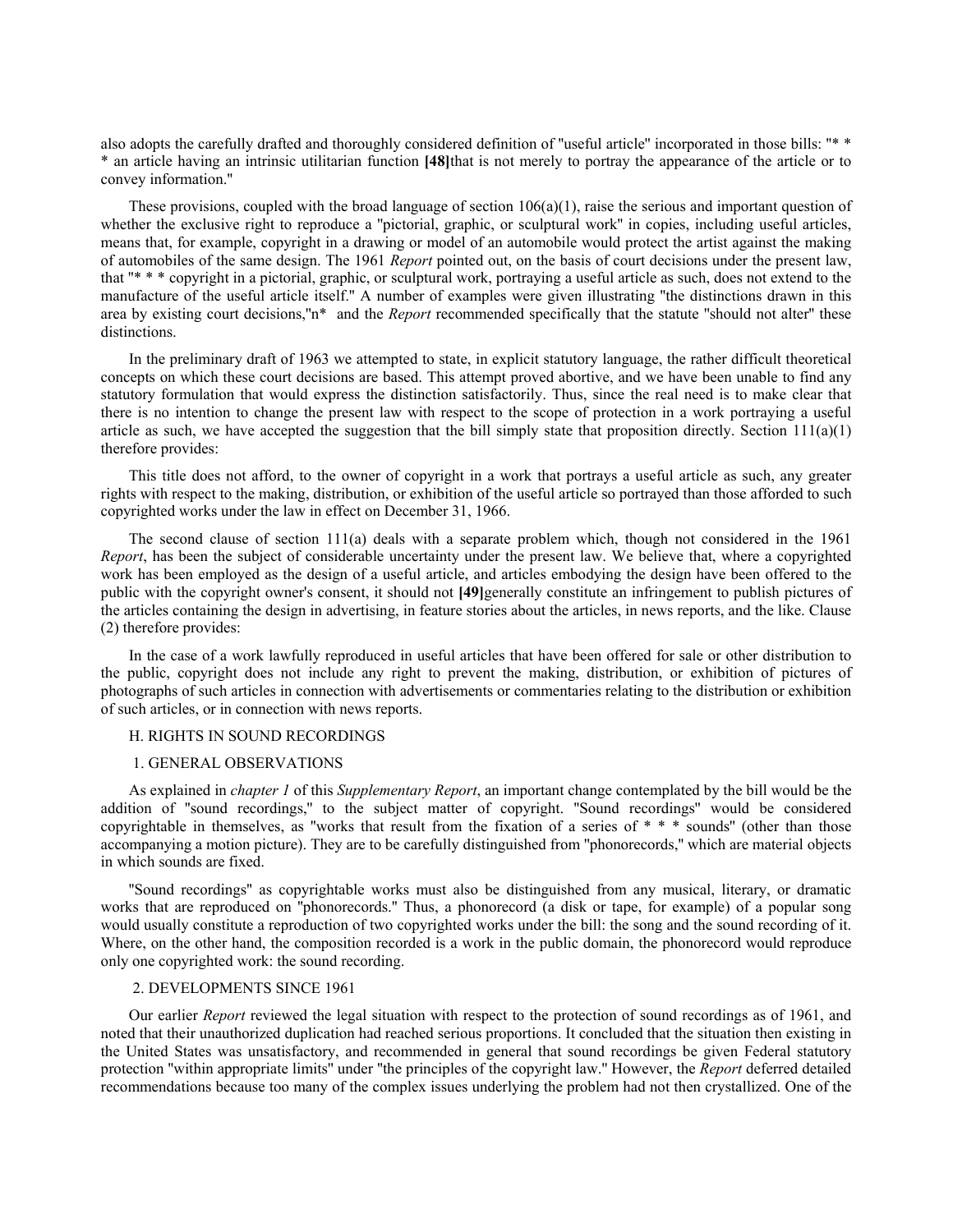unresolved questions specifically mentioned in the *Report* was the scope of the protection to be accorded to sound recordings.

**[50]**Three developments in this field since the *Report* was issued in July 1961, should be mentioned here:

(1) On October 26, 1961, the International Convention for the Protection of Performers, Producers of Phonograms, and Broadcasting Organizations (usually called the ''Neighboring Rights Convention'') was signed at Rome. The Convention, which is now in effect among seven countries including the United Kingdom, Sweden, Mexico, and Czechoslovakia, requires its member countries to protect sound recordings against unauthorized reproduction. The United States has not ratified the Convention and, because of controversy over some of its other provisions, no legislative action has been initiated to do so. On the other hand, there are provisions in the Convention under which American record producers can, and undoubtedly will, obtain protection for their records in member countries.

(2) On September 28, 1962, Congress enacted Public Law 87-773, an amendment to the Criminal Code *(18 U.S.C. § 2318)* aimed at combating record counterfeiting. This act, which provides criminal penalties for the fraudulent transportation or sale of records bearing forged or counterfeit labels, does not deal with the problem of the unauthorized duplication of the sound recording itself. The point was made during congressional consideration of the measure, however, that the problem of record duplication should be taken up in connection with general revision of the copyright law.

(3) On March 9, 1964, the Supreme Court handed down two landmark decisions-- *Sears, Roebuck & Co. v. Stiffel Co. , 376 U.S. 225,* and *Compco Corp. v. Day-Brite Lighting, Inc. , 376 U.S. 234*--involving the relationship between Federal and State law in the whole area of intellectual and industrial property. It is not yet clear what the full meaning and impact of these decisions, which will be referred to again in the next chapter, will ultimately turn out to be. However, by severely limiting the ambit of State power in the field of copyright and intellectual property, the decisions may well affect the extent of common law protection against the unauthorized duplication of sound records which, although subject to considerable uncertainty, has been accorded in some cases.

## 3. LIMITED SCOPE OF EXCLUSIVE RIGHTS

We believe that, leaving aside cases where sounds have been fixed by some purely mechanical process involving no originality whatever, the aggregate of sounds embodied in a sound recording is clearly capable of being considered the ''writing of an author'' in the constitutional sense. The analogies between motion pictures and sound recordings in this connection are obvious and inescapable. Thus, as **[51]**indicated in the 1961 *Report*, we favor extending statutory copyright protection to sound recordings.

There is little dispute with this principle when the exclusive rights under a copyright are extended no further than the unauthorized reproduction of a sound recording in phonorecords under section  $106(a)(1)$  and the unauthorized distribution of phonorecords under section 106(a)(3)--activities known popularly as "dubbing," "record piracy," or ''record counterfeiting.'' However, when it comes to the question of whether a copyrighted sound recording should be given exclusive rights of public performance, the issue becomes explosively controversial. The question is then one of whether radio and television broadcasters, jukebox operators, wired music services, and others who use records for public performances should have to pay royalties to the owner of copyright in the sound recording itself, as well as to the owner of copyright in the recorded musical composition.

Representatives of record companies have argued that there are no valid reasons in principle for placing sound recordings in a different category from all other works, and the American Federation of Musicians has recently adopted a formal position opposing the 1965 bill because it would deny performers ''a modicum of economic incentive and participation in the vast profits derived from the public performance of records \* \* \*.'' On the other side, proposals to this effect are strenuously opposed not only by those users who would have to pay additional royalties, but also by the owners of copyright in musical compositions who would probably get a smaller slice of the pie. Musical copyright owners also stress the argument that, since record producers enjoy a compulsory license at their expense, it would be fundamentally unfair to give the producers a copyright in their recordings under which they could claim a share of the performing royalties. Underlying these arguments is a further concern that, since performers contribute substantially to the aggregate of sounds fixed in a sound recording, the recognition of a performing right could introduce new and unpredictable factors of bargaining with performers into an already crowded and complicated copyright structure.

Section 112(a) of the bill would limit the exclusive rights of the owner of copyright in a sound recording ''to the rights specified by clauses  $(1)$  and  $(3)$  of section 106 $(a)$ ," and would specifically exclude "any right of performance" under section  $106(a)(4)$ ." This limitation is not meant to imply any disparagement of sound recordings as creative works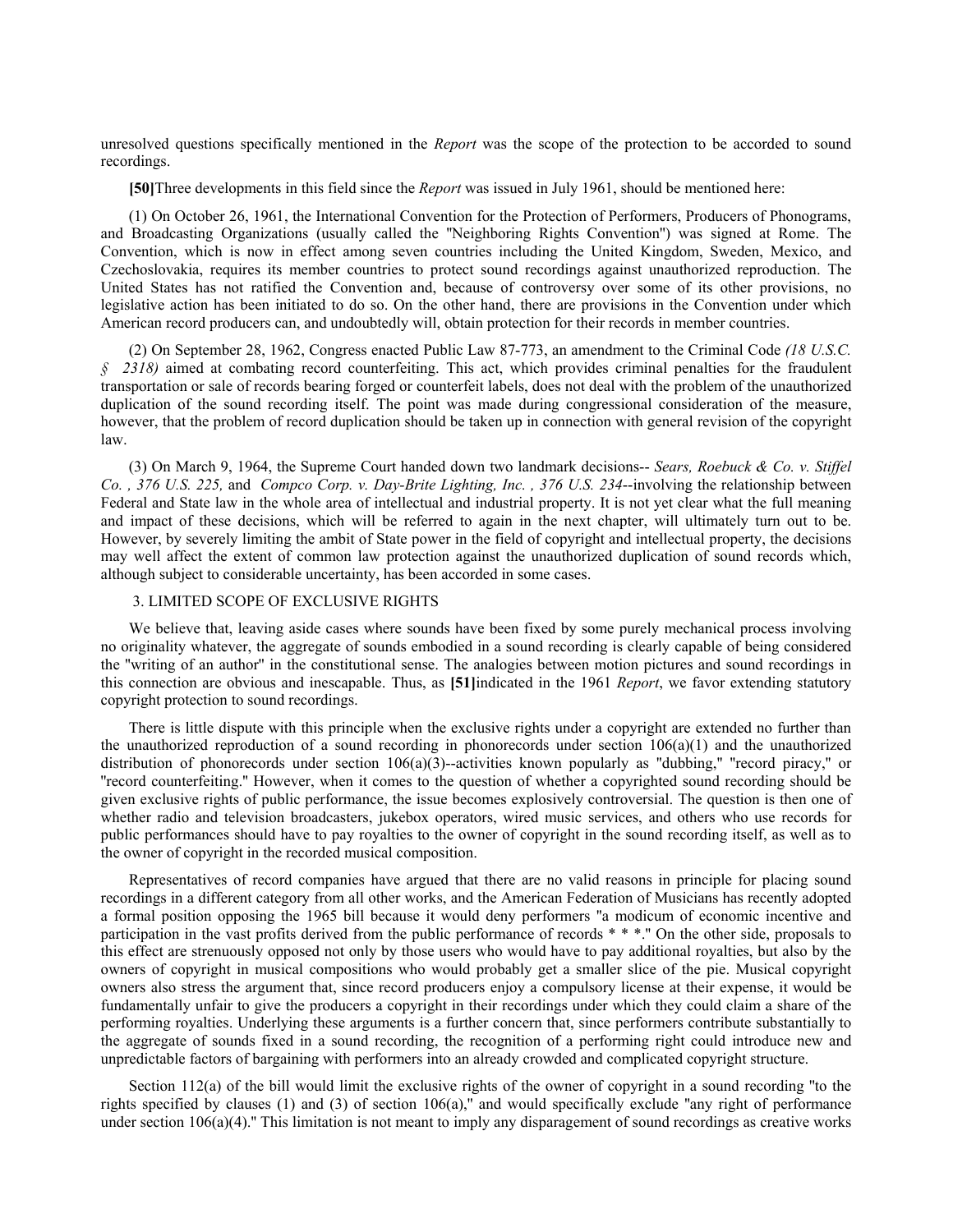or any doubt as to their copyrightability. At the same time, we cannot close our eyes to the tremendous impact a performing right in sound recordings would have throughout the entire entertainment industry. We are convinced that, under the situation now **[52]**existing in the United States, the recognition of a right of public performance in sound recordings would make the general revision bill so controversial that the chances of its passage would be seriously impaired.

A source of great confusion during earlier efforts to secure statutory protection for sound recordings arose from the lack of a provision making clear that the copyright would extend only to the particular sounds of which that recording consists, and that it would not offer any protection against a separate recording of another performance in which those sounds are imitated. Subsection (b) of section 112 is intended to clarify this important point:

The exclusive right of the owner of copyright in a sound recording to reproduce it under section  $106(a)(1)$  is limited to the right to duplicate the sound recording in the form of phonorecords that directly or indirectly recapture the actual sounds fixed in the recording. This right does not extend to the making or duplication of another sound recording that is an independent fixation of other sounds, even though such sounds imitate or simulate those in the copyrighted sound recording.

As long as the actual sounds constituting a copyrighted sound recording are reproduced in phonorecords by any method--repressing, electrical transcription, recapturing off the air, etc.--the copyright would be infringed. However, even in the so-called ''mirror record'' situation where one performer deliberately sets out to simulate another's performance as closely as possible, there would be no infringement of the copyright in the sound recording.

Under the language of section  $112(a)$  the owner of copyright in a sound recording is given no exclusive right "to prepare derivative works based upon the copyrighted work" under section  $106(a)(2)$ . This does not mean, for example, that someone could take the sounds from a copyrighted recording and by rearranging, editing, or combining them with other sounds produce a ''derivative work'' that would be free of the copyright owner's control. On the contrary, any substantial reproduction in phonorecords of the sounds constituting a copyrighted sound recording would be an infringement under section  $106(a)(1)$ , even if those sounds were used together with others to make a "derivative work." No reference was made in section 112 to the exclusive right of making ''derivative works,'' in order to avoid any implication that the owner of copyright in a sound recording has rights against unauthorized imitation or simulation of the performance embodied in his recording.

Because of the constant danger of confusion between rights in a sound recording and rights in the musical composition or other work performed in the recording, section 112(c) makes explicit something that is already implicit in the bill: that the limitations on the exclusive rights in sound recordings provided in section 112 do not **[53]**''limit or impair the exclusive right to perform publicly, by means of a phonorecord, any of the works specified by section 106(a)(4).''

I. COMPULSORY LICENSE FOR MAKING AND DISTRIBUTING PHONORECORDS OF MUSICAL **WORKS** 

## 1. IN GENERAL

Another controversial issue of great importance was the question of what to do with the compulsory licensing provisions of sections 1(e) and 101(e) of the present law. Very generally, these sections provide that, when the copyright owner of a musical work has once permitted its use in a phonorecord, anyone else may use the work in another phonorecord upon notifying the copyright owner and paying a specified royalty.

The compulsory licensing provisions, which were introduced in the U.S. copyright law as a compromise in 1909, were unique at the time, but served as the pattern for similar provisions in other countries. There is no question that they have had a profound effect upon the development of the American record industry, and that many of the present practices in the industry are directly related to them. It is not surprising, therefore, that proposals to abandon or substantially change the present provisions were sharply contested, and that it became necessary to work toward a compromise of the issue.

After reviewing the arguments for and against the retention of a compulsory license, the *Report* of 1961 recommended, rather too hopefully as it turned out, that the compulsory licensing provisions be completely eliminated. Recognizing, however, that the chances for acceptance of this proposal were problematical, the *Report* added: ''If Congress, after considering this highly controversial question, determines that the principle of the compulsory license should be retained, we believe that substantial changes should be made in the present provision.'' Among the problems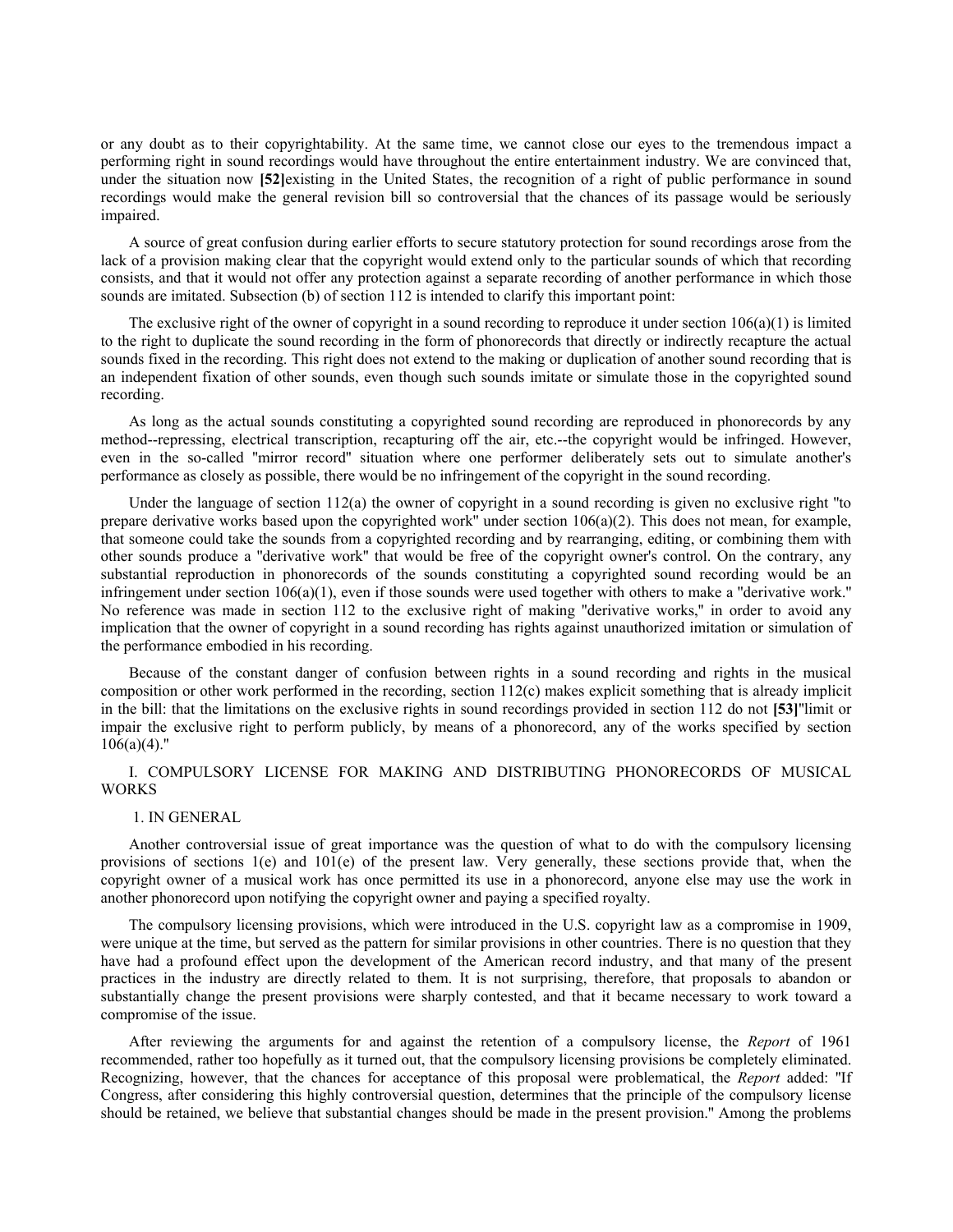to be considered in that event, the *Report* mentioned the royalty rate, the ''notice of use'' formalities, the mechanics of payment, and the remedies against those who fail to comply with the compulsory licensing requirements.

During the discussions following issuance of the *Report*, it became apparent that record producers, small and large alike, regard the compulsory license as too important to their industry to accept its outright elimination. Moreover, while still opposing the provision in principle, some copyright owners implied that ultimately there might be advantages in ameliorating the harsh and burdensome effects of the compulsory license rather than doing away with it altogether; a number of publishers and some authors now have ties with record com**[54]**panies, an it was suggested that the compulsory license continues to have a favorable impact on competition by fostering the easy entry and growth of small companies within the industry. Moreover, although there appears to have been a trend away from ''cover records'' because of the type of music most popular at the moment, copyright owners also find advantages in having more than one recorded version of a song available to the public; frequently the first recording is not the hit that makes the song popular. Finally, and perhaps most important, there seemed to be a feeling that people in the industry generally would rather bear those ills they have than fly to others that they know not of.

A subcommittee of American Bar Association Committee 304 undertook to compromise as many of the issues in this area as possible, and section 113 of the bill reflects some of the results of their efforts. That section provides, in general, that the exclusive rights to make and distribute phonorecords of nondramatic musical works are subject to compulsory licensing under certain carefully specified conditions.

# 2. AVAILABILITY AND SCOPE OF COMPULSORY LICENSE

The present law is not clear on two important questions: (1) the nature of the original recording that will make the copyrighted work available to others for recording under a compulsory license, and (2) the nature of the recordings that can be made under a compulsory license. Subsection (a) of section 113 attempts to answer these questions as clearly as possible.

Clause (1) of subsection (a) provides, first of all, that ''[w]hen phonorecords of a nondramatic musical work have been distributed to the public under the authority of the copyright owner, any other person may, by complying with the provisions of this section, obtain a compulsory license to make and distribute phonorecords of the work.'' Thus, it is the act of authorized public distribution of phonorecords (including disks and audio tapes but not motion picture sound tracks) that determines the availability of a compulsory license. It has been pointed out that, because of extremely complex methods of distribution now employed in the record industry, the point at which ''public distribution'' takes place may not be clear in come cases. On balance, however, we believe that this concept is fairer and clearer than the present law, which apparently bases compulsory licensing on the making or licensing of the first recording, even if no authorized records are ever distributed to the public.

The second sentence of clause (1) provides: ''A person may obtain a compulsory license only if his primary purpose in making phonorecords is to distribute them to the public for private use.'' Thus, **[55]**no compulsory license would be valid unless the licensee's ''primary purpose'' is to distribute records for ordinary use in private homes. The validity of a compulsory license would not be affected because some of the records are sold to broadcasters, jukebox operators, etc., but the provision would not apply, for example, to reproduction in a motion picture sound track or recording primarily for use in broadcasts, wired music transmissions, or jukeboxes. To make this distinction clearer, consideration might be given to adopting suggestions that the last part of the sentence be amended to read: ''only if his primary purpose in making the *particular* phonorecords is to distribute them to the public for private *home* use.''

The second clause of subsection (a) deals with a doubtful question under the present law: the extent to which a compulsory licensee can depart from the composition as written or recorded without violating the copyright [sic] owner's exclusive right to make ''arrangements.'' Clause (2) reads:

A compulsory license includes the privilege of making a musical arrangement of the work to the extent necessary to conform it to the style or manner of interpretation of the performance involved, but the arrangement shall not change the basic melody or fundamental character of the work, and shall not be subject to protection as a derivative work under this title, except with the express consent of the copyright owner.

This provision is intended to recognize the practical need for some privilege of arrangement in this situation, but without permitting distortions or travesties. It would also prevent the compulsory licensee from claiming an independent copyright in his arrangement as ''a derivative work'' without the express consent of the copyright owner.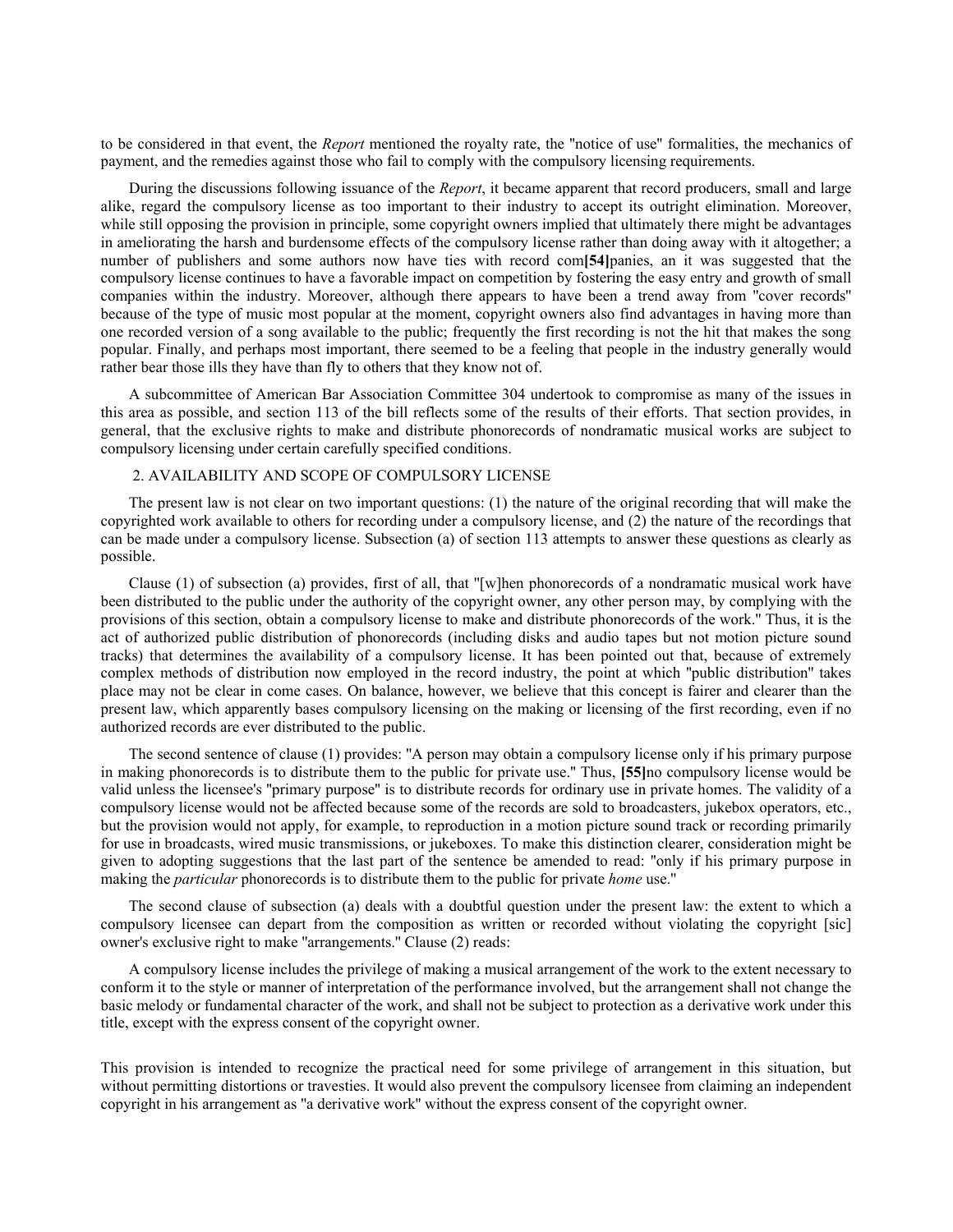## 3. NOTICE OF INTENTION TO OBTAIN COMPULSORY LICENSE

Section 113(b)(1) resembles the provisions of the present law in requiring someone who wishes to exercise the compulsory license to given notice of his intention to the copyright owner, and for the most part differs only in procedural details. It was pointed out in our discussions, however, that under prevailing industry practices it would be unrealistic to require notice in advance of making a recording. Clause (1) therefore requires service of the notice of intention "\* \* \* before or within 30 days after making, and before distributing any phonorecords of the work."

Section 113(b)(2) would make an important change in the present law. Today, if a record maker fails to give the required notice, his liability to the owner is limited to the statutory royalty of 2 cents per record plus an award of not more than 6 cents per record as damages. Representatives of the copyright owners have complained that **[56]**in most cases these awards are grossly inadequate either to compensate the copyright owner for his damages or to deter infringement. Clause (2) therefore provides that ''[f]ailure to serve or file the notice as required in clause (1) forecloses the possibility of compulsory license and, in the absence of a negotiated license, renders the making and distribution of phonorecords fully actionable as acts of infringement under section 501.'' The remedies provided in section 501 are those applicable to infringements generally.

## 4. ROYALTY PAYABLE UNDER COMPULSORY LICENSE

### *a. Identification of Copyright Owner*

The present law requires the copyright owner, as a condition of recovery against an unauthorized record manufacturer, to file a ''notice of use'' in the Copyright Office stating that the initial recording of the copyrighted work had been made. This added requirement seems burdensome and purposeless in the usual case where the copyright owner has registered his claim or recorded his assignment in the Copyright Office. The first sentence of section 113(c)(1) therefore provides: ''To be entitled to receive royalties under a compulsory license, the copyright owner must be identified in the registration or other public records of the Copyright Office.''

On the other hand, in order to give effect to the requirement that the owner identify himself in the Copyright Office records, and in line with the decision in *Norbay Music, Inc. v. King Records, Inc. , 290 F.2d 617 (2d Cir. 1961),* clause (1) also provides that the ''owner is entitled to royalties for phonorecords made after he is so identified but he is not entitled to recover for any phonorecords previously made.''

## *b. Basis and Rate of Royalty*

Accepting that the compulsory licensing system is to be retained, two of the most important issues it presents are:

(1) whether the royalty should be based on the number of phonorecords made (as under the present law) or on the number distributed; and

## (2) what royalty rate should be fixed.

Under section  $1(e)$  of the present statue the specified royalty is "two cents on each such part manufactured," and this is the basis for royalties paid when a record manufacturer avails himself of the compulsory license. However, when, as in most cases, a recording license is negotiated, the royalty is generally based on the number of records sold. Representatives of the record companies have argued that distribution rather than manufacture should be made the basis for royalty payments under the statute, especially in view of the problem of ''returns'' from dealers and unsold warehouse inventories. On **[57]**the other hand, in the absence of a negotiated agreement to the contrary, we believe that liability for royalties should attach at the time when the right to make phonorecords is exercised; we do not think that a record maker should be free to make all the phonorecords he pleases without authority from the copyright owner, and then be obliged to pay a royalty only with respect to those he is later able to dispose of to the public. Clause (2) of section 113(c) would therefore make the royalty under a compulsory license "payable for every phonorecord made in accordance with the license.''

The amount of the royalty to be paid remains a lively issue. The rate provided in clause (2) would apply to ''every phonorecord'' of ''each work embodied in the phonorecord,'' and would be ''either three cents or one cent per minute of playing time or fraction thereof, whichever amount is larger.'' This is the formula that had been put forward as part of the compromise proposal by the subcommittee of American Bar Association Committee 304 appointed to consider the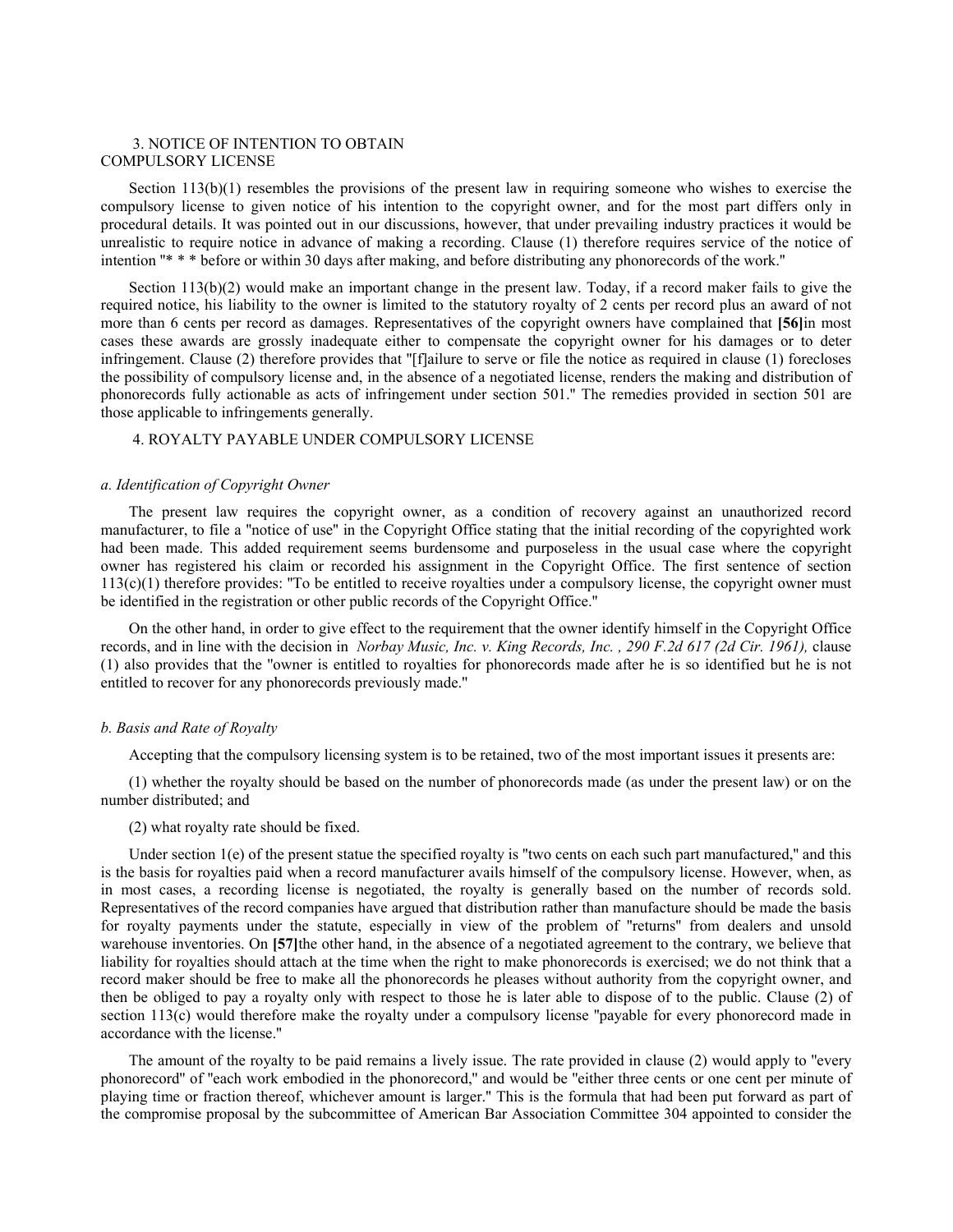compulsory license, but of course it did not necessarily represent the views of all of the individual members of the subcommittee, including those representing record companies.

The representatives of record producers have argued that no economic justification has been shown for raising the present statutory rate of 2 cents per phonorecord for each composition recorded. That rate, fixed in the statute in 1909, is what they are generally paying now. Although price and cost of living indexes have risen greatly since 1909, the price of records has decreased substantially since that time, and most long-playing records of popular music today offer the public at least 12 tunes while most records of 1909 had only 1. Thus, it is contended, the recordmaker now commonly pays 24 cents in mechanical royalties for a \$ 3.98 record, as contrasted with 2 cents for a record costing the buyer from \$ 1.50 to \$ 7.00 in 1909.

We know of no precise mathematical formula for fixing an appropriate royalty rate in the statute. There are, however, two general observations on this question we should like to make:

(1) A flat rate per record, whatever the amount, has the obvious disadvantage of inflexibility, since it must apply to all kinds of records regardless of their nature, and since it cannot take account of changing economic factors and industry patterns over a period of time. We rejected the alternative of a royalty based on a percentage of the selling price of the record, partly because of the opportunities for abuse and subterfuge that it would offer, and partly because in the United States pricing in the record industry has been so disorganized that this alternative would be impractical. We are convinced, however, that the flat per-record rate would be intolerable unless it were accompanied by an alternative rate based on the **[58]**playing time of the composition on the record; this avoids the anomaly of a compulsory licensee paying the same rate for a 3-minute popular tune and a 30-minute symphony.

(2) It should be borne in mind that exercise of the compulsory license is entirely optional with the record producer, being compulsory only on the copyright owner. The alternative of bargaining with the copyright owner for a negotiated license is always open to the record producer. Consequently the statutory royalty rate operates as a ceiling: the record producer can bargain for a lower rate, but the copyright owner can never bargain for a higher one. The vast majority of recording licenses in the United States have been negotiated and, at various times in the past, record producers have obtained negotiated licenses at less than the existing statutory rate of 2 cents. If the present 2-cent ceiling is raised, licenses could still be negotiated at 2 cents or less if current market conditions did not justify more; and if a higher ceiling resulted in negotiated licenses at more than 2 cents, it could well be argued that a 2-cent ceiling had proved to be too low. As we see it, the statutory rate should be at the high end of a range within which the parties can negotiate, now and in the future, for actual payment of a rate that reflects market values at that time. It should not be so high, however, as to make it economically impractical for record producers to invoke the compulsory license if negotiations fail.

## *c. Accounting and Payment of Royalties*

While quarterly accounting and payment is the practice under negotiated licenses today, the present law requires that the statements of account and payment of royalties under compulsory licenses be made monthly. The requirement for monthly payments has been criticized as unduly burdensome and as serving little purpose, and section  $113(c)(3)$ therefore provides that ''[r]oyalty payments shall be made quarterly, in January, April, July, and October, and shall include all royalties for the three months next preceding.''

One of the principal complaints of copyright owners with respect to the operation of the present compulsory licensing provisions has been the irresponsibility or negligence of some record producers in filing statements of account under the compulsory license, and the impossibility of assuring the accuracy of these statements. Thus, although it has been criticized as too stringent, clause (3) of section 113 also provides: ''Each quarterly payment shall be accompanied by a detailed statement of account which, upon written demand by the copyright owner, shall be certified as correct by a certified public accountant licensed to practice in the United States.'' It has also been suggested that the statute might authorize the Register of Copyrights **[59]**to issue regulations dealing with the nature and content of the ''detailed statement.''

### *d. Effect of Default*

Another basis for criticism against the compulsory licensing provisions of the present law is that the sanctions against defaulting licensees are too flimsy to be of any practical effect. Clause (4) of section 113(c) therefore permits the copyright owner to serve written notice on a defaulting licensee, and provides for termination of the compulsory license if the default is not remedied within 30 days of the notice. Under this clause, ''[s]uch termination renders the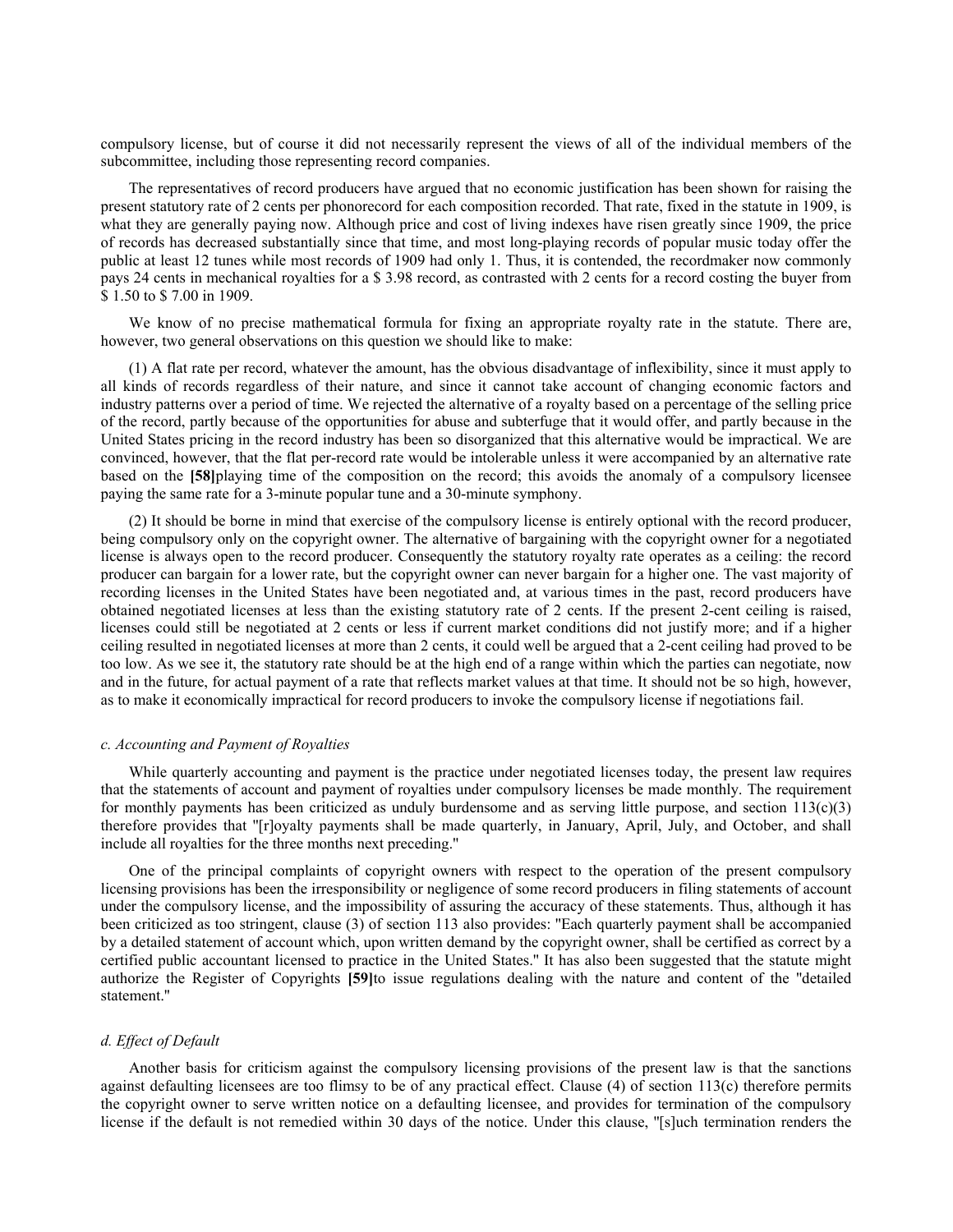making and distribution of all phonorecords, for which the royalty had not been paid, fully actionable as acts of infringement under section 501.''

# J. PUBLIC PERFORMANCE BY COINOPERATED MACHINES

The ''jukebox exemption'' of the present law has been the subject of so much discussion and debate over the years that it is tempting to pass over it very briefly here. Since 1947 there have been some 25 days of congressional hearings on bills to remove the present paragraph of section 1(e) providing that the ''reproduction or rendition of a musical composition by or upon coin-operated machines shall not be deemed a public performance for profit unless a fee is charged for admission to the place where such reproduction or rendition occurs.'' As recently as September 10, 1963, the issues were carefully reviewed and the arguments on both sides analyzed in the Statements of Majority and Minority Views of the House Judiciary Committee accompanying its Report on H.R. 7194 (H.R. Rep. No. 733, 88th Cong., 1st sess.). That bill, which was favorably reported by the Committee but failed to reach the floor of Congress, has been reintroduced in the present Congress (H.R. 18), and is also incorporated, with minor technical changes, as section 114 of the 1965 general revision bill:

The proprietor of an establishment in which a copyrighted nondramatic musical work is performed publicly by means of a coin-operated machine is not an infringer unless:

(1) alone or jointly with others he owns the machine or has the power to exercise primary control over it; or

(2) he refuses or fails, promptly after receipt by registered or certified mail of a request by the copyright owner, to make full disclosure of the identity of the person who owns the machine or has power to exercise primary control over it.

The difference now, of course, is that the question of removing the jukebox exemption must be looked at, not simply in terms of the present law, but in terms of all the changes that would be brought about by general revision. It also means that the concerted and un**[60]**yielding opposition of the jukebox operators and manufacturers, which has been successful in staving off any change in one paragraph of the present law, will now be directed at the entire revision effort. It would be tragic if the controversy on this one issue were to cause the complete failure of a general revision bill that is urgently needed in the public and national interest. But, lest there be any misunderstanding, we believe it would be deplorable if, to avoid this controversy, one of the most striking inequities of the present law were to be left untouched.

The position of the Copyright Office on this issue is that the results of the jukebox exemption were unforeseen by Congress in 1909, and that it would be inequitable to continue to deny copyright owners any royalties whatever for performances that are certainly ''in public'' and ''for profit,'' and that are the whole purpose of a large industry. ''Mechanical royalties,'' whether under the compulsory license or otherwise, compensate the copyright owner for the recording of his work on disks or tapes; they do not compensate him for public performances of his work from the records, whether the performances are broadcast over the air, transmitted over wires, played publicly in a discotheque or theater, or played publicly on a jukebox.

The principal argument of the jukebox operators, which deserves careful and objective consideration, is that removal of the exemption would subject them to royalty demands and risks of infringement suits without limits or safeguards. In an effort to meet this argument, a bill (H.R. 5174) was introduced in the 88th Congress which would have repealed the jukebox exemption but would have excused a jukebox operator from any further liability if he paid a specified annual sum (\$ 5 per jukebox) into a fund from which distributions could be made to copyright owners.

At the hearings on that bill, the operators expressed their firm opposition to this or any other plan that would require them to pay performing royalties. This opposition was based on two arguments: that the proper way to compensate copyright owners is through an increase in ''mechanical'' royalties under the compulsory license, and that, if the principle of royalties for jukebox performances were ever to be established in the statute in any form, efforts would inevitably be made to raise the statutory fee or remove any ceiling on it. After those hearings the House Committee on the Judiciary reported favorably on H.R. 7194, as mentioned above.

Like H.R. 7194, the general revision bill is intended to allow more than a year to elapse after its enactment before the repeal of the jukebox exemption would become effective. Although we believe that this would give the operators and the copyright owners' licensing organizations time enough to negotiate agreements as to the rates and other **[61]**terms of performing licenses, consideration might be given to extending the period or working out other safeguards.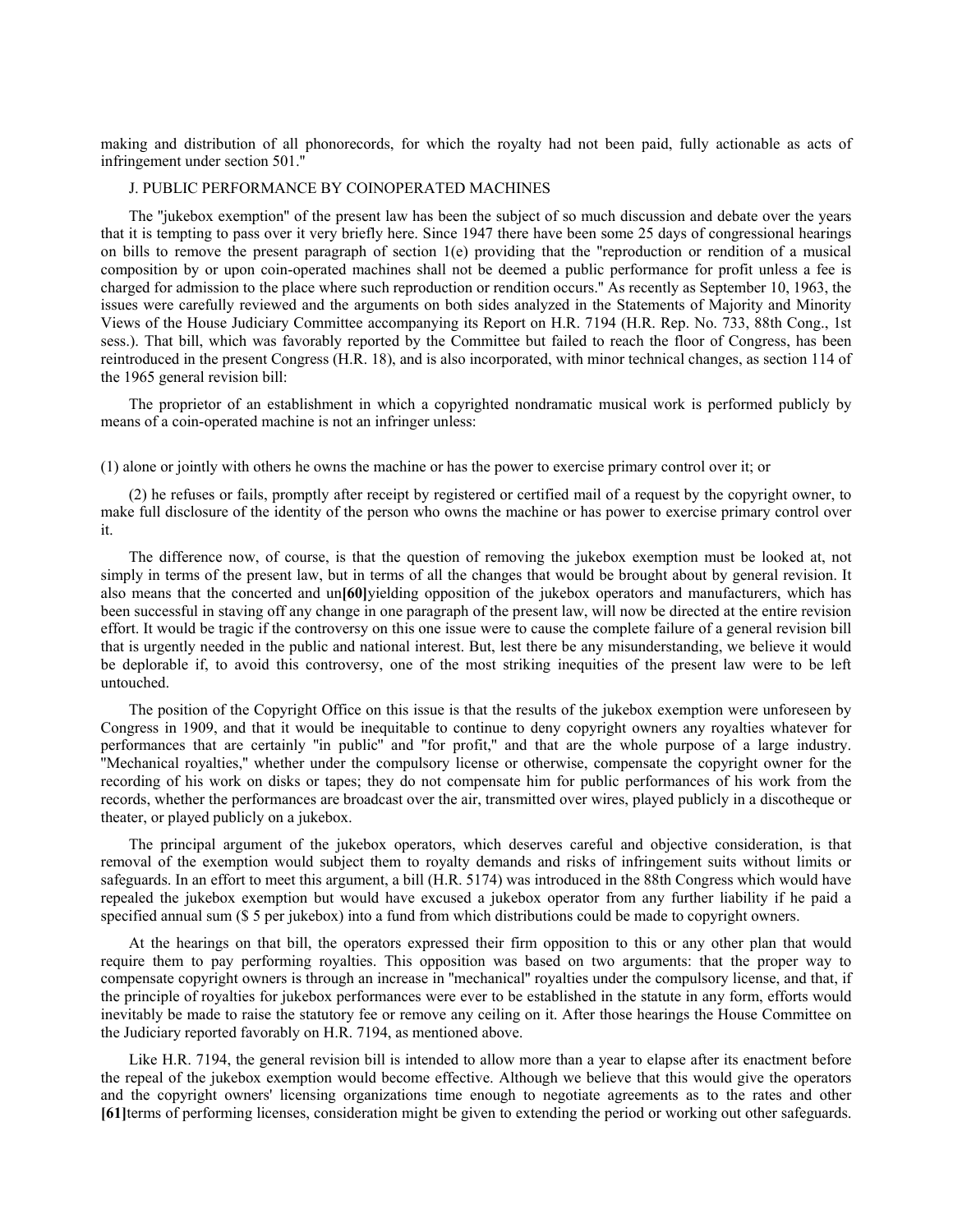However, as we have already indicated, we believe the jukebox exemption cannot be allowed to remain as it is, and that a solution to this problem must be part of a revised law.

**[63]** *Chapter 3*

# **OWNERSHIP AND TRANSFER OF COPYRIGHT OUTLINE**

Click here to view image.

## § [65] Chapter 3 OWNERSHIP AND TRANSFER OF COPYRIGHT

A. COPYRIGHT OWNERSHIP

1. INITIAL OWNERSHIP

### *a. In General*

Subsection (a) of section 201 of the bill states the fundamental principles, long established under the common law, that copyright ownership originates in the author, and that two or more authors of a ''joint work'' are co-owners of the copyright.

# *b. ''Joint Work''*

The term ''joint work'' is defined in section 101 of the bill as ''a work prepared by two or more authors with the intention that their contributions be merged into inseparable or interdependent parts of a unitary whole.'' This definition carries out the recommendation of the 1961 *Report*, which took the position that under the present law the courts have broadened the concept of joint authorship beyond its reasonable limits. Although some sentiment has been expressed for defining ''joint work'' simply as ''a work prepared by two or more authors,'' we believe that it would be a serious mistake to create a tenancy-in-common situation, with its important legal consequences, from the mere bringing together of two or more authors' works.

Under the definition a work would not be ''joint'' unless its authors collaborated among themselves or unless each of the authors knew, at the time the work was being written, that his contribution would be integrated as an ''inseparable'' or ''interdependent'' part of a ''unitary whole.'' Common examples of ''inseparable'' parts would be the contributions of co-authors to a short story or novel, while the words and music that comprise a song, or the many contributions that go to make up a motion picture, would be examples of ''interdependent parts.'' The definition of ''joint work'' should be compared with that of ''collective work'' which, under section 101, involves the assembly of ''a number of contributions, constituting separate and independent works in themselves \* \* \* into a collective whole.''

### **[66]***c. Co-ownership of Copyright*

The only reference to co-ownership in the bill is in subsection (a) of section 201, in the context of initial ownership of joint works. However, as the 1961 *Report* pointed out, co-ownership may also result from a transfer of copyright or from the inheritance of a copyright by two or more heirs. The bill, like the present statute, is silent as to the rights of coowners to use and authorize the use of a work, thus leaving in effect the rulings of the courts which generally treat coowners of copyright as tenants-in-common. The intention, as recommended by the *Report*, is to leave undisturbed the decisions holding ''that any one co-owner may use or license the use of the work, but that he must account for profits to the other co-owners.''

# 2. WORKS MADE FOR HIRE

The problem of ''works made for hire''--their scope, definition, and treatment--has been a difficult and hotly contested issue in the development of the bill. Whether or not a work is considered ''made for hire'' has a number of important consequences, particularly in relation to duration of copyright, ownership, and the right to terminate transfers under section 203. The definition now in section 101 represents a carefully worked out compromise aimed at balancing legitimate interests on both sides.

The 1961 *Report* recommended, in the case of a work made for hire, that the present rule vesting all rights initially in the employer be retained, but without identifying the employer as the ''author.'' In the course of drafting, however, it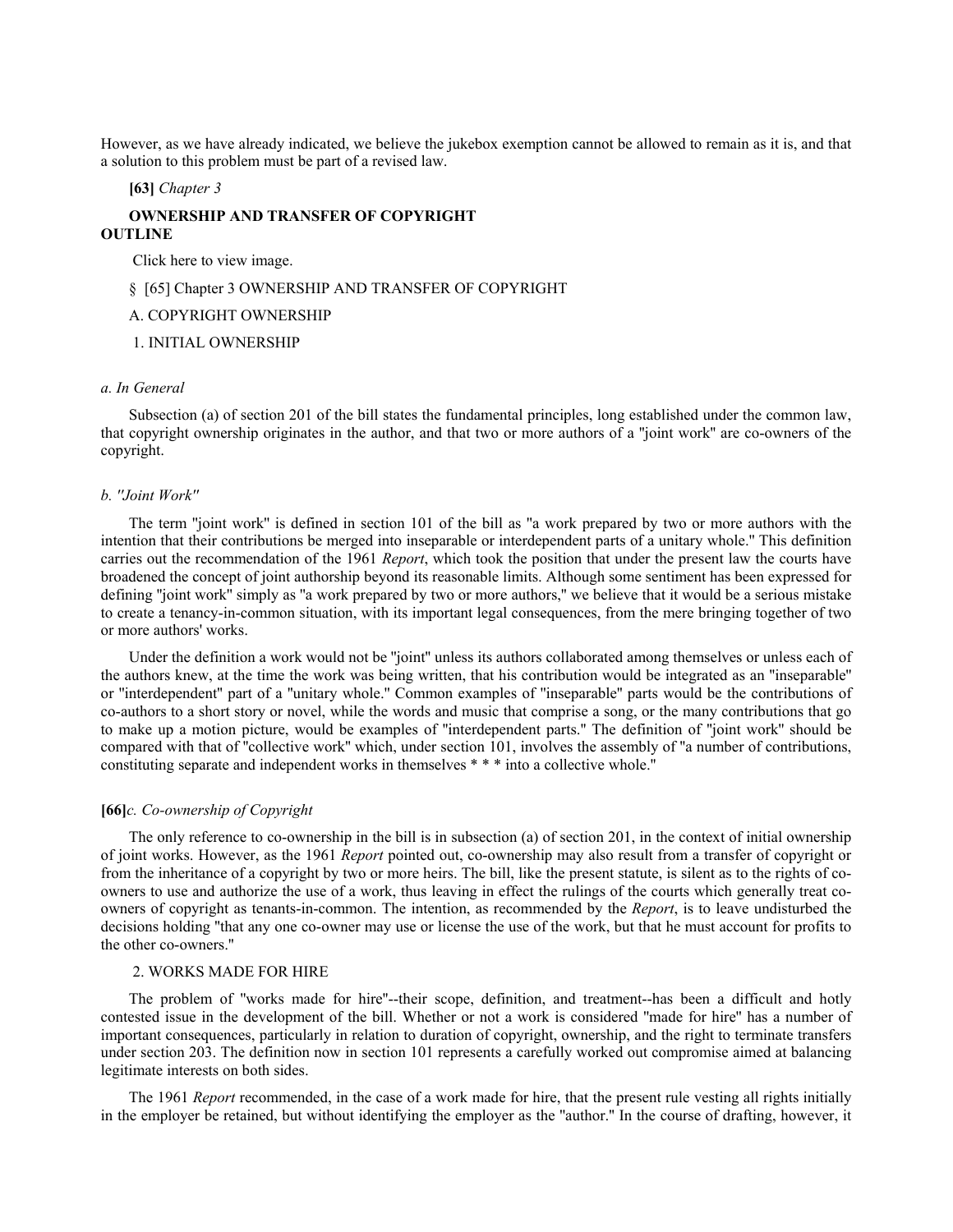became clear that there are great advantages of convenience and simplicity in assimilating employers to ''authors'' for all purposes. It was also pointed out that failure to identify the employer as ''author'' might have unintended consequences as, for example, with respect to the protection of motion pictures in foreign countries. Thus, since the advantages of making the employer an "author" for purposes of the statute outweigh any conceptual difficulties involved in doing so, subsection (b) of section 201 provides that, "[i]n the case of a work made for hire, the employer or other person for whom the work was prepared is considered the author for purposes of this title \* \* \*."

The 1961 *Report* noted that the courts ''have not generally regarded commissioned works as works 'made for hire,' '' and the preliminary draft in 1963 defined a work ''made for hire'' as ''a work prepared by an employee within the scope of the duties of his employment, but not including a work made on special order or commission.'' The last phrase of this definition was strongly opposed by book publishers, among others, on the ground that there are a great many works which **[67]** for practical reasons are prepared "on special order or commission" but which by their nature deserve to be treated as ''works made for hire.'' Examples were given of translations, maps and illustrations in books, front matter and appendixes, contributions to dictionaries and encyclopedias, and parts of motion pictures, which are prepared by freelance authors at the instance, direction, and risk of a publisher or producer. It was argued that the same legal and policy considerations dictating special treatment of ''works made for hire'' apply to these works and that, in particular, it would be unfair in these cases to allow authors to terminate assignments of rights under section 203.

It is generally conceded that there are many works, such as serious music and choreography, that are written ''on special order or commission'' but that should not be regarded as ''works made for hire.'' Thus, the problem was how to draw the proper definitional line, and the 1964 bill tried to solve this problem by including in the definition ''a work prepared on special order or commission if the parties expressly agree in writing that it shall be considered a work made for hire.'' This approach drew even heavier fire from the representatives of authors' organizations, who argued that an author could easily be induced to sign a form contract stating that his work is ''made for hire,'' and that ordinary book publication contracts, signed before the author has completed the work and calling for an advance against royalties, could be converted into ''employment agreements'' as a matter of course.

In an effort to reconcile these conflicts the 1965 bill defines a ''work made for hire'' as:

(1) a work prepared by an employee within the scope of his employment; or

(2) a work specially ordered or commissioned for use as a contribution to a collective work, as a part of a motion picture, as a translation, or as a supplementary work, if the parties expressly agree in writing that the work shall be considered a work made for hire.

The term ''supplementary work'' is in turn defined as:

\* \* \* a work prepared for publication as a secondary adjunct to a work by another author for the purpose of introducing, illustrating, explaining, commenting upon, or assisting in the use of the other work, such as forewords, introductions, prefaces, pictorial illustrations, maps, charts, tables, editorial notes, tests and answers, bibliographies, appendixes, and indexes.

The thought here is that, in the four special cases specifically mentioned (contributions to collective works and motion pictures, translations, and supplementary works), the work will be considered a ''work made for hire,'' but only if it is in fact ''specially ordered or commissioned'' for that purpose and if there is an express agreement in writing that the work be considered ''made for hire.'' Other work **[68]**made on special order or commission would not come within the definition.

Section 201(b) also provides that, "unless the parties have expressly agreed otherwise," the "employer or other person for whom the work was prepared \* \* \* owns all of the rights comprised in the copyright.'' This would mean that the employer and employee could agree to any disposition between them of the exclusive rights under the copyright, but it would not allow them to change the status of a ''work made for hire'' under the statute. It was argued that there are some cases where a work must be written for hire (for example, because of collective bargaining agreements), but where the parties should be able by agreement to avoid some of the legal consequences of that status, particularly with respect to the length of the copyright term. There is no question that the parties to an employment contract should be able to agree as to the ownership of rights between themselves. However, if the work is in fact ''prepared by an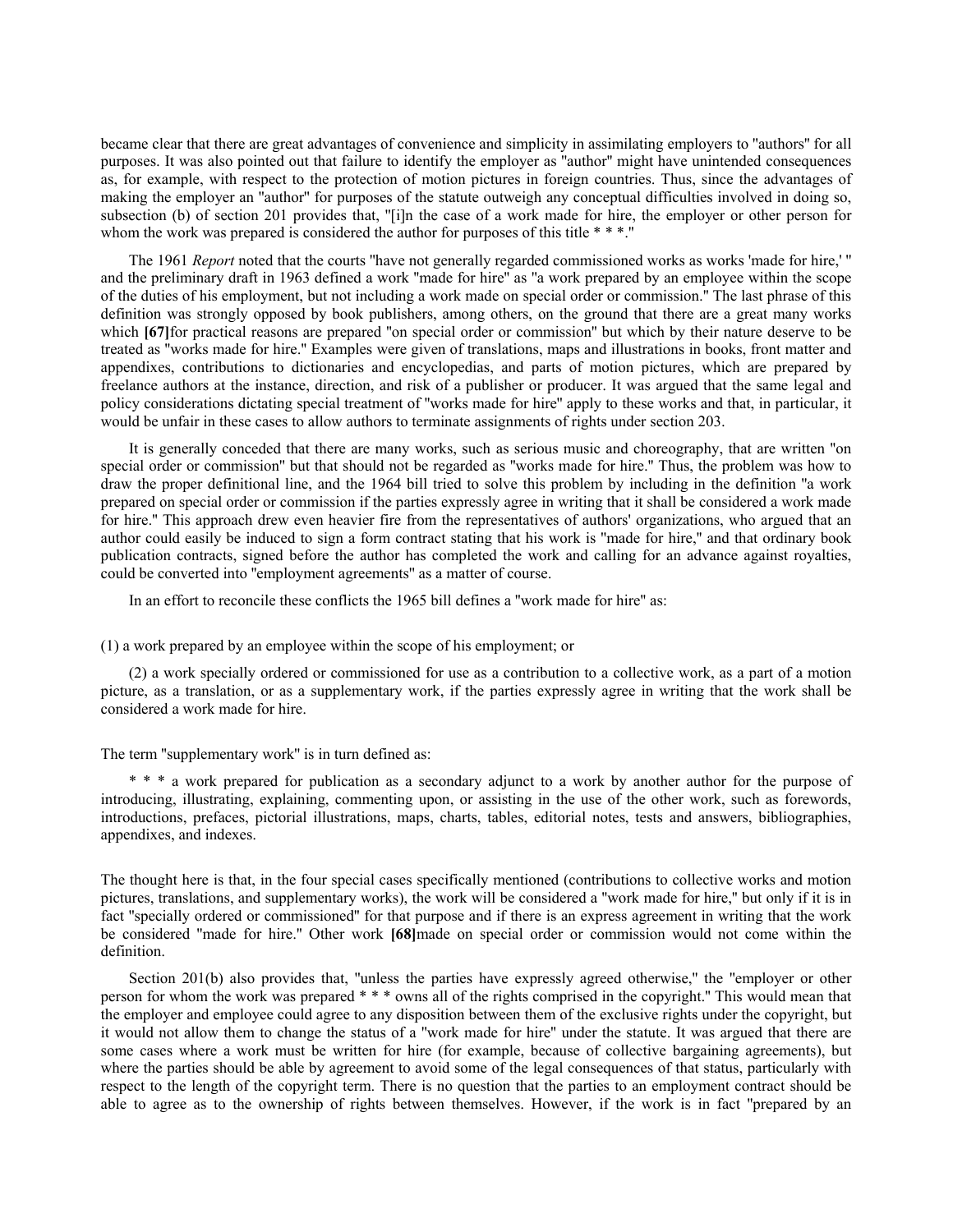employee within the scope of his employment,'' we believe that its status as to third persons should be fixed under the statute and should not depend upon a private agreement between the employer and employee.

# 3. CONTRIBUTIONS TO COLLECTIVE WORKS

The first sentence of section 201(c) of the bill provides: ''Copyright in each separate contribution to a collective work is distinct from copyright in the collective work as a whole, and vests initially in the author of the contribution.'' This is intended to establish the significant principle that the copyright in a contribution and the copyright in the collective work in which it appears are two different things, and that the usual rule with respect to initial ownership applies to the contribution.

The term "collective work" is defined in section 101 as "a work, such as a periodical issue, anthology, or encyclopedia, in which a number of contributions, constituting separate and independent works in themselves, are assembled into a collective whole.'' As stated in the definition of ''compilation'' in the same section, a ''collective work'' is one kind of compilation, but it is a special kind. A ''collective work,'' like any ''compilation,'' must include ''a number of contributions,'' thus ruling out, for example, the words and music of a song, a novel published with a preface, or a musical composition published with a picture on the cover. The contributions must constitute ''separate and independent works in themselves,'' thus excluding, for example, lists of data or a work published with editorial revisions. Finally, the contributions must be assembled into a ''collective'' as distinguished from a ''unitary'' whole, thus leaving integrated works such **[69]**as the usual motion picture, sound recording, or dramatico-musical work outside the definition.

Under the present law, the owner of the copyright in a collective work as a whole is also the owner of copyright in the elements of compilation and editing, in any contributions that were made for hire by his employees, and in any contributions in which all of the author's rights have been transferred to him. The bill would leave this situation undisturbed but, as recommended in the 1961 *Report*, would clarify and simplify the extremely confused and unsatisfactory situation now existing with respect to individual contributions that were not made for hire.

In conjunction with the notice provisions of section 403, the second sentence of section 201(c) would preserve the author's copyright in his contribution without requiring a separate notice in his name or an unqualified transfer of all his rights to the publisher. It would also establish a presumption that, in the absence of an express transfer, the author retains all rights except ''the privilege of reproducing and distributing the contribution as part of that particular collective work, any revision of that collective work, and any later collective work in the same series.'' Under this presumption, for example, an encyclopedia publisher would be entitled to reprint an article in a revised edition of his encyclopedia, and a magazine publisher would be entitled to reprint a story in a later issue of the same periodical. However, the privleges [sic] under the presumption are not intended to permit revisions in the contribution itself or to allow inclusion of the contribution in anthologies or other entirely different collective works.

# 4. TRANSFER OF OWNERSHIP

## *a. In General*

The first clause of section 201(d) states the fundamental rule that ownership of all or any part of a copyright is fully transferable from one owner to another by any form of assignment or conveyance or by operation of law, and that, upon the death of an owner, the rights he owned under a copyright are fully transmissible to his legatees or heirs. The statement of this principle is supplemented by the definition of "a transfer of copyright ownership" in section 101: "\* \* \* an assignment, mortgage, exclusive license, or any other conveyance, alienation, or hypothecation of a copyright or of any of the exclusive rights comprised in a copyright, whether or not it is limited in time or place of effect, but not including a non-exclusive license.'' This definition is intended, among other things, to dispel any doubts as to whether mortgages or other hypothecations, discharges of mortgages, and exclusive licenses come within the meaning of a ''transfer of copyright ownership.''

### **[70]***b. Divisibility of Copyright*

The 1961 *Report* pointed out the difficulties that have arisen under the present law because of the theory that copyright is indivisible and that a transfer of less than all of the rights under a copyright constitutes a license rather than an assignment. It proposed that copyrights be made divisible under the statute by specifically permitting the separate assignment of ''any of the various rights comprised in a copyright.'' The second clause of section 201(d), which provides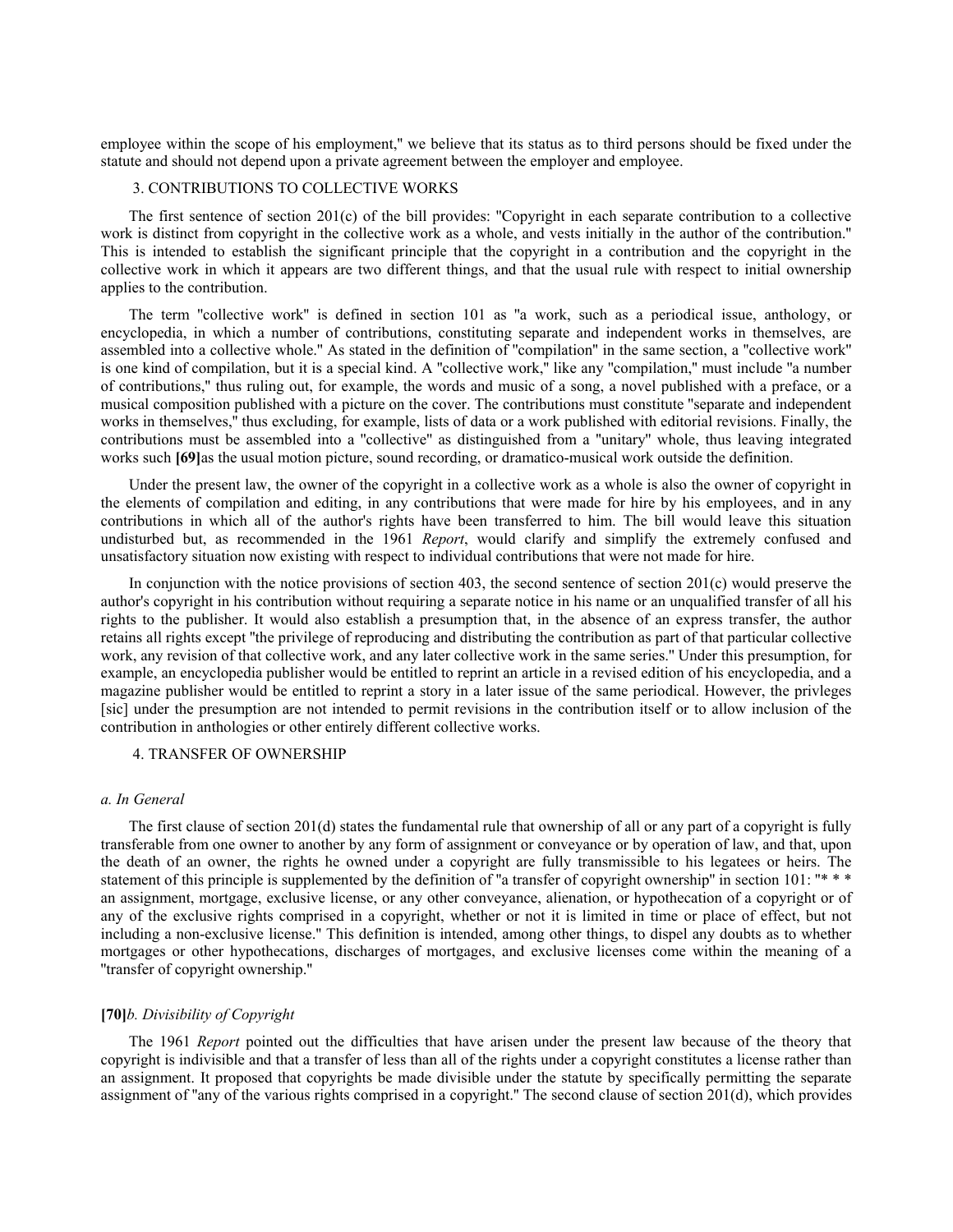that ''[a]ny of the exclusive rights comprised in a copyright, including any subdivision of any of the rights specified by section 106, may be transferred \* \* \* and owned separately," is intended to carry out this recommendation.

Under section  $201(d)(2)$  any one of the exclusive rights specified in the bill could be subdivided further for purposes of transferring ownership. For example, the right to distribute copies of a novel under section 106(a)(3) could be broken up into the separate rights to publish the work serially in a magazine, to bring out a hard-cover trade book edition, to reprint it in a paperback edition, to include it in an anthology, and so forth; each of these exclusive rights under the copyright could be transferred and owned separately. Note that section 101 provides that the term '' '[c]opyright owner,' with respect to any one of the exclusive rights comprised in a copyright, refers to the owner of that particular right.''

Some concern has been expressed about the disadvantages of ''fragmenting'' a copyright, primarily the danger that, in an action for copyright infringement brought by one owner of exclusive rights, the rights of other owners would be adversely affected. We believe it would be a mistake to place artificial limitations on the extent to which ownership of exclusive rights can be subdivided; any particular right may be capable of exploitation in a variety of ways, including some now unforeseen. However, we agree that safeguards should also be provided to assure that all of the exclusive rights under a copyright are fairly protected when any one of them is in litigation, and that an alleged infringer will not be subjected to a multiplicity of suits. Section 501(b), which is intended to accomplish these purposes, will be discussed below in connection with copyright infringement and remedies.

## B. DISTINCTION BETWEEN OWNERSHIP OF COPYRIGHT AND MATERIAL OBJECT

Section 202 of the bill is intended to restate and clarify a basic concept now embodied in section 27 of the statute: that ''[o]wnership of a copyright, or of any of the exclusive rights under a copyright, is distinct from ownership of any material object in which the work is **[71]**embodied,'' that transfer of a material object embodying a copyrighted work therefore does not necessarily convey rights under the copyright, and that conversely a transfer of copyright does not by itself convey rights in any material object. The term ''material object'' covers any ''copy'' or ''phonorecord'' in which the copyrighted work has been fixed, including, under section 202 and the definitions of section 101, the original ''copy'' or ''phonorecord'' in which the work is first fixed as well as any copies or phonorecords of the work reproduced thereafter.

A point worth noting is that, as the result of the interaction of this section, of the provision of section 204(a) requiring transfers of copyright ownership to be in writing, and of section 301 pre-empting common law copyrights, a much-criticized doctrine of the common law would be changed by the bill. Under decisions such as that in *Pushman v. New York Graphic Society, Inc. , 287 N.Y. 302, 39 N.E. 2d 249 (1942),* an artist or other author is generally presumed to have parted with his common law literary property rights when he sells an original work of art or manuscript, unless he specifically reserves his rights at that time. The bill would reverse this presumption by requiring, in effect, a specific written conveyance of rights in order for a sale of any material object to include a transfer of copyright.

## C. TERMINATION OF TRANSFERS AND LICENSES

Throughout the drafting phase of the revision program the most explosive and difficult issue has been the problem that the *Report* in 1961 called ''protection of authors against unremunerative transfers,'' and that section 203 of the 1965 bill calls ''termination of transfers and licenses granted by the author,'' but that has come to be known generally as the ''reversion problem.'' The present renewal section of the statute provides that, under certain circumstances, ownership can revert to the author or specified beneficiaries at the end of 28 years. However, the provisions of that section are so complex and poorly drawn that, under the court decisions construing them, they have become extremely burdensome and in some cases self-defeating. The *Report* recommended that the present renewal provision be done away with, but also took the view that, "[s]ince authors are often in an relatively poor bargaining position \* \* \* some other provision should be made to permit them to renegotiate their transfers that do not give them a reasonable share of the economic return from their works.''

To implement this recommendation the *Report* proposed ''that any assignment by an author or his representatives or heirs shall not be effective for more than 20 years from the date of its execution, unless it provides for the continuing payment of royalties based on the uses **[72]**made of the work or the revenue derived from it.'' This specific proposal met with little favor from either side.

While strongly supporting the principle of reversion, the representatives of authors' organizations opposed any exemption of assignments providing for continuing royalties. They argued that, because most authors are in no position to insist on favorable conditions at the time they transfer their rights, and because the profit potential of a work is generally unknown at that time, the right to renegotiate their assignments is essential to the authors' interests. They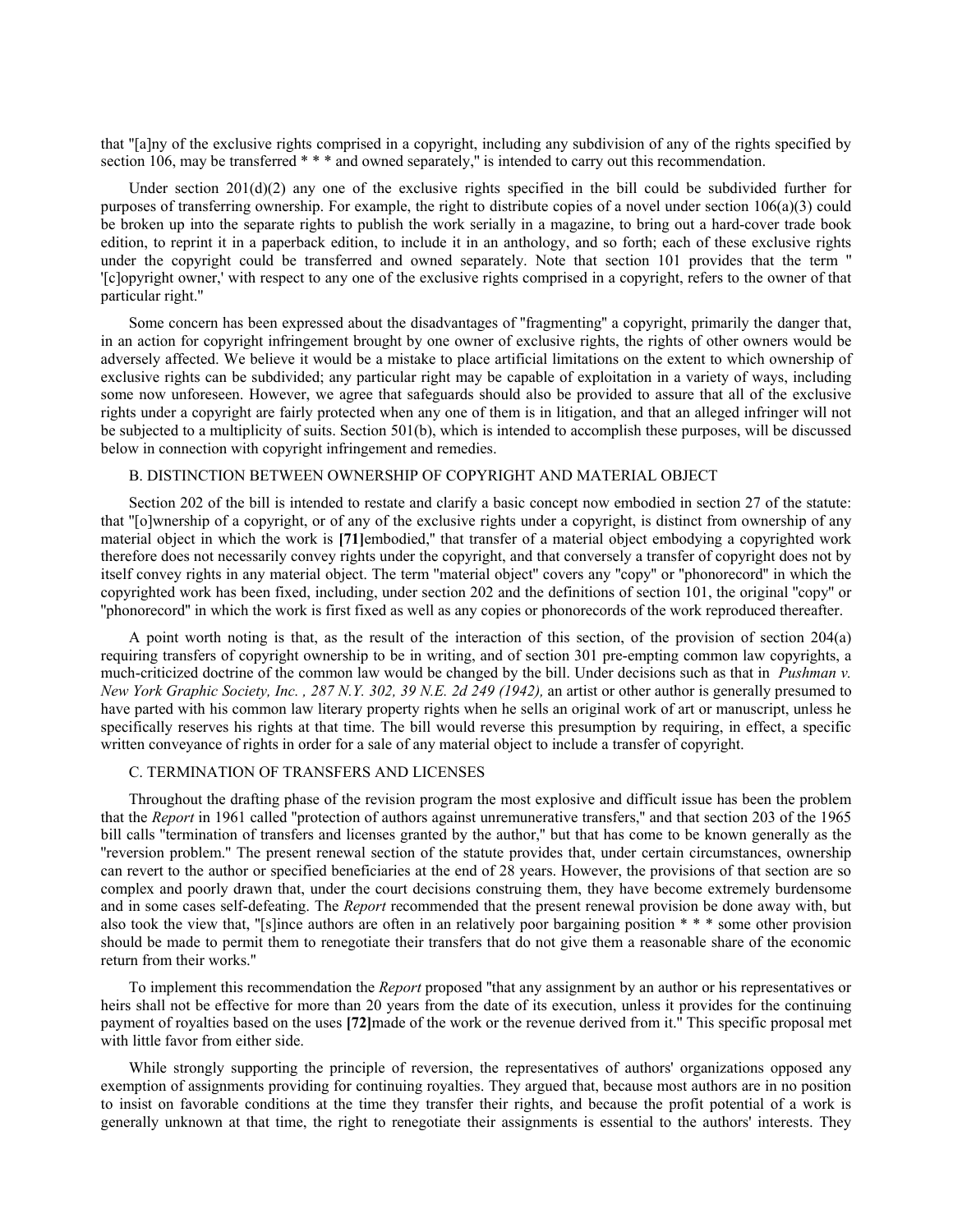urged, however, that a provision exempting royalty agreements from the right of reversion would render the right illusory, since it could easily be evaded by provisions for nominal royalties.

On the other side, representatives of publishers and motion picture producers, among others, denied that authors generally are in a poor bargaining position, especially since the authors assume none of the risk of loss involved in the exploitation of their works. They argued that a reversion provision would violate the freedom of the parties to contract among themselves without limitations, and they objected particularly to a system under which assignments would automatically terminate by operation of law, thus placing the burden on the publisher, producer, or other user to seek out the author or his heirs in order to continue using the work. They also insisted that the proposed 20-year limitation would often be much too short for the adequate exploitation of a work.

During the course of the protracted discussions on this subject we in the Copyright Office have remained firmly committed to the general principle of reversion as one of the most important elements of the copyright law revision program. At the same time, we have recognized that there are legitimate arguments on both sides of this question, and that a reconciliation between the conflicting interests is necessary and desirable. Rather than clinging stubbornly to any particular formula for implementing the principle of reversion, we have sought actively and persistently to find a basis for agreement that would be a practical benefit to authors and their families without being unfair to publishers, film producers, and other users.

Section 203 represents a compromise which, we hope, will accomplish this purpose. It differs in a number of important respects from the specific recommendations of the 1961 *Report*, but we believe it preserves the basic proposal of the *Report* in a way that would work out in practice. The following summarizes and comments upon the main features of the provision:

## *1. Scope of the Provision*

(a) Under section 203 the termination of a transfer or license would not be automatic. It would require the serving of an advance notice **[73]**within specified time limits and under conditions set out in Copyright Office regulations. The right to effect a termination could not be waived in advance, however.

(b) The right of termination would apply only to *inter vivos* transfers or licenses granted by the author. We believe that the reasons behind the reversion provision do not apply to the author's bequests, and that they are much less compelling in the case of transfers by the author's successors in interest, even those by his widow and children. Confining the right of termination to grants made by the author avoids needless complications and would, we believe, accomplish th real purpose of the provision.

(c) The right of termination would apply to ''the exclusive or non-exclusive grant of a transfer or license of copyright or of any right under a copyright.'' Non-exclusive grants were included in the right on the strength of the argument that, otherwise, there would be nothing to prevent a transferee from avoiding the effect of the provision by compelling the author to grant him a perpetual non-exclusive license along with a statutorily limited transfer of exclusive rights.

(d) The right of termination would not be retroactive. It would apply only to transfers and licenses executed after the new law comes into effect.

(e) Section 203 would have no application in the case of a work made for hire. As explained earlier in this chapter, this would exempt works ''prepared by an employee within the scope of his employment,'' and also certain works prepared on special order or commission.

### *2. Who Can Terminate a Grant*

(a) Section  $203(a)(1)$  provides that a grant can be terminated "by the author who executed it" or, if he is dead, "by his widow (or her widower) and children"; it also specifies that "the children of any dead child of the author succeed to the right of their parent for this purpose.'' This represents a change from the 1964 bill, which would have given the reversionary rights of a dead author to his ''legal representatives, legatees, or heirs.'' Part of the reason for the change was to provide a clearer, more determinate class of beneficiaries consisting of the author's immediate family, but equally important was the desire to keep the right of reversion out of the author's estate so that it would not be subject to the claims of creditors.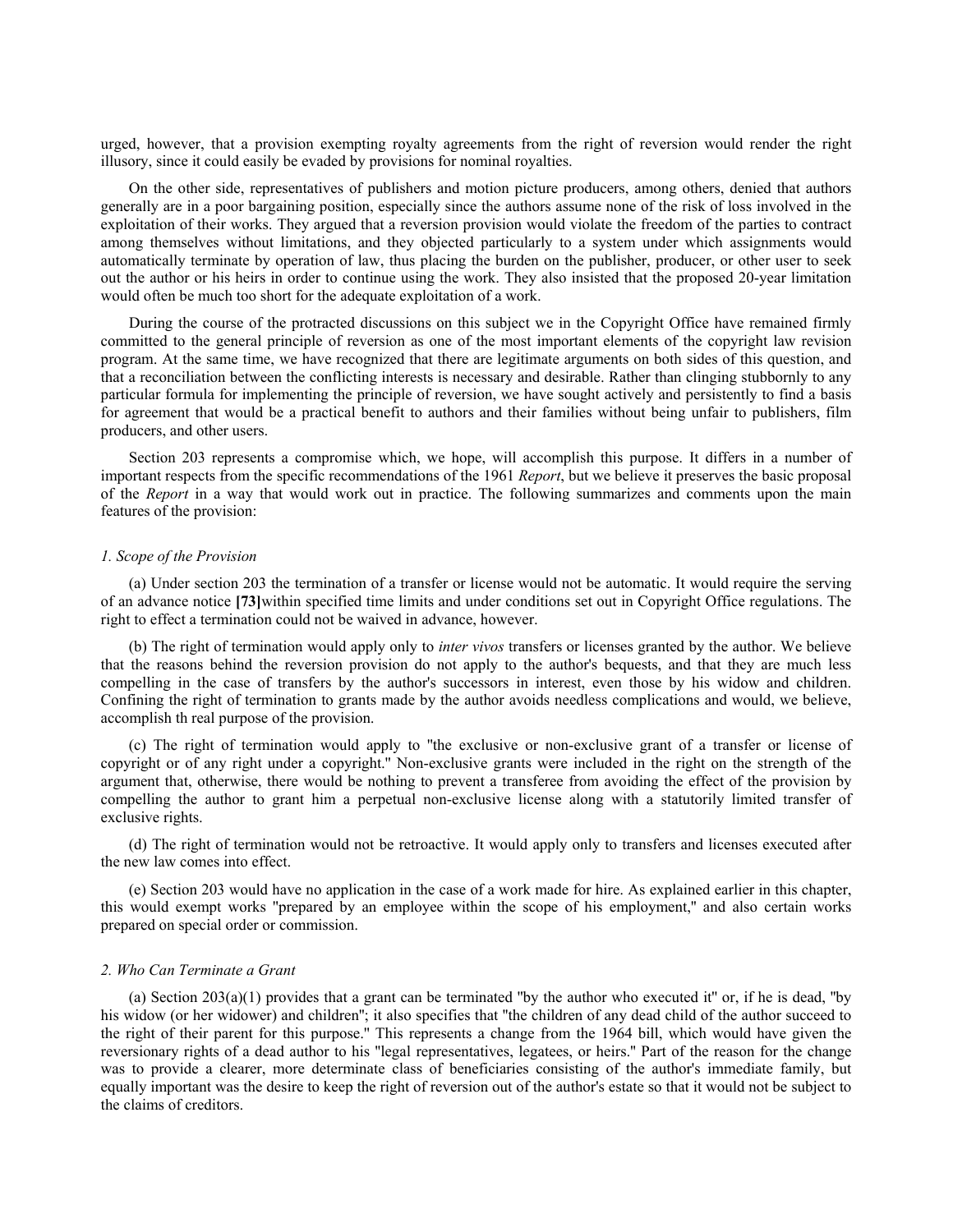(b) Section  $203(a)(3)$  requires that the notice of termination be "signed by the author or, if he is dead, by all of those entitled to terminate his grant under clause (1) of this subsection, or by their duly authorized agents.'' In requiring all of the beneficiaries to sign, we recognize that there are problems to be faced, including the danger of one of the beneficiaries being paid to ''hold out,'' and the possibility of an unknown illegitimate child turning up later. But the alterna**[74]**tives also seem to have serious disadvantages. If termination by one member of the class were to bind all of the other members against their will, there would be real danger of unfairness and abuse. On the other hand, if termination by one member did not bind the other members, the result would be the divided ownership and loss of exclusivity that bothers the owners of ''split renewals'' today. A requirement for all beneficiaries to join in a termination does have advantages of simplicity and certainty, but we have been persuaded that some solution should be sought to take care of the special problems of ''holdouts'' and unknown heirs. Such a solution will require careful working out, but one suggestion--that termination by a majority of the beneficiaries be permitted under certain conditions--deserves further consideration. Similarly, further thought should be given to the question of whether, in a case where joint authors of a work have signed a transfer or license jointly, they (or their beneficiaries) should all be required to sign the notice of termination. This would probably be the effect of the present bill, although its language on the point could be clearer.

(c) Section 101 defines the author's ''widow'' or ''widower'' as ''the author's surviving spouse under the law of his domicile at the time of his death, whether or not the spouse has later remarried,'' and defines a person's ''children'' as ''his immediate offspring, whether legitimate or not, and any children legally adopted by him.'' Illegitimate children are included in the definition in an effort to avoid the uncertainties, confusion, and possible injustices that would arise if the question were left entirely to a determination under the various State laws.

### *3. When a Grant Can Be Terminated*

(a) In understanding the requirements for termination under the bill, it is important to bear in mind the distinction between the date on which the termination becomes effective and the earlier date on which the advance notice of the termination is served. With respect to the former, section 203(a)(2) contains two provisions: first, that termination generally ''may be effected at any time during a period of five years beginning at the end of 35 years from the date of execution of the grant''; and second, as an exception, that ''if the grant covers the right of first publication of the work, the period begins at the end of 35 years from the date of first publication of the work or at the end of 40 years from the date of execution of the grant, whichever term ends earlier.'' Take, for example, a case in which a book-publication contract is signed on July 1, 1970 while the book is in the process of being written, and in which publication does not take place until May 1, 1976. Since the grant covers the right of first publication, the 5-year period during which the contract could be terminated would begin on July 1, 2010 (40 years from the date of execution) rather than on July 1, 2005 **[75]**(35 years from the date of execution) or on May 1, 2011 (35 years from the date of publication).

(b) The basic 35-year figure represents a compromise which, we believe, is short enough to be of benefit to authors and long enough to avoid unfairness to publishers and other users. The book publishers, among others, have argued that in many cases a straight period of 35 years from the execution of the grant would be illusory, since a number of publication contracts are signed before the work is written, and it may be years before it is completed and published. For this reason we have added the alternative period of 35 years from publication or 40 years from execution, thus, in effect, adding up to 5 years to the operative period in cases where the contract is signed long before publication.

(c) The effective date of termination must fall within the 5 years following the end of the specified 35- or 40-year period, but the "advance notice" of termination must be served earlier: "not less than two or more than ten years" before the effective date. In the example given above, the end of the 40-year period would fall on July 1, 2010; thus the termination could be made effective at any time between July 1, 2010 and July 1, 2015. Assuming in the example that the effective date chosen is the earliest possible--July 1, 2010--the advance notice would have to be filed after July 1, 2000 and before July 1, 2008. The thought behind the 2-to-10 year limitation on the time for serving a notice was to establish a definite period for filing the notice toward the end of the 35- or 40-year term, thus avoiding earlier, indiscriminate terminations, and to provide a fair period of advance notice to the grantee that his rights are to be terminated.

## *4. Effect of Termination*

(a) Since termination is not automatic, all rights under the existing transfer or license continue unless they are effectively terminated during the 5 years allowed. Section  $203(b)(4)$  also makes clear that termination affects only those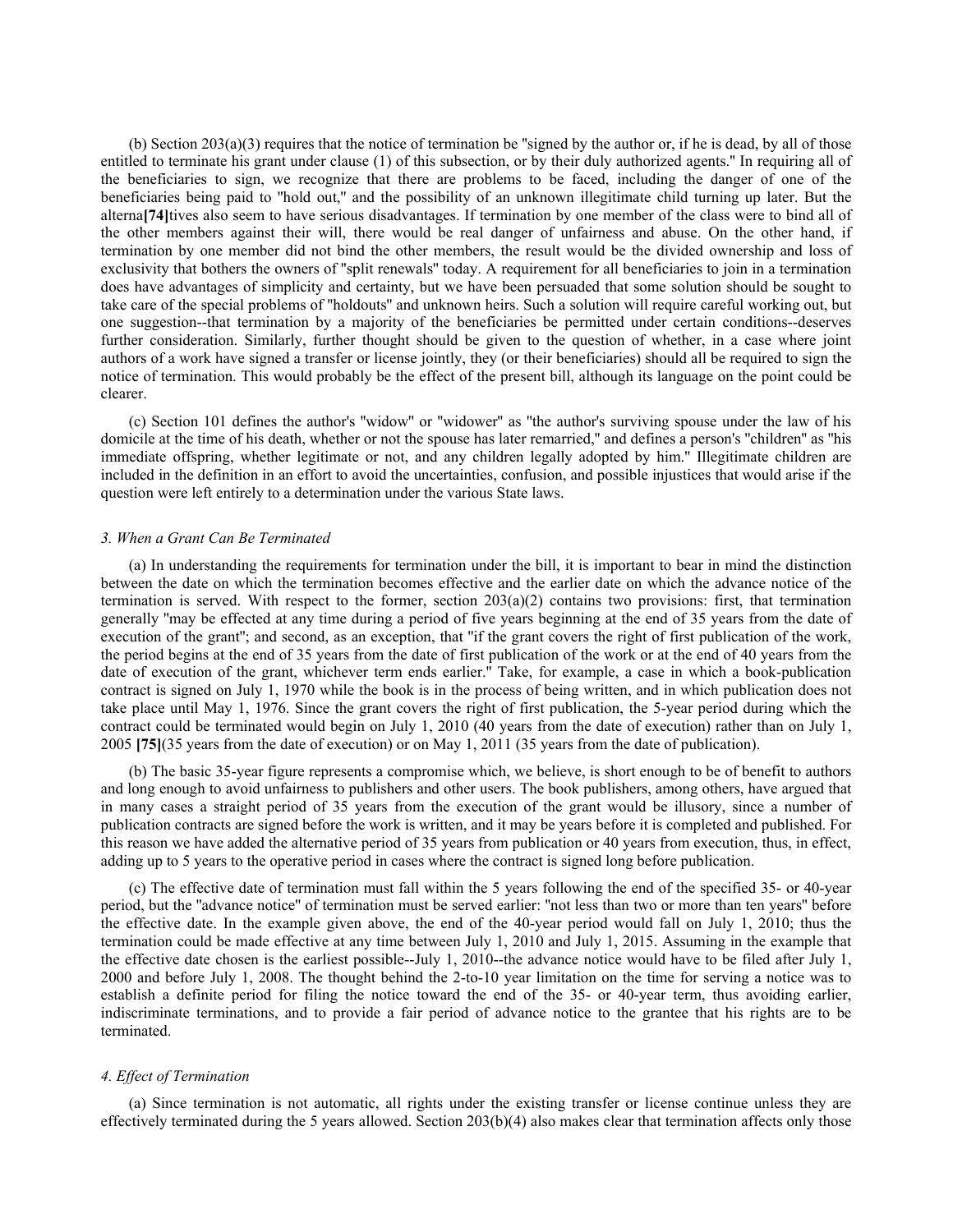rights arising under the U.S. copyright statute and has no effect, for example, on foreign rights that may be covered by the same contract.

(b) Section 203(b) provides that, with certain exceptions, ''all rights under this title that were covered by the terminated grant revert,'' on the effective date of termination, ''to the author or, if he is dead, to all of those entitled to terminate his grant under clause (1) of subsection (a).'' Clause (3) of subsection (b) specifies that the ''future rights that will revert upon termination of the grant become vested on the date the notice of termination has been served  $* * *$ ," and goes on to provide for the division of reverted rights among the author's widow (or widower), children, and grandchildren.

**[76]**(c) Section 203(b)(1) contains a very important limitation on the right of reversion:

A derivative work prepared under authority of the grant before its termination may continue to be utilized under the terms of the grant after its termination, but this privilege does not extend to the preparation after the termination of other derivative works based upon the copyrighted work covered by the terminated grant.

For example, if a novelist transferred to a film company the exclusive rights to make, distribute, and perform a motion picture version of his novel, termination of his transfer would not prevent the company from continuing to distribute and perform its film, but the company would no longer have any right to make another motion picture based on the novel. The term ''derivative work,'' under the definition in section 101, includes works such as translations, arrangements, and dramatizations, in which a single pre-existing work is ''recast, transformed, or adapted''; it also includes works, such as motion pictures and sound recordings, possibly representing the aggregate of a number of pre-existing works some of which may be ''derivative works'' themselves.

(d) There is nothing in section 203 to prevent the parties to a transfer or license from voluntarily agreeing between themselves to terminate an existing agreement and to negotiate another one, thus starting another 35-year period running. However, to avoid trafficking in future interests by third parties, which would deprive the original grantee of the opportunity to negotiate a further transfer, section 203(b)(2) provides that a ''further grant, or agreement to make a further grant, of any right covered by a terminated grant is valid only if it is made after the effective date of the termination.'' There is an exception to this rule which is intended to give the original grantee (or his successor) the equivalent of a right of ''first refusal'': ''an agreement for such a further grant may be made between the persons effecting the termination and the original grantee or his successor in title, after the notice of termination has been served as provided by clause (3) of subsection (a).''

# D. EXECUTION OF TRANSFERS

Section 204, by retaining the present requirement that transfers of copyright ownership be in writing and signed by the owner, and by broadening and liberalizing the provisions concerning acknowledgement of the execution of transfers, carries out two of the recommendations of the 1961 *Report*. The section also provides that a transfer may be executed by either ''the owner of the rights conveyed'' or ''his duly authorized agent,'' and it conditions the validity of a transfer **[77]**upon the existence of ''an instrument of conveyance'' or, alternatively, of ''a note or memorandum of the transfer.''

This section of the bill attracted little attention in the course of our discussions, but its practical consequences may be substantial. With the bringing under the statute of all unpublished works now protected by the common law, the requirement that all transfers of copyright be in writing will have a much broader application.

## E. RECORDATION OF TRANSFERS

In accordance with the recommendations of the *Report*, section 205(a) of the bill provides for the recordation in the Copyright Office of ''[a]ny transfer of copyright ownership or other document pertaining to a copyright,'' and requires that the document filed for recordation bear the ''actual signature of the person who executed it'' or that it be "accompanied by a sworn or official certification that it is a true copy  $***$ " Subsection (c) of section 205 implements another recommendation of the *Report* by providing that recordation of a document constitutes constructive notice of the facts it states only if ''the document, or material attached to it, specifically identifies the work to which it pertains so that, after the document is indexed by the Register of Copyrights, it would be revealed by a reasonable search under the title or registration number of the work; \* \* \*.''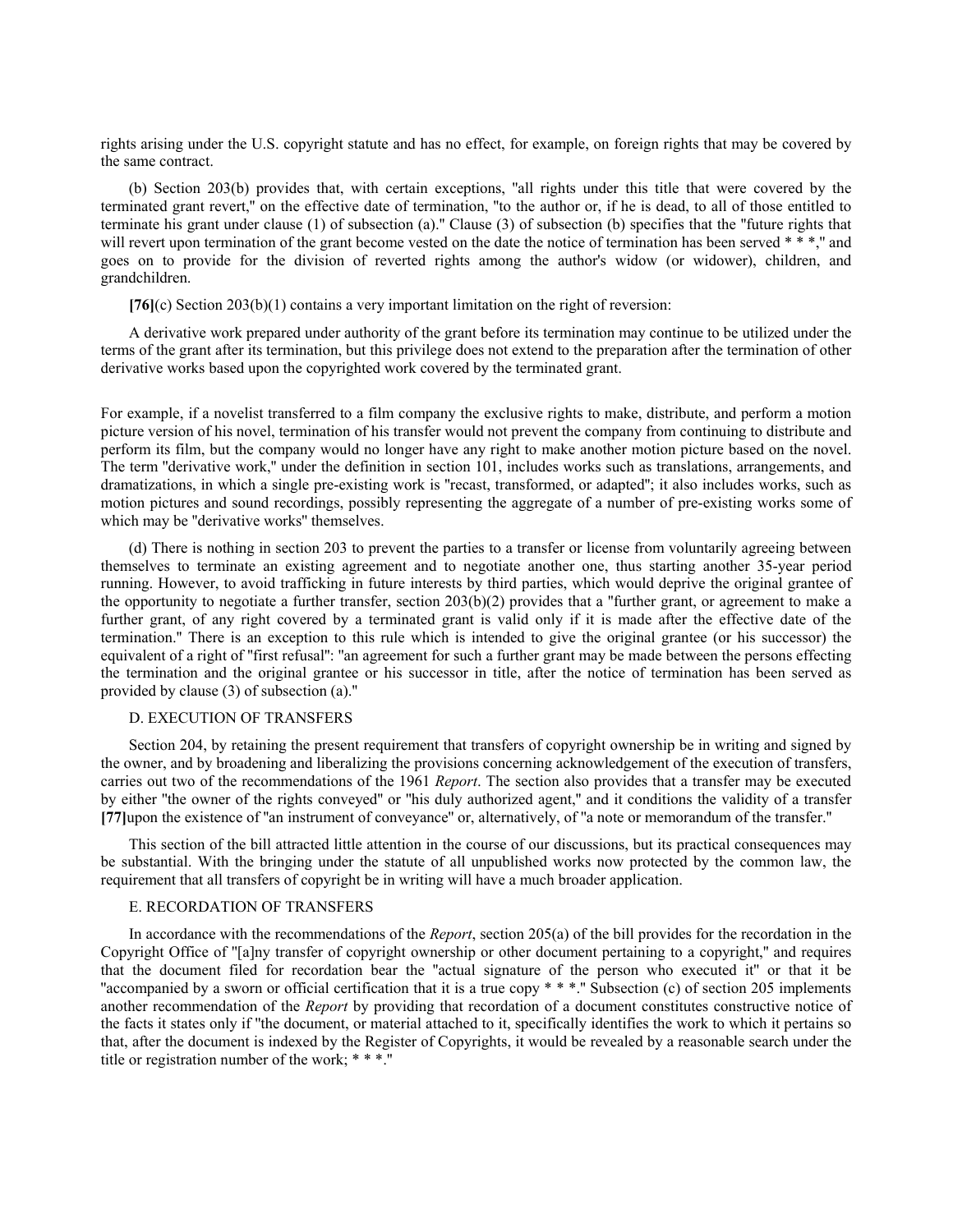The bill adds, as another condition for according a recorded document the effect of constructive notice, that registration for the work has been made. This would establish the basis of the copyright covered by the document, and would enable persons searching the records to trace title to the copyright from the original owner.

Section 205(d) would require a transferee to record his instrument of transfer as a condition to bringing an infringement suit, and thereby to place on public record the basis on which he claims ownership. The subsection also makes clear that a delay in making recordation until after an infringement has occurred will not affect the transferee's rights or remedies against the infringer.

The 1961 *Report* recommended that:

The statute should provide that if an assignment is not recorded within 1 month after its execution in the United States, or within 3 months after its execution abroad, or before the recordation of a subsequent assignment, then the subsequent assignment will prevail when it is taken for a valuable consideration without notice and recorded first.

This recommendation, which modifies the present law in some respects, has been adopted in section 205(e) with two relatively minor changes:

(a) The 1- and 3-month grace periods were criticized as too short to be practical and have been increased to 2 and 4 months; and

**[78]**(b) Since the courts have held that ''valuable consideration'' in this context does not include an agreement to pay royalties, the concept has been enlarged to include a transfer taken for ''valuable consideration or on the basis of a binding promise to pay royalties.''

Finally, despite some arguments to the contrary, section 205(f) carries out the *Report*'s proposal with respect to the priority to be given non-exclusive licenses. Whether recorded or not, a non-exclusive license taken without notice of a prior unrecorded transfer would be valid as against the transferee, and an unrecorded non-exclusive license would be valid as against a subsequent transfer.

**[79]** *Chapter 4*

### **FEDERAL PRE-EMPTION AND DURATION OF COPYRIGHT** OUTLINE

Click here to view image.

§ [81] Chapter 4 FEDERAL PRE-EMPTION AND DURATION OF COPYRIGHT

## A. FEDERAL PRE-EMPTION OF RIGHTS EQUIVALENT TO COPYRIGHT

## 1. SINGLE FEDERAL SYSTEM

Perhaps the most fundamental issue underlying the entire revision program is whether it should retain the present dual system of ''common law copyright'' for unpublished works and statutory copyright for published works, or whether it should adopt a single system of Federal statutory copyright from creation. The present law, like every previous U.S. copyright law, makes ''publication'' the dividing line between common law protection under State law and statutory protection under the Federal copyright law. In general a work has been published if ''copies'' have been made unconditionally available to the public at large, and in this country a ''published'' work must either be protected by Federal statutory copyright or else it is in the public domain.

At one time ''publication'' furnished a practical boundary line between common law and statutory protection, but during the past half century is has become less and less satisfactory for this purpose. Today, to take only one example, a work could be thrown into the public domain or subjected to the limitations of the Federal copyright statute if one copy of it is sold, whereas it could continue to be protected under common law copyright, perpetually and without limitations, if it is performed before 50 million people on television. The concept of ''publication'' has not only been outstripped by the revolution in communications during the past 50 years, but its meaning has also become increasingly obscure. The word is used in several different senses in the present statute, but is left undefined. The courts have evolved different concepts of ''limited'' and ''general'' publication and of ''investitive'' and ''divestitive'' publication, all with different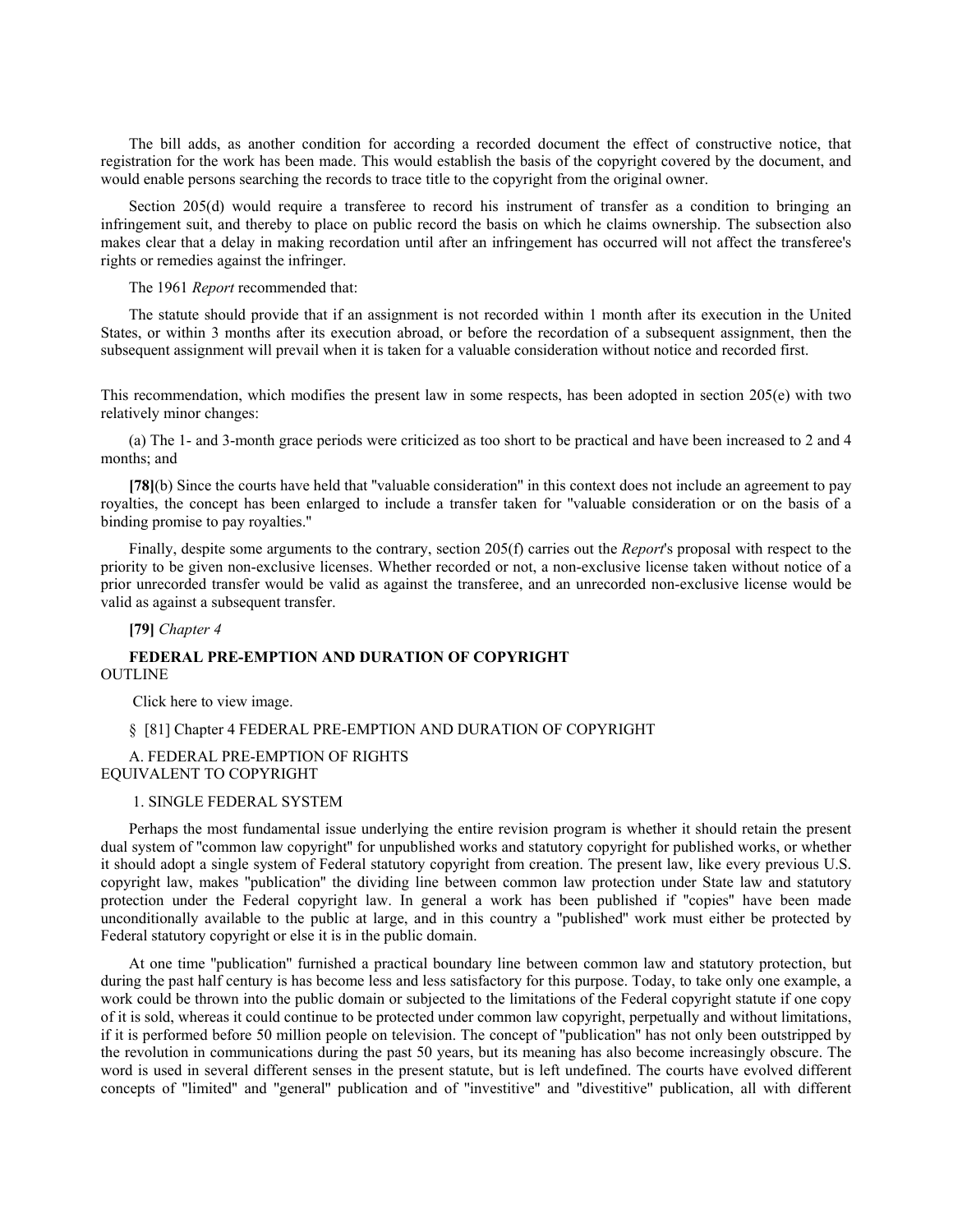consequences. Whether ''publication'' results from the sale of phonograph records, the exhibition of art works, or the deposit of copies in a public office, is unclear. The present situation is chaotic, and it is becoming worse all the time.

The 1961 *Report*, while recognizing how unsatisfactory the present concept of ''publication'' is, recommended broadening and clari**[82]**fying it rather than abandoning it as a dividing line between forms of protection. Instead of ''publication'' the *Report* proposed to substitute a concept of ''public dissemination'' which would have included public performance and the public distribution of records as well as the distribution of visual copies. The *Report* suggested that common law literary property rights be retained for works that had not been ''publicly disseminated,'' primarily on two grounds:

(1) Most undisseminated works are of a private nature, and to throw them into the public domain after a fixed statutory period could result either in their destruction or in unwarranted invasions of privacy; and

(2) Since undisseminated works are primarily ''of a private and local concern,'' it is more appropriate to leave their protection to State law and the State courts.

The *Report* proposed that, unlike the present law, the securing of statutory copyright by voluntary registration be permitted for all classes of undisseminated works, and also contained special recommendations for dealing with manuscripts in libraries and other archival institutions.

Very strong objections were lodged against a dual common law-statutory copyright system based on ''public dissemination'' as outlined in the *Report*. Although there was some support for retaining common law copyright, the overwhelming sentiment was definitely in favor of a single Federal copyright system with protection starting upon creation and with a limited term for all works, published or unpublished, disseminated or undisseminated. The 3 principal advantages of a uniform national system, which had also been recognized by the *Report*, can be summarized as follows:

(1) A single Federal system would clear up the confusion, uncertainty, and capriciousness that results under the present law. It was urged that the current imbroglio of ''publication'' would be made considerably worse by superimposing the new concept of ''public dissemination'' upon it, and that the difficulties of proof resulting from the bewildering vagueness of the present law would be increased under the proposal. Strong arguments were made in favor of adopting a system that would be compatible with the technological developments that have taken place in the various methods of making authors' works available to the public.

(2) A single Federal system would carry forward the basic purposes of the Constitution which, as Madison's famous statement in *The Federalist* shows, was to promote national uniformity and to avoid the practical difficulties of determining and enforcing an author's rights under the differing laws and in the separate courts of the various States. Today, when works can be disseminated instantaneously throughout the world, this uniformity is not only a positive advantage with respect to the use of works on a national scale, but it also has tremendous importance when it comes to international dealings. A single national system of copyright from the creation of a work is now universal in foreign countries.

(3) The adoption of a single Federal system would carry forward the ''limited times'' provision of the Constitution which has become distorted under the historic concept of ''publication.'' It would fit much more con**[83]**sistently with the copyright term based on the life of the author than would a dual system, and would also aid scholarship and the public's ''right to know'' by making unpublished, undisseminated manuscripts available for use after a reasonable period.

In addition to these policy arguments there was very widespread opposition to the concept of ''public dissemination'' on both technical and practical grounds. It was pointed out that under the proposed definition an isolated public performance might constitute ''public dissemination'' with important consequences as to the length and scope of protection, and that this could present insuperable problems of proof years later. The difficulties arising from improvisatory or impromptu performances, from revisions during rehearsals, and from the development of successive versions of a work, were emphasized, and the confusing use of a new term, ''public dissemination'' (which was required by a narrower definition of ''publication'' in the Universal Copyright Convention), was forcefully criticized. The proposals concerning the deposit of manuscripts in libraries were also attacked as overcomplicated and rigid, and as possibly discouraging the preservation of manuscript material of a personal nature.

In the light of these arguments we came to the conclusion that the criticisms of our proposals were generally well founded, and that the advantages of simplicity and uniformity in a single Federal system outweigh the advantages of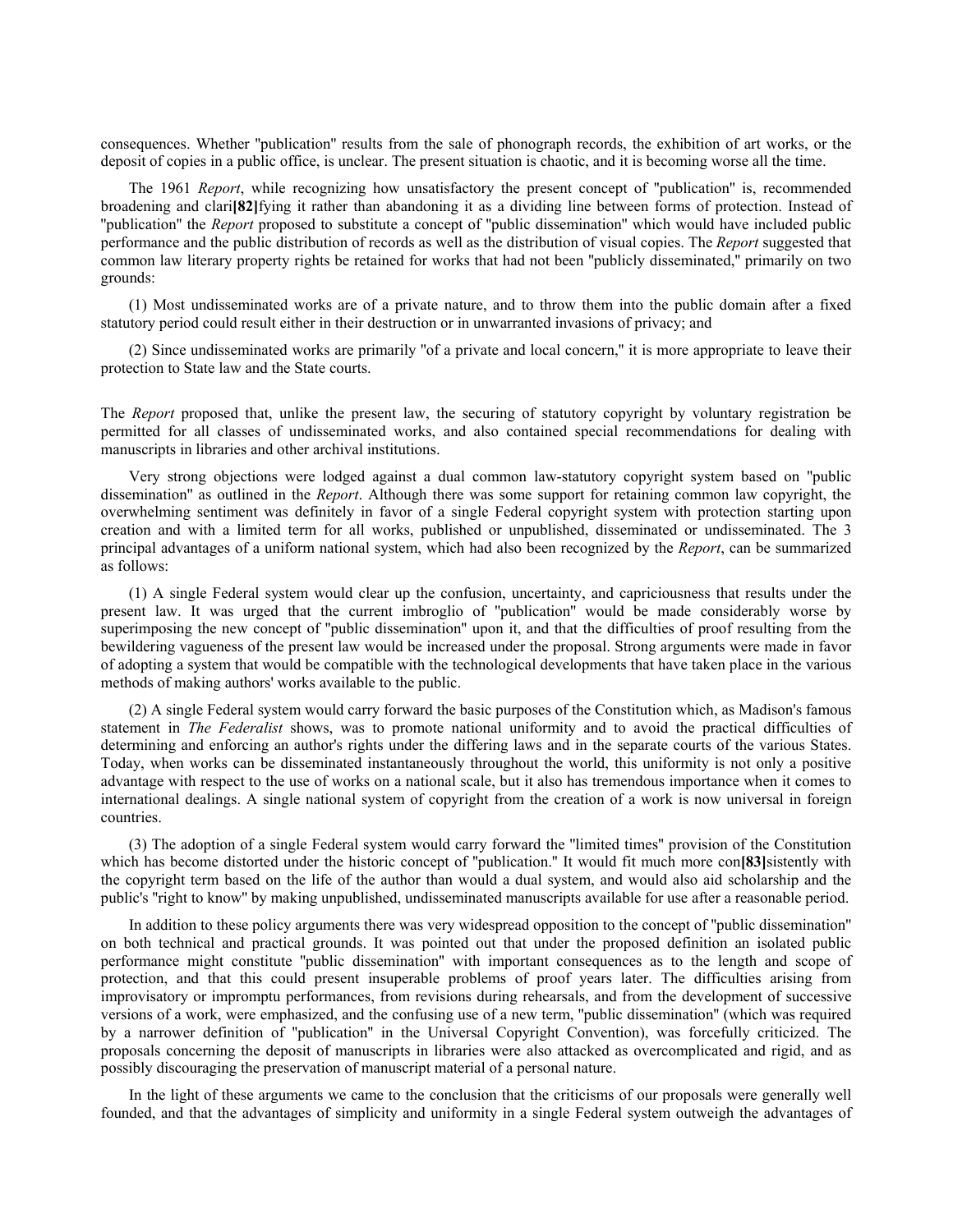preserving common law copyright for undisseminated works. Section 301 of the bill therefore adopts the approach of extending statutory protection to a work as soon as it is "created"--that is, under the definition in section 101, as soon as "it is fixed in a copy or phonorecord for the first time." The statute would apply to all works created after its effective date, whether or not they are ever published or disseminated. Moreover, under section 303, works created before the effective date of the statute and still under common law protection would be governed by the statute from then on, and would be guaranteed a minimum period of statutory copyright.

# 2. PRE-EMPTION OF STATE LAW

The statute is intended to pre-empt and abolish any rights under State law (whether common law or statutory) that are equivalent to copyright and that extend to works coming within the scope of the copyright law. The purpose is to state this principle as clearly and as explicitly as possible in order to avoid any misunderstanding as to Congress's intention to act pre-emptively, and in order to prevent the development of any hazy borderland areas between State and Federal protection. Section 301(a) provides:

On and after January 1, 1967, all rights in the nature of copyright in works that come within the subject matter of copyright as specified by sections 102 **[84]**and 103, whether created before or after that date and whether published or unpublished, are governed exclusively by this title. Thereafter, no person is entitled to copyright, literary property rights, or any equivalent legal or equitable right in any such work under the common law or statutes of any State.

With respect to any work of a kind covered by the statute, "all rights in the nature of copyright"--that is, "copyright, literary property rights, and any equivalent legal or equitable right''--are governed exclusively by the Federal copyright law, and all corresponding State laws are pre-empted. Thus, whenever a work was created, and whether it is published or unpublished, disseminated or undisseminated, in the public domain or under Federal statutory protection, the States cannot offer it protection equivalent to copyright. And, under section 1338 of title 28 of the United States Code, all actions concerning rights under the Federal copyright law would come within the exclusive jurisdiction of the Federal courts.

The scope of the pre-emption extends to ''works that come within the subject matter of copyright as specified by sections 102 and 103  $**$ ." The use of the phrase " $**$ " come within the subject matter" rather than a phrase such as ''subject to protection'' is intended to rule out any argument that a work clearly falling within one of the categories listed in sections 102 and 103 is still entitled to common law copyright protection because it is too minimal or lacking in originality to qualify for protection under the statute. However, since ''the subject matter of copyright as specified'' in those sections covers only ''works of authorship fixed in any tangible medium of expression, now known or later developed \* \* \*'' the pre-emptive effect of section 301 is not intended to extend to unfixed works such as, for example, a piece of choreography that has never been notated or filmed, an impromptu speech, or a musical composition that has been performed from memory but never written down or recorded. These would continue to be protected indefinitely at common law until fixed in some form ''from which they can be perceived, reproduced, or otherwise communicated, either directly or with the aid of a machine or device.''

The pre-emption is intended to be complete with respect to any work coming within the scope of the bill, even though it would not be given as broad protection as might otherwise be available to it under the common law. For example, since sound recordings are now to be made copyrightable works, it would not be possible to afford them any rights of public performance under State law even though they are denied these rights under section 112 of the statute.

Subsection (b) of section 301 is intended to make clear that, consistent with the 1964 Supreme Court decisions in *Sears, Roebuck & Co. v. Stiffel Co. , 376 U.S. 225,* and *Compco Corp. v. Day-Brite Lighting, Inc. , 376 U.S. 234,* the pre-emption does not extend to causes of **[85]**action or unpublished subject matter outside the scope of the new Federal copyright statute. It provides that ''[n]othing in this title annuls or limits any rights or remedies under the law of any State with respect to:

(1) unpublished material that does not come within the subject matter of copyright as specified in sections 102 and 103;

(2) any cause of action arising from undertakings commenced before January 1, 1967;

(3) activities violating rights that are not equivalent to any of the exclusive rights within the general scope of copyright as specified by section 106, including breaches of contract, breaches of trust, invasion of privacy, defamation, and deceptive trade practices such as passing off and false representation.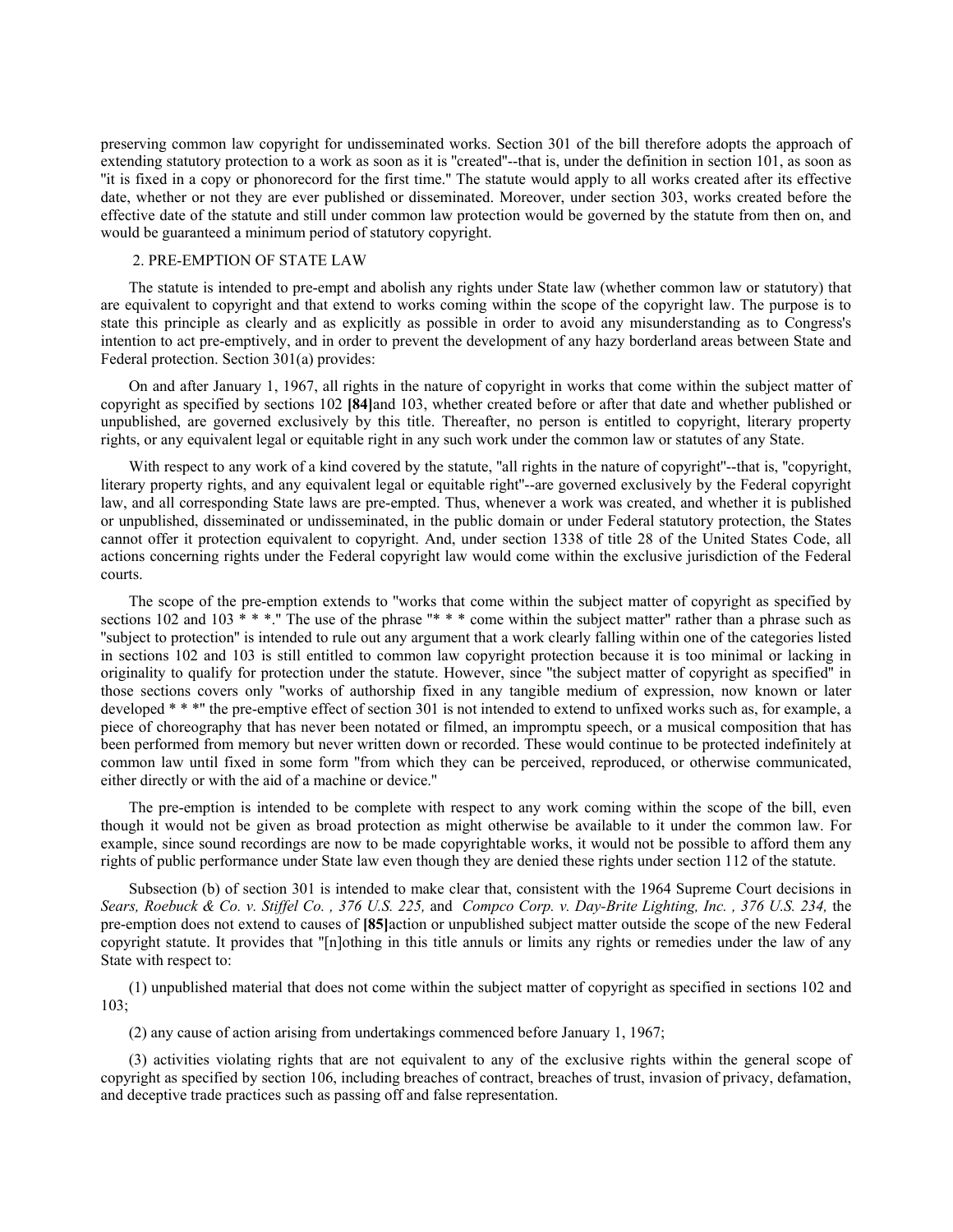The word ''unpublished'' in clause (1) of section 301(b) deserves special note. In the United States, under the doctrine established by the Supreme Court in *Wheaton v. Peters , 33 U.S. (8 Pet.) 591 (1834),* common law copyright protection has consistently been held to terminate upon publication of the work. The word ''unpublished'' was therefore added to this clause to avoid any implication that common law protection equivalent to copyright, for material not coming within the subject matter of the statute, might continue after its publication. What constitutes ''publication'' for this purpose, which is now a matter of some uncertainty, would be governed by the definition of that term in the statute.

While the third clause of section 301(b) is not intended to represent an exhaustive listing, its purpose is to illustrate rights and remedies that are different in nature from copyright and that are preserved under State common law or statute. Some examples might include, depending upon the particular circumstances in the case:

The unauthorized exploitation of a person's name or photograph for commercial advertising;

The unauthorized use of the title of a work in such a way as to constitute passing off or fraud;

The unauthorized disclosure and exploitation of a trade secret.

The language of clause (3) has been worded very carefully in an effort to avoid saying too much or too little. In particular, we have resisted use of the ambiguous term ''unfair competition,'' which in recent years has gone through some wide shifts in meaning. In some States it was greatly broadened to become, under the name ''misappropriation,'' the virtual equivalent of a copyright; and it has been cut back, by the Supreme Court's decision in *Sears, Roebuck & Co. v. Stiffel Co.* , to the traditional concept of ''passing off.'' There is no intention to pre-empt causes of action for unfair competition involving false labeling and fraudulent representation but, to the extent that a right against ''unfair competition'' is merely copyright by another name, section 301 is intended to abolish it as a common law cause of action.

## **[86]**3. MANUSCRIPTS

The problem of how to deal with manuscripts and other unpublished works deposited in libraries and similar institutions, which was dealt with specially in the *Report*, drops out under the single Federal system proposed by the bill. Unpublished works, including letters, photographs, diaries, memoranda, home movies, tape recordings, and other personal material, would be protected by the statute under section 301, and would go into the public domain when the statutory copyright expires at the end of the term provided in sections 302 or 303. We believe the terms provided in those sections are long enough to avoid any questions of invasion of privacy.

# 4. STATE REGULATION OF TRADE IN COPYRIGHTS

It has been suggested that the language of section 301 be broadened to include a prohibition against the enactment of State legislation that, under the guise of regulating combinations (such as performing rights societies) which are claimed to be in restraint of trade, impose added registration requirements or other restrictions on the rights accorded by the Federal copyright law. There appears to be no question, on the one hand, of the general power of a State to regulate activities in restraint of trade within its borders in the absence of pre-emptive Federal regulation, or, on the other hand, of its lack of power to impinge directly upon the rights granted by a Federal statute. However, we believe that section 301 goes as far as it should in stating the limits of State power in this area, and that any further definition of these limits should be left to separate legislation or the courts.

## B. DURATION OF COPYRIGHT

#### 1. IN GENERAL

To many people, especially authors and their representatives, the duration of copyright represents the most important single issue in copyright law revision. The *Register's Report* in 1961 recognized the urgency of this problem and recommended that the term be lengthened, although there was almost unanimous disagreement with its specific proposals for doing so. There is no question that the differences between those proposals and the provisions on the length of the copyright term now in the 1965 bill are far-reaching and significant, but we believe that they represent changes in approach and not in result. The Copyright Office has never doubted the need to lengthen the term of copyright, and the only question we have had is how to do it most effectively.

**[87]**One of the most frequent criticisms of the *Report*'s recommendations on duration was directed to their ''appalling complexity,'' which was partly the result of the difficulties of conforming a straight-term copyright system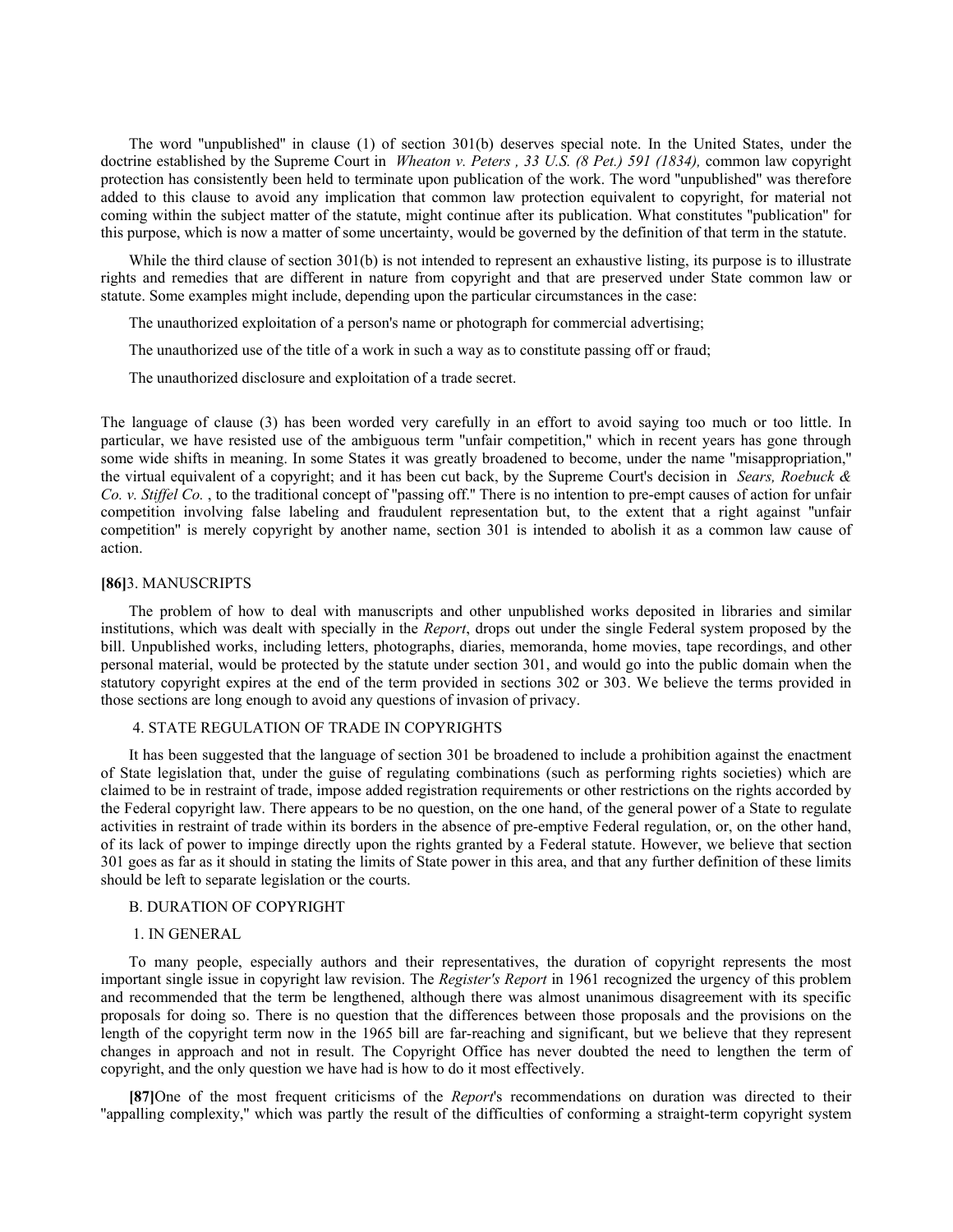with our treaty obligations under the Universal Copyright Convention. There seems little point now in outlining those recommendations in detail or in reviewing the specific arguments for and against them. It is enough to say that, in general, the *Report* recommended lengthening the present maximum term of 56 years from publication to a total term of 76 years from ''public dissemination.'' It would have kept the present initial term of 28 years and lengthened the second period to 48 years, retaining the requirement for renewal as a basis for adjusting the term but greatly liberalizing and simplifying the renewal requirements.

There was practically no support for these recommendations, and the overwhelming (though not unanimous) sentiment favored a copyright term based on the author's life plus 50 years. The arguments in support of a life-plus-50 system can be summarized as follows:

(1) The present term not only needs to be lengthened to take account of the substantial increase in life expectancy since 1909, but as a matter of fairness it should insure that an author during his lifetime, and his dependents after his death, get the economic benefits available from his works. Within limits a longer term is no disadvantage to the public, which pays the same for copyrighted works and works in the public domain: in fact, the absence of copyright protection can actually restrain dissemination in some cases, since an entrepreneur might not be able to risk an investment in a work unless he can be assured of exclusive rights. The fact that less than 15 percent of copyrighted works are renewed is not illuminating, since the remaining 85 percent primarily represent ephemera which no one is interested in using in any case.

(2) A copyright term of the life of the author and 50 years after his death has been adopted in the very large majority of foreign countries outside the Communist bloc. The ease and rapidity with which copyrighted materials can be transmitted across national boundaries are growing tremendously, and it is therefore increasingly important to have the duration of U.S. copyright conform to that prevalent abroad. At present American authors are often protected longer in foreign countries than they are in their own, leading to understandable resentment and occasional threats of retaliation. In addition to the advantages of certainty and simplicity in business dealings, a change in the basis of the copyright term could not fail to improve our international copyright relations and lead to closer ties that would directly benefit American and foreign authors alike.

(3) A life-plus-50 term would largely avoid the confusion and uncertainties involved in vague concepts such as ''publication'' or ''public dissemination,'' and would provide a much simpler, more clearly understood system for computing the term. Since the copyrights in all of an author's works would expire at once there would generally be only one date to worry about, and an elderly author would not be put in the unfair position of competing with his own early works, or those of his contemporaries, that have fallen into the public domain. In the case of a work successively revised by the same author, **[88]**a single expiration date would avoid questions of what parts of a revised edition were published when. The problems of determining when an obscure author died could be solved by maintaining a registry of death dates in the Copyright Office and by establishing a system of presumptions.

(4) The present renewal provision is extremely burdensome, not only as a needless formality and as an expense, but also as the cause of inadvertent and unjust loss of copyright in a number of cases. Under a term of life-plus-50 years the renewal device would be inappropriate and unnecessary.

In general we agree with these arguments and we find the second one--the effect on our international relations of adopting of life-plus term--of compelling importance. The 1965 bill therefore adopts a basic term of copyright beginning upon the creation of a work and enduring for the life of its author and for 50 years after his death.

# 2. WORKS CREATED AFTER NEW LAW'S EFFECTIVE DATE

### *a. In General*

Section 302(a) sets forth the basic term for "a work created on or after January 1, 1967," which is the date used throughout the bill to represent the date when the revised statute comes into effect. It provides that copyright in such a work ''subsists from its creation and, except as provided by the following subsections, endures for a term consisting of the life of the author and 50 years after his death.'' Section 101 makes clear that ''[a] work is 'created' when it is fixed in a copy or phonorecord for the first time''; before it is fixed (as in the case, for example, of an impromptu speech), the work is subject to common law protection, but thereafter it is automatically protected by the statute and subject to its requirements.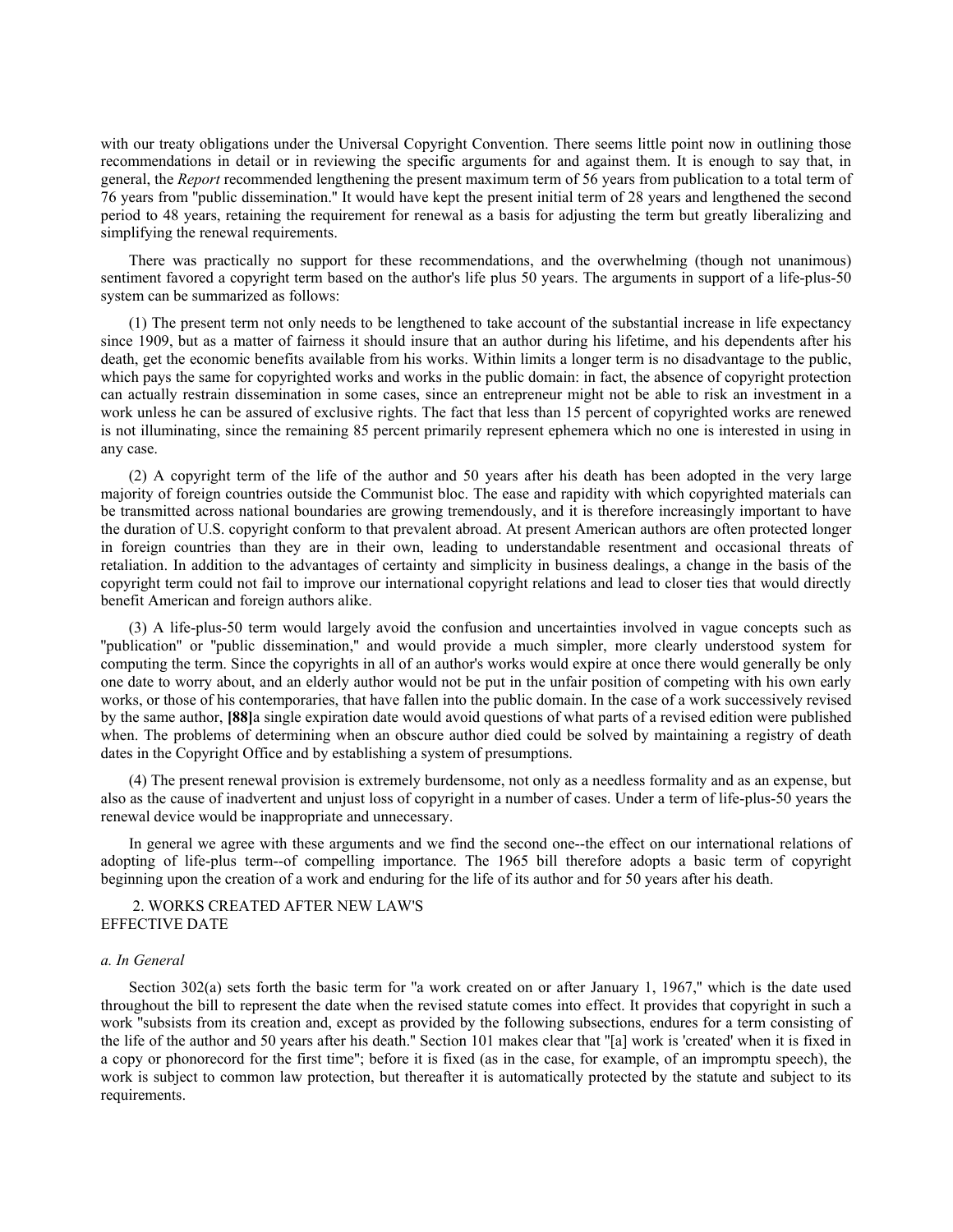Under some foreign laws the life-plus-50 term applies only to works published during their authors' lifetimes, and posthumous works are accorded a special copyright term based on the date of their first publication. The result of this, much like our present common law copyright system, is to give perpetual rights to works that remain unpublished. We believe that the "limited times" requirement of the Constitution prohibits our adoption of any provision that gives statutory protection to unpublished works without a time limit, and we can see no need to deal with ''posthumous works'' as a special class for purposes of computing the term. Thus, as a general rule, the life-plus-50 terms would apply equally to unpublished works, to works published during the author's life, and to works published posthumously.

### *b. Joint Works*

Section 302(b) provides, in the case of ''a joint work prepared by two or more authors who did not work for hire,'' that ''the copyright endures for a term consisting of the life of the second of the authors **[89]**to die and fifty years after his death.'' This is in contrast to the provisions in many foreign laws which measure the term from the death of the last survivor of a group of joint authors, no matter how many of them there are. The result under these laws is to extend the copyright term in all parts of a joint work beyond the limits that would normally apply to some parts if separated: for example, a joint work written in 1970, in part by an author who died in 1980 and in part by a younger author who dies in 2035, would be protected in its entirety until 2085.

It has been argued that, if this result is provided for, an old author could be induced to set up dubious ''collaboration'' arrangements with a much younger person simply in order to prolong his copyrights. Although this may be true, we believe it would more often be unfair to the survivor of two joint authors, and to his family, if the term were computed from the date the first author died.

One reason for not adopting the rule in effect in other countries, that the death of the last survivor is the base point for computing the term, arises from the differing concepts of ''joint works'' under U.S. law and under the laws of most foreign countries. Even under the bill's definition of ''joint work'' (which, as pointed out in chapter 3, is more limited than that implied in some court decisions), the concept is much broader than that adopted in other countries where a work having separable parts is not a joint work: to take one famous example, the works of Gilbert and Sullivan were not considered ''joint'' under foreign laws. In consequence, many ''joint works'' under the bill would not be considered such in other countries; and this would be true especially of works, such as musical plays, of which three or more authors write parts.

That was not, however, our basic reason for rejecting the last-to-die rule. Much more important in our view are the practical problems that would face users many years from now: not only would they have to determine the identity of all of the authors of ''joint work,'' but they would have to make sure that all of them had been dead for at least 50 years. Our thought in ending the term 50 years after the death of the second author was to enable a user to proceed when he has determined that any two of the authors had died more than 50 years earlier.

Under the bill a ''joint work'' written by ''two or more authors who did not work for hire'' is covered by the term provided in section 302(b), even if other contributions to the ''joint work'' were ''made for hire.'' However, the bill does not explicitly cover the case where a ''joint work'' was written by two persons, one of whom was an employee for hire. In this situation the provisions of subsection (b) would not apply; the term would be based on subsection (a) (the life **[90]**of the individual author plus 50 years) or on subsection (c) (75 years from publication or 100 years from creation), whichever is longer. Although this situation is by no means rare, it seemed unnecessary to burden the bill with a special provision dealing with it.

## *c. Anonymous Works, Pseudonymous Works, and Works Made for Hire*

A term based on the author's death cannot be applied when, as in the case of a work made for hire, the ''author'' is not an individual, or when the identity of the individual author is not revealed. Accordingly, section 302(c) of the bill provides that, in the case of an ''anonymous work, pseudonymous work, or a work made for hire, the copyright endures for a term of 75 years from the year of its first publication, or a term of 100 years from the year of its creation, whichever expires first." Section 101 defines an "anonymous work" as "a work on the copies or phonorecords of which no natural person is identified as author,'' and a ''pseudonymous work'' as ''a work on the copies or phonorecords of which the author is identified under a fictitious name." If, under section 302(c), "the identity of one or more of the authors of an anonymous or pseudonymous work is revealed in the registration or other public records of the Copyright Office'' before expiration of the term specified in that subsection, the copyright will endure for the ordinary ''term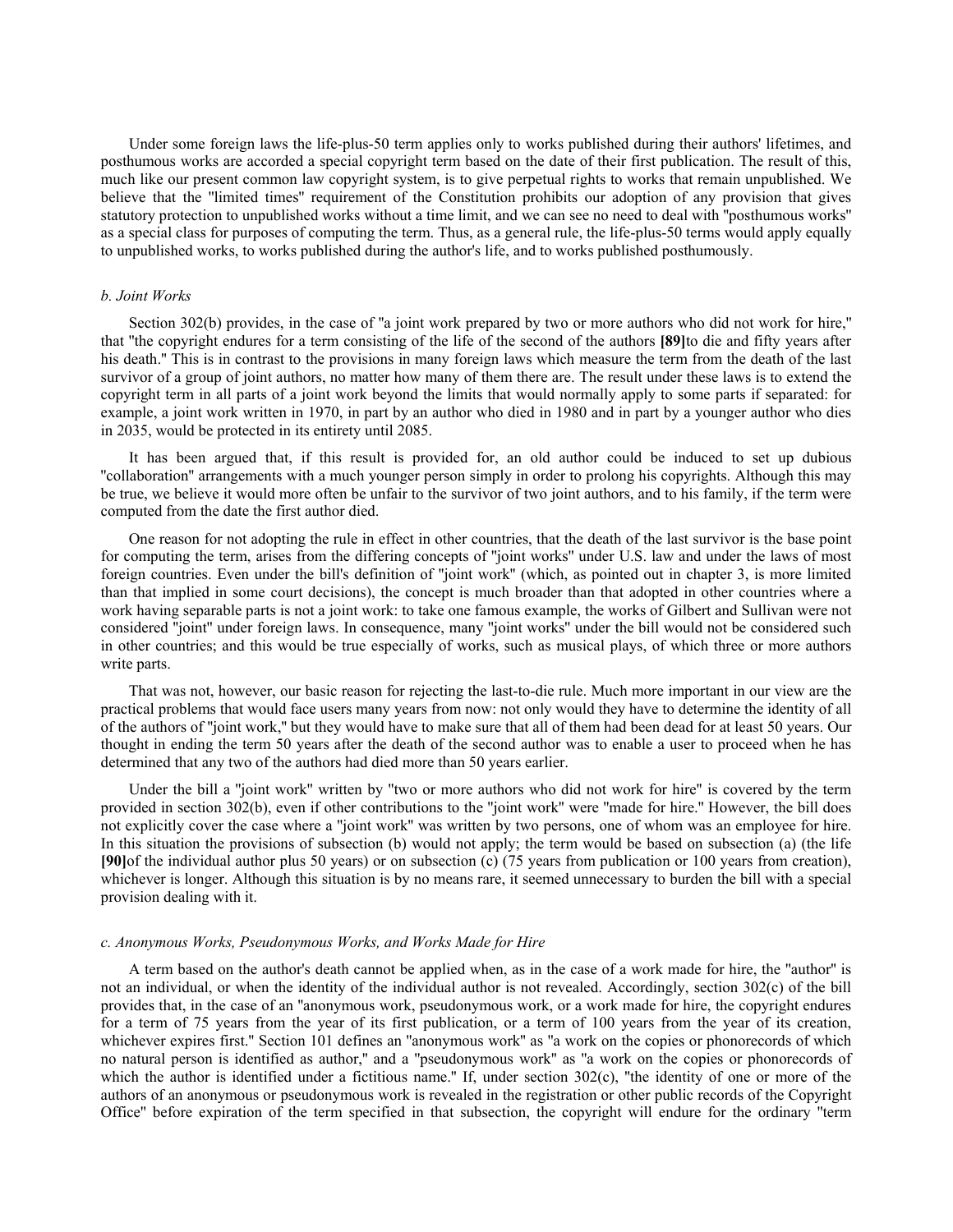specified in subsections (a) or (b), based on the life of the author or authors whose identity has been revealed.'' Thus, although a work written under a wellknown pseudonym would still be a ''pseudonymous work'' under the definition, it would not be governed by the 75/100-year term provisions of subsection (c) as long as any of the public records of the Copyright Office reveal the author's identity.

The term for anonymous and pseudonymous works and for works made for hire is set forth in the alternative: either 75 years from publication or 100 years from creation, whichever is shorter. Under subsection (c), for example, copyright in a work created in 1970 and published in 1980 would expire in 2055 (75 years from publication), whereas copyright in a work created in 1970 and published after 2005 (or never published) would expire in 2070 (100 years from creation).

Establishment of an alternative to ''publication'' as the base point for computing the term in these cases is not only desirable in order to set some limit on exclusive rights in unpublished manuscript material, but it is also required by the ''limited times'' provision of the Constitution. The only alternative base point that can serve for this purpose is "creation," which section 101 defines as the act of fixing the work "in a copy or phonorecord for the first time." While it is true enough that proof of the precise time of an event such as ''creation,'' which is usually private in nature, is likely to involve problems, it is important **[91]**to remember that the question would arise only where a work has remained unpublished for more than 25 years after it was created. The primary importance of ''creation'' would probably be to scholars who, upward of a century later, need to determine a work's copyright status; their task would not be to establish the exact date of creation, but simply to determine whether the work had been created more than 100 years earlier.

The definition of ''creation'' also comes to grips with the problem of works that take some time to complete or that go through various revisions or versions. It provides that, ''where a work is prepared over a period of time, the portion of it that has been fixed at any particular time constitutes the work as of that time, and where the work has been prepared in different versions, each version constitutes a separate work.'' This means that a potential user, wishing to establish whether a particular work (or part of a work) is still under copyright or is in the public domain, need only look to the version he wishes to use, and need not concern himself as to whether that version is complete or may have been revised later.

Although the definition of ''publication'' in section 101 is significant not only with respect to the copyright term but also in connection with a number other provisions of the bill, it no longer has the paramount importance that attaches to the concept of ''publication'' under the present law. The term is defined as ''the distribution of copies or phonorecords of a work to the public by sale or other transfer of ownership, or by rental, lease, or lending.'' In other words, the placing of one or more tangible objects embodying a work in the hands of ''the public'' constitutes ''publication,'' regardless of whether the objects are sold, given away, lent, or distributed under some sort of rental or lease arrangement. ''The public'' in this context is intended, very generally, to refer to persons who are under no express or implied restrictions with respect to the disclosure of a work's contents, but we believe that the situations here are so variable that this particular concept of ''the public'' is better left undefined in the statute. On the other hand, the definition is intended to make clear that the distribution of phonorecords is a ''publication'' under the statute, and that the performance or exhibition of a work is not.

Some questions have been raised concerning the length of the 75- or 100-year periods provided in section 302(c), especially when compared with the usual period of 50 years from publication provided for anonymous and pseudonymous works under the Berne Convention and many foreign laws. This contrast becomes much less striking when one realizes that, as under our common law, foreign laws usually place no limitation on the duration of protection up to the time of publication, and that the 50-year period does not apply to works made for hire unless they also happen to be anonymous or pseudonymous. **[92]**Something like 40 percent of copyrighted works today are ''made for hire,'' and we believe that they are as worthy of protection as works written by authors as an independent enterprise. Often whether or not a work is ''made for hire'' turns entirely on the particular way a contract is worded. Our research, as outlined in the 1961 *Report*, disclosed that, on the average, a life-plus-50 term is roughly equivalent to a straight term of 75 years from publication, and we believe that the copyright term of works made for hire should approximate that of other works.

The alternative term of 100 years from creation for unpublished works is, of course, much more limited than the perpetual protection now available under the common law. We believe that it is long enough to insure against unjustified invasions of privacy and that, in conjunction with the 75-year term from publication, it is not so long as to discourage the publication of a work. Although the Universal Copyright Convention is unclear with respect to unpublished works where an individual person's life cannot be used in computing the term, we also believe that a provision cutting off protection if a work has not been published within 100 years amply fulfills our treaty obligations in this respect.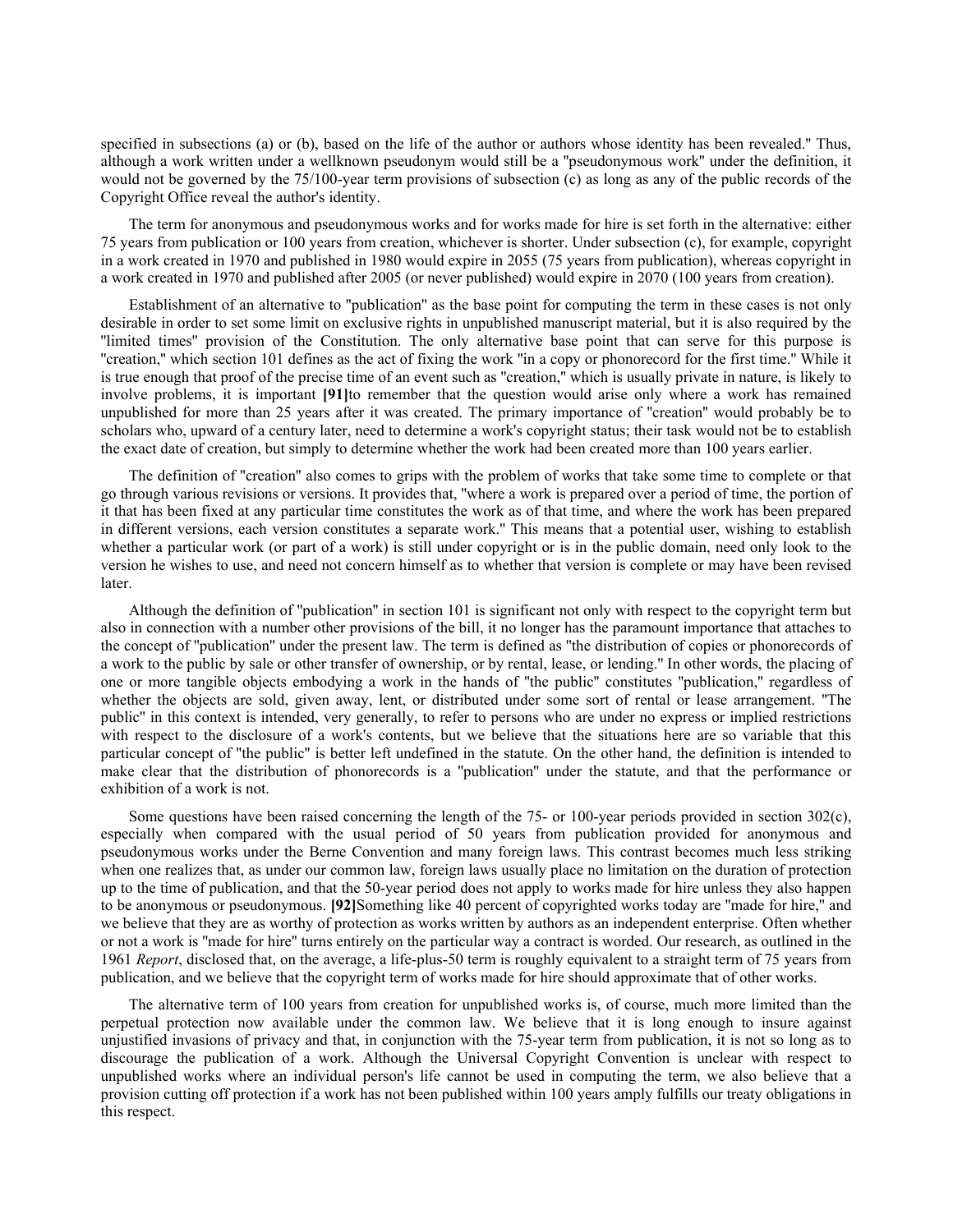### *d. Records and Presumption as to Author's Death*

Subsections (d) and (e) of section 302 are aimed at furnishing an answer to the most serious argument against a copyright term based on the life of the author: the difficulty, and in a number of cases the impossibility, of determining the date of death for lesser-known authors. Subsection (d) sets out a procedure under which statements of the date of an author's death, or statements ''that the author is still living on a particular date,'' could be recorded in the Copyright Office, and also requires the Register of Copyrights to maintain ''current records of information relating to the death of authors of copyrighted works \* \* \*.'' Subsection (e) provides that, after 75 years from first publication or 100 years from creation, whichever is earlier, anyone ''who obtains from the Copyright Office a certified report that the records provided by subsection (d) disclose nothing to indicate that the author of the work is living, or died less than 50 years before, is entitled to the benefits of a presumption that the author has been dead for at least 50 years.'' Taken together we believe that these two subsections would largely surmount the practical problems arising from a life-plus-50 term.

# 3. PRE-EXISTING WORKS UNDER COMMON LAW PROTECTION

Consistent with the preemption of common law rights and the new copyright term based on the life of the author, section 303 provides **[93]**that ''a work created before January 1, 1967, but not theretofore in the public domain or copyrighted''--that is, all existing works under common law protection on December 31, 1966--will be protected instead by statutory copyright beginning on the effective date of the new law (January 1, 1967) and enduring ''for the term provided by section 302.'' For example, an unpublished work written in 1940 whose author dies in 1975 would be protected under the statute from 1967 through 2025, 50 years after his death.

There is, of course, a constitutional problem involved in substituting statutory copyright, which must necessarily be limited in time, for perpetual common law rights in unpublished works that are already in existence. We believe that it is within the power of Congress under the Constitution to cut off existing common law rights in a work as long as it accords the work protection under the statute for a reasonable time. In the case of unpublished works created in recent years the terms provided in section 302 will be long enough for this purpose, but for many other works the applicable terms under section 302 will already have expired or will be nearing expiration when the new statute becomes effective. Under the present law these works can acquire a 56-year statutory copyright at any time by publication (or in some cases by registration, and it would be unfair if not unconstitutional to throw them all into the public domain when the statute comes into effect.

To meet this problem, section 303 assures that statutory copyright in a work previously under common law protection will in any event endure until December 31, 1990; and, to encourage publication, the minimum term would be extended for 25 years more, until December 31, 2015, if the work is published before the end of 1990. For example, if the author of an unpublished, uncopyrighted work died in 1935, the statutory copyright would not expire in 1985; it would last at least until 1990 or (if the work is published between 1967 and 1990) until 2015.

## 4. SUBSISTING COPYRIGHTS

### *a. In General*

On the effective date of the new law there will be two kinds of subsisting copyrights: those still in their first term and those that have already been renewed. We believe that in both cases the duration of copyright should be extended, but in such a way as will not destroy existing renewal expectancies or hopelessly confuse the length of the term in individual cases. To accomplish these purposes the bill deals separately with first-term and renewal copyrights in subsections (a) and (b) of section 304. Subsection (c) concerns the termination of transfers and licenses covering the extended term provided under both subsections (a) and (b).

### **[94]***b. Copyrights in Their First Term*

As pointed out in the 1961 *Report*, works in their first term are now subject to specific renewal expectancies, many of which have been bargained for and sold. We believe it would be unjust to destroy these expectancies, whether transferred or not, and section 304(a) therefore follows the *Report*'s recommendation that the present renewal provision be preserved for these works.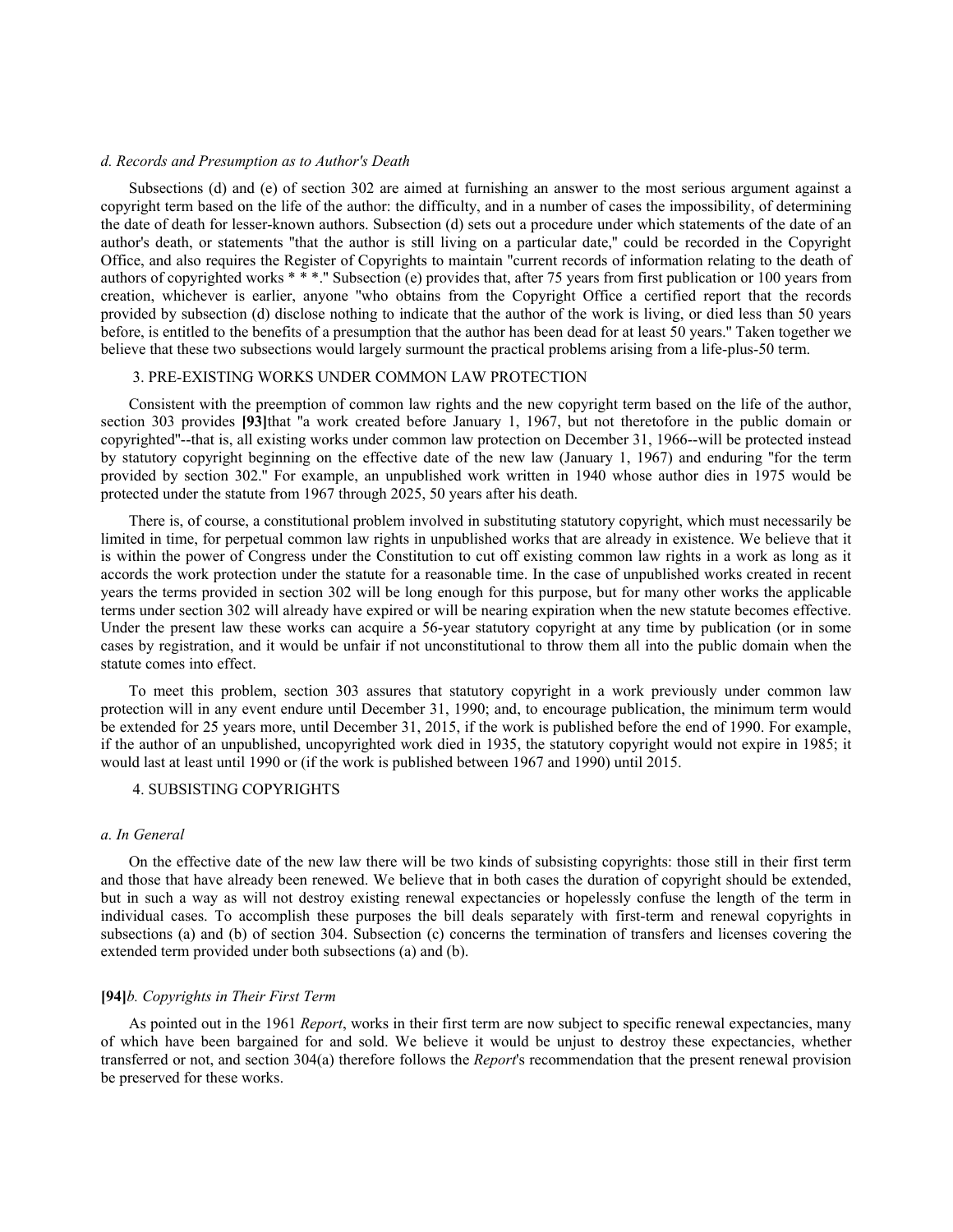Although this means perpetuating the complexities, uncertainties, and ambiguities of the renewal section for another 28 years, there has been general acceptance and support for this proposal. Most people have recognized that any attempt to improve the language now in effect would compound the present confusion, and that it would be better to retain the present language which at least has a background of many years of interpretation and practice. Therefore, aside from a change in the length of the renewal term and some very minor changes in terminology which are without substantive significance, the provisions of sections 24 and 25 of the present Title 17 of the United States Code have been made to govern the ''duration of any copyright, the first term of which is subsisting on January 1, 1967, \* \* \*.''

The *Report* recommended increasing the period during which renewal registration could be made from 1 to 5 years, and that recommendation was adopted in the preliminary draft of 1963 and the bill introduced in 1964. It was pointed out, however, that this would be likely to create serious problems in practice: it is now unclear when a renewal ''vests'' and, since there would be many more changes in the classes of renewal beneficiaries (through death, birth, marriage, divorce, etc.) during a 5-year period, the uncertainty would be greatly increased. The 1965 bill therefore retains the 1 year period for renewal registration provided in the present law.

The bill would add 19 years to the present 28-year renewal term, thus providing a renewal lasting 47 years and a total copyright term of 75 years. As already noted, 75 years is roughly the equivalent of a life-plus-50 term, and is consistent with the other periods provided in section 302.

#### *c. Copyrights in Their Renewal Term*

Subsisting copyrights that have already been renewed would likewise be extended, under section 304(b), to run for a total of 75 years, the same term provided in section  $304(a)$  for first-term copyrights that are renewed under the new law. Note that in those cases where the renewal term has already been extended (to December 31, 1965 under the act of Sept. 19, 1962, Public Law 87-668, 76 Stat. 555, and possibly to a later date under H.J. Res. 431, introduced in the present Congress), the additional extension of the renewal term will be less than **[95]**19 years, but the total period of protection will be 75 years, the same as for other copyrights extended under subsection (b).

If a longer term is to be given to subsisting copyrights that are renewed, the basic question is whether to make it a mere extension of years or to change the entire basis of computing the term by adopting the life-plus term provisions of section 302. Merely adding years to the term in these cases has great advantages of simplicity and certainty and, on the average, it is equivalent to the terms provided elsewhere in the bill. To adopt a life-plus term for these works, with the exceptions and special conditions that would have to accompany it, would be, as one commentator said, ''unspeakably confusing and complicated.'' It would require detailed and intricate statutory provisions, would open the length of a great number of existing copyrights to question, and would ultimately serve little purpose.

### *d. Termination of Grants Covering Extended Term*

Whether now in their first or renewal terms, subsisting copyrights would be extended from 56 to 75 years under section 304. An important question arises as to whether, in a case where their rights have already been transferred, the statute should give the author or his dependents an opportunity to benefit from the extension. The reasons for allowing a termination of transfers and licenses, as under section 203, are particularly strong in the case of the extended term: the extension is a new right that Congress is creating for the first time, and the stated objective of the constitutional clause is to secure copyright protection to authors.

Section 304(c) closely parallels section 203 by providing an opportunity to terminate an ''exclusive or nonexclusive grant of a transfer or license of the renewal copyright or of any right under it, executed before January 1, 1957, \* \* \*'' under the same conditions and with the same limitations provided in the earlier section. The 5-year period during which the termination can be made effective is to start ''at the end of 56 years from the date copyright was originally secured.''n\*

However, instead of being limited to transfers executed by the author, the right of termination under section 304(c) would extend to grants executed ''by any of the persons designated in the second proviso of subsection (a)(1) of this section''--that is, the author or his widow and children, executors, or next of kin, these **[96]**being the persons who can claim renewal today. The reason for the difference is that, as a direct result of the present renewal provisions, a large number of binding transfers and licenses covering renewal rights have been executed by the author's widow, children, and other statutory beneficiaries, as well as by the author himself. We believe that, for example, where the author's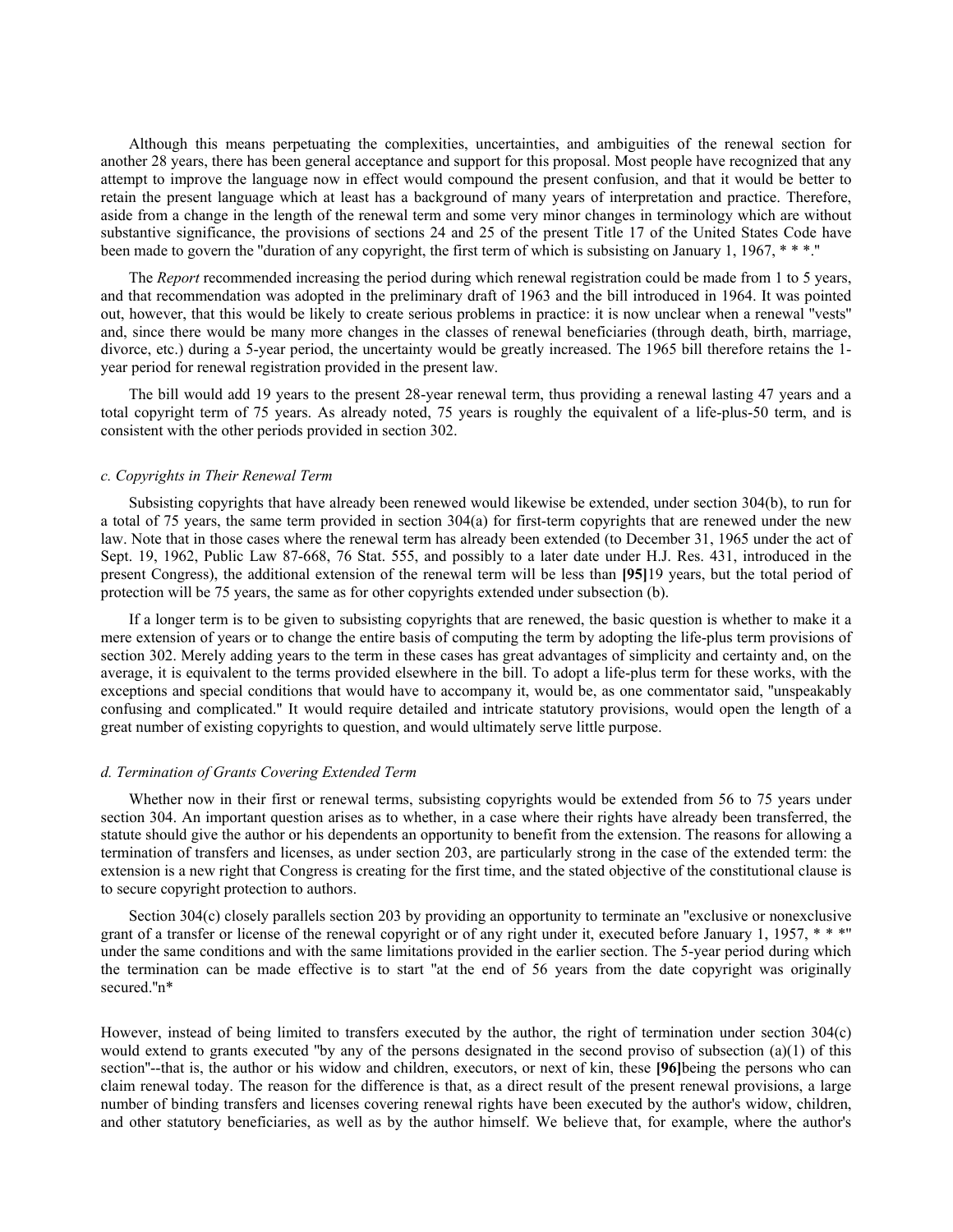widow was the proper renewal claimant but had previously executed a transfer of her renewal rights, she should be able to gain the extended term after the present 28-year renewal period is over.

# 5. YEAR-END EXPIRATION OF TERMS

Carrying out a recommendation of the *Report*, section 305 provides: ''All terms of copyright provided by sections 302 through 304 run to the end of the calendar year in which they would otherwise expire.'' Even this provision, which is intended to simplify computation of the term and which looks so straightforward on the surface, has its own special problems.

Since the section applies only to the copyright terms ''provided by sections 302 through 304,'' it has no effect on the other time periods provided throughout the bill. It would extend the total terms of subsisting copyrights covered by subsections (a) and (b) of section 304 to the end of the 75th year from the date copyright was secured. Under subsection (a) it would also extend the first term to the end of the 28th years of the copyright, thus altering the period for renewal registration. Since all copyrights under the bill would expire at the end of the year, the renewal year under section 304(a) would run from December 31 through December 31 in all cases. This is likely to produce some confusion and will mean the bunching at one time of a substantial workload in examining renewals, but these are problems that can be solved administratively. Finally, since section 305 applies only to ''terms of copyright,'' it does not change the time periods provided in section 304(c) with respect to termination of transfers and licenses.

**[97]** *Chapter 5*

## **NOTICE OF COPYRIGHT OUTLINE**

Click here to view image.

§ [99] Chapter 5 NOTICE OF COPYRIGHT

# A. THE NOTICE REQUIREMENTS IN GENERAL

One of the principal criticisms of the present copyright statute has been directed at the rigidity and unfairness of the provisions requiring a notice of copyright as a condition of protection. Unintentional omission of the notice and comparatively trivial errors in its form and position have caused complete forfeiture in a number of cases, and it has been argued that, because of this injustice, the notice requirements should be eliminated entirely. It has also been urged that, as a matter of principle, an author should be entitled to protection without the need of giving public notice of his claim.

The 1961 *Report* weighed these objections against the four principal values of a copyright notice: (1) placing published material which no one is interested in protecting in the public domain; (2) showing whether a work is under copyright; (3) identifying the copyright owner; and (4) showing the year of publication. It concluded that these are real and important purposes which should be preserved, and it proposed to ''continue to require a copyright notice in published copies, but with certain changes in the present law to avoid the forfeiture of copyright through inadvertent omission of or errors in the notice.'' The broad outlines of the *Report*'s recommendations for carrying out this proposal have been retained in the 1965 bill, but with some additional changes aimed at making the notice simpler and minimizing still further the effect of omissions and errors.

In general, sections 401 through 405 of the bill represent an effort to preserve the values of the copyright notice by inducing its use, while substantially ameliorating the effects of accidental or even deliberate errors or omissions. Subject to certain safeguards for innocent infringers, protection would not be lost by the complete omission of notice from large numbers of copies or from a whole edition, if registration for the work is made before or within 5 years after publication. Errors in the name or date in the notice would not be fatal and could be corrected under the bill.

Section 401(a) sets forth the basic notice requirement: that, whenever a protected work ''is published in the United States or elsewhere by authority of the copyright owner, a notice \* \* \* shall be placed on all publicly distributed copies from which the work can be visually **[100]**perceived, either directly or with the aid of a machine or device.'' In general this restates the scope of the present notice requirements, which apply only to authorized ''copies'' of published works from which the work can be perceived by the eye.

Section 402(a) establishes a new notice requirement which, paralleling section 401(a), covers the new subject matter of sound recordings: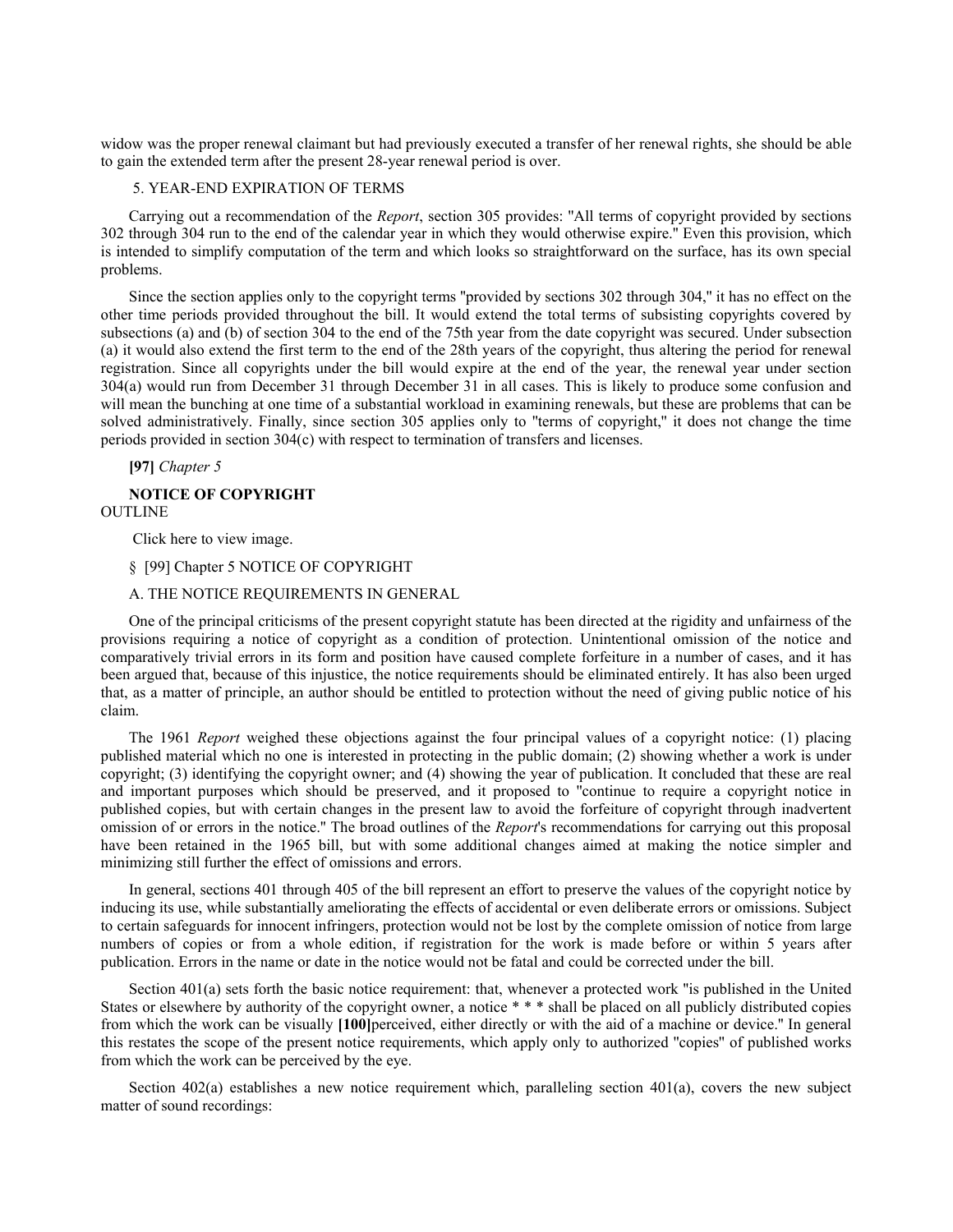Whenever a sound recording protected under this title is published in the United States or elsewhere by authority of the copyright owner, a notice of copyright as provided by this section shall be placed on all publicly distributed phonorecords of the sound recording.

For the reasons already outlined in chapters 1 and 2, the bill would extend copyright protection to sound recordings as works in themselves, separate and distinct from the literary or musical works they embody. Because of this distinction and the obvious danger of confusion if the notice were the same for both, the notice to appear on the ''phonorecords'' of ''sound recordings'' would differ from that to appear on the ''copies'' of other works under section 401. Since ''phonorecords'' are not ''copies,'' there would be no need to place a section 401 notice on ''phonorecords'' to cover the literary or musical work embodied in the record.

Three general points should be emphasized with respect to both sections 401(a) and 402(a):

(1) The bill requires a notice only on copies or phonorecords that have been ''publicly distributed.'' Thus, for example, the mere public exhibition of a visually perceptible copy, whether directly or by means of projectors, television, or other devices, would not require a notice. This would resolve an unsettled question under the present law, which seems to point in the direction of requiring a notice whenever a copy is exhibited to the public without restrictions as to copying.

(2) The intention behind the language of both subsections is that where the copyright owner has authorized publication of a work, the public distribution of copies or phonorecords without a notice will not meet the requirements of sections 401(a) and 402(a). As under the present law, this would be true even if the author expected a notice to be used, as long as the use of the notice was not an actual condition of his authorization. On the other hand, where the owner authorized publication only on the express condition that the publicly distributed copies or phonorecords bear a prescribed notice, publication without that notice would not be authorized and would have no effect upon his rights.

(3) Both subsections require use of a notice whenever the work ''is published in the United States or elsewhere \* \* \*.'' Under section 10 of the present statute, as interpreted by the Copyright Office Regulations, a work first published abroad must generally bear a notice at the time of its first publication in order to secure copyright protection in the United States; however, there have been court decisions indicating that, once copyright has been secured, any copies later distributed outside the United States need not bear a notice. Thus, in this one respect, the proposed requirement may be tighter than under the present law; it has been argued very **[101]**strenuously that, since foreign publishers sometimes ignore the need to use a notice, the requirement could work a hardship on American authors and publishers. While this argument has validity, there are several factors to consider:

(a) In view of the valuable purposes served by the notice, it would be unwise to eliminate it for the vast body of works published abroad unless there were overwhelming reasons for doing so.

(b) Many copies of works published abroad find their way into the United States where, if they bore no notice, they might induce innocent infringements.

(c) The consequences of failure to use a notice would be much less drastic under the bill than they are now: for the most part they pertain to limitations on remedies against innocent infringers rather than a forfeiture of rights.

(d) Under section 9(c) of the present law a notice must appear on all copies of a work distributed anywhere in the world in order to be entitled to the special benefits of the Universal Copyright Convention. As a result, a great many foreign publishers have become accustomed to the use of the notice, and their numbers are increasing. With the breaking down of national barriers with respect to intellectual materials, and the free flow of copies and phonorecords across boundaries, the need for a notice on foreign works becomes more urgent than ever before. To throw away the gains that have been made in the use of the notice under the Universal Copyright Convention would seem unwise and shortsighted.

(e) An American author or publisher can guard himself against a foreign grantee of publishing rights who carelessly omits the notice, by making the use of notice a condition of the grant.

Aside from the requirement for registration before or within 5 years of publication, the principal consequence of omission of notice is the loss of some remedies against innocent infringers provided in section 404. That section, which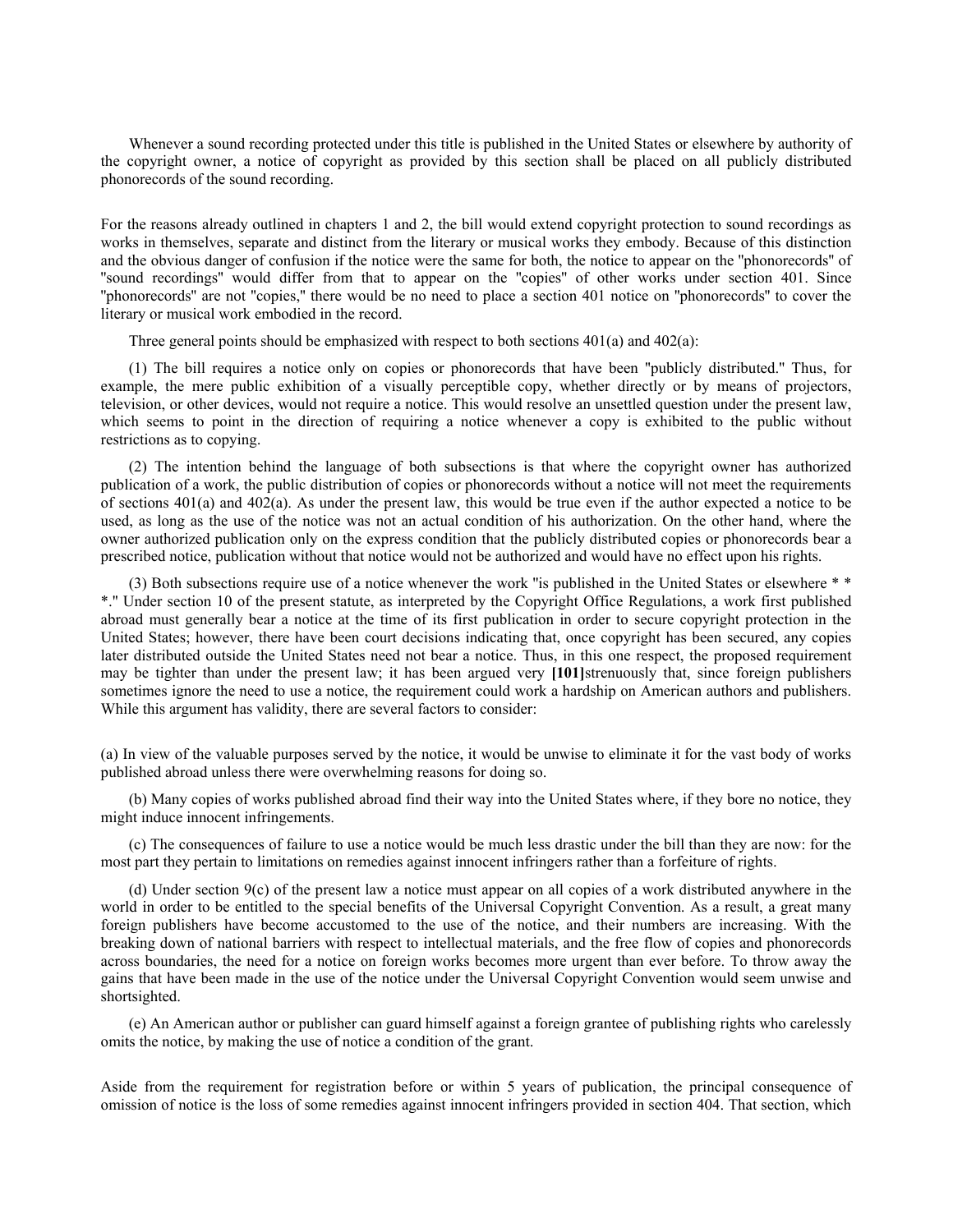is discussed below, is intended to preserve the copyright when notice has been omitted, and to allow remedial action against infringers except for infringements committed innocently by a person who was misled by the absence of notice. It is true that, where the notice is left off of foreign copies, the copyright owner might occasionally suffer a loss under section 404 if one of those copies comes into the hands of someone who is misled by the omission and infringes innocently in the United States. Whatever the solution under section 404, however, we do not believe the risk of loss is so great as to justify abandoning the general requirement that copies published abroad bear the notice.

# B. FORM AND POSITION OF NOTICE

## 1. VISUALLY PERCEPTIBLE COPIES

The form of notice prescribed by section 401(b) is generally in accord with the recommendations of the 1961 *Report*, but with some **[102]**minor changes and clarifications. In addition to the symbol ''(c)'' or the word ''Copyright'' the alternative of using the abbreviation ''Copr.'' has been retained; the use of this form is frequent enough today that its abandonment as an acceptable alternative would be confusing and might have unfair results in some cases. Common problems now encountered with respect to the appropriate date to use in the notice on compilations and derivative works, and with respect to the acceptability of variant designations of the copyright owner, are also dealt with specifically in section 401(b).

As recommended in the *Report*, the year date of publication would be required in the copyright notice on the copies or phonorecords of all categories of copyrightable works, and the exemption from this requirement, now applicable generally to pictorial, graphic, and sculptural works, would be dropped. (SEC. 8 of the Transitional and Supplementary Provisions would allow continued use of a form of notice acceptable under the present law with respect to works already published when the new statute comes into effect.) Even though the date of publication will no longer be the starting point for copyrights under this bill, it will still have great significance in computing the term under sections 302(c) and 303, in determining the status of a work under sections 302(e), 409(c), and 411, among others, and in informing the public of how recent the work is.

The provision on the position of the notice, as the *Report* proposed, adopts the flexible approach of the Universal Copyright Convention by providing simply that the notice ''shall be affixed to the copies in such manner and location as to give reasonable notice of the claim of copyright.'' However, in order to offer guidance and avoid uncertainty as much as possible, the subsection provides: ''The Register of Copyrights shall prescribe by regulation, as examples, specific methods of affixation and positions of the notice on various types of works that will satisfy this requirement, but these specifications shall not be considered exhaustive.'' Under this provision a notice placed in one of the positions or affixed by one of the methods prescribed in the regulations would clearly meet the requirements, but a notice in some other location or affixed in some other way might also meet the requirements if it were found to ''give reasonable notice of the claim of copyright.''

### 2. PHONORECORDS OF SOUND RECORDINGS

As already explained, section 402 contains special provisions with respect to the form and position of the notice to appear on phonorecords with respect to the copyright in the sound recording. Subsection (b) specifies a form of notice to consist generally of three **[103]**elements: (1) the symbol e; (2) the year of first publication of the sound recording; and (3) the name of the copyright owner (or an acceptable variant).

There are three principal reasons for adopting the symbol e rather than the usual symbol "(c)," for the notice of copyright in a sound recording:

(1) To avoid confusion between the claim to copyright in the sound recording and the claim to copyright in the visually perceptible literary or pictorial material (on the label, album cover, liner notes, etc.) that often accompanies a phonorecord. Since section 402(c) permits the notice for the sound recording to appear on the record label or container, the chances for misunderstanding are obvious;

(2) To avoid confusion between the claim to copyright in a sound recording and in the literary or musical composition embodied in it;

(3) To use the symbol adopted by the International Convention for the Protection of Performers, Producers of Phonograms and Broadcasting Organizations (the ''Neighboring Rights Convention'') as the international symbol for the protection of sound recordings. The United States is not a party to this Convention, but, aside from the possibility of its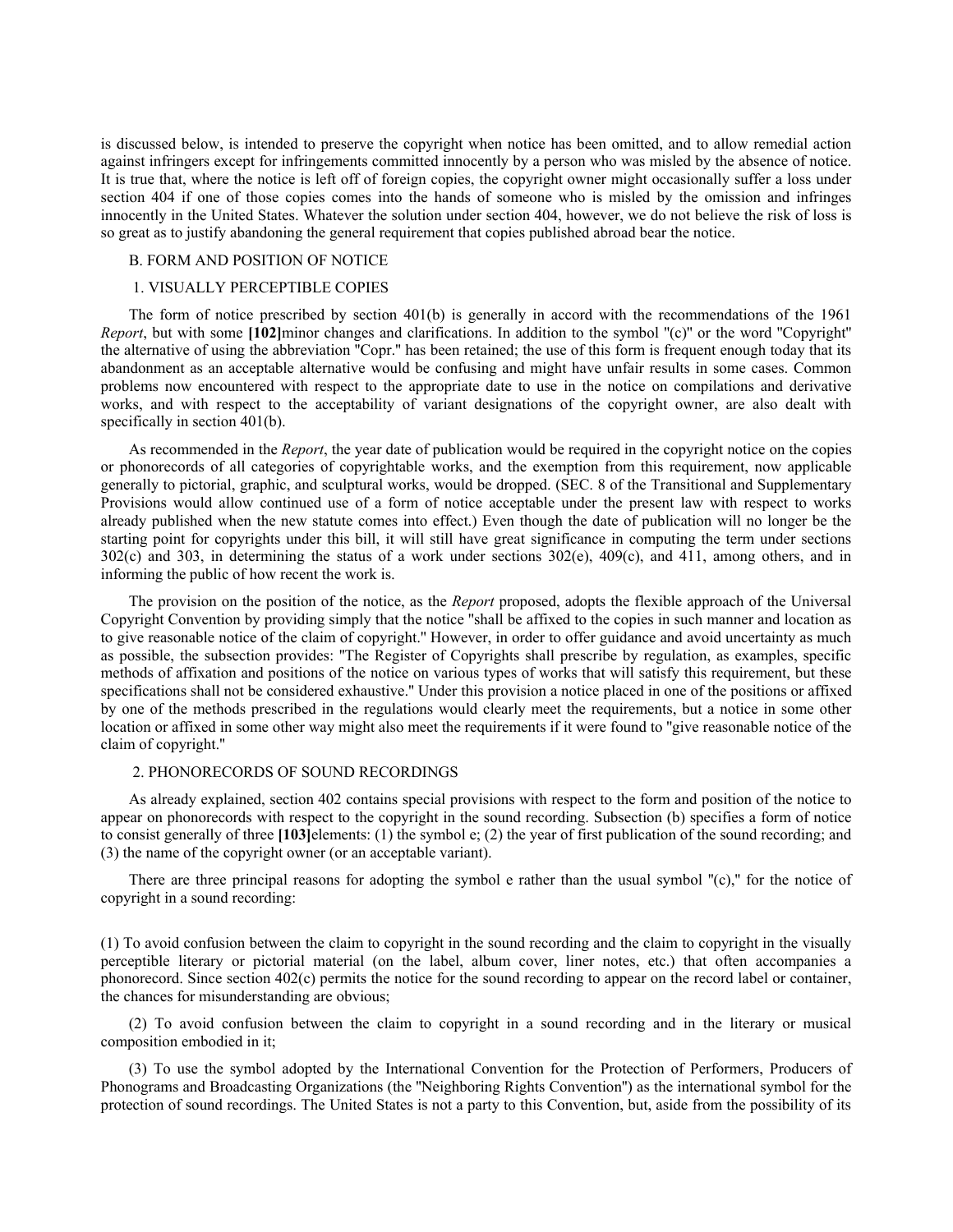becoming a party in the future, there may well be cases in which, for example, Americans will be able to take advantage of its benefits in foreign countries.

It is now not clear whether sound recordings that have been published by the public distribution of phonorecords are in the public domain or are still under common law copyright protection. The bill makes no effort to decide that question with respect to sound recordings published before the effective date of the new law; but, taking account of the possibility that some of those sound recordings may be entitled to statutory protection after that date under section 303, the bill makes clear that the notice requirements have no retroactive effect with respect to phonorecords that have already been distributed. Subsection (d) of section 402 provides that ''[t]he requirements of this section apply to all phonorecords publicly distributed on or after January 1, 1967.''

# C. CONTRIBUTIONS TO COLLECTIVE WORKS

In chapter 3 we have already noted the interaction between sections 201(c) and 403 in attempting to remedy the problems of ownership and notice now existing with respect to contributions to periodicals and other collective works. Concerning the notice, the 1961 *Report* recommended that a ''single notice in a collective work should be sufficient notice for the work as a whole and for each of the component works, including those previously copyrighted,'' and that the ''single notice should be presumed to apply to all the component works for which no separate notice is given.''

**[104]**In implementing this proposal section 403 provides, first of all, that a ''separate contribution to a collective work may bear its own notice of copyright,'' but then goes on to specify that, with one exception,

\* \* \* a single notice applicable to the collective work as a whole is sufficient to satisfy the requirements of sections 401 and 402 with respect to the separate contributions it contains \* \* \*, regardless of the ownership of copyright in the contributions and whether or not they have been previously published.

Thus, as long as there is a notice covering the collective work as a whole, the rights in any individual contributions would not, in general, be affected by the failure to use separate copyright notices on them, regardless of whether they have been published before or who owns the rights in them.

The exception to this rule would apply to ''advertisements inserted on behalf of persons other than the owner of copyright in the collective work.'' Magazines, newspapers, and some other types of ''collective works'' are, of course, among the principal media for advertising, and it is common for the same advertisement to be published in a number of different periodicals. Under the present law it seems clear that, for example, the general copyright notice in a particular issue of a magazine--which would usually name that magazine publisher as the copyright owner--would not cover the material placed in that issue by other persons as ordinary advertising. Relatively few advertisements are copyrighted today, and those that are have their own separate copyright notices, usually in the name of the advertiser. We believe that there are good reasons for preserving this situation in the new law and that, as a general rule, a separate notice should be required for advertisements published in collective works.

Although, under section 403(a), the notice for a collective work as a whole will serve as the notice relating to a separate contribution that does not bear its own notice, the provisions of section  $201(c)$  will mean that in a great many cases the author will remain the owner of the contribution. The question then arises as to the position of a third person who, relying on the notice, deals in good faith with the publisher for use of the contribution. Section 403(b) treats this situation, in effect, as a case where the wrong name has been used in the notice, and specifies that ''the case is governed by the provisions of section 405(a).'' Those provisions will be discussed later in this chapter, but it should be noted here that their main impact would probably be felt in the case where ''the person named in a single notice applicable to a collective work as a whole is not the owner of copyright in a separate contribution that does not bear its own notice.''

## **[105]** D. OMISSION OF NOTICE

# 1. EFFECT OF OMISSION ON COPYRIGHT

Although sections 401 and 402 speak of the provisions on copyright notice as ''requirements,'' when these sections are read in conjunction with section 404 it becomes clear that the ''requirements'' are no longer absolute. Taken together, the bill's notice provisions represent a substantial liberalization of the present law, under which omission of the notice from published copies generally results in forfeiture. They also go further in this direction than the recommendations of the 1961 *Report*, which would have preserved the copyright only if the notice had been omitted inadvertently and if certain rather strict formalities were also complied with.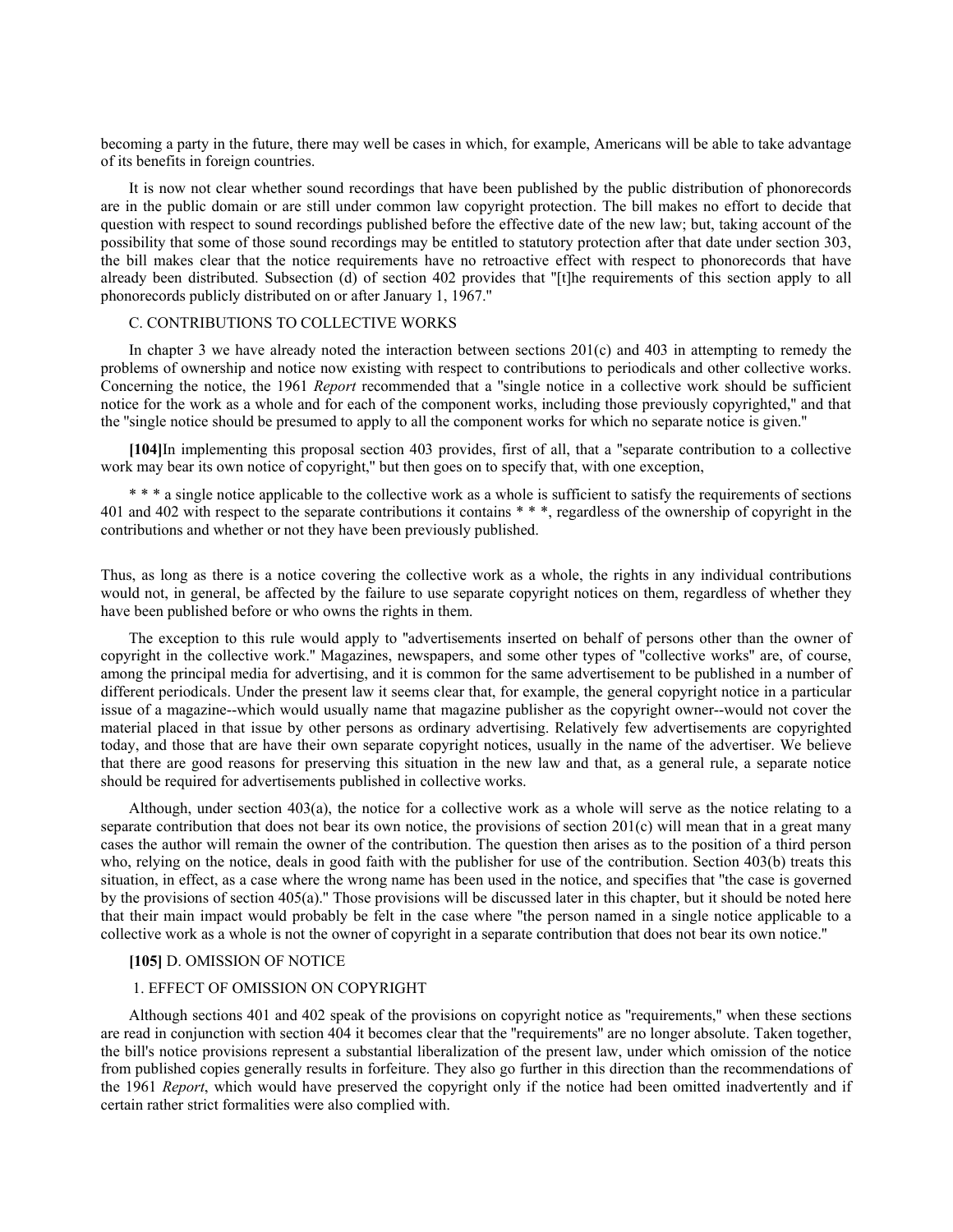In the discussions of the *Report*'s proposals (and of the 1963 preliminary draft which to some extent adopted them) it was urged that, to make the validity of a copyright turn on the question of whether the omission of notice was "deliberate" or "unintentional" would involve impossible problems of proof and would result in uncertainty and injustice. After considering these arguments we concluded that questions involving the subjective state of mind of one or more persons and their ignorance or knowledge of the law should be avoided if at all possible. Assuming that it also contains proper safeguards to protect the public and to keep the notice requirements from becoming meaningless, we decided that the bill should drop any distinction between ''deliberate'' and ''inadvertent'' or ''unintentional'' omission and, subject to certain conditions, should preserve the copyright in all cases.

Section 404(a) provides that ''[o]mission of the copyright notice prescribed by sections 401 and 402 from copies or phonorecords publicly distributed by authority of the copyright owner does not invalidate the copyright'' if one of two conditions is met:

(1) if ''the notice has been omitted from no more than a relatively small number'' of publicly distributed copies or phonorecords, or

(2) if ''registration for the work \* \* \* has been made before or is made within five years after the publication without notice, and a reasonable effort is made to add notice to all copies or phonorecords that are distributed to the public in the United States after the omission has been discovered.''

In other words, under the general scheme of the bill, copyright is secured upon the creation of a work and is not lost by the omission of notice on the copies or records as first or later published, regardless of whether or not the omission is wholesale or deliberate. However, if the notice is omitted from ''more than a relatively small number,'' **[106]**the continued validity of the copyright would depend upon compliance with two conditions subsequent:

(1) Registration, if not already made, would have to be made within 5 years after the distribution without notice, and

(2) There would have to be a reasonable effort to correct the omission, after it is discovered, by adding the notice to copies or phonorecords later distributed in the United States.

Thus, if the notice is omitted from a number of copies or records, copyright will not be lost immediately, but the work will go into the public domain if there is no effort to correct the error or if no registration has been made for the work within 5 years.

The only omission that this section deals with is an ''omission of the copyright notice prescribed by sections 401 and 402 from copies or phonorecords publicly distributed by authority of the copyright owner.'' As we have explained earlier in this chapter, the requirements of sections 401 and 402 apply only in cases where the copyright owner has authorized the publication, and it should therefore be doubly clear that the omission of notice by someone who had no authority from the copyright owner to publish the work, or whose authority was conditioned on the use of a notice, would have no effect upon the owner's rights.

Under clause (1) of section 404(a), omission from ''no more than a relatively small number of copies or phonorecords'' will, subject to the safeguards for innocent infringers provided in subsection (b), leave the copyright owner fully protected without the need for registration or correction of the error. The phrase ''relatively small number'' is intended to establish that the number must be small in an absolute sense and not merely in relation to the size of the entire edition. For example, this requirement would not be satisfied if the notice were omitted from 1,000 copies out of an edition of 100,000.

Where the notice has been omitted from more than a "relatively small number" of copies or phonorecords, clause (2) first requires, as a condition of curing the error, that registration be made by the end of a period of 5 years after the defective publication. To be effective for this purpose the registration need not explain the circumstances of the error and, in fact, may be made before the error occurs. The period of 5 years was the subject of some dispute, some users arguing that it would leave the status of copyrights in doubt for too long and urging that the *Report*'s recommendation for a 1-year period be retained. Author groups, in particular, argued that the period is too short, since a copyright owner may not discover omissions by remote licensees for many years. We have concluded that 5 years is a reasonable period for this purpose, and it also has the advantage of being consistent with the period provided in section 409(c) with respect to the evidentiary **[107]**weight to be given to a certificate of registration issued more than 5 years after publication.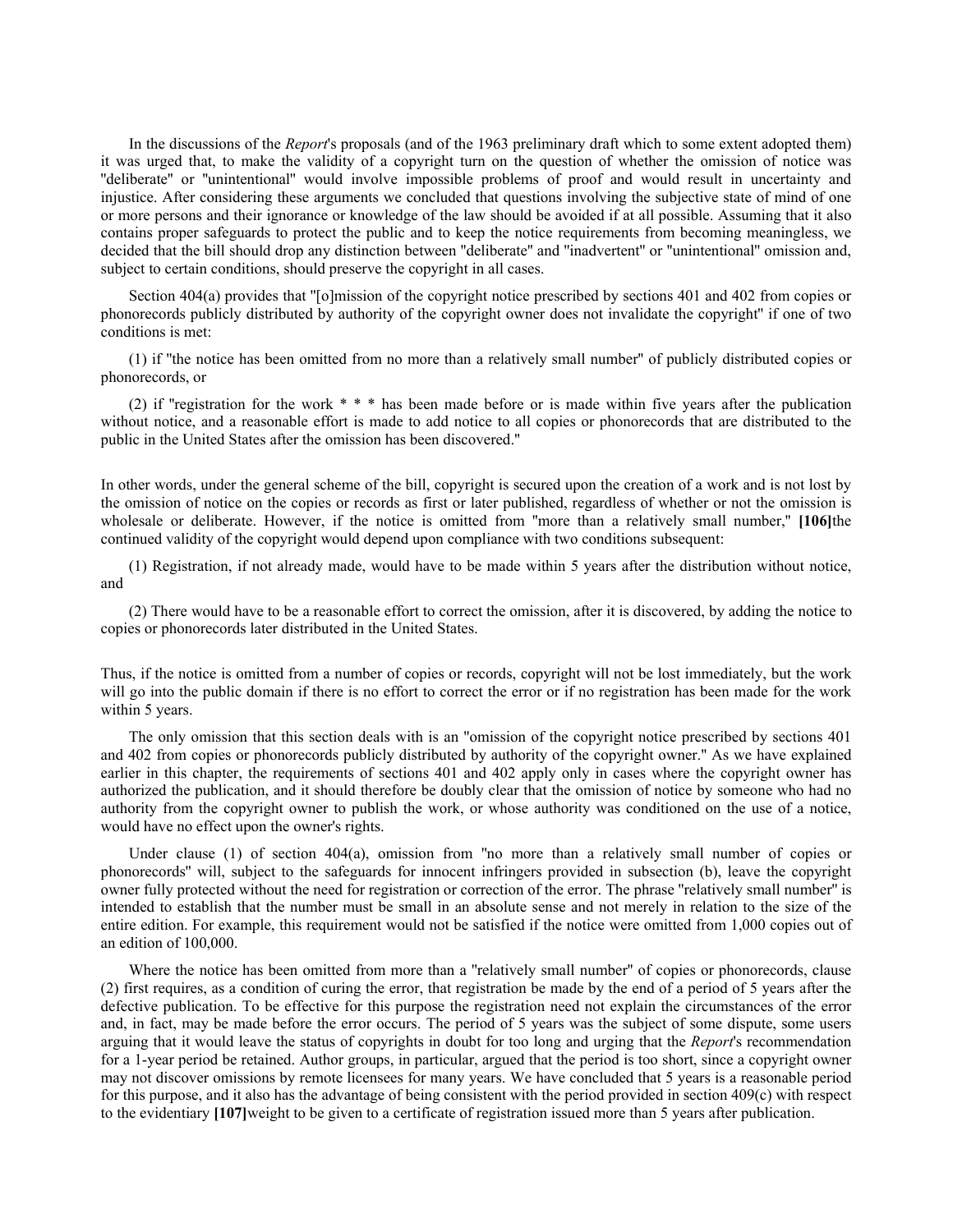Under the second condition specified by clause (2), the copyright owner has the obligation, after discovering the error, of making a ''reasonable effort'' to add the notice to ''all copies or phonorecords that are distributed to the public in the United States.'' Note that this requirement does not apply to the distribution of copies and phonorecords in foreign countries, the thought being that it would be burdensome and impractical to force an American copyright owner to police the activities of foreign licensees in this situation.

### 2. EFFECT OF OMISSION ON INNOCENT INFRINGERS

Along with the requirements of clause (2) of section 404(a), which we have just discussed, the main sanction for the use of a notice is found in subsection (b) of section 404, which limits the rights of the copyright owner against "[a]ny person who innocently begins an undertaking that infringes a copyright," provided that person "proves that he was misled by the omission of notice,'' and ''undertook the infringement before receiving actual notice that registration for the work had been made \* \* \*.'' This provision, which finds some of its origins in section 21 of the present statute, is based on the premise that a person acting in good faith, and with no reason to think otherwise, should generally be entitled to assume that the absence of notice on an authorized copy or phonorecord means that the work is in the public domain, and should be shielded from unreasonable liability resulting from his reliance on that assumption. The provisions of subsection (b) would be applicable to any case where notice has been omitted, whether the omission was from ''a relatively small number of copies or phonorecords'' or not.

The principal controversy over subsection (b) has involved the clause exempting an innocent infringer, who was misled by the omission, from monetary liability if he ''undertook the infringement before receiving actual notice that registration \* \* \* had been made.'' It was pointed out, with reason, that in the large majority of cases it would be impossible to give notice of registration to a potential infringer before he begins an infringing use, since there would be no way of knowing when an unknown person is about to infringe. This point was coupled with the arguments against requiring a notice on any copies or records published abroad; fears were expressed that subsection (b) would permit a user to escape liability by claiming that he had been misled by the absence of notice on an obscure foreign edition and that, although he could have found a registration for the **[108]**work by checking with the Copyright Office, he had received no actual written notice of registration.

For the reasons already outlined in this chapter we believe that it is desirable to retain the notice requirements for copies and phonorecords distributed abroad. With respect to the requirements for actual notice before the infringer innocently began his undertaking, the problem is how to balance the interests: on the one side, the interests of the copyright owner who has registered his claim and tried in good faith to insure use of a notice, and on the other side the interests of the truly innocent infringer (the teacher, the librarian, the newspaper publisher, the television newscaster, etc.) who believes he is entitled to use a work because the only copy he sees contains no notice, and who has not time or facilities for a search in the Copyright Office in every such case.

In the light of the arguments made to us since the 1965 bill was introduced, we believe that this problem needs further consideration. In particular, we think the bill should not require, in all cases, that actual notice of registration must be given before the infringing undertaking is begun, as a condition of any monetary recovery whatever. As we now see it, the best general approach would involve a differentiation between infringing acts committed before and those committed after actual notice of registration. Thus, where an infringer proves that the notice had been omitted, that he acted innocently as a result of being misled by its absence, and that his infringement had been completed before he received actual notice of registration, we believe it would be appropriate to limit his monetary liability to any profits he received from his infringement.

On the other hand, in the case of continuing infringements of the kind that are involved in an enterprise running over a period of time, such as a publication program or the production of a motion picture, the copyright owner should be able, after he has given actual notice of the registration, to enjoin the continuation of the infringing enterprise and to recover fully for all infringing acts committed after notice. It can be argued with reason that persons engaging in enterprises of this character could normally be expected to check the registration records before they begin the undertaking, even where copies have been published without notice.

The second sentence of section 404(b) would permit the issuance of an injunction against continuing an infringement, even where monetary damages had been denied because of the omission of the notice. In line with the comments in the preceding paragraph, further consideration should be given to dropping the provision for issuance of injunctions on condition ''that the infringer be reimbursed for any reasonable expenditure incurred by him, \* \* \*.'' It has also been [109]argued that "expenditure" in this clause should be expanded to include outlays of time as well as money; however, while we think that "expenditure" is broad enough to include certain nonmonetary outlays that can be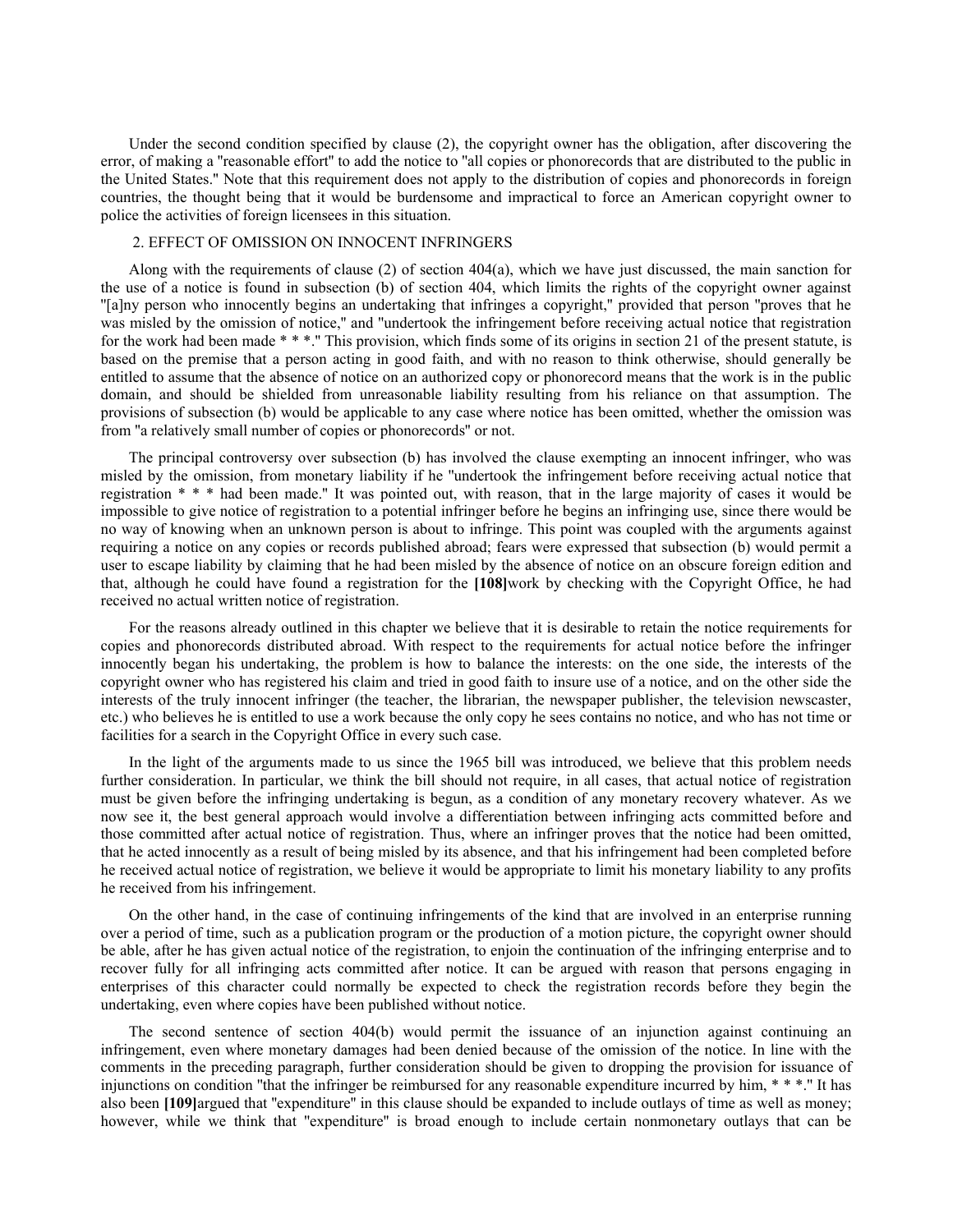translated readily into monetary terms, we doubt the wisdom of treating voluntary investments of time equally with the actual outlay of money for this purpose.

Under section 404(b) the court would also have discretion to permit ''the infringer to complete his undertaking,'' on condition ''that he pay the copyright owner a reasonable license fee in an amount and on terms fixed by the court.'' This proposal did not appear in the 1961 *Report*, but if the court, after balancing the equities, allows the innocent infringer to continue his enterprise, it should also be permitted to require him to pay a reasonable fee for doing so.

## 3. REMOVAL OF NOTICE BY OTHERS

Subsection (c) of section 404 provides that protection "is not affected by the removal, destruction, or obliteration of the notice, without the authorization of the copyright owner, from any publicly distributed copies or phonorecords.'' The problem here is not the one we have discussed earlier: what happens when the copyright owner authorizes publication and the copies or records come out without a notice. This subsection is intended to deal with the situation that arises when there has been an authorized publication with notice, and someone later in the chain of commerce cuts off, tears off, marks out, or covers over the notice. The courts that have dealt with this problem in recent years (notably in connection with notices on the salvage of textile fabrics) have held that, in general, a notice is valid if it is securely affixed to the copies when they leave the control of the copyright owner, even though it is removed from the copies at some later stage in their use. We believe that this is a reasonable solution to a difficult practical problem, and subsection (c) is intended to incorporate it in the statute.

### E. ERROR WITH RESPECT TO NAME OR DATE

### 1. ERROR IN NAME

The 1961 *Report* recommended that, although ''[a]n erroneous name \* \* \* in the notice should not invalidate the copyright," a "person not actually informed otherwise should be entitled to act on the assumption that the name \* \* \* given in the notice [is] correct.'' The preliminary draft of 1963, in implementing this recommendation, proposed that, unless a document showing the true ownership has **[110]**been recorded, ''the person named in the notice \* \* \* be entitled, as trustee for the true owner, to execute binding transfers \* \* \*, subject to an accounting for all profits, \* \* \*.'' This draft provision was roundly attacked as ''dangerous and inequitable'' on the ground that it could enable an unscrupulous user to dispose of an author's rights against his will merely by placing his name in the notice. It was also criticized as leading to confusion and uncertainty over the actual ownership of rights.

These arguments struck us as valid, and the bill therefore adopts a different approach. Section 405(a) first reaffirms the principle that, where the person named in the notice is not in fact the owner of the copyright (or of a particular right under the copyright), neither the validity of the copyright nor the ownership of rights under it would be affected; under this language it would no longer be a defense for an infringer merely to prove that the notice contained the wrong name. The subsection then goes on to deal with the situation where a third person, acting in good faith, uses the work in reliance on an authorization from the person named in the notice. It provides that, in general, ''any person who innocently begins an undertaking that infringes the copyright has a complete defense to any action for such infringement if he proves that he was misled by the notice and began the undertaking in good faith under a purported transfer or license from undertaking in good faith under a purported transfer or license from the person named therein, \*\*\*."

On the other hand, in accordance with the principles of constructive notice, this defense would not be allowed if a search of the public records of the Copyright Office would have shown that the owner was someone other than the person named in the notice. The subsection makes the infringer's defense inapplicable if, ''before the undertaking was begun'':

(1) registration for the work under section 407 had been made in the name of the owner of copyright; or

(2) a document executed by the person named in the notice and showing the ownership of the copyright had been recorded as provided by section 205.

The last sentence of section 405(a) reads: ''The person named in the notice is liable to account to the copyright owner for all receipts from purported transfers or licenses made by him under the copyright.'' This does not mean, of course, that someone who publishes a work without the copyright owner's consent is liable only for an accounting and can avoid full liability as an infringer simply by placing his name in the copyright notice on the infringing copies. In the situation here the true copyright owner is related contractually with the person named in the notice; he has authorized the publication, and is assumed to have acquiesced in the use of the wrong name. True ownership of a copyright is not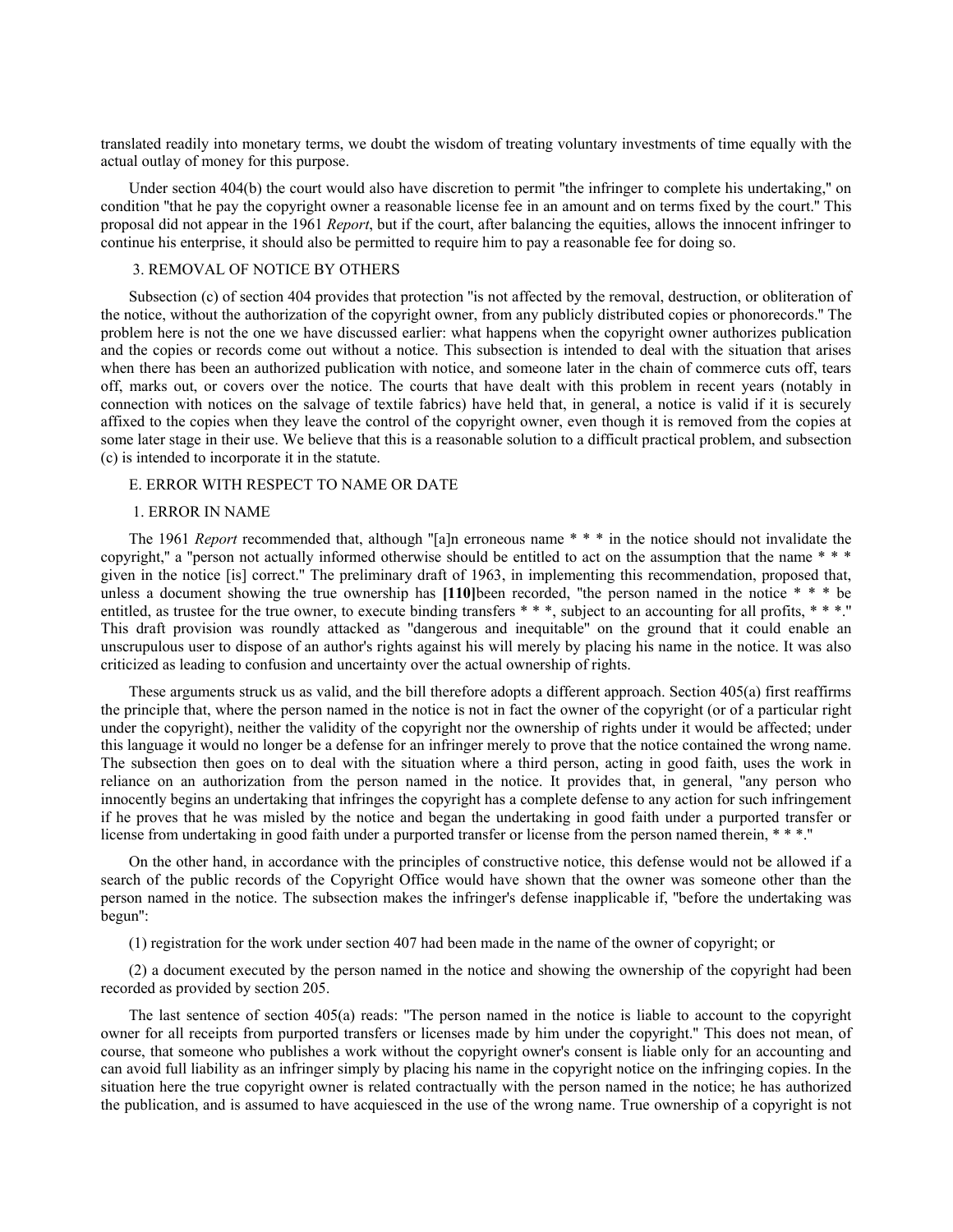always clear under a contract, and the person named in the notice may be acting in good faith or under **[111]**a misapprehension when he grants a request for use of the work. He should not be held as an infringer unless, for example, he acts completely outside his authority under the contract, or the contract has been rescinded. On the other hand, under the language used in the subsection, he would be liable to account ''for all receipts''; under this language the person making the transfer or license would be fully accountable for his gross receipts and would have to justify any deductions for costs.

## 2. ERROR IN DATE

Section 405(b) generally adopts the proposal of the *Report* that ''[a]n erroneous date in the notice should not invalidate the copyright,'' but with some changes in the *Report*'s detailed recommendations. The first sentence of the subsection embodies the familiar principle established under the court decisions that, when the year date in the notice is earlier than the year of publication, any statutory term measured from the year of publication will be computed from the year given in the notice. This provision on antedated notice is intended to apply to the computation not only of the copyright terms for anonymous and pseudonymous works and works made for hire under section 302(c), but also of the presumptive periods established in section 302(e).

The decisions upholding antedated notices are based on the assumption that the error is harmless since it is in favor of the public. The judicial thinking on postdated notices has naturally run the other way: where the date in the notice is later than that of publication, the public is led to think that the term is longer than that authorized by the statute and the copyright is forfeited. These principles are not as fully applicable to the bill as they are to the present law, but for obvious reasons the use of a postdated notice cannot generally be treated as if it were correct, and it should be discouraged.

Subsection (b) therefore provides: ''Where the year date is more than one year later than the year in which publication first occurred, the work is considered to have been published without any notice and is governed by the provisions of section 404.'' On the basis of experience the bill would allow a leeway of 1 year to avoid unnecessarily harsh results in individual cases: a substantial number of works, especially serials, are published inadvertently with postdated notices around the end of every year, and the present Copyright Office Regulations (*37 C.F.R. sec. 202.2(b)(6)*) offer registration in this situation as a doubtful case. Where the notice is postdated more than 1 year the copyright would not be lost, but the work would be treated under section 404 as if the notice had been omitted entirely.

### **[112]** 3. OMISSION OF NAME OR DATE

Where, according to subsection (c) of section 405, "copies or phonorecords publicly distributed by authority of the copyright owner contain no name or no date that could reasonably be considered a part of the notice,'' the result is the same as if the notice had been omitted entirely and the work ''is governed by the provisions of section 404.'' The bill contains no requirement that the elements of the notice ''accompany'' one another, and section 405(c) recognizes that, even though a name or date may be separated to some extent from the rest of the notice, it would be adequate if the elements could reasonably be read together. This would avoid the danger, now a real one under the present law, that a notice would be held inadequate simply because its elements are not contiguous. On the other hand, where the elements are too widely separated to be related to each other, or where other names or dates would create uncertainty as to which are intended as a part of the notice, the case would have to be treated as if the notice had been omitted altogether.

# **[113]** *Chapter 6*

## **DEPOSIT AND REGISTRATION**

**OUTLINE** 

Click here to view image.

# § [115] Chapter 6 DEPOSIT AND REGISTRATION

### A. IN GENERAL

The 1961 *Report* treated the problems of deposit of copies and phonorecords for the Library of Congress and of registration of claims to copyright as two closely related but different things. The general approach of its proposals was to establish a mandatory deposit system which would preserve the right of the Library of Congress to obtain those copies and phonorecords needed for its collections, but without requiring deposit of unneeded and unwanted material. The related provisions on registration would not (except for works published without notice) represent a condition of copyright, but compliance with them would be required for the recovery of certain remedies in cases of infringement.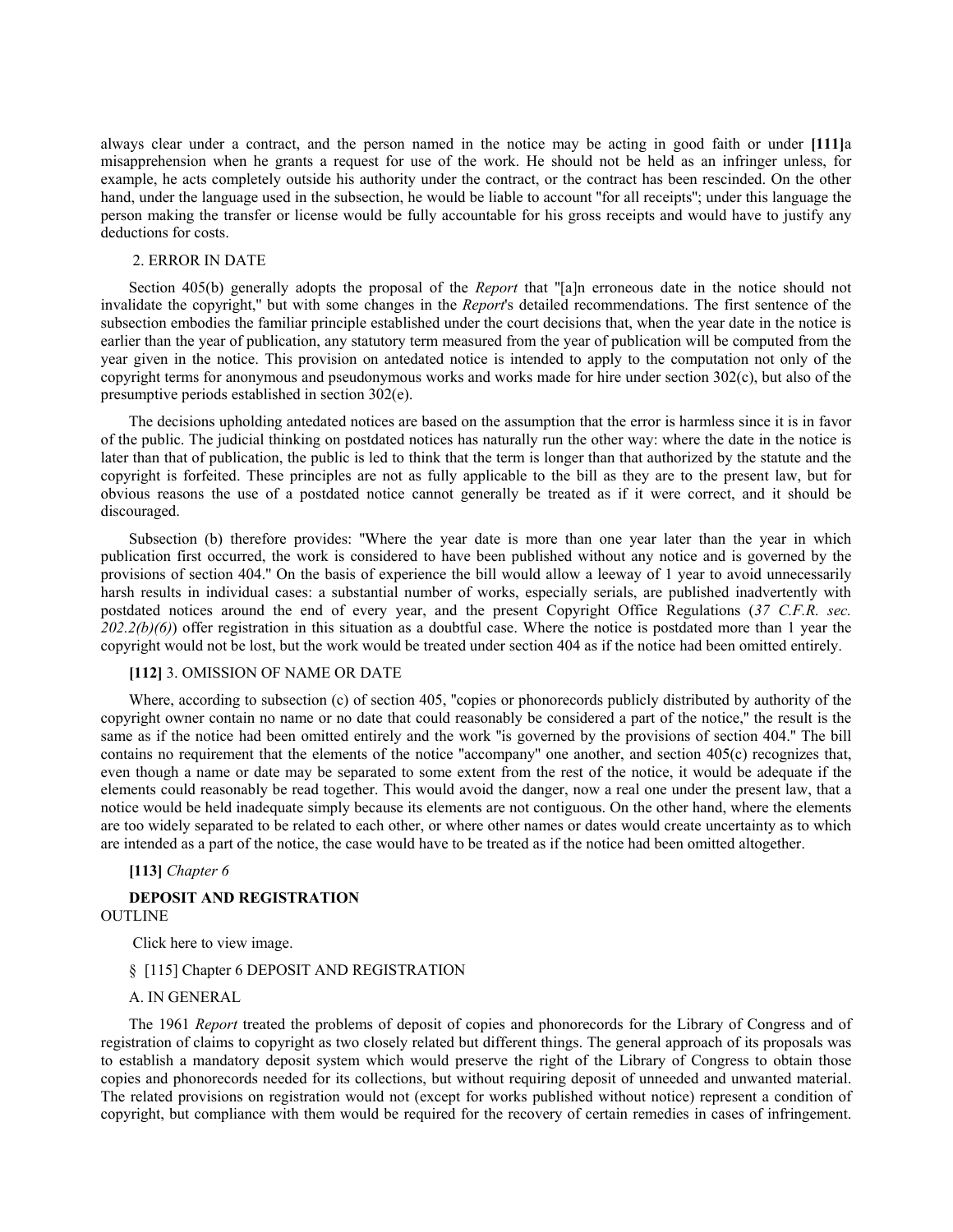Since, under the *Report*'s recommendations, deposit for the Library could be coupled with deposit for purposes of copyright registration, the expectation was that most copyright owners would register their claims at the time they deposit their copies or phonorecords, but under no circumstances would they be required to do so.

These proposals caused relatively little controversy or adverse criticism. With a few changes in details they have been adopted in the 1965 bill.

## B. DEPOSIT FOR THE LIBRARY OF CONGRESS

With respect to deposit, section 406 of the bill follows almost all of the *Report*'s recommendations by providing that:

(1) within three months after publication of a work with notice of copyright in the United States, two copies or phonorecords of the work must be deposited in the Copyright Office;

(2) the Register of Copyrights may exempt certain categories of material from these requirements; and

(3) if deposit is not made, the Register may demand it, and the penalty for failure to comply would be the imposition of a fine consisting of a specific amount plus the cost of the copies or records.

The principal issue raised by this provision was whether, as under section 14 of the present statute, failure to comply with a demand for deposit should result not only in a fine but also in the complete loss of copyright. The general reaction of this question, which the *Report* **[116]**deliberately left open, was very much opposed to any proposal under which failure to deposit would invalidate the copyright. We agree that a realistic fine is an adequate sanction for this purpose and that, especially under a system of divisible copyright, it would be unnecessarily harsh to destroy all rights under a copyright simply because someone ignored a demand for deposit. Section 406(a) therefore states explicitly that ''[t]his deposit is not a condition of copyright protection.''

Note that the requirements of section 406 apply only to works that have been published in the United States. This would include works first published abroad if and when publication in the United States takes place. The basic requirement is for the deposit of ''two complete copies of the best edition'' or, ''if the work is a sound recording, two complete phonorecords of the best edition, \* \* \*.'' The term ''best edition,'' which has caused problems under the present law because of uncertainty as to its meaning, is defined in section 101 as ''the edition, published in the United States at any time before the date of deposit, that the Library of Congress determines to be most suitable for its purposes.'' The intention here is to make clear that the Library of Congress is entitled to receive, out of the various editions published in the United States up to the time of deposit, copies or phonorecords of the edition that the Library itself believes best fits its own needs, regardless of whether those copies or records happen to be the most expensive, largest, rarest, etc., in existence. However, once the deposit requirement for a particular work has been fulfilled, the Library has no further claim on future editions unless, of course, they represent newly copyrightable ''compilations'' or ''derivative works'' under section 103.

In the case of sound recordings, the deposit requirement extends not only to ''two complete phonorecords of the best edition,'' but also to ''any printed or other visually perceptible material published with such phonorecords.'' Under this provision the deposit requirement would ordinarily not be satisfied merely by depositing two records or tapes, for example. Most phonorecords are publicly distributed in a sleeve or album container including text or pictorial material or both, and many are also accompanied by leaflets or booklets including notes, pictorial material, essays, librettos, etc. In these cases section  $406(a)(2)$  would require deposit of the entire audiovisual "package" as it is distributed to the public.

Deposits under section 406 would be made in the Copyright Office but ''for the use or disposition of the Library of Congress.'' Subsection (b) provides for the issuance, upon request and payment of a fee, of a receipt for the deposit, although this receipt would serve no purpose if the required deposit were made as a part of copyright registration under section 407(b), for which a certificate would be issued.

**[117]**Section 406(c) provides: ''The Register of Copyrights may by regulation exempt any categories of material from the deposit requirements of this section, or require deposit of only one copy or phonorecord with respect to any categories.'' This would allow the Librarian of Congress (who under section 702 must approve all regulations established by the Register of Copyrights) to exempt entire categories of works from the deposit requirements or to establish categories in which only one copy need be deposited. The purpose is to make this provision as flexible as possible, so that deposit need not be required where it fails to serve any purpose for the Library, and so that reasonable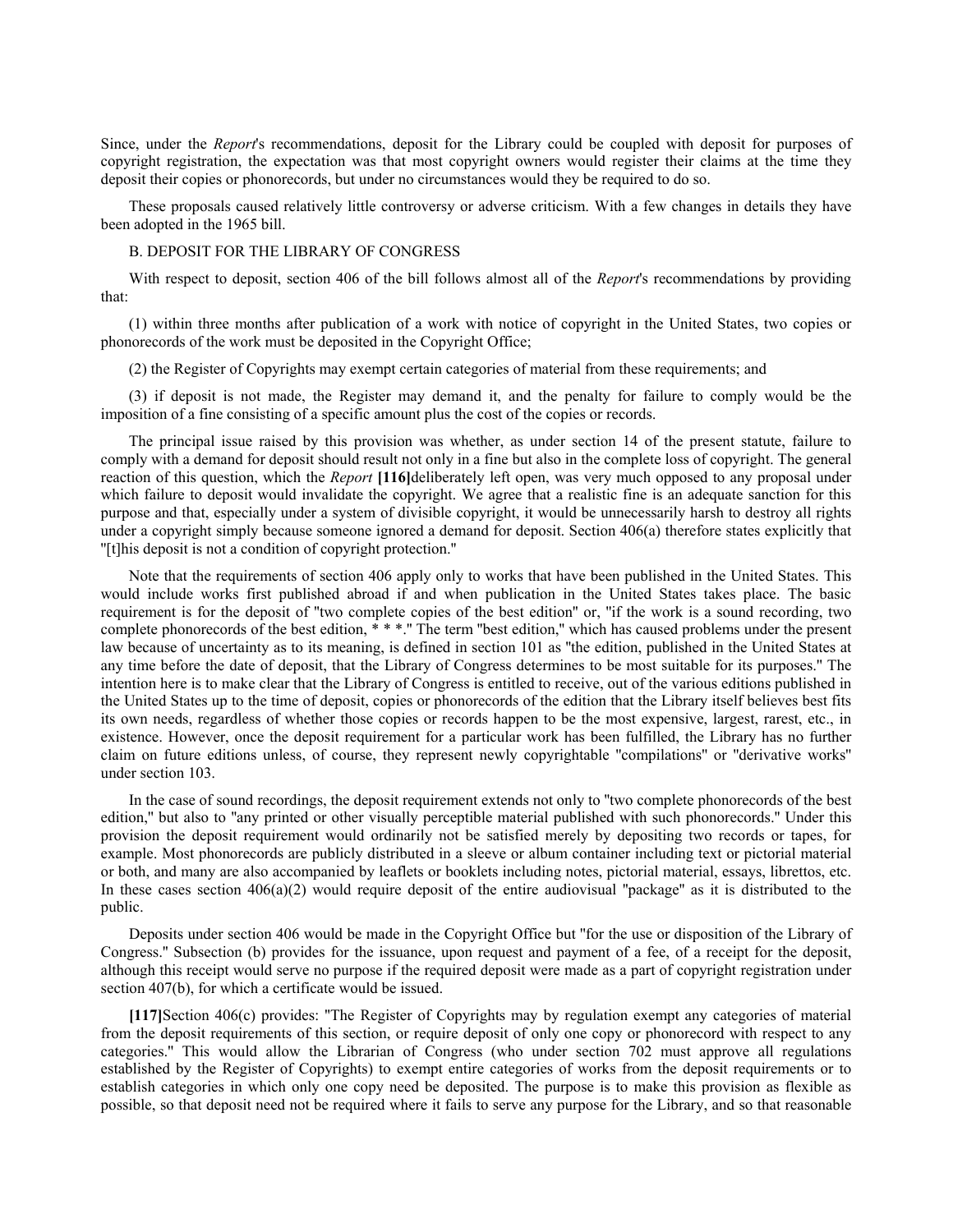adjustments can be made to meet practical needs in special cases. We believe that this flexible approach would go some way toward meeting the concern expressed, for example, by the creators or producers of such copies as motion picture films, video tapes, and fine prints, who have argued that the deposit provision should contain special exemptions for them.

Where deposit has not been made as required in subsection (a) or section 406, subsection (d) empowers the Register of Copyrights to ''make written demand for the required deposit on any of the persons obligated to make the deposit  $* * *$ ." These persons are specified in subsection (a) as "the owner of copyright or of the exclusive right of publication in a work.'' The bill allows a period of ''three months after the demand is received'' to make the deposit, and then ''the person or persons on whom the demand was made'' became liable:

(1) to a fine of not more than \$ 250 for each work; and

(2) to pay to the Library of Congress the total retail price of the copies or phonorecords demanded, or, if no retail price has been fixed, the reasonable cost to the Library of Congress of acquiring them.

There may be cases where not only has ''no retail price \* \* \* been fixed'' but the copies or phonorecords are not available for sale on the open market. Perhaps the best examples are motion picture films and video tapes, which are publicly distributed under lease or similar arrangements. In these situations the last part of clause (2) is intended to cover the basic cost of duplicating the copies or phonorecords, plus a reasonable amount representing what it would have cost the Library to obtain them under its normal acquisitions procedures had they been available.

## C. COPYRIGHT REGISTRATION

1. IN GENERAL

### *a. Permissive Registration*

As recommended in the *Report*, section 407(a) of the bill would permit voluntary registration to be made for any work, whether pub<sup>[118]</sup>lished or unpublished, "[a]t any time during the subsistence of copyright" in it. "[T]he owner of copyright or of any exclusive right in the work'' could register the copyright claim in the Copyright Office by depositing the copies, phonorecords, or other material specified in section 407 and by submitting an application and fee. The last sentence of subsection (a) makes clear that registration is permissive; it provides that, ''[s]ubject to the provisions of section 404(a), such registration is not a condition of copyright protection.'' (Section 404 (a) requires, for continued protection of a work published without notice, that it be registered before or within 5 years after the omission.)

### *b. Deposit for Purposes of Registration*

Section 407(b) then sets forth the basic requirements for what ''the material deposited for registration shall include:''

- (1) in the case of an unpublished work, one complete copy or phonorecord;
- (2) in the case of a published work, two complete copies or phonorecords of the best edition;
- (3) in the case of a work first published abroad, one complete copy or phonorecord as so published;

(4) in the case of a contribution to a collective work, one complete copy or phonorecord of the best edition of the collective work.

The 1961 *Report* had recommended retaining a provision in section 215 of the present statute which allows waiver of the registration fee for works published abroad if, within 6 months of first publication, two copies are deposited instead of the usual one copy. The present provision was enacted in 1949 to meet the serious postwar problems of transferring funds from foreign countries to the United States. However, while it undoubtedly served its purpose at the time, this waiver-of-fee option is administratively burdensome and appears to have outlived its usefulness. It has therefore been dropped from the bill.

The last sentence of section 407(b) makes clear that, with respect to works published in the United States, a single deposit could be made to satisfy both the deposit requirements of section 406 and the registration requirements of section 407: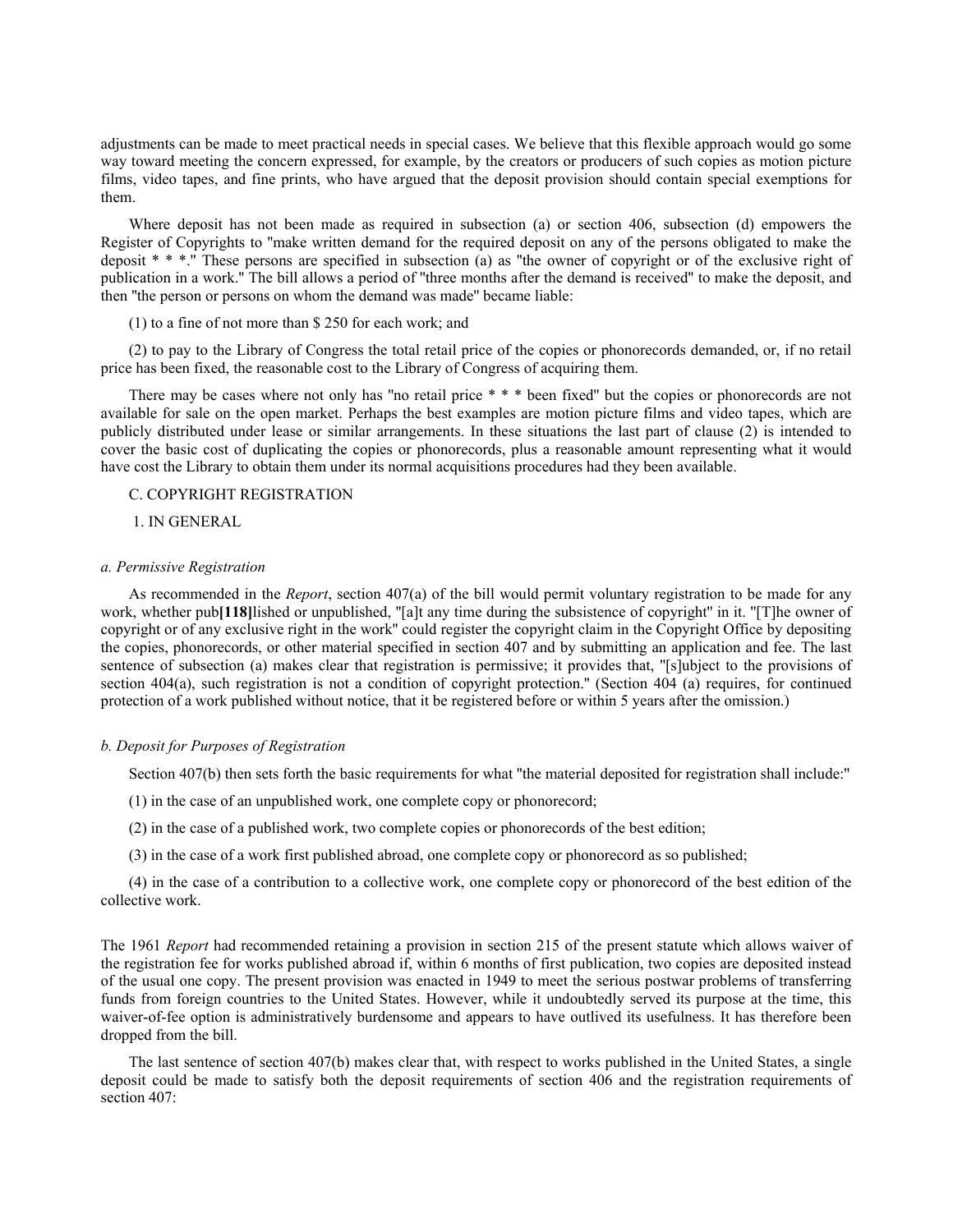Copies or phonorecords deposited for the Library of Congress under section 406 may be used to satisfy the deposit provisions of this section, if they are accompanied by the prescribed application and fee, and by any additional identifying material that the Register may, be regulation, require.

However, to accomplish this dual purpose, the deposit and registration would have to be made at the same time. A deposit made without registration under section 406 could no later be converted into a deposit for purposes of registration under section 407 by submitting an application and fee; and additional deposit for purposes of regis**[119]**tration would have to be made. Moreover, taking account of the different purposes served by deposit for the Library of Congress and deposit for purposes of identifying the material covered by a copyright registration, the bill empowers the Register of Copyrights to issue regulations requiring the deposit of ''additional identifying material'' in certain of these cases.

## *c. Administrative Classification*

The list of classes of copyrightable works in section 5 of the present statute was supposed to be for purposes of registration only, and the section actually contains language specifying that the list is not exhaustive and that ''any error in classification'' does not ''invalidate or impair the copyright protection secured under this title.'' It is, therefore, ironic that some courts have treated the listing as being limitative with respect to the scope of copyright, and that the Copyright Office now finds the classification unrealistic and burdensome for administrative purposes.

The lesson we have learned is that the section setting forth the subject matter of copyright should be entirely separate from any practical administrative classifications, and that it is much better to leave the latter to regulations which can be readily changed to meet changing needs. Thus, in line with the recommendation of the *Report*, section 407(c) provides that the ''Register of Copyrights is authorized to specify by regulation the administrative classes into which works are to be placed for purposes of deposit and registration, \* \* \*" and adds: "This administrative classification of works has no significance with respect to the subject matter of copyright or the exclusive rights provided by this title.''

### *d. Optional Deposit*

Section 407(c) is also aimed at giving the Register as much administrative flexibility as possible in adjusting the type of material deposited to the needs of the registration system. He is empowered ''to specify by regulation \* \* \* the nature of the copies or phonorecords to be deposited in the various classes specified'' and to ''require or permit, for particular classes, the deposit of identifying material instead of copies of phonorecords, the deposit of only one copy or phonorecord where two would normally be required, or a single registration for a group of related works.''

Examples of cases where it would be preferable or desirable to have identifying material deposited instead of actual copies include not only jewelry, billboard posters, and unwieldy three-dimensional objects of various kinds, but also rare or extremely valuable copies which would be burdensome or impossible to deposit. Deposit of a single **[120]**copy would be sufficient where the Library of Congress has no need for any copies and the only purpose of the deposit is identification; it would also be appropriate, for example, in the case of most motion pictures. Examples of cases where it might be appropriate to allow the grouping of related works under a single registration are the various editions or issues of a daily newspaper, a work published in serial installments, a group of photographs by one photographer, or a group of poems by a single author. The Register would also have discretion, for example, to permit deposit of phonorecords rather than notated copies of musical compositions, to require the deposit of ''print-outs'' of computer programs under certain circumstances, or to allow deposit of a copy of one part of a multi-volume encyclopedia for purposes of registration of a single contribution.

### *e. Corrections and Amplifications*

The present Copyright Office Regulations (*37 C.F.R. § 201.5(a)* ) allow correction or cancellation of a completed registration only if ''the facts therein stated'' do not ''agree with those supplied to the Office for the purpose of making such record''--in other words, if the Copyright Office itself made an error in registering the claim or failed to catch an error that should have been apparent during its examination of the claim. We believe that this basic rule should be continued, but that there is no need to set it out in the statute.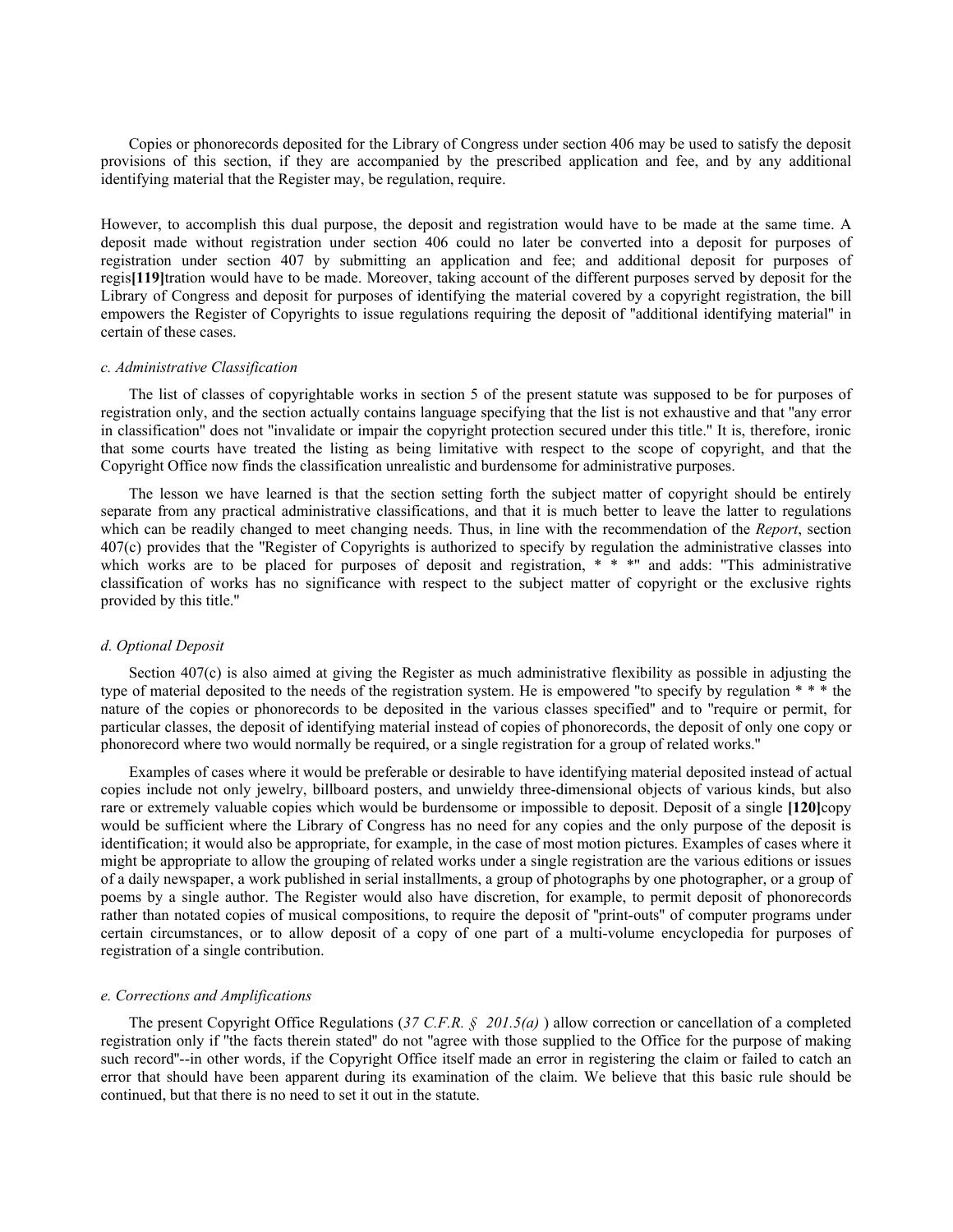On the other hand, although the need arises quite often, the present statute has no provisions for correcting or amplifying the information given in a completed registration. The Copyright Office has adopted regulations and procedures to meet this problem but, because of the limitations imposed by the silence of the existing law, these are rather makeshift and unsatisfactory. Subsection (d) would give the Register authority to ''establish, by regulation, formal procedures for the filing of an application for supplementary registration, to correct an error in a copyright registration or to amplify the information given in a registration.'' Under the subsection a ''supplementary registration'' would be subject to a fee, and would be required ''clearly [to] identify the registration to be corrected or amplified.''

Section 407(d) also provides that "[t]he information contained in a supplementary registration augments but does not supersede that contained in the earlier registration.'' Under the Copyright Office's present practices the original registration is not expunged from the records, and on the basis of experience we believe it important that this result be continued. For one thing, the applications may be submitted by different persons, and the Copyright Office is in no position to decide which is right and which is wrong. Moreover, even if the **[121]**applications for original and supplementary registration both come from the same person, the facts of the original registration would have been cataloged and made a matter of public record; search reports and business dealings may have been based on them, and the effective date of the registration, which is important for several purposes under the bill, could be opened to question. We believe that it is far wiser to leave both the original and the "supplementary" registrations in the records, tied together by appropriate indexing and annotations, so that the public can see the whole picture.

### *f. Published Edition of Previously Registered Work*

The last subsection of section 407, which provides that "[r]egistration for the first published edition of a work previously registered in unpublished form may be made even though the work as published is substantially the same as the unpublished version,'' probably needs some explanation. Under the present statute a work registered in unpublished form must be registered again when it is published, whether the published edition contains additional material or is essentially the same as the unpublished version. Under the bill there would be no need to make another registration for the published edition unless additional copyrightable material has been added so that the published version would be considered a ''derivative work'' or a ''compilation.'' In fact, where the unpublished and published versions were essentially the same, there would be no statutory authority for another registration were it not for section 407(e).

There are a number of cases in which a copyright owner would like to have a registration for his published edition, even though the work has already been registered in unpublished form. Moreover, under section 406 of the bill, he would be obliged to make deposit of copies or phonorecords of his edition if it is published in the United States. We believe that there are practical advantages in placing on public record the facts about a work in the form in which it actually was distributed to the public, and that subsection (e) is a justifiable exception to the ordinary rule against more than one registration for the same work.

## 2. PROCEDURES FOR REGISTRATION

### *a. Application for Registration*

Section 408 of the bill is intended to implement the suggestion in the 1961 *Report* that ''the specification of the information to be contained in applications, registration records, and certificates should be broad enough to elicit all relevant information, and flexible enough to fit **[122]**various and changing conditions.'' Thus, after listing 9 items of information which should be included in the applications for copyright registration covering all categories of works, the section adds, as a 10th item:

(10) Any other information regarded by the Register of Copyrights as bearing upon the preparation or identification of the work or the existence, ownership, or duration of the copyright.

Of the nine specific items, several include information not now requested in our application forms that would be relevant under the bill: the death dates of authors; a statement, where appropriate, that the work was made for hire; ''any previous or alternative titles under which the work can be identified''; and ''the year in which creation of the work was completed.'' Perhaps most noteworthy is clause (5), which would require, ''if the copyright claimant is not the author, a brief statement of how the claimant obtained ownership of the copyright.''

A proposal to add an item requiring identification of any ''work of the United States Government'' in the application was not adopted; in relation to the large volume of applications filed this information would be relevant so infrequently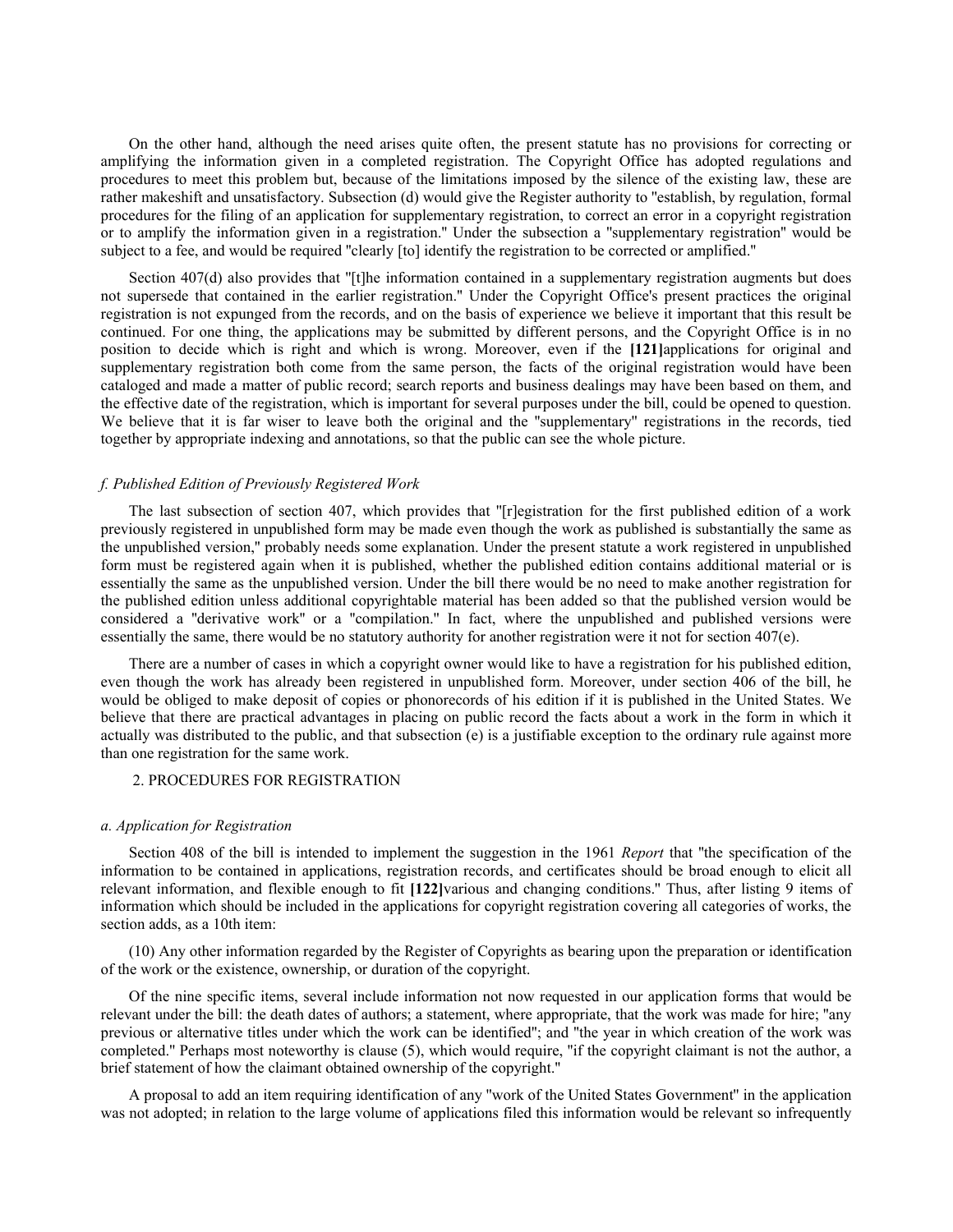that it would be a burden on the application form. However, the authority of the Register under clause (10) to elicit information ''bearing upon the preparation \* \* \* of the work or the existence \* \* \* of the copyright'' would be broad enough to allow him to seek this information whenever he feels it appropriate.

Suggestions have been made for omitting the enumeration of specific items to be included in an application and for simply giving the Register of Copyrights broad authority, such as that provided in clause (10), to request any information he regards as pertinent. Although this proposal would certainly simplify the provision, our experience under the present law indicates that there are positive benefits in having the statute set forth items of information to be included in the application. As long as the listing is not necessarily exhaustive, it offers advantages of clarity and certainty, and would provide needed administrative guidance.

# *b. Registration of Claim and Issuance of Certificate*

Subsections (a) and (b) of section 409 carry out the recommendations of the *Report* that the statute specify not only the Register's duty to register copyright claims that appear to him to be valid, but also his authority to refuse to register claims that he determines to be invalid. With respect to the probative effect of registration the *Report* pointed out that, while the facts given in a certificate are gener<sup>[123]</sup>ally trustworthy, their reliability becomes "less certain when registration is made long after the copyright claim originated \* \* \*, particularly when registration is made on the eve of an infringement suit, or is made by a claimant who is not the original owner.'' It therefore recommended that ''the certificate should continue to be admitted in any court as prima facie evidence of the facts stated, if registration is made within one year'' after first public dissemination, and that, where registration is made later, ''the probative weight to be given to the certificate should be left to the discretion of the court.''

Section 409(c) adopts these recommendations, but with two differences in details. As pointed out by a number of commentators, the 1-year period proposed by the *Report* seems unnecessarily short for purposes of judging the evidentiary value of a certificate. The bill has expanded this period to 5 years:

In any judicial proceedings the certificate of a registration made before or within five years after first publication of the work shall constitute prima facie evidence  $* * *$ . The evidentiary weight to be accorded the certificate of a registration made thereafter shall be within the discretion of the court.

It is intended that not only any original registration under section 407(a) but also any supplementary registration under section 407(d) would have to be made within the 5-year period in order to be accorded automatic prima facie weight.

Subsection (c) also states that the certificate constitutes prima facie evidence not only of ''the facts stated in the certificate'' but also of ''the validity of the copyright.'' This principle, although not expressed directly, has been held consistently in a long line of cases to be implicit under the present statute, and the desirability of making the point clear in the bill seems obvious.

Under existing law the date when a copyright registration becomes effective is not specified, although the language of section 409(d) of the bill is in line with the Copyright Office's present practice:

The effective date of a copyright registration is the day on which an application, deposit, and fee, which are later determined by the Register of Copyrights or by a court of competent jurisdiction to be acceptable for registration, have all been received in the Copyright Office.

This language recognizes the inevitable time lag between the filing of an application, deposit, and fee for registration, and the actual entry of the registration in the records of the Copyright Office. It also takes account of the possibility that the Register of Copyrights might be wrong in refusing to make a registration; if a court later determines that the application, deposit, and fee were acceptable, the registration is effective as of the date on which they (or the last of them) were received in the Copyright Office.

# **[124] 3. EFFECTS OF FAILURE TO REGISTER**

*a. Registration as Prerequisite to Infringement Suit*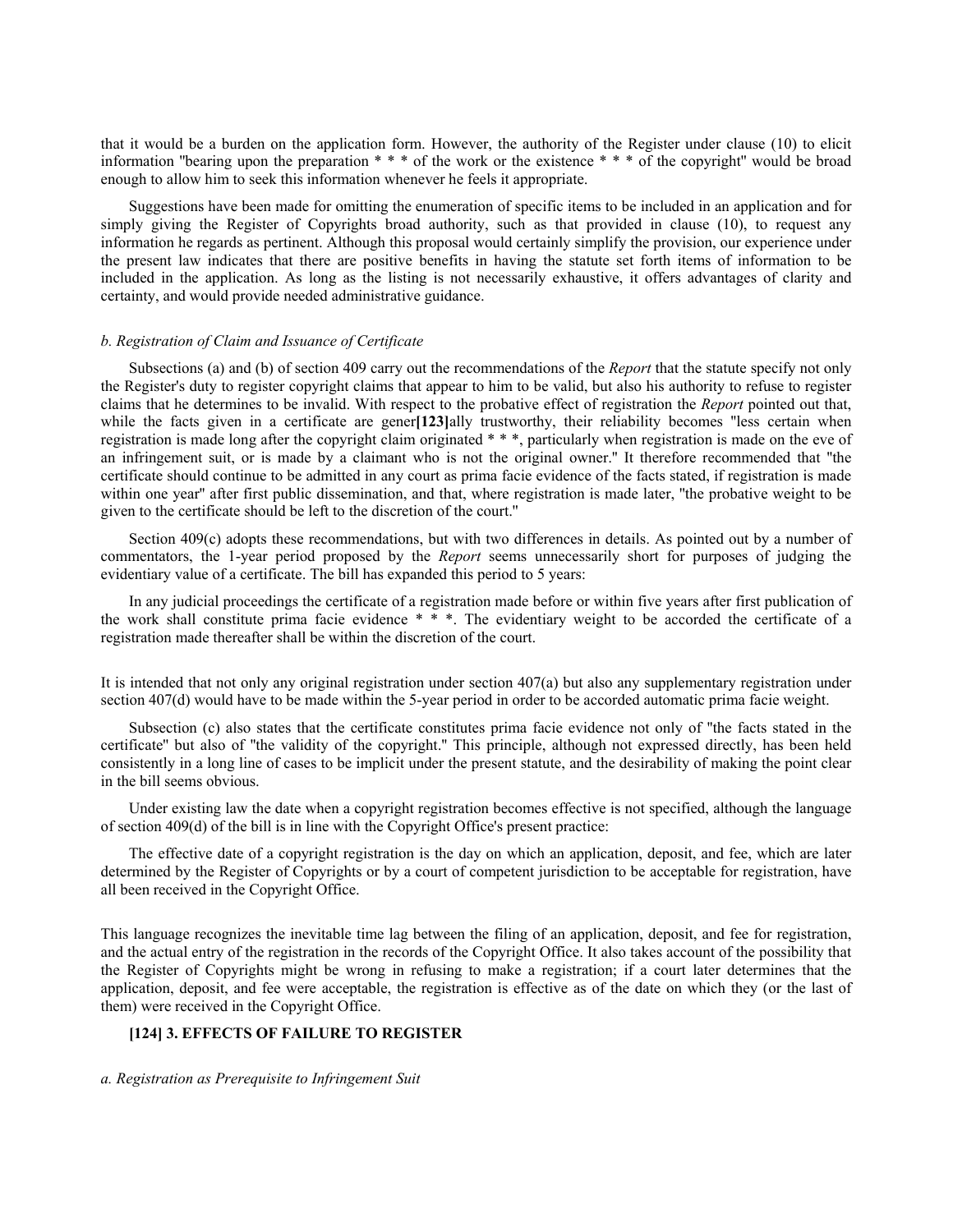As did the 1961 *Report*, section 410 of the bill proposes to retain the requirement of the present law that copyright registration must be made before a suit for infringement of the copyright can be brought. This does not mean, of course, that the owner of an unregistered copyright cannot have a valid cause of action for infringements committed before registration, but it does mean that he must register his claim before he can enforce his rights in the courts.

The bill also follows the *Report*'s recommendation that the law as interpreted in *Vacheron & Constatin-Le Coultre Watches, Inc. v. Benrus Watch Co. , 260 F.2d 637 (2d Cir. 1958),* be changed to permit a claimant whose application has been refused to maintain a suit against an infringer ''if the Register is notified and permitted to become a party to the suit.'' Section 410 provides that, ''where the deposit, application, and fee required for registration have been delivered to the Copyright Office in proper form and registration has been refused, the applicant is entitled to institute an action for infringement if notice thereof, with a copy of the complaint, is served on the Register of Copyrights.'' The last sentence of the section gives the Register the option, though not the duty, of entering the suit within 60 days, but makes clear that he may join the action only ''with respect to the issue of registrability of the copyright claim'' and that ''his failure to do so shall not deprive the court of jurisdiction to determine that issue.''

### *b. Registration as Prerequisite to Certain Remedies*

Of the five sections on registration, the one that has attracted the most attention is section 411, which provides:

In any action under this title, no award of statutory damages or of attorney's fees, as provided by sections 504 and 505, shall be made for:

(1) any infringement of copyright in an unpublished work commenced before the effective date of its registration; or

(2) any infringement of copyright commenced after first publication of the work and before the effective date of its registration, unless such registration is made within three months after its first publication.

This important provision, which perhaps does not yield its meaning at first glance, deserves careful analysis.

Although it differs substantially in its detailed provisions, section 411 adopts the general principle recommended in the 1961 *Report* that registration be induced by withholding certain special or "extraordinary" remedies in cases where infringement began before registration. As it has emerged from the drafting process, section 411 **[125]**is now a cornerstone of both the registration sections that precede it and of the provisions on infringement and remedies that follow it.

The *Report* (which was based on the premise that statutory copyright would start when the work was first ''publicly disseminated'') proposed generally that, if registration were made within 3 months after first ''public dissemination,'' or at any time before the infringement commenced, all of the statutory remedies would be available. Otherwise, the copyright proprietor would be entitled only to actual damages and an injunction against future infringements; he would not be entitled to recover profits or statutory damages, and he could enjoin the infringer from completing his infringing undertaking only by reimbursing him for his outlay. The *Report* also recommended that these limitations on remedies not be applicable to foreign works entitled to protection under the Universal Copyright Convention.

The comments on these proposals stressed that the suggested limitations on remedies, especially those denying recovery of profits and requiring reimbursement as a condition of enjoining continuing infringements, were far more severe and drastic than necessary to induce registration, and that it would be fundamentally unfair to allow a willful infringer to retain his profits in any case.

The preliminary draft of 1963 omitted the recommended grace period for registration and the exemption for U.C.C. works, but also dropped any limitations with respect to the granting of injunctions. It would have denied statutory damages and attorney's fees for ''any infringement commenced before registration,'' and provided that ''no award of profits \* \* \* shall be made for any such infringement unless it is shown to have been willful.'' This requirement for proof of willfulness as a condition for recovering profits where infringement preceded registration, and an equivalent provision in the remedies section, drew some of the sharpest criticism directed at the preliminary draft. The points most stressed were the practical problems of proving willfulness and the importance in many cases of allowing recovery of profits in order to make the copyright owner whole. Some sentiment was expressed for omitting altogether any limitations on remedies for infringement of unregistered works.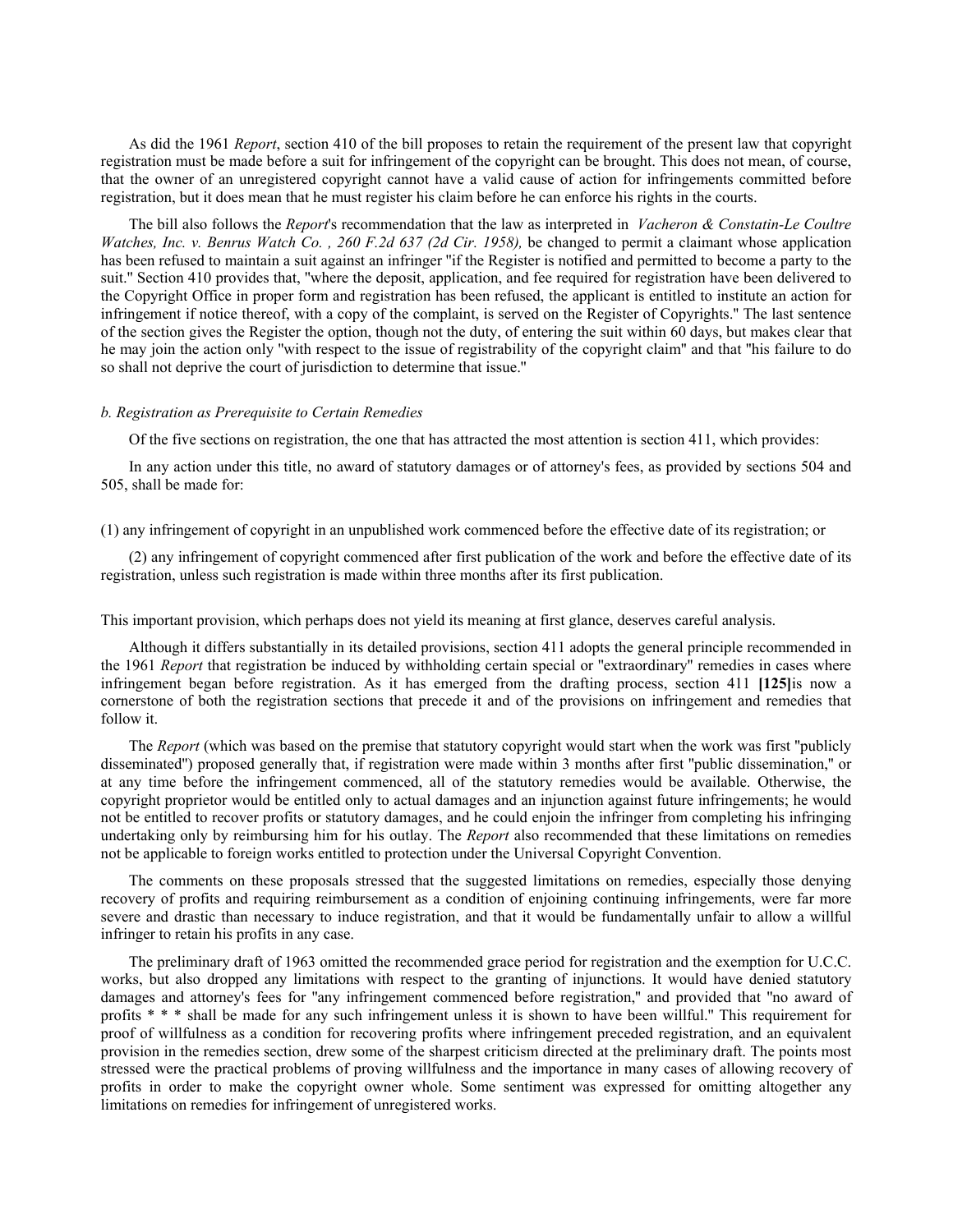After carefully considering these and other comments on the provisions concerning registration, innocent infringement, and remedies, we concluded that in general it would be enough to induce registration if the statute made it a condition to the recovery of statutory damages and attorney's fees. These are the extraordinary remedies under the statute that are not usually available for injury to property. Since registration is not to be a condition of copyright protection, we believe that, even where infringement is begun before registration, the copyright owner should be entitled to the usual **[126]**remedies. He should be able to obtain an injunction on any terms the court considers fair, and ''to recover the actual damages suffered by him as a result of the infringement, and any profits of the infringer that are attributable to the infringement and are not taken into account in computing the actual damages,'' as provided in section  $504(b)$ ; but the special remedies of statutory damages under section  $504(c)$  and attorney's fees under section  $505$  should be dependent on registration.

In the discussions of the 1964 bill, which embodied these principles, an argument was made in favor of restoring the grace period for registration after publication. It was pointed out that there are cases (newsworthy photographs or articles, for example) where ''instant infringement'' takes place immediately after publication and before the copyright owner has had time to register his claim. This proposal struck us as valid, and has been incorporated in the 1965 bill.

Under clause (1) of section 411 statutory damages and attorney's fees would be denied where the work infringed is unpublished and the infringement took place before registration. It should be emphasized that this section in no way narrows the remedies available under the present law, since common law copyright protection for unpublished, unregistered works does not entitle the owner to statutory damages or attorney's fees in any event. The bill may actually afford broader protection than that now available to unpublished works under the common law, since there is doubt as to whether profits can ordinarily be recovered in common law actions except as a measure of damages, and since there are often major procedural advantages in Federal jurisdiction and in the enforceability of Federal injunctions and judgments. Moreover, although the present law permits registration for only certain types of unpublished works, under the bill any kind of unpublished work could be registered and thereby acquire the right to recover full statutory remedies against an infringer.

With respect to published works, clause (2) of section 411 would deny statutory damages and attorney's fees for ''any infringement of copyright commenced after first publication of the work and before the effective date of its registration, unless such registration is made within three months after its first publication.'' In other words, those two special remedies would not generally be awarded where infringement of a published work takes place before its registration. However, as an exception, the bill provides a grace period of 3 months after first publication in which to make registration; full remedies could be recovered for any infringement begun during that period, as long as registration is made before the end of the period.

**[127]**Unlike the *Report*, the bill would treat foreign works entitled to protection under the Universal Copyright Convention in the same way as all other works for this purpose. In view of the stronger remedies available to unregistered works under the bill as compared to those recommended by the *Report*, we believe that there is no longer any need to make special rules for U.C.C. works. Awards of statutory damages and attorney's fees are not generally provided for under foreign copyright statutes, and the remaining remedies recoverable under the bill for infringements of unregistered copyrights are fully comparable to those granted under the laws of other countries. Statutory damages and attorney's fees would represent a bonus given for registration.

**[129]** *Chapter 7*

#### **COPYRIGHT INFRINGEMENT AND REMEDIES** OUTLINE

Click here to view image.

#### § [131] Chapter 7 COPYRIGHT INFRINGEMENT AND REMEDIES

### A. INFRINGEMENT IN GENERAL

#### 1. WHAT IS INFRINGEMENT

It seems strange, though not very serious, that the present law lacks any statement or definition of what constitutes an infringement. Section 501(a) of the bill is intended to supply that lack by providing: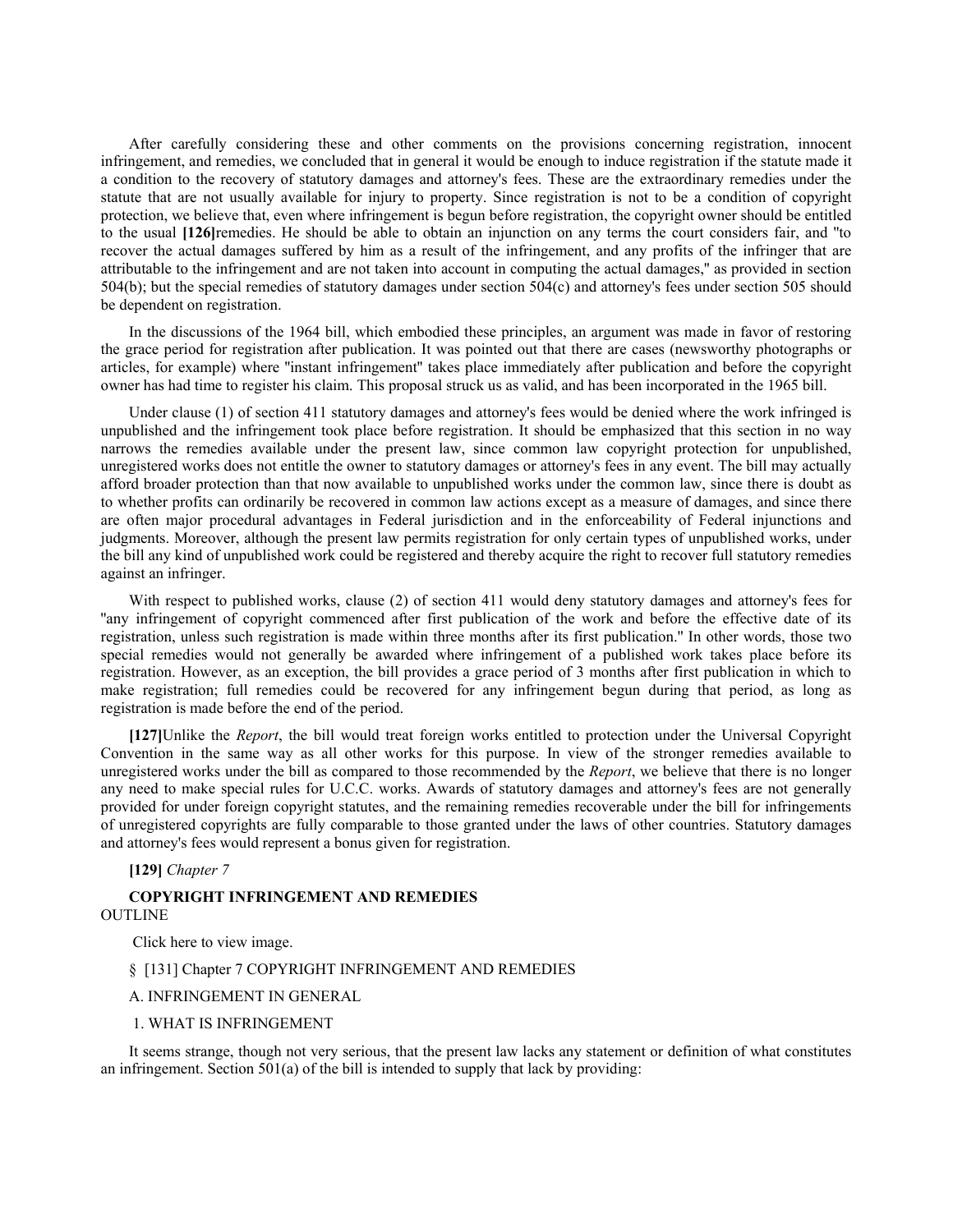Anyone who violates any of the exclusive rights of the copyright owner as provided by sections 106 through 114, or who imports copies or phonorecords into the United States in violation of section 602, is an infringer of the copyright.

Note that, in addition to violations of the copyright owner's exclusive rights, an importation of copies or phonorecords may constitute an act of infringement under certain circumstances. This question will be discussed further in chapter 8.

## 2. PARTIES TO INFRINGEMENT SUITS

Subsection (b) of section 501 represents an effort to deal with a difficult practical problem: how, under a system of divisible copyright, to make it possible for the owner of a particular right to bring an infringement action in his own name alone, and at the same time to insure as far as possible that the owners of other rights which may be affected are notified of the suit and given an opportunity to become parties. As indicated in *chapter 3*, considerable concern has been expressed about the dangers to copyright owners when each of the exclusive rights under a copyright can be owned and defended separately in court. An example was given of the owner of an exclusive right who discovers too late that, as the result of a judgment in an action brought by the owner of another exclusive right in a remote jurisdiction, he can no longer enforce his rights because the defendant is judgment proof, because of the doctrines of *res judicata*, collateral estoppel, etc.

In line with the divisibility recommendations of the 1961 *Report*, the first sentence of section 501(b) would entitle the ''legal or beneficial owner of an exclusive right under a copyright \* \* \* to institute an action for any infringement of that particular right committed **[132]**while he is the owner of it.'' An example of a ''beneficial owner'' for this purpose would be an author who had assigned legal title to his copyright to a publisher in exchange for an agreement to pay him a percentage of all receipts; if for some reason the publisher would not bring an action against an infringer, the author could do so.

The last two sentences of section 501(b) are intended not only to protect the interests of other owners of exclusive rights but also to avoid a multiplicity of suits where an infringement action is brought by the owner of less than all of the exclusive rights under a copyright. Their provisions would supplement those of the Federal Rules of Civil Procedure, which already give the courts wide discretion to require or permit joinder of parties. Section 501(b) provides:

The court may require him [the plaintiff] to serve written notice of the action with a copy of the complaint upon any person shown, by the records of the Copyright Office or otherwise, to have or claim an interest in the copyright, and shall require that such notice be served upon any person whose interest is likely to be affected by a decision in the case. The court may require the joinder, and shall permit the intervention, of any person having or claiming an interest in the copyright.

It has been suggested that the plaintiff should be required in all cases, without exception, to serve notice on ''any person shown, by the records of the Copyright Office or otherwise, to have or claim an interest in the copyright.'' However, it seems to us that an absolute requirement such as this would be burdensome and would serve no purpose in most cases. It should be sufficient to require notice in those cases where the court has some reason to think that another person's ''interest is likely to be affected by a decision in the case.'' Note also that the court has discretion to require joinder as under the Federal Rules, but that it must permit intervention of anyone ''having or claiming an interest in the copyright'' who wishes to intervene.

### B. REMEDIES FOR INFRINGEMENT

#### 1. INJUNCTIONS

Section 502(a) empowers "[a]ny court having jurisdiction of a civil action arising under this title  $**$ , subject to the provisions of section 404(b) of this title and of section 1498 of title 28,  $* * * "$  to "grant temporary and final injunctions on such terms as it may deem reasonable to prevent or restrain infringement of a copyright.'' This is simply a reaffirmation of the usual power of courts to grant injunctions and restraining orders, whether ''preliminary,'' ''temporary,'' ''interlocutory,'' ''final,'' or ''permanent.'' The provisions of section 404(b), dealing with injunctions in actions against innocent infringers misled **[133]**by the omission of a copyright notice, were discussed in *chapter 5*. The reference to section 1498 of title 28 of the United States Code makes clear that section 502 of the bill would not permit the granting of an injunction against an infringement for which the Federal Government is liable under section 1498.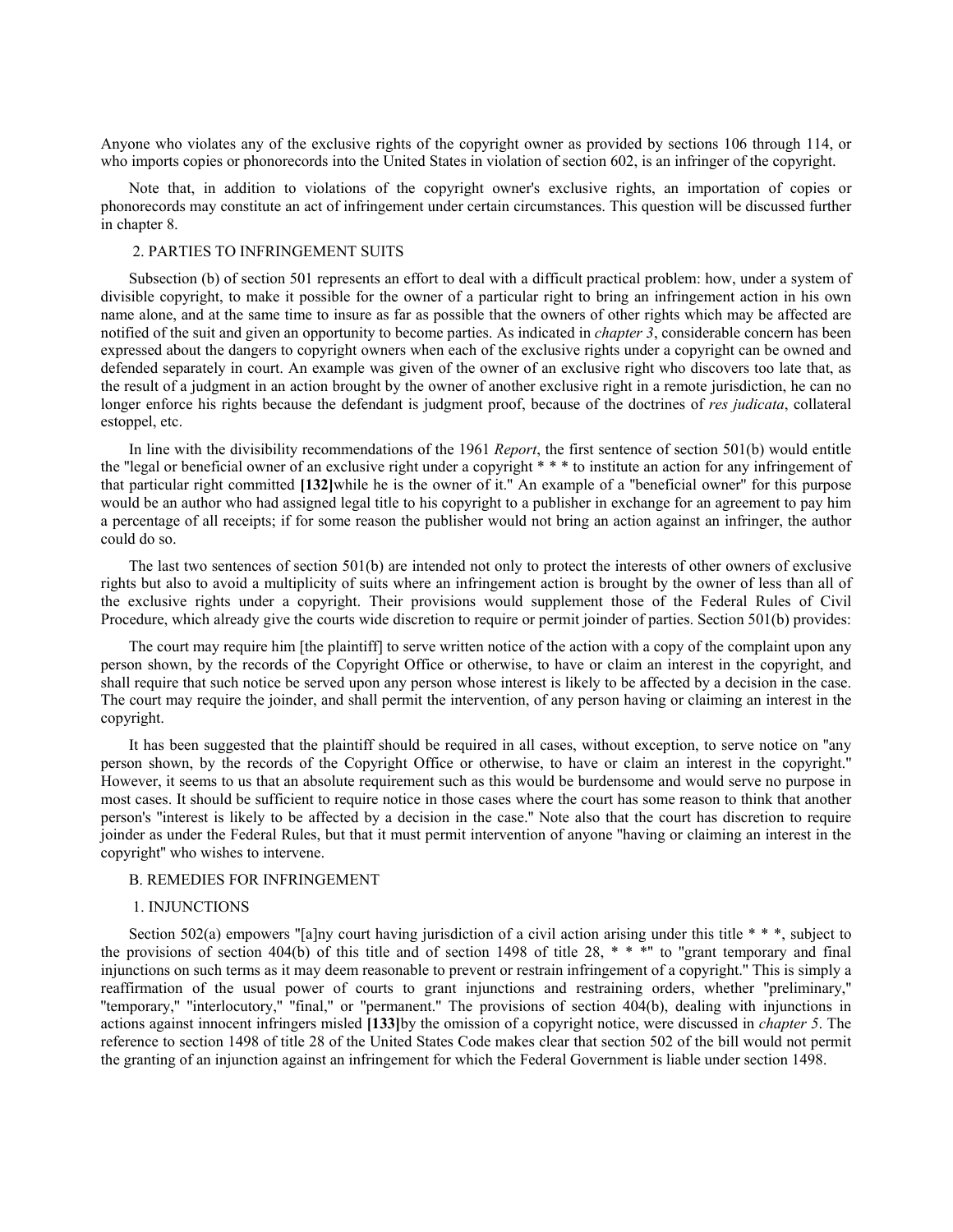Subsection (b) of section 502 restates provisions found in sections 112 and 113 of the present statute, making it possible for a copyright owner who has obtained an injunction in one State to enforce it against a defendant located in another State. As recommended in the 1961 *Report*, these provisions have been ''retained in substance.''

## 2. IMPOUNDING AND DISPOSITION OF INFRINGING ARTICLES

The 1961 *Report* had also recommended retaining the substance of both section 101(c) of the present law, which deals with the impounding ''during the pendency of the action,'' of articles alleged to be infringing, and of section 101(d), which concerns the destruction of ''copies or devices.'' Section 503 carries out that recommendation with some changes in details.

Under subsection (a), the court is given discretion to order the impounding of ''all copies or phonorecords claimed to have been made or used in violation of the copyright owner's exclusive rights,'' together with plates, molds, matrices, etc., for their reproduction. Subsection (b) authorizes the court, ''[a]s part of a final judgment or decree,'' to ''\* \* \* order the destruction or other reasonable disposition'' of copies, phonorecords, plates, molds, matrices, etc. Both provisions can apply to copies or phonorecords ''made or used'' in violation of the plaintiff's rights, thus allowing the court to deal as it sees fit with articles which, though reproduced and acquired lawfully, have been used for infringing performances, exhibitions, rentals, etc.

Impounding under section 503(a) may be done ''[a]t any time while an action under this title is pending.'' This would permit the court to order the seizure of allegedly infringing articles as soon as suit has been filed, and without waiting for the issuance of an injunction.

We have been urged by representatives of the motion picture industry to delete from subsection (a) the phrase "on such terms as it may deem reasonable'' in referring to the discretion of the court in impounding cases, and to substitute a clause reading: ''under such special rules as may be promulgated by the Supreme Court of the United States in the Federal Rules of Civil Procedure or otherwise, for copyright seizure and impounding,'' It may well be that the problems of seizure and impounding in copyright cases are so special that separate, detailed rules governing the practices of all Federal courts are justified. However, the present statute contains no specific pro**[134]**vision referring to the Supreme Court rules, and we see no need to include one in the bill.

In connection with the disposition of infringing articles under section 503(b), it was pointed out that there may be cases where an order for destruction, as provided in the present law, could be wasteful or actually adverse to the plaintiff's best interests. We agree that the discretion of the court should be wide enough to permit, as part of the final judgment or decree, the sale of the infringing articles, their delivery to the plaintiff, or any other disposition it believes justified under the circumstances. Thus, under the subsection, the court may order destruction of the articles or any ''other reasonable disposition'' of them.

# 3. DAMAGES AND PROFITS

#### *a. In General*

Constant reminders of the trouble that careless legislative drafting can cause for future generations arise under the provisions dealing with damages and profits of section 101 of the present statute. In a detailed section having a direct and pervasive impact on the entire operation of the copyright law, it is remarkable how many of the most practical questions the statute leaves equivocal or unanswered. And, while one cannot blame the courts for going off in different directions, it is equally remarkable how many of these questions remain unsettled after 56 years. If for no other reason a revision of the copyright statute is badly needed to replace the ambiguity and uncertainty of section 101 with as clear and explicit a provision on damages and profits as possible.

At the outset two general questions, neither of which has been finally settled under existing law, need answers:

(1) Can actual damages and profits be recovered ''cumulatively'' or only ''alternatively''?

(2) Is the plaintiff in an infringement suit free to elect whether he wishes to recover either actual damages and profits or, at his option, statutory damages with a fixed minimum?

On the first question the 1961 *Report* recommended that an infringer should be ''liable for the actual damages suffered by the copyright owner, or the profits of the infringer attributable to the infringement, whichever is greater.'' As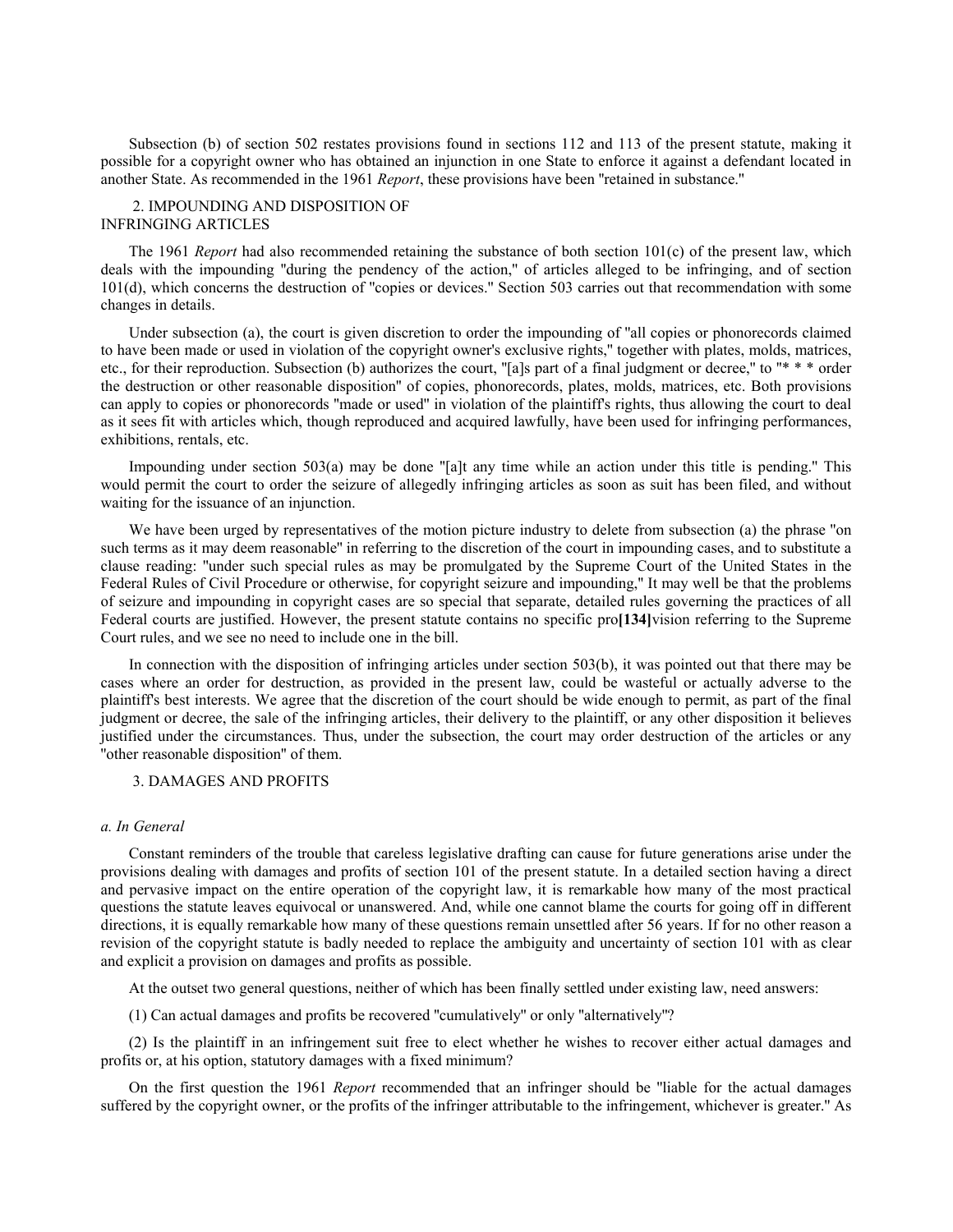explained more fully below, this recommendation for ''alternative'' recovery has been modified in section 504 of the bill to allow for ''cumulative'' recovery of damages and profits under certain circumstances. On the second question the bill would make clear that it is the plaintiff's right to elect recovery of **[135]**statutory damages if he chooses. The groundwork for these general principles is laid in section 504(a) as follows:

Except as otherwise provided by this title, an infringer of copyright is liable for either:

(1) the copyright owner's actual damages and any additional profits of the infringer, as provided by subsection (b); or

(2) statutory damages, as provided by subsection (c).

## *b. Actual Damages and Profits*

An award of damages basically serves a different purpose from an award of profits. Damages are awarded to compensate the copyright owner for all of the losses caused him by the infringement, while an award of profits is intended to prevent the infringer from unjustly benefiting from his wrongful act. Profits are often used as a measure of the copyright owner's damages and, where they coincide in this way, it would be appropriate to award either damages or profits, whichever is greater. In that situation it would be unfair to award damages and profits ''cumulatively,'' since in effect it would mean that the plaintiff would be recovering the same amount twice. On the other hand, there are cases in which the plaintiff has suffered losses not reflected in the defendant's profits, and the defendant has enjoyed profits that are attributable to his use of the plaintiff's work but are not considered in assessing damages. In these cases, as section 504 of the bill provides, it would be appropriate for damages and profits to be awarded ''cumulatively'':

The copyright owner is entitled to recover the actual damages suffered by him as a result of the infringement, and any profits of the infringer that are attributable to the infringement and are not taken into account in computing the actual damages.

Note that, under this language, only those profits of the infringer that are "attributable to the infringement" can be recovered. Where the court finds that some of the defendant's profits resulted from his infringing use of the copyrighted work and that his additional profits were the result of other factors, it should make its award on the basis of an apportionment.

In line with another recommendation of the 1961 *Report*, subsection (b) of section 504 also provides:

In establishing the infringer's profits, the copyright owner is required to present proof only of the infringer's gross revenue, and the infringer is required to prove his deductible expenses and the elements of profit attributable to factors other than the copyrighted work.

#### *c. Statutory Damages*

A unique, valuable, and controversial feature of American copyright law under the present statute is the right of the plaintiff in **[136]**an infringement suit to recover, ''in lieu of actual damages and profits,'' an award of statutory damages which, with some exceptions, "shall in no \*\*\* case exceed the sum of \$ 5,000 nor be less than the sum of \$ 250." The 1961 *Report* dealt at length with this problem and, with some changes as noted below, its basic recommendations have been followed in the bill.

Clause (1) of section 504(c) provides generally that:

\* \* \* the copyright owner may elect to recover, instead of actual damages and profits, an award of statutory damages for all infringements involved in the action, with respect to any one work, for which any one infringer is liable individually, or for which any two or more infringers are liable jointly and severally, in a sum of not less that \$ 250 or more than \$ 10,000 as the court considers just.

This clause represents an attempt to come to grips with the whole complex of problems that arise when awards of minimum statutory damages are to be applied to ''multiple infringement'' situations. For example, should the minimum award of \$ 250 be multiplied when more than one work is infringed? When there has been a series of infringements of the same work? When a single enterprise has infringed several different exclusive rights? When more than one infringer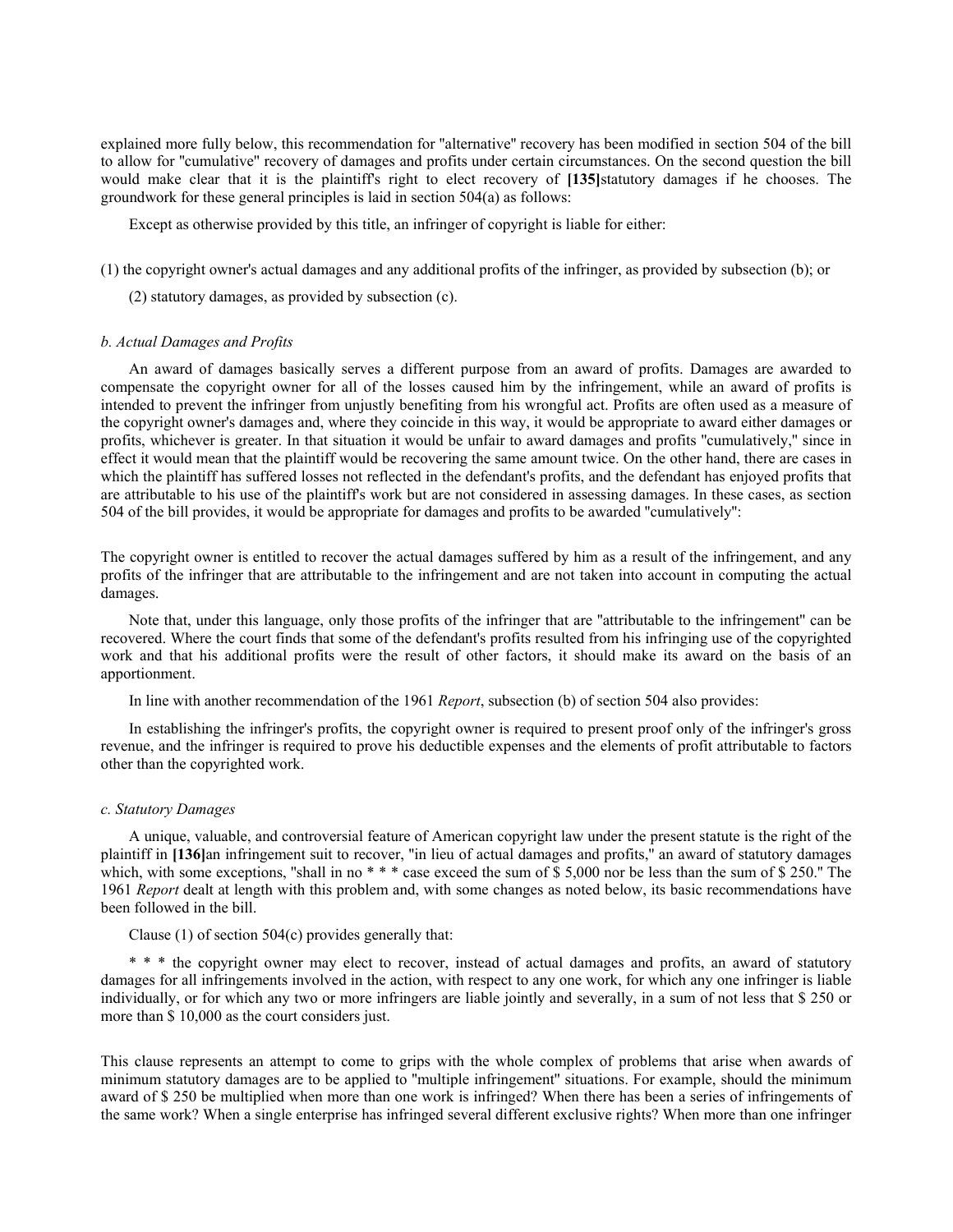is involved? These problems are intricate enough by themselves, and they usually arise in a variety of combinations. They can be crucial in a case where the court is not disposed to award more than the minimum recovery required under the statute.

In an action under the bill involving more than one infringement--whether the infringements are separate, isolated, or occur in a related series--a single award of statutory damages in the \$ 250-\$ 10,000 range could be made under the following circumstances:

(1) *Where the infringements are all of ''any one work.''* This marks a change from the 1961 *Report'*s recommendations, which would have provided a single recovery of statutory damages for all infringements for which the infringer is liable. Under the bill, where separate works are involved, separate awards of statutory damages could be made. However, the bill makes clear that, although they may constitute separate works for other purposes, "[f]or the purposes of this subsection, all the parts of a compilation or derivative work constitute one work.'' Note that the criterion here is the number of distinct ''works'' infringed, and not the number of copyrights, exclusive rights, owners, or registrations involved.

(2) *Where, with respect to the infringements in question, ''any one infringer is liable individually, or \* \* \* any two or more infringers are liable jointly and severally.''* Where the infringements in suit were committed by joint tortfeasors, the bill specifies a single award of statutory damages for which they would be jointly and severally liable. Where, however, separate infringements, for which two or **[137]**more defendants are not jointly liable, have been joined in the same action, separate awards of statutory damages could be made.

A much-debated issue derived from the *Report'*s recommendation that in any case where the defendant proves he was an ''innocent infringer''--that is, that he did not know and had no reason to suspect that he was infringing--the court should have discretion to award less than \$ 250 or to withhold statutory damages altogether. In opposition to this proposal, copyright owner groups expressed the fear that any such provision would encourage copyright infringement and defeat the purposes of statutory damages. They pointed out that suits against genuinely innocent infringers are quite rare, and they argued very strenuously that, even if the burden of proving innocence is placed on the infringer, it would often be easy for the defendant to present a claim of his ''innocence'' and difficult for the copyright owner to disprove it. They maintain that \$ 250, which (with certain exceptions) has been the minimum award against all infringers, innocent or otherwise, for over 50 years, does not represent an onerous amount, especially in view of the provisions in section 411 denying statutory damages where infringement of a work is commenced before registration has been made.

On the other hand, strong arguments were made by representatives of broadcasters and educational groups, among others, for a provision permitting the court to remit the \$ 250 minimum in cases of genuinely innocent infringement except to the extent that actual damage to the copyright owner can be shown. In addition, representatives of newspaper publishers urged retention of the present provision limiting liability for statutory damages ''in case of a newspaper reproduction of a copyrighted photograph'' to a range of \$ 50 to \$ 200.

In the light of these arguments we have concluded that, in order for the copyright law to operate as an effective deterrent against numerous small, erosive violations of a copyright owner's rights, a minimum award of statutory damages should be available in all cases where infringement has occurred. However, where the defendant succeeds in proving his innocence, the court should be given discretion to reduce the ordinary minimum award of \$ 250, and in those cases the bill would set the minimum at \$ 100. Clause (2) of section 504(c) therefore provides:

In a case where the infringer sustains the burden of proving that he was not aware and had no reason to believe that his acts constituted an infringement of copyright, the court in its discretion may reduce the award of statutory damages to a sum of not less than \$ 100.

As a counterpart to this change, the bill would depart from another recommendation of the 1961 *Report* by providing that, where the infringement is proved to have been committed willfully after receipt **[138]**of a notice to desist, the court may increase the ordinary maximum award of \$ 10,000 to \$ 20,000:

In a case where the copyright owner sustains the burden of proving that infringement was committed willfully after service upon the infringer of a written notice to desist, the court in its discretion may increase the award of statutory damages to a sum of not more than \$ 20,000.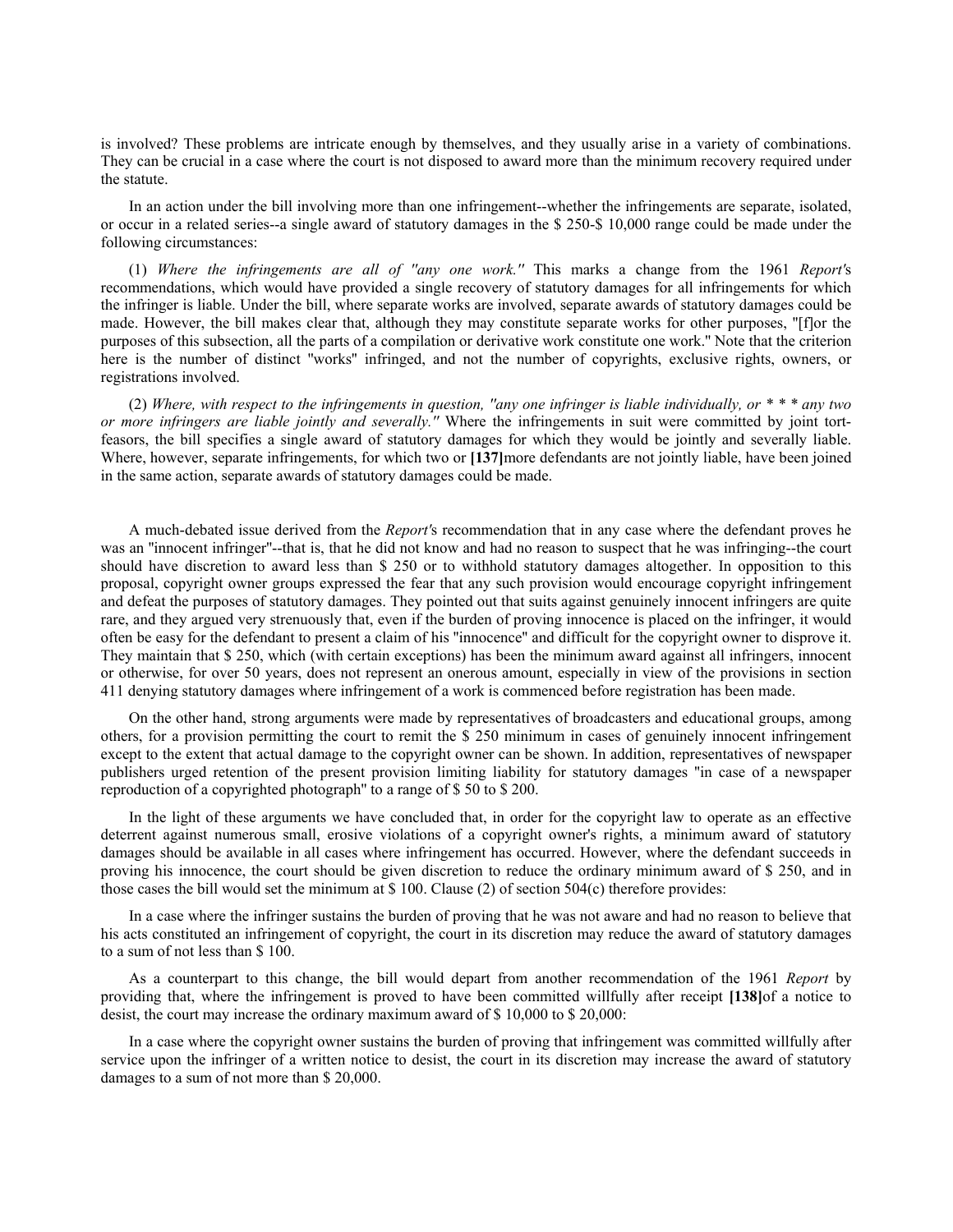As mentioned in the *Report*, an infringement may be committed after the infringer has received a notice to desist and still not be ''willful.'' An example might be a case where notice is sent to a large retail store but fails to reach the individual employees responsible for the infringement for some time. Thus, to be entitled to an award of statutory damages over the ordinary maximum, the plaintiff would have to prove not only that written notice to desist had been served, but also that the infringement was committed ''willfully'' thereafter.

## 4. COSTS AND ATTORNEY'S FEES

Section 505 of the bill follows the 1961 *Report*'s recommendation for a provision permitting the discretionary award of costs and attorney's fees:

In any civil action under this title, the court in its discretion may allow the recovery of full costs by or against any party other than the United States or an officer thereof. Except as otherwise provided by this title, the court may also award a reasonable attorney's fee to the prevailing party as part of the costs.

As noted in the *Report*, the language of the present law could be construed as making the allowance of ''full costs'' mandatory, and there was some sentiment for specifically adopting this construction in the bill. The prevailing view, however, favored leaving the award of costs and attorney's fees entirely to the court's discretion. The bill also makes clear that neither costs nor attorney's fees can be awarded to or against ''the United States or an officer thereof.''

## C. CRIMINAL OFFENSES

Section 506 of the bill specifies four types of activities which, as under the present law, would constitute criminal offenses:

(1) *Criminal infringement.*--Infringement of ''a copyright willfully and for purposes of commercial advantage or private financial gain.''

(2) *Fraudulent use of copyright notice.*--With fraudulent intent, either: (a) placing on an article a notice or ''words of the same purport'' that the defendant ''knows to be false,'' or (b) publicly distributing or importing for public distribution ''any article bearing such notice or words.''

**[139]**(3) *Fraudulent removal of copyright notice.*--With fraudulent intent, removing or altering ''any notice of copyright appearing on a copy of a copyrighted work.''

(4) *False representation.*--Knowingly making ''a false representation of a material fact in the application for copyright registration \* \* \* or in any written statement filed in connection with the application.''

The extensive and spirited discussions of the criminal infringement provision reflect the importance many copyright owners attach to the criminal provisions as an effective sanction against infringement. Among the main points stressed were that the present penalties--a fine of \$100 to \$1,000 and imprisonment of up to one year--are not adequate to deter infringement, and that difficulties are sometimes encountered in inducing Federal prosecutors to bring criminal action because the relative weakness of the penalties makes them feel the offense is not very serious. Subsection (a) therefore provides that a person convicted of criminal infringement ''shall be fined not more than \$ 2,500 or imprisoned not more than one year, or both, for the first such offense.'' It also provides that, where the offense is repeated, the defendant may be fined up to \$ 10,000 and imprisoned up to three years.

In each of the other three subsections the maximum fines have been increased to \$ 2,500 and, in conformity with the provisions of the United States Criminal Code (title 18 of the United States Code), no minimum fines have been provided. Although, as pointed out in the 1961 *Report*, the Criminal Code contains a general provision penalizing the filing of false statements or documents in any Government agency, we believe that there are positive advantages in having the copyright statute itself call attention to the penalty for filing false information in connection with copyright claims.

#### D. LIMITATION ON ACTIONS

With some very minor improvements in language, section 507 of the bill is identical with section 115 of the present law. In general, it sets forth a 3-year statute of limitations for both criminal proceedings and civil actions:

(a) CRIMINAL PROCEEDINGS.--No criminal proceeding shall be maintained under the provisions of this title unless it is commenced within three years after the cause of action arose.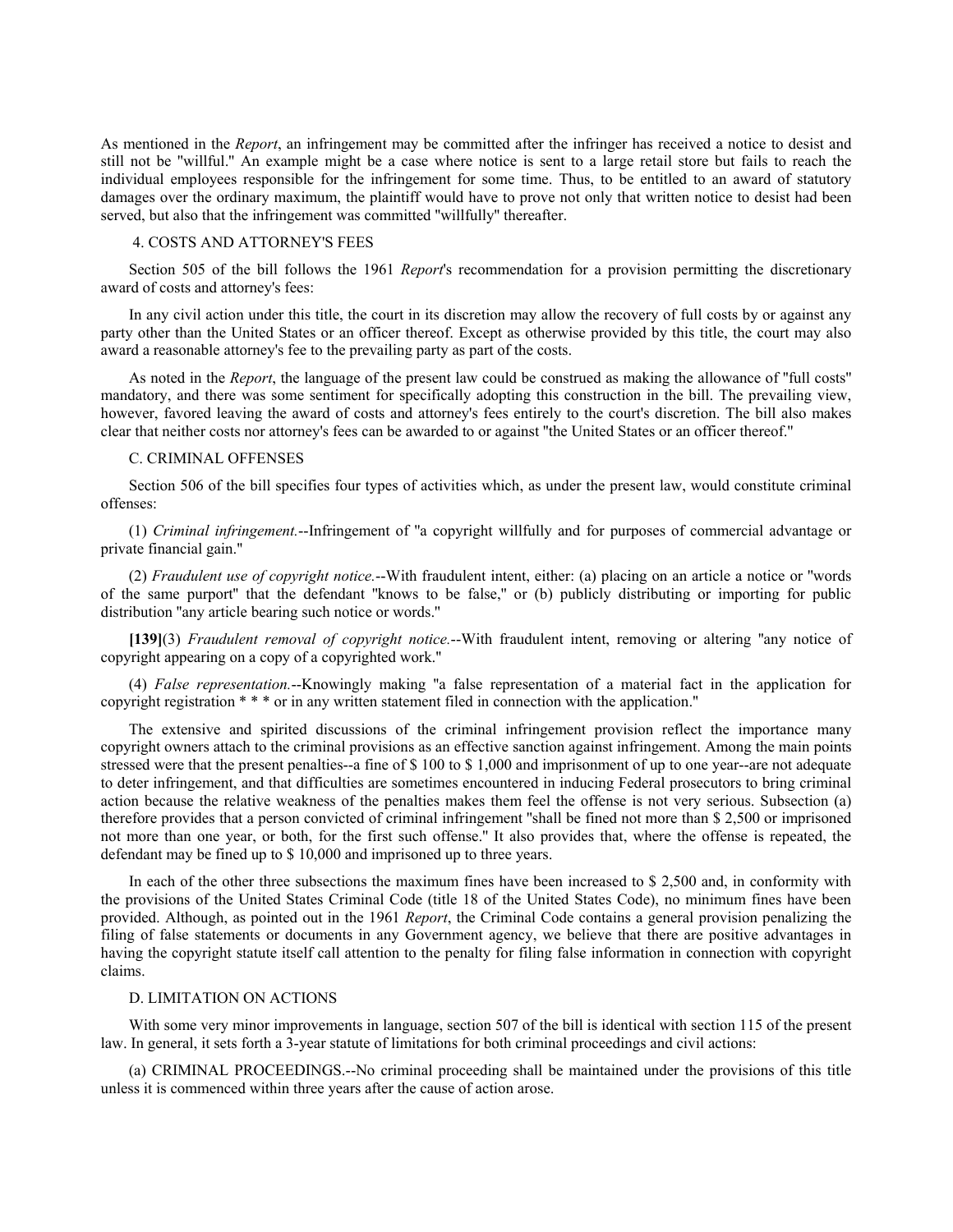(b) CIVIL ACTIONS.--No civil action shall be maintained under the provisions of this title unless it is commenced within three years after the claim accrued.

Up to 1958 the copyright statute contained no provision establishing a statutory limitation on the period for bringing civil actions, and to fill this gap the language of section 115 was amended by the Act of **[140]**September 7, 1957 (71 Stat. 633). At that time there was considerable debate on the precise wording of the provision, particularly the difference between the ''arising of a cause of action'' in a criminal case and the ''accrual of a claim'' in a civil case, and the question of tolling the statute in civil cases. The language finally adopted represents a reconciliation of views. (See H.R. Rep. No. 150, S. Rep. No. 1014, 85th Cong., 1st sess.) Thus, although the language of section 507 could undoubtedly be condensed and its structure improved, we decided it would be preferable not to reopen recently settled issues.

### E. NOTIFICATION OF ACTIONS

Section 508 of the bill, which is patterned to some extent after a similar provision in the patent law, *35 U.S.C. § 290,* provides generally for a procedure under which the clerks of the Federal courts are to notify the Copyright Office of the filing of actions under the bill and of their final disposition, and the Copyright Office would make these notifications a part of its public records. We believe that these provisions would have a number of substantial advantages, and judging from the generally enthusiastic response to the section, the copyright bar agrees.

#### **[141]** *Chapter 8*

## **MANUFACTURING REQUIREMENT AND IMPORTATION** OUTLINE

Click here to view image.

§ [V] FOREWORD [IX] PREFACE § [143] Chapter 8 MANUFACTURING REQUIREMENT AND IMPORTATION

### A. MANUFACTURE OF CERTAIN COPIES IN THE UNITED STATES

#### 1. IN GENERAL

The last of the major policy issues in general revision to be discussed in this *Supplementary Report* is whether to retain, in some form, provisions similar to the ''manufacturing clause'' of the present law. The problems of reconciling the interests of the American printing industry with those of American authors and publishers led to the adoption of the original ''manufacturing clause'' in 1891, and it is clear that these problems are still with us today.

In the hope that economic factors had changed sufficiently to permit the dropping of domestic manufacture as a condition of copyright, the 1961 *Report* recommended outright repeal of the manufacturing clause. It pointed out that authors suffer unfairly under the present requirements, and it concluded that the manufacture of copies abroad is no justification for denying copyright protection altogether, or for cutting it off after five years (as is now the case under the ad interim provisions of secs. 22 and 23 of the statute). The *Report* regarded the need for a limit on importation in order to protect the American book manufacturing industry as an ''open question''; and it recommended that, if limitations on importation are considered necessary, they should be provided outside the copyright law.

In response to these proposals, representatives of the book manufacturing industry took a very strong position against complete elimination of the manufacturing requirements in the copyright law. They argued that the American printing industry faces a serious threat of foreign competition from countries with lower wage rates, and that the manufacturing clause offers the only effective form of protection against this competition. In the course of the discussions it became apparent that, for the sake of the program for general revision of the copyright law, an effort should be made to seek a compromise on this difficult problem.

The interests opposed to those of the book manufacturers on this issue are primarily those of authors and book publishers, both of which have supported the recommendation for outright repeal. We still believe, as we indicated in the 1961 *Report*, that no reason can be found **[144]**to justify a manufacturing requirement that would deprive a copyright owner of rights, such as performing, dramatization, and motion picture rights, that are unrelated to the reproduction and distribution of copies.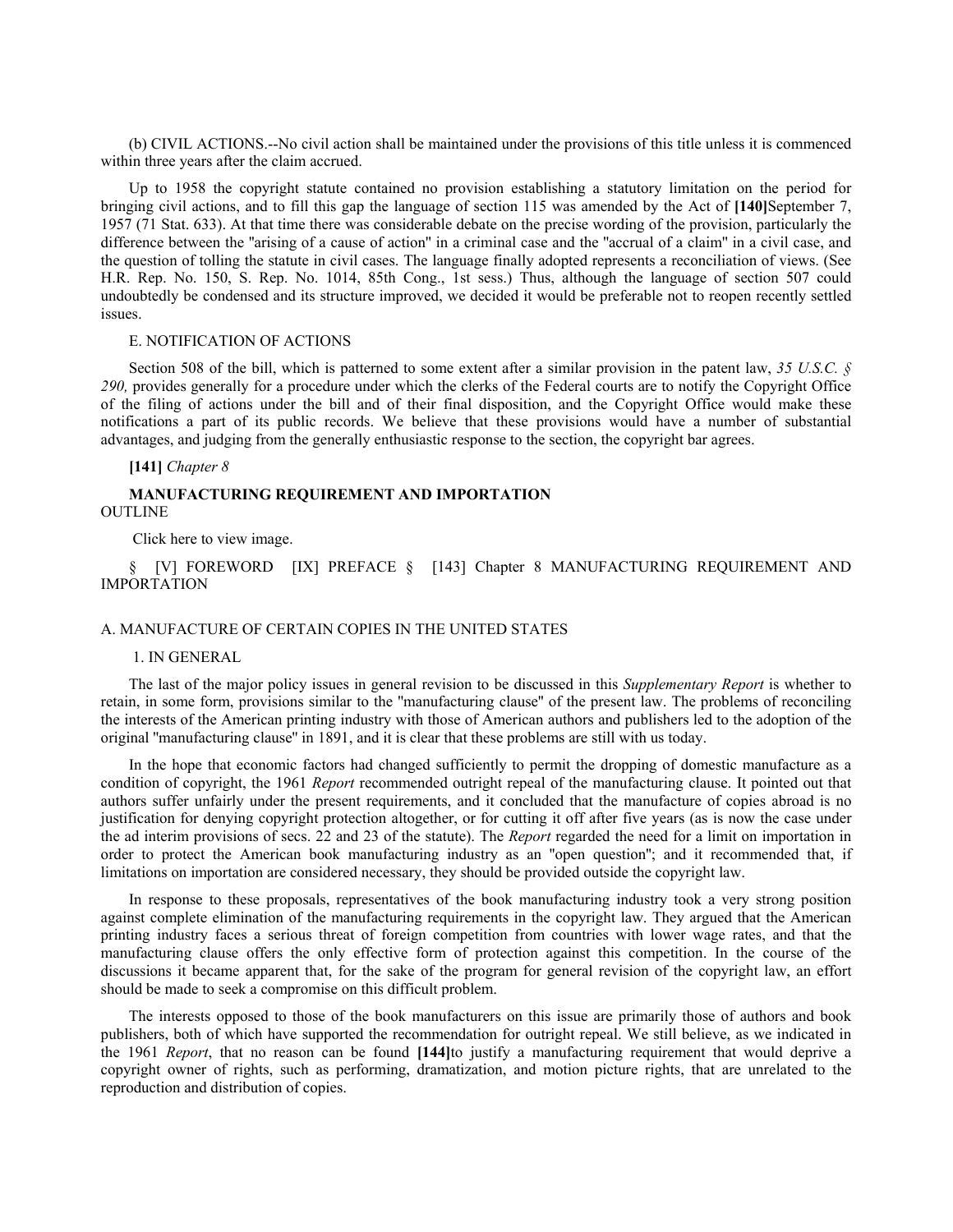Specifically with respect to publishing rights, we still believe that in principle they should not be made to depend upon compliance with manufacturing requirements. We recognize and sympathize with the arguments of book manufacturers, but it would be distinctly preferable if their asserted need for protection against foreign low-wage competition could be met without depriving copyright owners of their rights. The manufacturers maintain that this is not yet possible, and that a manufacturing requirement in the copyright statute is still essential to their interests. If this is true and the manufacturing clause must be retained, we believe that the requirement should be substantially narrowed so that rights are not destroyed in situations where the book manufacturing industry has no real need of protection. This is the thinking that has gone into the compromise proposal represented by section 601 of the bill.

It would be pointless and confusing for us here to attempt any detailed comparison of section 601 with the complex and abstruse manufacturing provisions in the present law. Instead we shall simply point out and comment on the salient features of section 601.

# 2. WORKS SUBJECT TO MANUFACTURING CLAUSE

Under subsections (a) and (b) of section 601, the manufacturing requirements would be much more limited in scope than those of the present law:

(1) The manufacturing requirements would apply only to ''a work consisting preponderantly of nondramatic literary material that is in the English language and is protected under this title.'' They would not cover:

(a) Dramatic, musical, pictorial, or graphic works;

- (b) Foreign-language, bilingual, or multilingual works;
- (c) Material in the public domain; or

(d) Works consisting predominantly of material that is not subject to the manufacturing requirement.

(2) The manufacturing requirements would cover only those ''portions [of the work] consisting of \* \* \* material'' that is subject to the requirements. For example, even if domestic manufacture were required for the text of a book, the illustrations could still be freely manufactured abroad without affecting their copyright status.

(3) The manufacturing requirements would not apply where ''the author of any substantial part of [the work] is neither a citizen nor **[145]**a domiciliary of the United States.'' In other words, they would not apply to a work of which any substantial part was written by a foreign author. They would apply only to works of U.S. authors, and not then if one or more co-authors of the work were foreign.

# 3. LIMITATIONS ON IMPORTATION AND DISTRIBUTION OF COPIES MANUFACTURED ABROAD

The basic object of section 601 is to induce the manufacture of an edition of the book in the United States if more than 3,500 copies are to be distributed in this country. Thus, with respect to works that come within its scope, subsection (a) sets forth a general prohibition against ''the importation into or public distribution in the United States of copies'' unless the portions subject to the requirement ''have been manufactured in the United States.'' Subsection (b) then sets forth the exceptions to this prohibition, and clause (2) would permit importation of up to 3,500 copies ''where the Bureau of Customs is presented with an import statement issued under the seal of the Copyright Office.'' The 3,500 copy figure was suggested as the point, in the present book market, beyond which it is generally more costly for a publisher to import copies than to manufacture and edition here. As such it would be the equivalent of 1,500 copies in the market of 1949, when the statute was amended to provide a 1,500-copy limit on importation.

In addition to the 3,500 copies that could be imported under clause (2), clauses (3) and (4) of section 601 (b) would allow limited importation of copies, for use and not for sale, under certain special circumstances and conditions: for government, personal, or library use, etc. These exemptions are similar to those in section 107 of the present statute. Clause (5) offers a complete exemption from the manufacturing requirements of copies that ''are reproduced in raised characters for the use of the blind.'' Clause (6) would permit the public distribution in the United States of copies imported in conformity with the other clauses of that subsection.

### 4. WHAT CONSTITUTES ''MANUFACTURE IN THE UNITED STATES''

It has become apparent from our discussions that the most important practical issue in the current controversy over the manufacturing clause involves the extent to which the statute should impose restrictions on foreign typesetting or composition. At present, under what they believe to be loophole in the manufacturing clause of the 1909 statute, a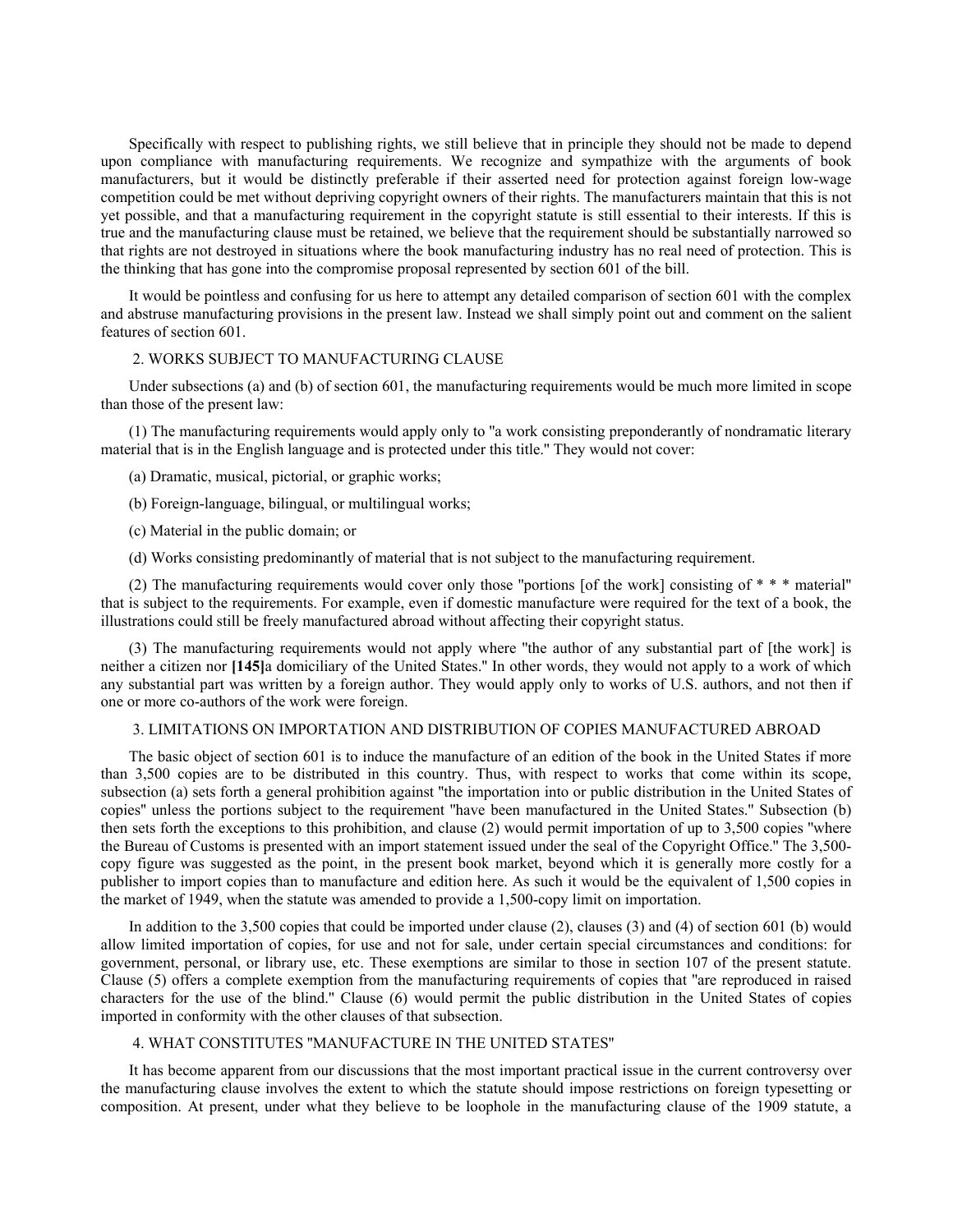number of book publishers are sending their manuscripts abroad for composition, importing reproduction proofs, and **[146]**then manufacturing their copies ''by lithographic process \* \* \* wholly performed in the United States.'' The language of the present law is unclear on this point, and the book manufacturers have argued that this practice violates the manufacturing requirements. The Copyright Office will make registration in cases where this practice has been followed, but does so on the basis of the doubt and without taking a final position on the question.

The book publishers have taken a very strong stand against any manufacturing provision, no matter how liberal in other respects, that would close this loophole and place restrictions on their use of imported reproduction proofs. They are also concerned lest the statutory definition of what constitutes ''manufacture in the United States'' prohibit them from taking advantage of new techniques and devices in book production, most particularly composition by means of computers. They argue that the present law would permit the use of imported computer tapes for composition here, and that the revised statute should do nothing to interfere with this practice.

Up to now this controversy has not been resolved. The book manufacturers have not so far indicated a willingness to accept an outright exemption of foreign composition from the manufacturing requirements. On the other hand, if the book publishers' construction of the disputed language in the present copyright statute is correct, it could be argued that a more restrictive provision in the revised law would violate the treaty obligations of the United States under the General Agreement on Tariffs and Trade (GATT).

Our decision, in redrafting the bill for introduction in 1965, was therefore to maintain the *status quo* on the issue of foreign composition. Unfortunately, the only way to accomplish this result was to preserve the ambiguous and awkward language of the 1909 statute as nearly as possible. Thus, section 601(c) of the bill reads:

The requirement of this section that copies be manufactured in the United States is satisfied where they have been printed from type set in the United States, either by hand or by the aid of any typesetting machine, or from plates made in the United States from type set therein, or, if the text has been produced by lithographic process, or photoengraving process, then by a process wholly performed in the United States, and where the printing of the text and binding of the copies have been performed in the United States. If the copies have been printed or produced by any process other than those specified in this subsection, the requirement is satisfied where every step in their reproductive manufacture took place in the United States.

The operative language of the first sentence of this subsection, including its possibly significant punctuation, is taken virtually intact from the basic statement of the manufacturing requirements in section 16 of the present statute. It is intended to mean here whatever it means there. The equivalent of the second sentence is found in the **[147]**extremely obscure provision of the first proviso of section 16, added by amendment in 1926, which refers to ''works printed or produced \* \* \* by any other process than those above specified in this section.'' The legislative history of that phrase makes clear that it was intended to cover copies reproduced entirely by methods--such as, for example, typewriting, mimeography or photography--which do not involve any of the processes specified earlier in the section. Thus, the second sentence of section 601(c) is not intended to enlarge the basic requirements of the first sentence or to apply in cases where all or any of the specified processes--typesetting, platemaking, lithography, photoengraving, printing, and binding--were employed.

It would be preferable, of course, if subsection (c) could say clearly what it means, rather than deliberately preserving the uncertainties of the present statute. However, as things now stand, further efforts at accommodation between the interests on both sides will be necessary to accomplish this result.

## 5. EFFECT OF VIOLATION

Subsection (d) of section 601 provides the sanctions for the manufacturing requirements:

Importation or public distribution of copies in violation of this section does not invalidate protection for a work under this title. However, in any action for infringement of the exclusive rights to reproduce and distribute copies of the work, the infringer has a complete defense if:

(1) he proves that copies of the work have been imported into or publicly distributed in the United States in violation of this section, and that the infringing copies were manufactured in the United States; and

(2) the owner of such exclusive rights then fails to sustain the burden of proving either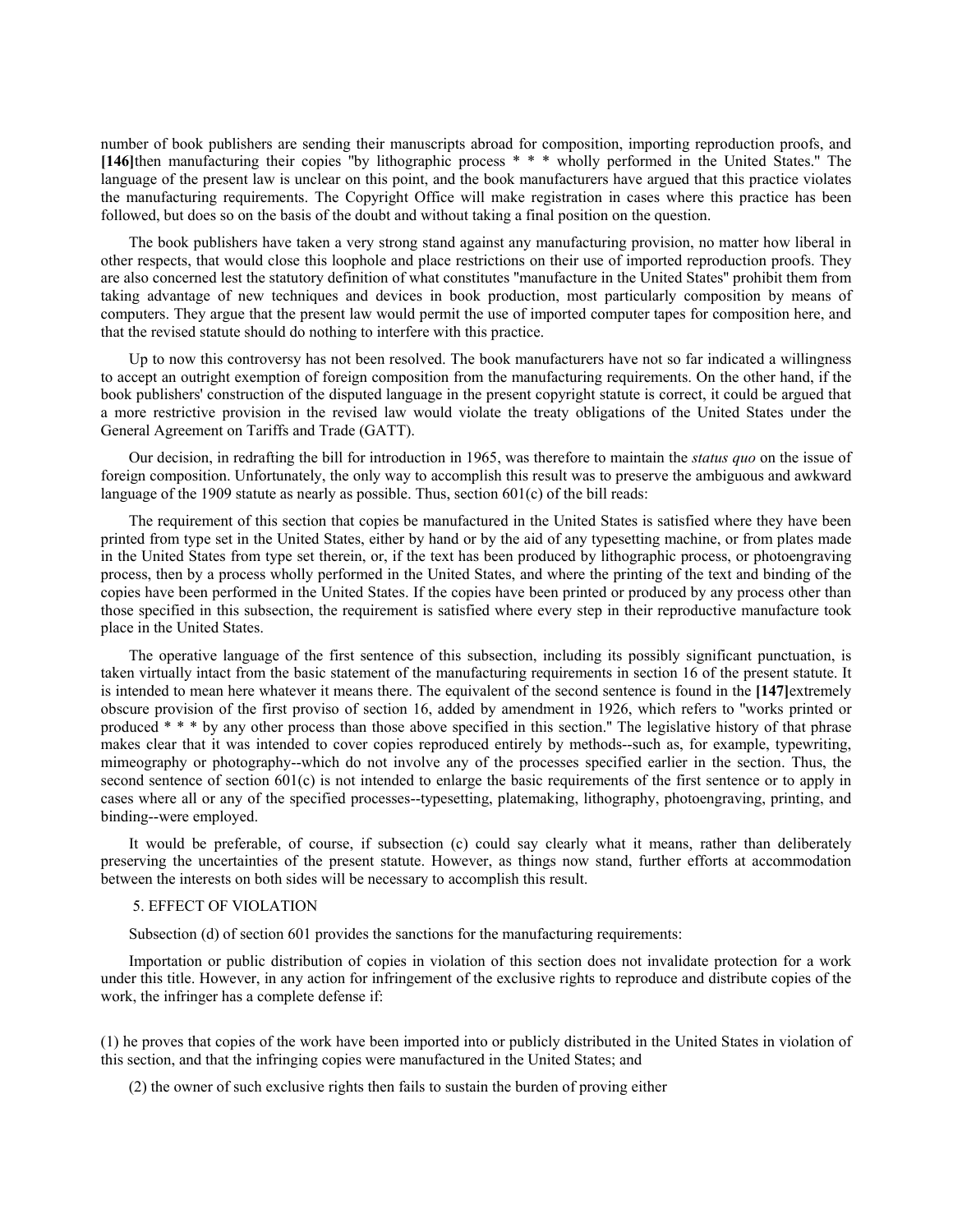(A) that such importation or public distribution was without his authority or acquiescence; or

(B) that the infringement was commenced more than 3 months after the effective date of registration for an authorized edition of the work, the copies of which have been manufactured in the United States.

This would mean, in effect, that compliance with the manufacturing requirements would no longer represent a condition of copyright protection; and that there would no longer be any need to observe the special ''ad interim'' time limits and registration requirements of the present law. If copies are imported or distributed in violation of the requirements, the copyright owner's rights to reproduce the work in phonorecords, to make derivative works including dramatizations and motion pictures, and to perform or exhibit the work publicly, would not be affected.

**[148]**Violation of the manufacturing requirements would affect only the exclusive rights to reproduce and distribute copies and, even then, would not result in the complete loss of those rights. Under subsection (d) an infringer of the exclusive rights of making and distributing copies would be given a complete defense if: (1) the copyright owner authorized or acquiesced in an importation or public distribution of copies in violation of the manufacturing requirements, and (2) the infringing copies were manufactured in the United States. The subsection also provides, in effect, that a copyright owner can reclaim his full exclusive rights by manufacturing an edition in the United States; the infringer's defense would not be available if his infringement were commenced more than three months after registration for an authorized edition manufactured here.

The burden of proving a violation of the manufacturing clause as a defense would, of course, be on the infringer. However, an issue has arisen as to the burden of proof with respect to whether the copyright owner had authorized or acquiesced in the violation. The book manufacturers argue that this burden should be on the plaintiff, since evidence on the issue would be difficult for a defendant to obtain. Section  $601(d)(2)(A)$  of the 1965 bill follows this suggestion, but the provision has been vigorously attacked in behalf of authors' groups. Their argument is that, where infringement has occurred, an infringer should not be freed completely of liability simply because the copyright owner is unable to prove that the importation or distribution of a few copies was made without his authority; the full burden of proving the defense that the manufacturing clause has been violated with the copyright owner's assent belongs on the infringer. On the basis of this argument, we would favor deleting clause (A) of subsection  $(d)(2)$ , and rewriting subsection (d) accordingly.

## B. INFRINGING IMPORTATION

#### 1. IN GENERAL

Section 602, which is entitled ''Infringing Importation of Copies or Phonorecords,'' deal with importations in violation of a copyright owner's rights, and has nothing to do with the manufacturing requirements of section 601. As chapter 6 of the bill is structured, the restrictions on importation in violation of the manufacturing clause are contained in section 601, the restrictions on importation of infringing copies or phonorecords are contained in section 602, and the enforcement of the importation restrictions of both sections 601 and 602 are laid out in section 603.

**[149]**Two separate situations are dealt with in section 602: (1) Importation of so-called ''piratical'' copies or phonorecords--those made without any authorization of the copyright owner--and (2) unauthorized importation of lawfully made copies or phonorecords. In general, the bill would make unauthorized importation of both kinds an act of infringement, but would permit the Bureau of Customs to prohibit importation only in the first situation.

Under section 602(a), "[i]mportation into the United States, without the authority of the owner of copyright under this title, of copies or phonorecords of a work for the purpose of distribution to the public'' would be an infringement of the ''exclusive right to distribute copies or phonorecords.'' Thus, even before any public distribution of imported copies or phonorecords had taken place, an unauthorized importer whose purpose is to distribute them in the United States could be enjoined from distributing them and sued for damages. However, the section would not apply where the importer was ''an organization operated for scholarly, educational, or religious purposes and not for private gain, with respect to copies or phonorecords intended to form a part of its library.''

#### 2. IMPORTATION OF ''PIRATICAL'' COPIES

As recommended in the 1961 *Report*, section 602 (b) would retain the present prohibition against the importation of copies or phonorecords whose making, in the words of the 1965 bill, ''would have constituted an infringement of copyright if this title had been applicable.'' The prohibition would apply to all ''piratical'' copies or phonorecords. This would include not only those that were unlawful in the foreign country where they were made; it would also cover cases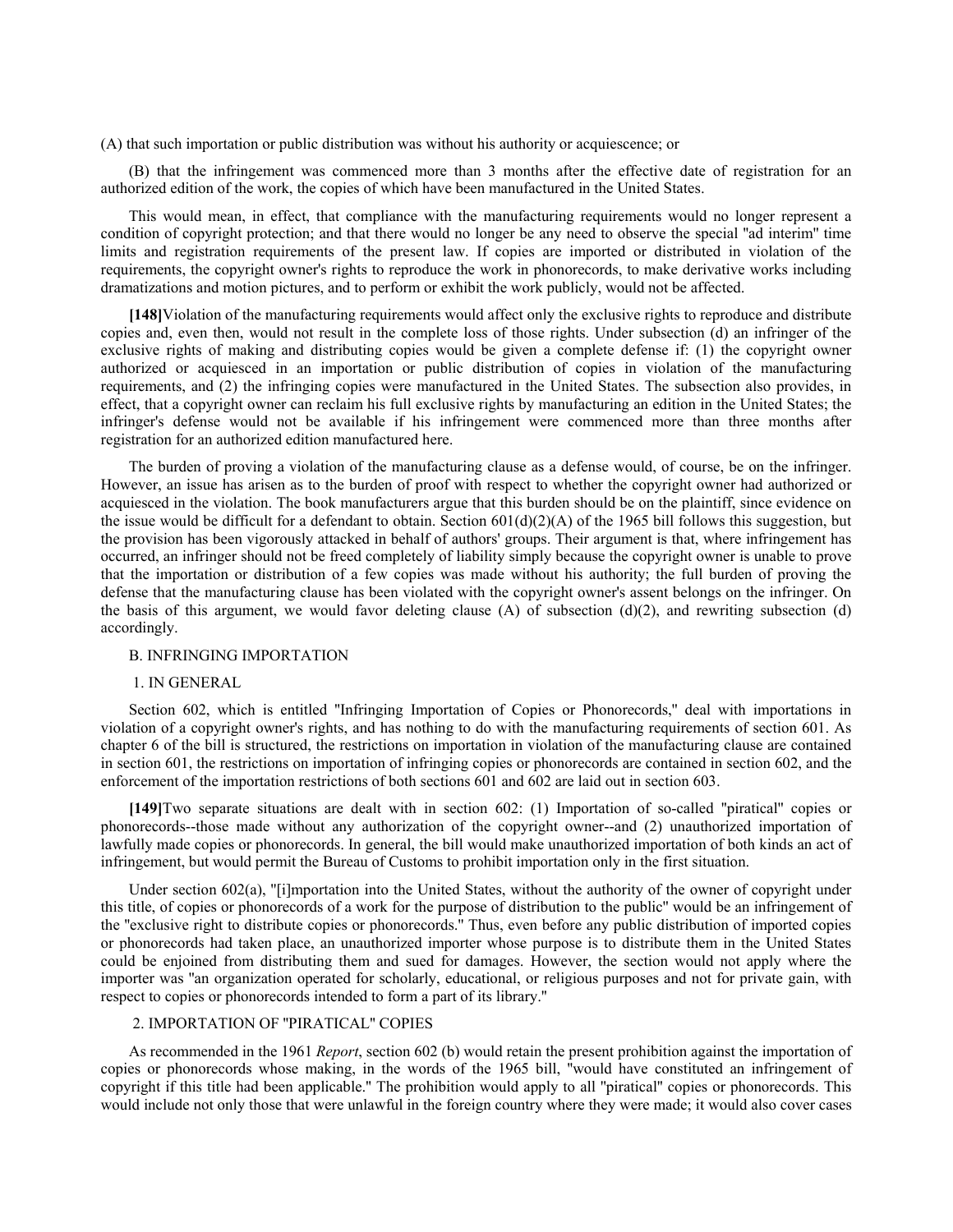where, even though the making of the copies or phonorecords is lawful under the domestic law of that foreign country, their making would have constituted an infringement if the U.S. copyright law could have been applied. Take, for example, a work by an American author which is in the public domain in another country because it does not have copyright relations with the United States: nothing could be done to prevent the making and publication of an unauthorized edition in that country, but section 602(b) would prohibit the importation of copies from that edition without the authority of the U.S. copyright owner.

## 3. IMPORTATION FOR INFRINGING DISTRIBUTION

In the second situation covered by section 602, the copies or phonorecords were lawfully made but their distribution in the United **[150]**States would violate the exclusive rights of the U.S. copyright owner. This would occur, for example, where the copyright owner had authorized the making of copies in a foreign country for distribution only in that country. The 1961 *Report* concluded that it would not be practicable for the Bureau of Customs to enforce a prohibition against importation in this situation, and section 602(b) provides that, except where a violation of the manufacturing clause is involved, the Bureau has no authority to prevent importation in a case ''where the copies or phonorecords were lawfully made.'' On the other hand, as noted above, unauthorized importation in this situation for the purpose of public distribution in the United States would be an infringement and could be enjoined.

## 4. NOTIFICATION TO COPYRIGHT OWNERS

The last sentence of section 602(b) authorizes the Secretary of the Treasury to establish a procedure for notifying copyright owners of importations that may be infringing. This provision, which is patterned after a recent Treasury Regulation dealing with patents *(29 Fed. Reg. 4720),* would enable copyright owners to obtain the information needed to institute court proceedings, whether the copies or phonorecords in question are excluded or allowed entry.

# C. ENFORCEMENT OF IMPORTATION PROHIBITIONS

Section 603, which would govern enforcement of the importation prohibitions of both sections 601 and 602, is similar to section 109 of the present statute. Subsection (a) would empower the Secretary of the Treasury and the Postmaster General to make regulations for this purpose, and subsection (c) deals with the disposition of excluded articles.

Section 603(b), which pertains only to the prohibition against importation of "piratical" copies or phonorecords, contains provisions not found in the present statute. The Bureau of Customs is often in no position to decide questions of law or fact involved in determining whether copies or phonorecords are ''piratical.'' To meet this problem, subsection (b) would permit the Customs Regulations to require ''that the person seeking exclusion'' either: (1) ''obtain a court order enjoining importation of the articles," or (2) furnish proof supporting his claim, and post bond. The provisions with respect to furnishing proof and posting bond are similar to an existing Treasury Regulation (*19 C.F.R. § § 11.18-11*.21) for enforcement of the prohibition against importation of ''piratical copies'' under the present law.

**[151]** *Chapter 9*

# **ADMINISTRATIVE PROVISIONS**

OUTLINE

Click here to view image.

# § [153] Chapter 9 ADMINISTRATIVE PROVISIONS

## A. IN GENERAL

Chapter 7 of the bill, which is entitled ''Copyright Office,'' contains what would be the administrative or ''housekeeping'' provisions of the new law. In the main these sections are restatements of the corresponding sections in the present statute, rearranged and reworded in an effort to present the organization, operating functions, and procedures of the Copyright Office as clearly and accurately as possible. Except on three points--disposition of deposits, the Catalog of Copyright Entries, and copyright fees--the provisions seem to be self-explanatory.

# B. RETENTION AND DISPOSITION OF DEPOSITED ARTICLES

A practical problem of mutual concern to the Copyright Office and the copyright bar is that of reconciling the storage limitations of the Office with the need to retain copies and phonorecords for the identification of works in which a copyright has been registered. For the most part, copies of unpublished works have been retained indefinitely, but the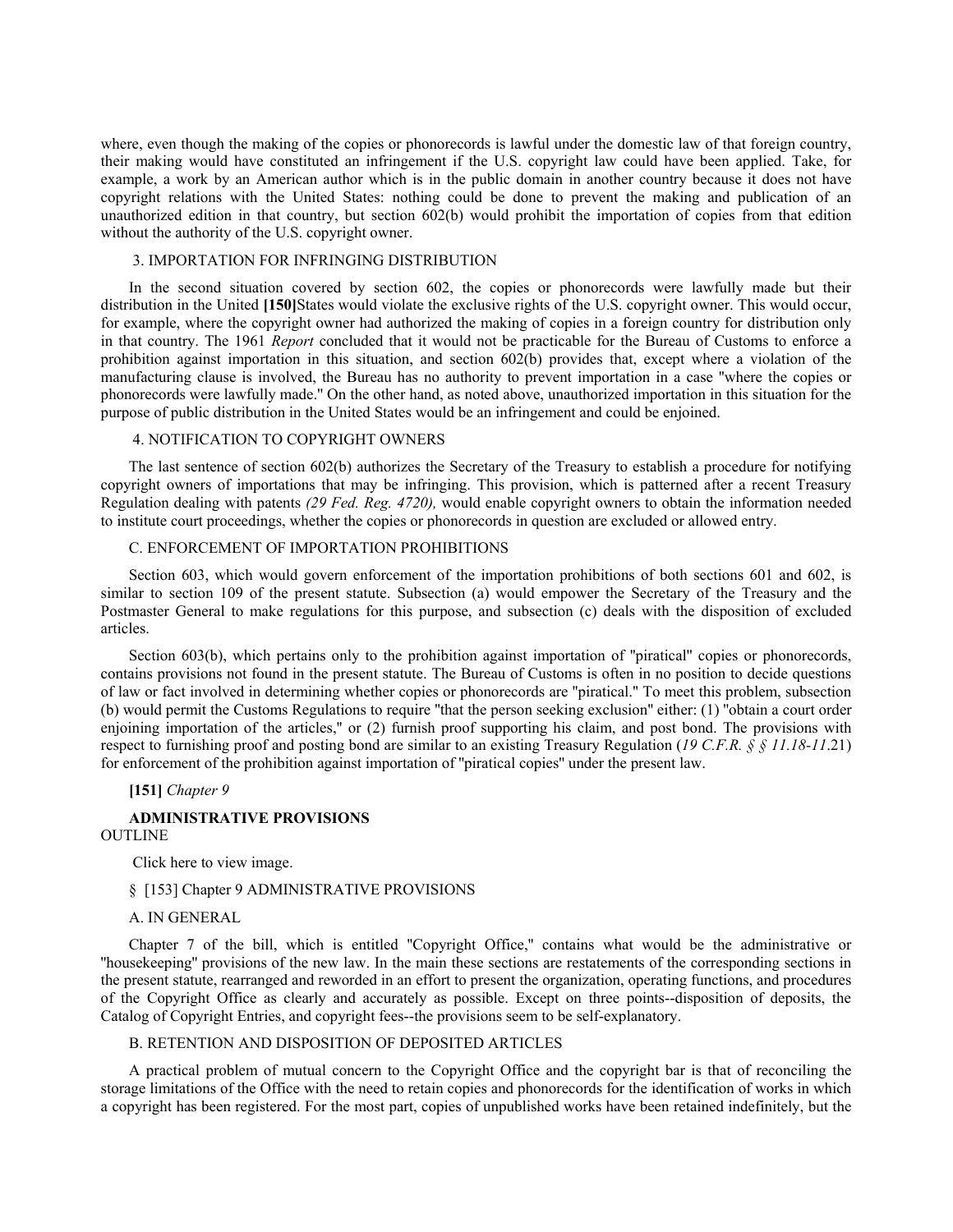accumulation of published copies has been too great to make that practicable. At present the deposit copies of published works not selected by the Library of Congress and retained in the Copyright Office amount to about 200,000 items per year, and the limited storage facilities available in the Library of Congress have led to the disposal of most of the unselected published copies after they have been retained for a few years. We are fully aware, however, of the difficulties encountered when copies needed for identification in connection with litigation or other purposes have been destroyed; and our experience with the later discovery of the value of forgotten copyright deposits has shown that today's ephemera can become collector's items or irreplaceable social history in years to come.

At present we have no solution that would permit the retention of the mass of deposited material accumulating over many years. It is not inconceivable, however, that the problem might be capable of solution in the future through the use of new facilities and techniques such as information storage and retrieval devices. We believe that the statute should provide, as a statement of policy, that deposited **[154]**items are to be retained for as long as possible; but it is essential that the statute also preserve the discretion of the Register of Copyrights and the Librarian of Congress to dispose of them ultimately under proper safeguards.

Section 704 contains several provisions that should be specially noted in this connection:

(1) Under subsection (b), the Library of Congress would be entitled to select material deposited in connection with copyright registration of published works for its own collections ''or for exchange or transfer to any other library.'' However, in the case of unpublished works, the Library would be entitled only ''to select any deposits for its collections.''

(2) Subsection (c) provides that ''[d]eposits not selected by the Library under subsection (b), or identifying portions or reproductions of them, shall be retained under the control of the Copyright Office, including retention in Government storage facilities, for the longest period considered practicable and desirable by the Register of Copyrights and the Librarian of Congress.'' The aim of this provision is to preserve copyright deposits of all classes of material for as long a period as is reasonably possible by any practical means of storage or reproduction. The reference to ''Government storage facilities'' contemplates that ''dead storage'' available in or out of Washington would be considered preferable to outright destruction.

(3) When the Register and Librarian have decided that retention of the deposited articles is no longer ''practicable and desirable," subsection (c) gives them "joint discretion \* \* \* to order their destruction or other disposition." However, in the case of unpublished works, no deposit could be disposed of during the term of copyright ''without specific notice to the copyright owner of record at his last address given in the public records of the Copyright Office, permitting him to claim and remove it.''

(4) Subsection (d) of section 704 is a new provision aimed at setting up a procedure under which retention of a particular deposit could be specially provided for. It specifies that, under conditions and fees to be established by regulations, the depositor or the copyright owner ''may request retention under the control of the Copyright Office of one or more of [the articles deposited] for the full term of copyright in the work.''

#### C. CATALOG OF COPYRIGHT ENTRIES

The 1961 *Report* reviewed the rather rigid requirement of the present law with respect to the printing and periodic issuance of a catalog of all copyright registrations, and recommended a more flex**[155]**ible approach. It noted that the printed catalog is extremely expensive to prepare, and that some parts of it are used much less than others. In view of the new techniques of reproduction and dissemination of information, the *Report* suggested that the purposes of the catalog might be served better, and at less cost, if the Register of Copyrights were given discretion to decide when and in what form the various parts should be issued.

In the discussions of this question the unique value of the printed catalog, both as a source of information otherwise available only from a search in the Copyright Office and for general reference use, was emphasized very strongly. One frequent user of the catalog expressed concern lest the changes in the form or frequency of publication of the catalog might lead to its truncation or abandonment. We agree that the catalog is of irreplaceable value to the public and that, if anything, our efforts should be to make it even more widely available and useful. It seems clear that the rigidity of the present law results in a more costly product than is needed for some parts of the catalog. With the range of new technical devices that are now or will be available to us, a more flexible authorization to determine the form and frequency of publication of each part of the catalog is highly desirable. Section 707(a) therefore provides: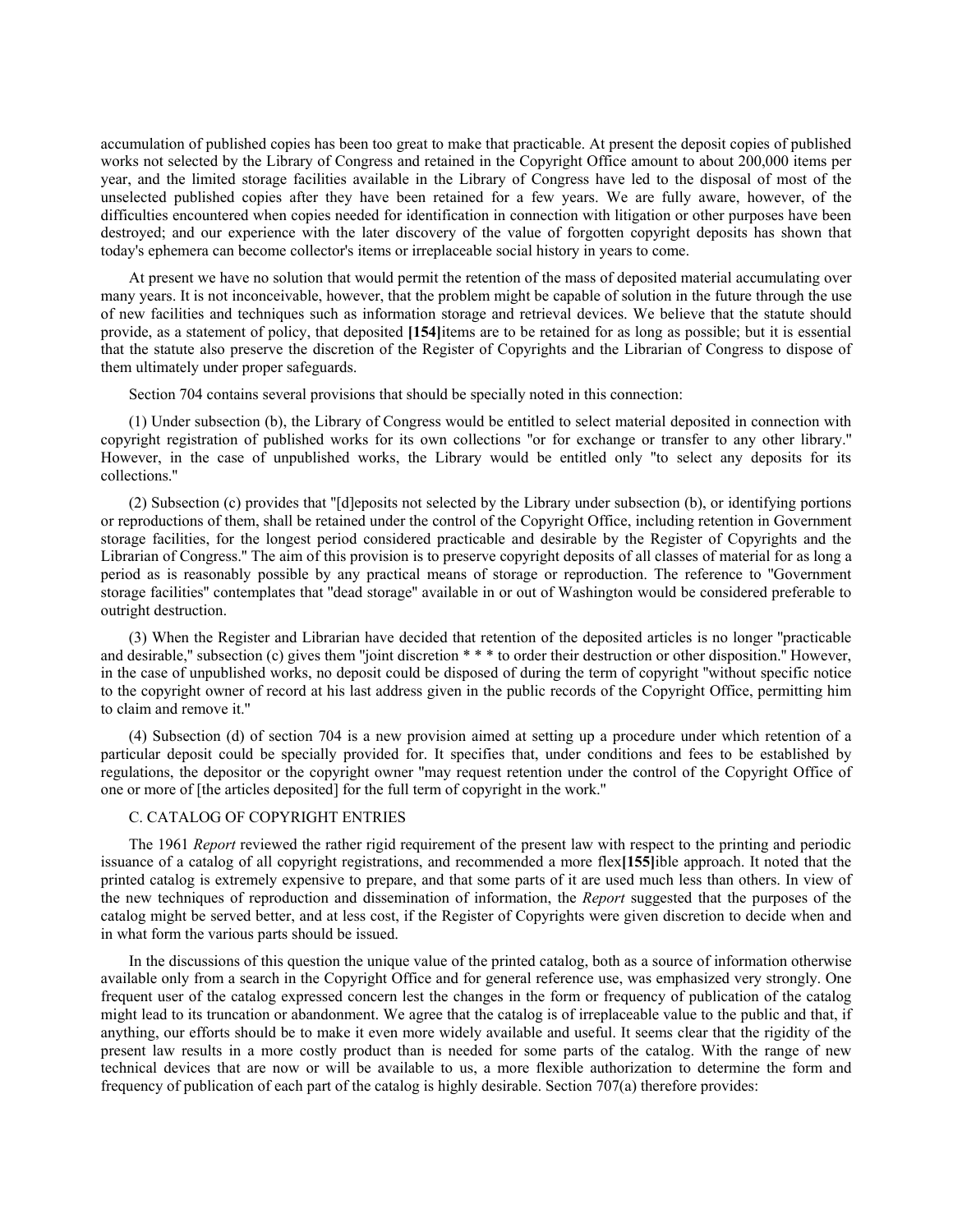The Register of Copyrights shall compile and publish at periodic intervals catalogs of all copyright registrations. These catalogs shall be divided into parts in accordance with the various classes of works, and the Register has discretion to determine, on the basis of practicability and usefulness, the form and frequency of publication of each particular part.

# D. COPYRIGHT OFFICE FEES

The annual fees received by the Copyright Office exceeded its expenditures from 1909 until 1942. They then lagged behind until 1948, when the enactment of a higher schedule again brought their annual total above expenditures. Since then the ratio of fees to expenditures has steadily declined, and was down to about 64 percent for the last 2 fiscal years. The estimated value of deposits taken into the collections of the Library of Congress, if added to the fees, would still produce a total sum about equal to the Office's expenditures. However, the House Subcommittee on Legislative Appropriations has indicated the belief that the fees alone should more nearly approximate the expenditures.

Special bills to increase the fees were introduced in March 1963 (H.R. 5136, 88th Cong., 1st sess.) and again in January 1965 (H.R. 2853, 89th Cong., 1st sess.). The fee schedule in section 708 of the general revision bill is in line with them.

**[156]**As recommended in the 1961 *Report*, section 708 authorizes the Register of Copyrights to fix fees, on the basis of costs, for any special services not covered by the statutory fee schedule. Departing from another of the *Report*'s recommendations, however, the bill would fix a lower fee for renewal registrations (\$ 4.00) than that provided for original registrations (\$ 6.00). Representatives of authors' groups have urged very strongly that a lower renewal fee is justified and necessary; they point particularly to the financial burden imposed on the authors of a number of short works (songwriters, poets, magazine writers, etc.) who must renew all their works, including some of little or no commercial value, in order to protect themselves fully. We agree that this argument has validity, and that the renewal fee should not be set so high as to make renewal registration a hardship.

### **[157]** *Chapter 10*

#### **TRANSITIONAL AND SUPPLEMENTARY PROVISIONS** OUTLINE

Click here to view image.

## § [159] Chapter 10 TRANSITIONAL AND SUPPLEMENTARY PROVISIONS

# A. EXPLANATION OF SECTION NUMBERS

The system employed in the bill for numbering sections is one generally used in bills that codify or revise an existing law. Since the numbering system in the bill has been puzzling to some people, however, perhaps it deserves an explanation. As a technical matter the general revision bill consists of 12 sections. SEC. 1 of the bill is the completely revised text of title 17 of the United States Code, which is itself divided into seven chapters that are subdivided into sections, running from  $\S$  101 through  $\S$  708. SEC. 2 through SEC. 12, coming at the very end of the bill, are ''transitional and supplementary'' provisions which would not be a part of the new title 17.

### B. EFFECTIVE DATE

Section 2 of the Transitional and Supplementary Provisions, which would fix the date on which the revised title 17 would come into effect, provides: ''This act becomes effective on January 1, 1967, except as otherwise provided by section 304(b) of title 17 as amended by this act." The date of "January 1, 1967" was chosen more or less arbitrarily to indicate when the new law should become effective if it were enacted during 1965. It is our thought that at least a year should be allowed after enactment to prepare for adjustments to the changes the new law would bring with it. The date which is finally chosen as the effective date of the act will therefore depend upon when the general revision bill is enacted.

The exception under section 304(b) which is referred to in SEC. 2 has to do primarily with the interim extension of subsisting renewal copyrights approved on September 19, 1962 (Public Law 87-668). Under that act, copyrights in their renewal terms that would otherwise have expired between September 19, 1962 and December 31, 1965, were extended to the latter date. Section 304 of the general revision bill would lengthen the renewal term of subsisting copyrights so that their total term would be 75 years. However, if the general revision statute were to be enacted in 1965 but with an effective date of ''January 1, 1967,'' what would happen to the many renewal copyrights that were extended by Public Law 87-668 and are scheduled to expire on December 31, 1965?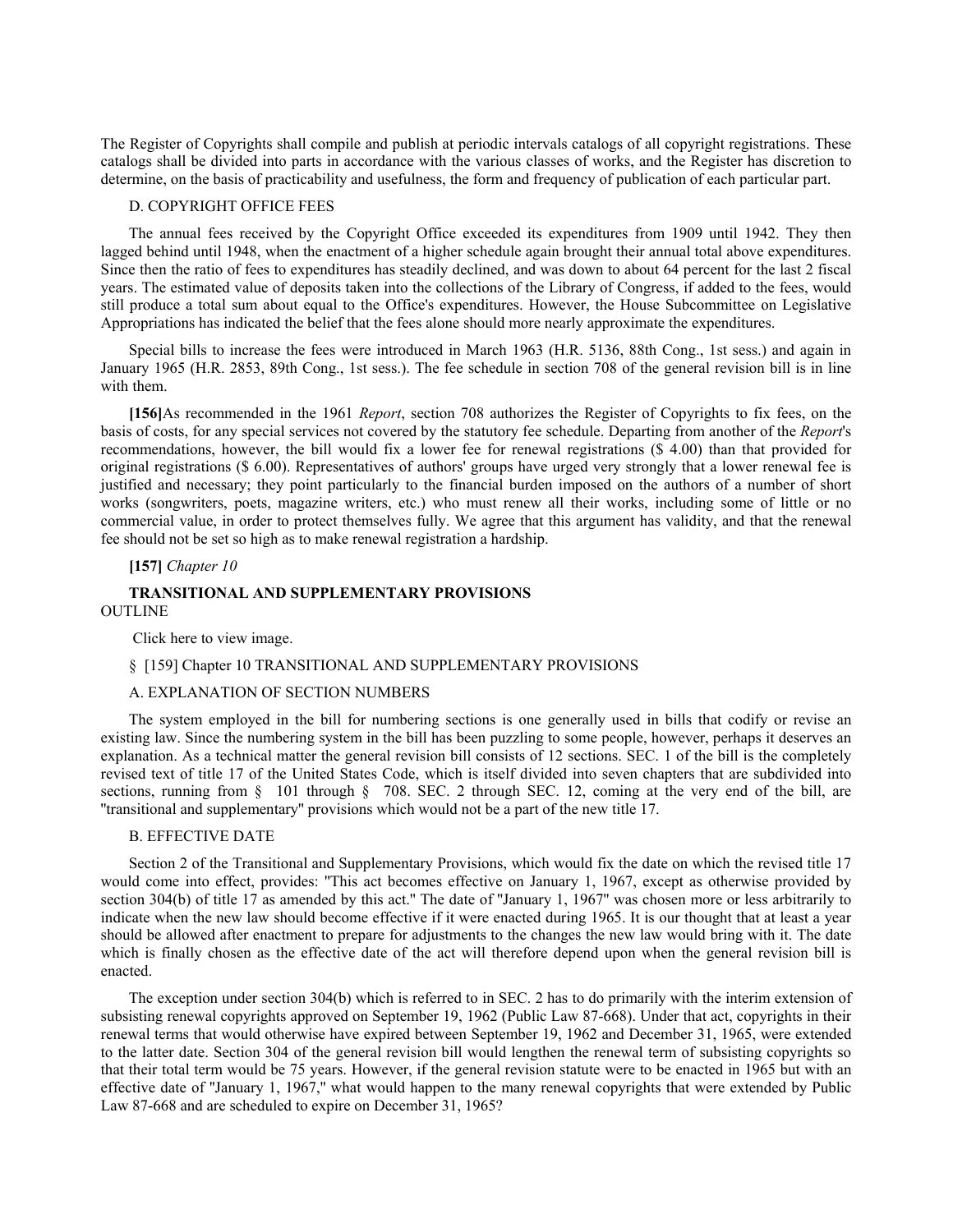**[160]**Thus, on the undoubtedly optimistic assumption that the revision bill will be enacted during 1965, section 304(b) would make the total 75-year term applicable to the ''duration of any copyright, the renewal term of which is subsisting on December 31, 1965.'' Likewise, since they are not covered under section 304(a), subsection (b) also makes the longer term applicable to copyrights renewed between December 31, 1965 and December 31, 1966. The dates specified in section 304(b) would, of course, need to be changed if the revision bill is not enacted in 1965 or if, as proposed in H.J. Res. 431 which is now pending, Congress enacts another interim extension of subsisting renewal copyrights.

## C. WORKS IN THE PUBLIC DOMAIN

The first sentence of SEC. 3 provides that the act ''does not provide copyright protection for any work that goes into the public domain before January 1, 1967,'' thus making clear that in no case would a lost or expired copyright be revived by the bill. Under the second sentence, the ''exclusive rights \* \* \* to reproduce a work in phonorecords and to distribute phonorecords of the work, do not extend to any nondramatic musical work copyrighted before July 1, 1909." This provision is a vestige of the act of 1909, which in granting a ''mechanical recording'' right in music, expressly limited that right to compositions copyrighted after July 1, 1909. The provision of SEC. 3 is necessary to make clear that works copyrighted before that date could not acquire recording rights under the bill.

## D. EXISTING PRESIDENTIAL PROCLAMATIONS

SEC. 4 concerns the status of proclamations with respect to the protection of foreign works, issued by the President under the copyright statutes existing before the effective date of the present bill. It is intended to make clear that these proclamations ''shall continue in force until terminated, suspended, or revised by the President,'' and are not terminated by the revision of the statute.

# E. SUPERSEDED PROVISION ON GOVERNMENT PUBLICATIONS

Section 52 of the Printing Act of 1895, which would be repealed by SEC. 5 of the bill, prohibits copyright in any "Government publication." Since this prohibition would be covered by section 105 of the bill, which uses the broader term ''work of the United States Government,'' SEC. 5 carries out the 1961 *Report's* recommendation that the vestigial provision in the Printing Act be repealed ''to avoid duplication and possible confusion.''

### **[161]** F. EXISTING COMPULSORY LICENSES FOR MECHANICAL REPRODUCTIONS OF MUSIC

Section 1(e) and 101(e) of the present statute provide for a compulsory license with respect to the making of "parts" of instruments'' (that is, ''phonorecords'') for the ''mechanical reproduction'' of a musical work, which can be obtained by serving a notice on the copyright owner. As explained in *chapter 2* of this *Supplementary Report*, section 113 of the revision bill would provide for a similar compulsory license, but with a number of changes in specific features. The most notable changes would involve the statutory royalty rate and the remedies of the copyright owner upon default in the payment of royalties.

SEC. 6 deals with the status of compulsory licenses that have already been obtained on the date when the revised law comes into effect. It is intended to permit a person who has obtained a compulsory license under the present statute to continue, after the revised statute becomes effective, ''to make and distribute such parts embodying the same mechanical reproduction without obtaining a new compulsory license \* \* \*.'' However, any new ''mechanical reproduction'' would be subject to the new provisions of section 113: if a compulsory licensee under the present law wished to make and distribute phonorecords of a different recording of the same song under the revised law, he would have to follow the procedure set out in section 113 for obtaining a compulsory license. Moreover, as SEC. 6 makes clear, any phonorecords ''made after January 1, 1967'' (including those for which a compulsory license had been obtained before that date) would be subject to the provisions of the new statute; unless he and the copyright owner agree otherwise, the compulsory licensee would be subject to the higher royalty rate, and the revised provisions on payment and default, with respect to any phonorecords he makes after the revised law becomes effective.

## G. AD INTERIM COPYRIGHTS

The "ad interim" provisions in sections 22 and 23 of the present law represent an exception to the manufacturing requirements. Where an English-language book or periodical would otherwise not be protected under the statute because it has been manufactured abroad, a special procedure is provided under which temporary protection can be secured for an "ad interim" period of 5 years. The ad interim copyright is secured by registration in the Copyright Office within 6 months after first publication abroad. It can be extended to run for the full copyright term by publishing an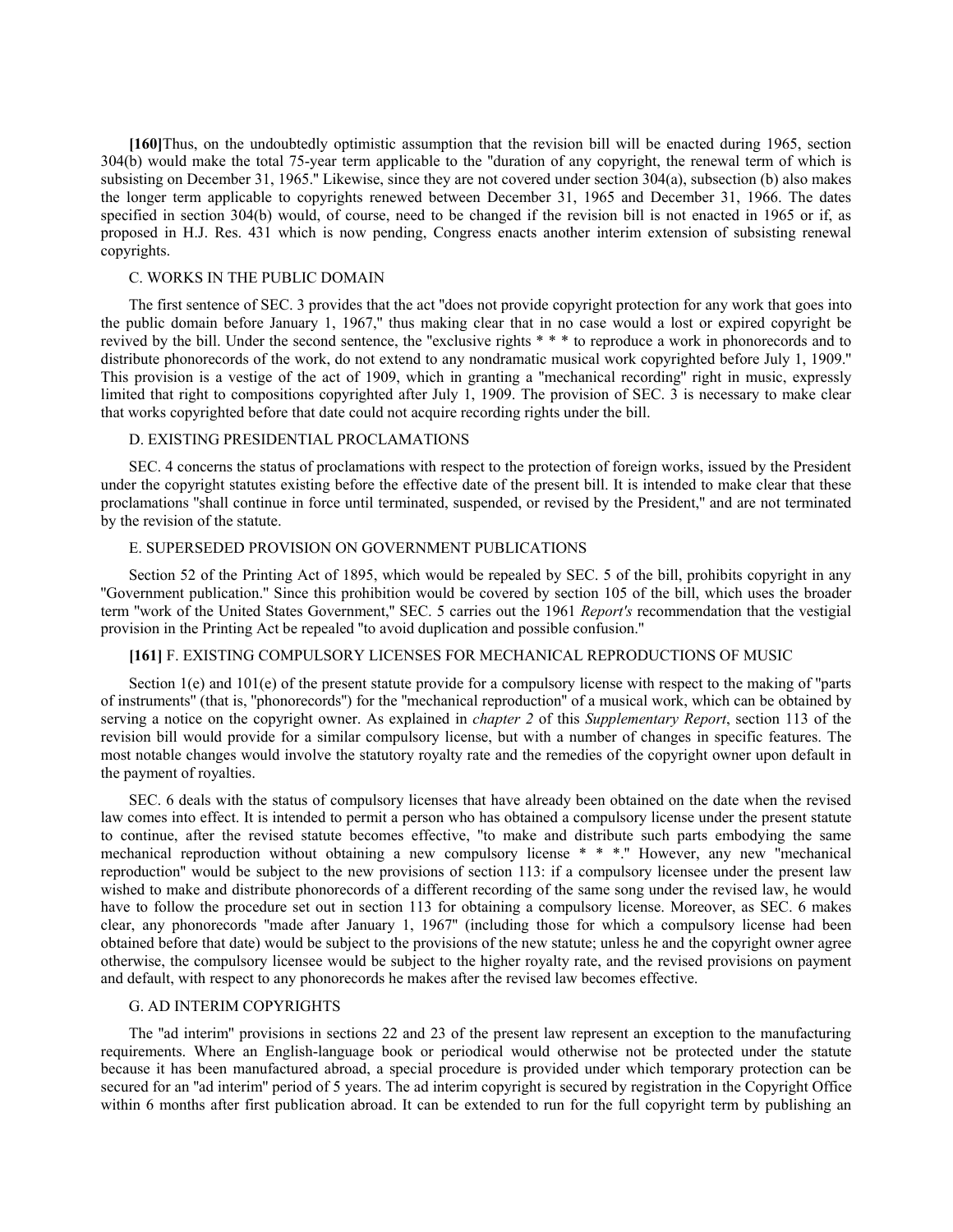edition manufac**[162]**tured in the United States during the 5-year ad interim term, and by making another registration for that edition.

As explained in *chapter 7* of this *Supplementary Report*, the manufacturing requirements provided in the revised statute would not represent a condition of copyright protection, and all ad interim time-limits and procedural requirements have been dropped from the bill. Accordingly, ''[i]n the case of any work in which ad interim copyright is subsisting or is capable of being secured on December 31, 1966,  $***$  SEC. 7 provides that "copyright protection is hereby extended to endure for the term or terms'' provided by section 304 of the revised statute. Thus, where a work is already covered by an ad interim copyright or where, having been published abroad during the 6 months before the date the new statute comes into effect, it is eligible for ad interim registration on that date, it would automatically be governed by the duration provisions of section 304 without the need to observe any special time limits or registration procedures.

# H. NOTICE IN COPIES OF PREVIOUSLY PUBLISHED WORKS

As explained in *chapter 5* of this *Supplementary Report*, the provisions in the revised statute regarding the copyright notice differ in some respects from those in the present statute. The first sentence of SEC. 8 states the general rule that the notice provisions of the revised statute ''apply to all copies or phonorecords publicly distributed on or after January 1, 1967.''

In the case of a work first published before the effective date of the revision, however, the copies will necessarily have borne the notice called for by the present statute. In that situation the continued use of a notice that is now acceptable under the existing law should be permitted on the copies of the work publicly distributed after the revised statute comes into effect. The second sentence of SEC. 8 therefore, provides that ''in the case of a work published before January 1, 1967, compliance with the notice provisions of title 17 either as it existed on December 31, 1966, or as amended by this act, is adequate with respect to copies publicly distributed after December 31, 1966.''

### I. OTHER TRANSITIONAL AND SUPPLEMENTARY PROVISIONS

The remaining four ''transitional and supplementary provisions,'' which are contained in SECS. 9 through 12 of the bill, do not appear to require extended comment. SEC, 9 is intended to make clear that registration and recordation on the basis of materials received in the Copyright Office before the effective date of the new law are to be **[163]**made under the present law, even though the process is not completed until later. SEC. 10 deals with the case where the Register of Copyrights makes a demand, either before or after the effective date of the revision, for the deposit of copies of a work published before that date; it provides that the demand, and the effect of noncompliance with it, will be governed by the present statute but that any deposit, application and fee received after December 31, 1966, in response to the demand are to be filed in accordance with the revised statute. SEC. 11 makes clear that a cause of action existing when the revision becomes effective is to be governed by the law under which it arose, and SEC. 12 is the familiar constitutional clause commonly used in statutes.

Additional ''transitional and supplementary'' provisions will be needed to amend other Federal statutes which refer to particular sections of the existing copyright statute by number. Examples are *section 543(a)(4) of title 26* of the United States Code (the Internal Revenue Code), dealing with copyright royalties in the context of personal holding company income, and section 1498 of title 28 of the Code, dealing with the liability of the Government under the damage provisions of the present law.

# **[165] APPENDIXES**

#### FOOTNOTES:

 [n1] Footnote \*. Citations to the *Report*, and to the later collections of comments and discussions published in connection with the program for general revision, will be found in App. A.

[n2] Footnote \*. The distinctions in this area emerge from two lines of cases. One line includes *Lamb v. Grand Rapids School Furniture Co. , 39 F. 474 (W.D. Mich. 1889); National Cloak & Suit Co. v. Kaufman , 189 F. 215 (M.D.*  Pa. 1911); National Cloak & Suit Co. v. Standard Mail Order Co., 191 F. 528 (S.D.N.Y. 1911); Jack Adelman, Inc. v. *Sonners & Gordon, Inc. , 112 F. Supp. 187 (S.D.N.Y. 1934); Muller v. Triborough Bridge Authority , 43 F. Supp. 298 (S.D.N.Y. 1942); Fulmer v. United States , 103 F. Supp. 1021 (Ct. Cl. 1952); Kashins v. Lightmakers, Inc. , 155 F. Supp. 202 (S.D.N.Y. 1956); DeSilva Construction Corp. v. Herrald , 213 F. Supp. 184 (M.D. Fla. 1962);* and *PIC Design Corp. v. Sterling Precision Corp. , 231 F. Supp. 106 (S.D.N.Y. 1964).* The other line of cases includes *King*